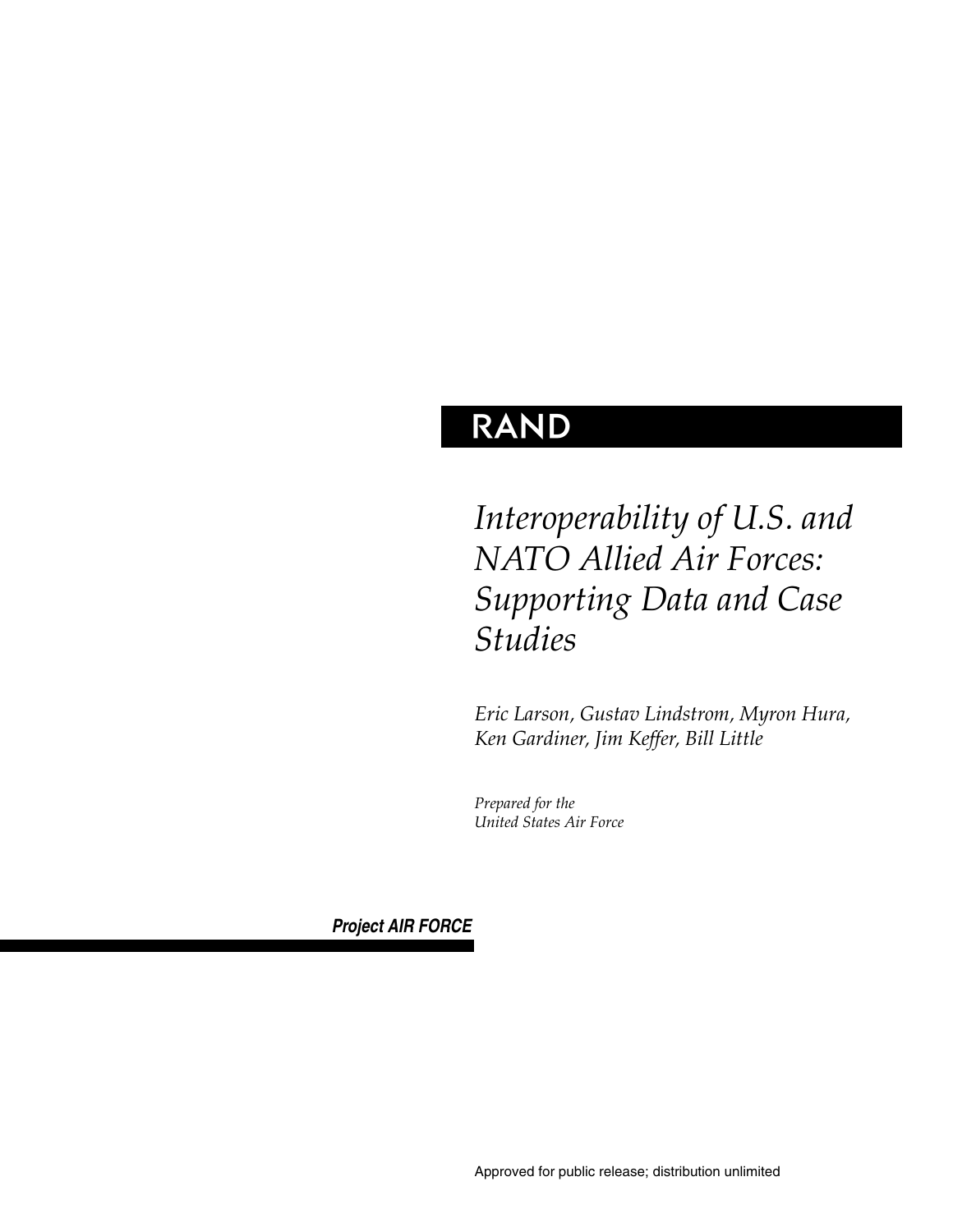| <b>Report Documentation Page</b>                                                                                                                                                                                                                                                                                                                                                                                                                                                                                                                                                                                                                                                                                                                                                                                                                                   |                             |                              | Form Approved<br>OMB No. 0704-0188                 |                                   |                           |
|--------------------------------------------------------------------------------------------------------------------------------------------------------------------------------------------------------------------------------------------------------------------------------------------------------------------------------------------------------------------------------------------------------------------------------------------------------------------------------------------------------------------------------------------------------------------------------------------------------------------------------------------------------------------------------------------------------------------------------------------------------------------------------------------------------------------------------------------------------------------|-----------------------------|------------------------------|----------------------------------------------------|-----------------------------------|---------------------------|
| Public reporting burden for the collection of information is estimated to average 1 hour per response, including the time for reviewing instructions, searching existing data sources, gathering and<br>maintaining the data needed, and completing and reviewing the collection of information. Send comments regarding this burden estimate or any other aspect of this collection of information,<br>including suggestions for reducing this burden, to Washington Headquarters Services, Directorate for Information Operations and Reports, 1215 Jefferson Davis Highway, Suite 1204, Arlington<br>VA 22202-4302. Respondents should be aware that notwithstanding any other provision of law, no person shall be subject to a penalty for failing to comply with a collection of information if it<br>does not display a currently valid OMB control number. |                             |                              |                                                    |                                   |                           |
| 1. REPORT DATE<br>2003                                                                                                                                                                                                                                                                                                                                                                                                                                                                                                                                                                                                                                                                                                                                                                                                                                             |                             | 2. REPORT TYPE               |                                                    | <b>3. DATES COVERED</b>           |                           |
| <b>4. TITLE AND SUBTITLE</b>                                                                                                                                                                                                                                                                                                                                                                                                                                                                                                                                                                                                                                                                                                                                                                                                                                       |                             |                              | <b>5a. CONTRACT NUMBER</b>                         |                                   |                           |
| Interoperability of U.S. and NATO Allied Air Forces: Suporting Data                                                                                                                                                                                                                                                                                                                                                                                                                                                                                                                                                                                                                                                                                                                                                                                                |                             |                              | <b>5b. GRANT NUMBER</b>                            |                                   |                           |
| and Case Studies                                                                                                                                                                                                                                                                                                                                                                                                                                                                                                                                                                                                                                                                                                                                                                                                                                                   |                             |                              |                                                    | <b>5c. PROGRAM ELEMENT NUMBER</b> |                           |
| 6. AUTHOR(S)                                                                                                                                                                                                                                                                                                                                                                                                                                                                                                                                                                                                                                                                                                                                                                                                                                                       |                             |                              |                                                    | 5d. PROJECT NUMBER                |                           |
|                                                                                                                                                                                                                                                                                                                                                                                                                                                                                                                                                                                                                                                                                                                                                                                                                                                                    |                             |                              |                                                    | 5e. TASK NUMBER                   |                           |
|                                                                                                                                                                                                                                                                                                                                                                                                                                                                                                                                                                                                                                                                                                                                                                                                                                                                    |                             |                              | 5f. WORK UNIT NUMBER                               |                                   |                           |
| 7. PERFORMING ORGANIZATION NAME(S) AND ADDRESS(ES)<br>Department of the AIr Force, Strategic Planning Division, Directorate of<br>Plans, Washington, DC, 20330                                                                                                                                                                                                                                                                                                                                                                                                                                                                                                                                                                                                                                                                                                     |                             |                              | 8. PERFORMING ORGANIZATION<br><b>REPORT NUMBER</b> |                                   |                           |
| 9. SPONSORING/MONITORING AGENCY NAME(S) AND ADDRESS(ES)                                                                                                                                                                                                                                                                                                                                                                                                                                                                                                                                                                                                                                                                                                                                                                                                            |                             |                              | 10. SPONSOR/MONITOR'S ACRONYM(S)                   |                                   |                           |
|                                                                                                                                                                                                                                                                                                                                                                                                                                                                                                                                                                                                                                                                                                                                                                                                                                                                    |                             |                              | 11. SPONSOR/MONITOR'S REPORT<br>NUMBER(S)          |                                   |                           |
| 12. DISTRIBUTION/AVAILABILITY STATEMENT<br>Approved for public release; distribution unlimited                                                                                                                                                                                                                                                                                                                                                                                                                                                                                                                                                                                                                                                                                                                                                                     |                             |                              |                                                    |                                   |                           |
| <b>13. SUPPLEMENTARY NOTES</b>                                                                                                                                                                                                                                                                                                                                                                                                                                                                                                                                                                                                                                                                                                                                                                                                                                     |                             |                              |                                                    |                                   |                           |
| 14. ABSTRACT<br>see report                                                                                                                                                                                                                                                                                                                                                                                                                                                                                                                                                                                                                                                                                                                                                                                                                                         |                             |                              |                                                    |                                   |                           |
| <b>15. SUBJECT TERMS</b>                                                                                                                                                                                                                                                                                                                                                                                                                                                                                                                                                                                                                                                                                                                                                                                                                                           |                             |                              |                                                    |                                   |                           |
| 16. SECURITY CLASSIFICATION OF:<br>17. LIMITATION OF<br>18. NUMBER<br>19a. NAME OF                                                                                                                                                                                                                                                                                                                                                                                                                                                                                                                                                                                                                                                                                                                                                                                 |                             |                              |                                                    |                                   |                           |
| a. REPORT<br>unclassified                                                                                                                                                                                                                                                                                                                                                                                                                                                                                                                                                                                                                                                                                                                                                                                                                                          | b. ABSTRACT<br>unclassified | c. THIS PAGE<br>unclassified | <b>ABSTRACT</b><br>OF PAGES<br>135                 |                                   | <b>RESPONSIBLE PERSON</b> |

| <b>Standard Form 298 (Rev. 8-98)</b> |                               |  |  |
|--------------------------------------|-------------------------------|--|--|
|                                      | Prescribed by ANSI Std Z39-18 |  |  |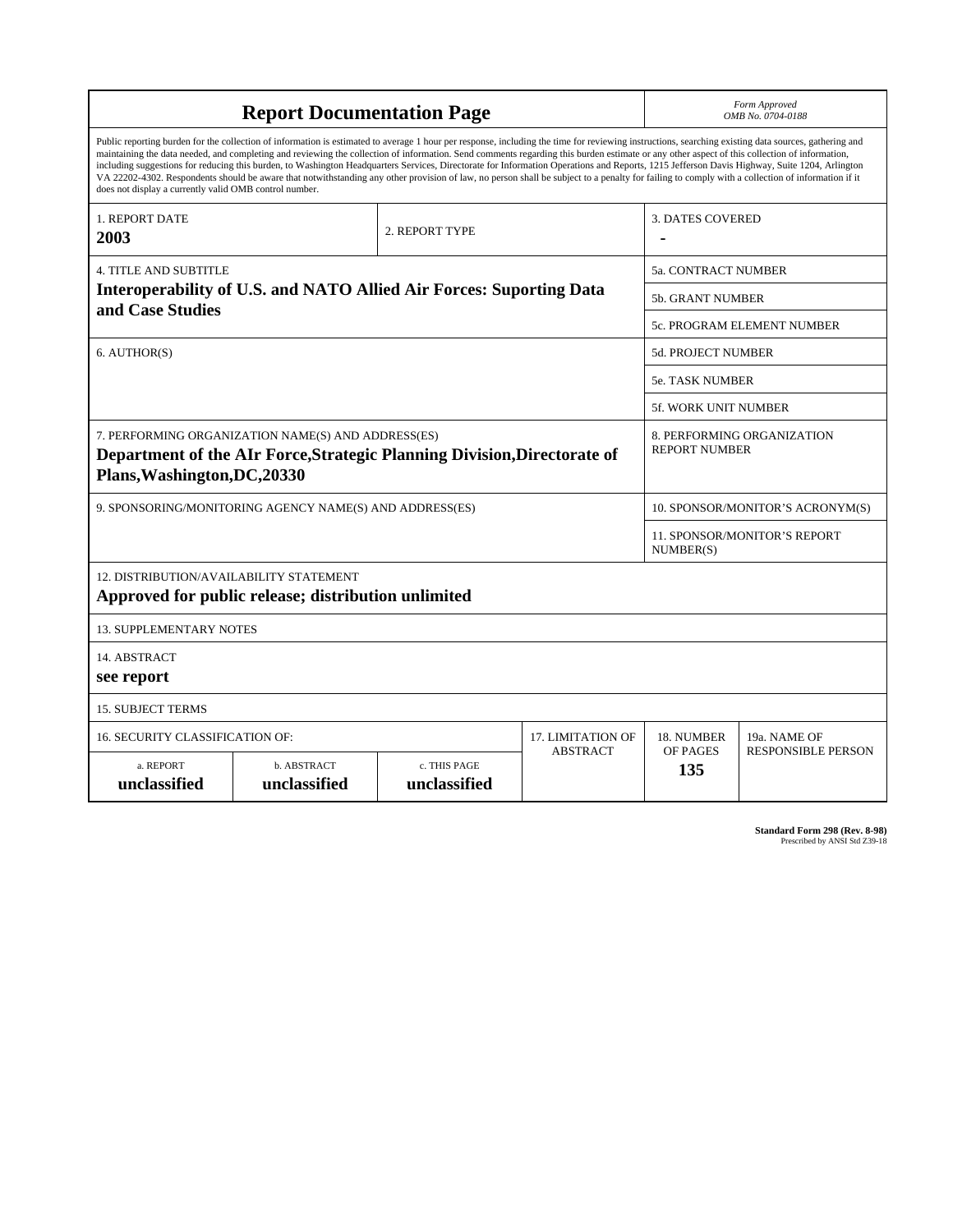The research reported here was sponsored by the United States Air Force under Contract F49642-96-C-0001. Further information may be obtained from the Strategic Planning Division, Directorate of Plans, Hq USAF.

#### **Library of Congress Cataloging-in-Publication Data**

Interoperability of U.S. and NATO allied air forces : supporting data and case studies / Eric Larson ... [et al.]. p. cm. Includes bibliographical references. "MR-1603." ISBN 0-8330-3287-9 (pbk.) 1. United States Air Force. 2. Air forces—Europe. 3. Combined operations (Military science) 4. North Atlantic Treaty Organization—Armed Forces. I. Larson, Eric, 1957–

UG633 .I585 2003 358.4'146—dc21

2002152425

The RAND Corporation is a nonprofit research organization providing objective analysis and effective solutions that address the challenges facing the public and private sectors around the world. RAND's publications do not necessarily reflect the opinions of its research clients and sponsors.

 $RAND^@$  is a registered trademark.

#### © Copyright 2003 RAND Corporation

All rights reserved. No part of this book may be reproduced in any form by any electronic or mechanical means (including photocopying, recording, or information storage and retrieval) without permission in writing from RAND.

> Published 2003 by the RAND Corporation 1700 Main Street, P.O. Box 2138, Santa Monica, CA 90407-2138 1200 South Hayes Street, Arlington, VA 22202-5050 201 North Craig Street, Suite 202, Pittsburgh, PA 15213-1516 RAND URL: http://www.rand.org/ To order RAND documents or to obtain additional information, contact Distribution Services: Telephone: (310) 451-7002; Fax: (310) 451-6915; Email: order@rand.org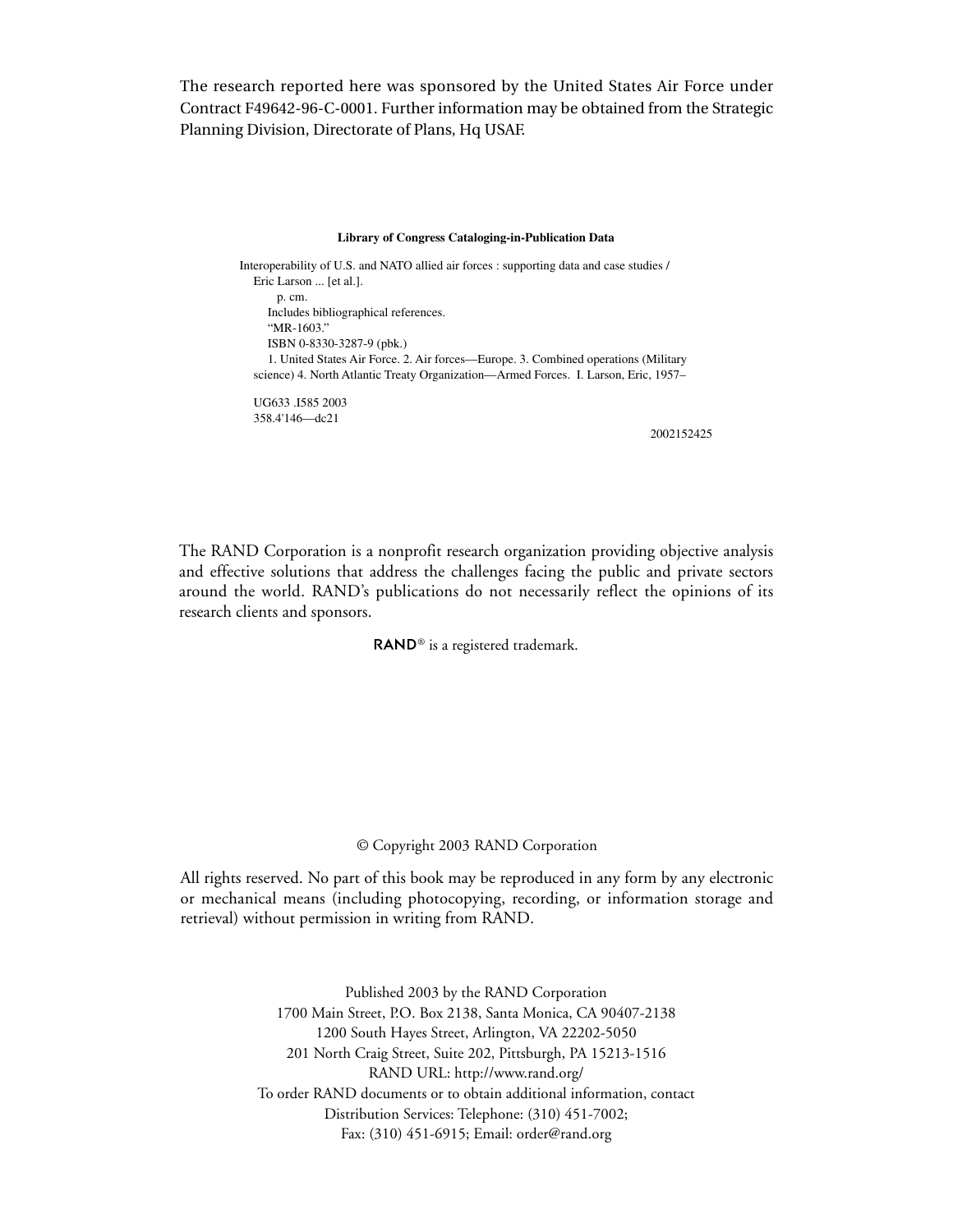## **Preface**

\_\_\_\_\_\_\_\_\_\_\_\_\_\_\_\_\_

To help the U.S. Air Force identify potential interoperability problems that might arise in NATO alliance operations or U.S.–allied coalition operations with NATO allies over the next decade, and to suggest nonmateriel and technology-based solution directions to mitigate any identified potential shortfalls, this report provides background information used in a larger Project AIR FORCE study entitled Interoperability: A Continuing Challenge in Coalition Air Operations. The focus of that study was on command, control, communications, intelligence, surveillance, and reconnaissance (C3ISR) systems and on out-of-NATO-area operations.

The present report provides additional supporting analytic material for the larger study's final report:

Myron Hura et al., *Interoperability: A Continuing Challenge in Coalition Air Operations,* Santa Monica, Calif.: RAND, MR-1235-AF, 2000.

This material includes a data-based historical overview of the U.S. experience in coalition operations up to 1999; a selection of case studies used to identify common interoperability challenges encountered in coalition operations; and relevant lessons to be drawn for improving the interoperability of U.S. and NATO air and C3ISR capabilities. The research was completed in early 1999, and although some discussion of Operation ALLIED FORCE in Kosovo was added, no further efforts were made to update the material with detailed information on more recent operations. The report is being published in the belief that the information it contains may be of lasting value to scholars, researchers, and policymakers.1

The research was co-sponsored by the Air Force Director of Intelligence, Surveillance, and Reconnaissance (USAF/XOI), the Air Force Director of Command and Control (USAF/XOC), and the commander of the Aerospace Command, Control, Intelligence, Surveillance, and Reconnaissance Center (AC2ISR/CC). The research was performed within the Aerospace Force Development program of Project AIR FORCE (PAF), and it builds upon two

<sup>&</sup>lt;sup>1</sup>Some of the data reported here differ from the earlier results reported in Hura et al. (2000) as a result of some changes to our classification scheme that were suggested by one of our reviewers.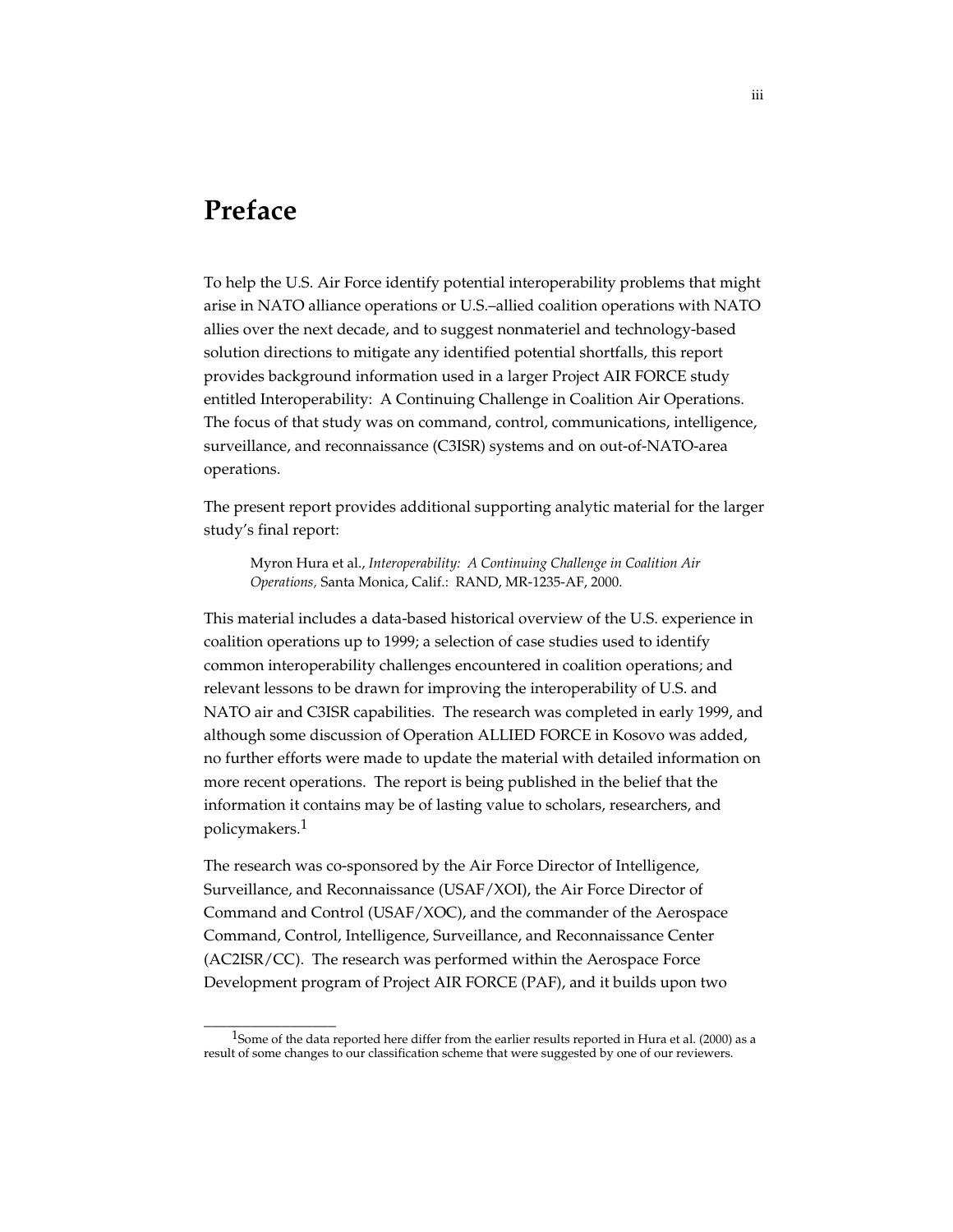recent PAF study projects: Investment Guidelines for Information Operations— Focus on ISR, and Developing Future Integrated C2 and ISR Capabilities.

This report should be of interest to policymakers, planners, and program managers involved in interoperability issues and programs of U.S. and NATO allies' air forces. It also should be of interest to planners and operational commanders involved in the employment of coalition C3ISR and combat capabilities.

### **Project AIR FORCE**

Project AIR FORCE, a division of RAND, is the U.S. Air Force's federally funded research and development center for studies and analyses. PAF provides the Air Force with independent analyses of policy alternatives affecting the development, employment, combat readiness, and support of current and future aerospace forces. Research is performed in four programs: Aerospace Force Development; Manpower, Personnel, and Training; Resource Management; and Strategy and Doctrine.

Additional information about PAF is available on our web site at http://www.rand.org/paf.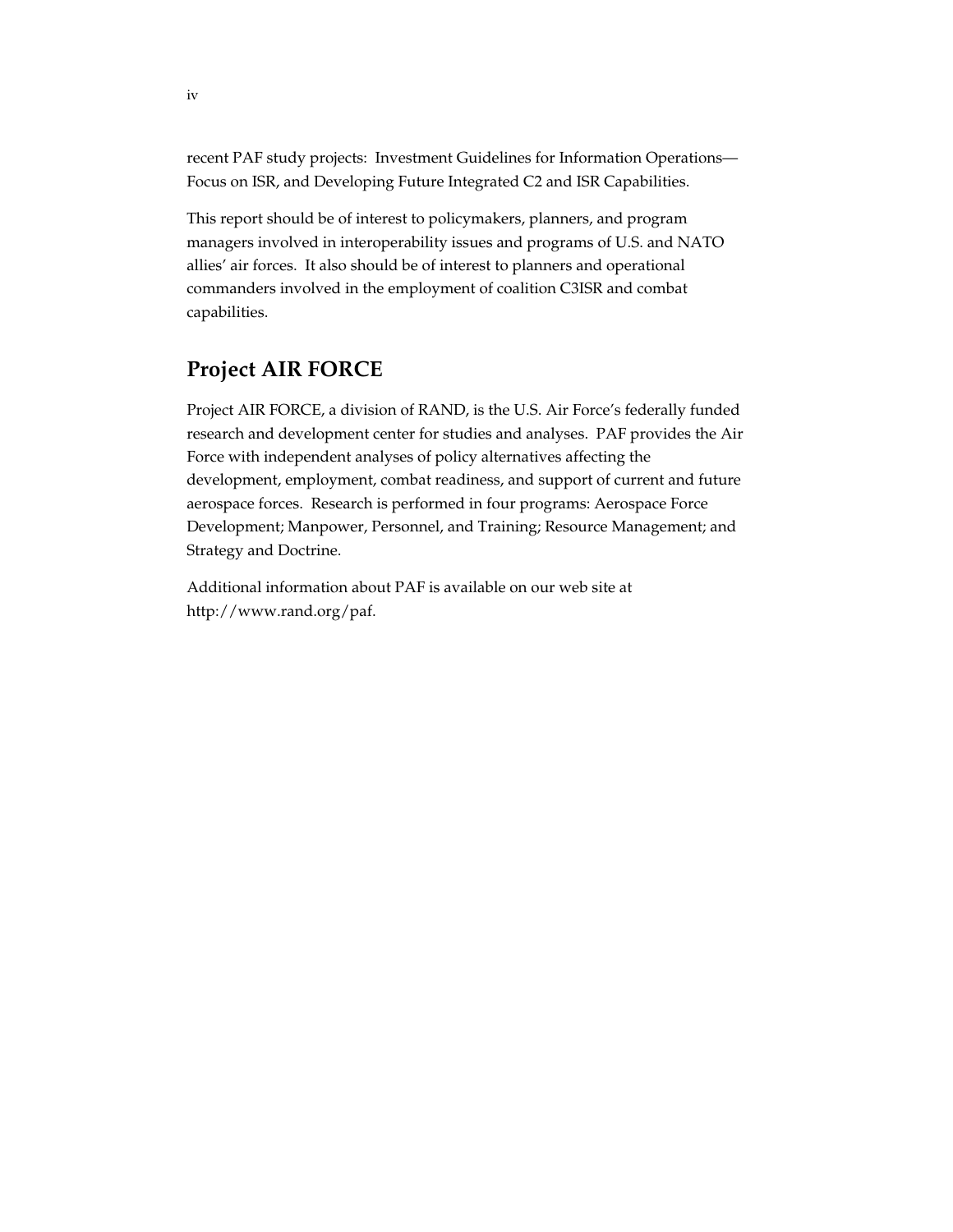# **Contents**

| 1. | A Framework for Revealing Interoperability Issues  1                                                                                                                                                                                                                                                                                                                                                                                                        |
|----|-------------------------------------------------------------------------------------------------------------------------------------------------------------------------------------------------------------------------------------------------------------------------------------------------------------------------------------------------------------------------------------------------------------------------------------------------------------|
| 2. | AN OVERVIEW OF RECENT U.S. COALITION EXPERIENCE 4<br>For What Missions Is Interoperability Required?  4<br>Several Large and Very Complex Operations 5<br>With Which NATO Allies Is Interoperability Required?  6<br>For What Capabilities and Services Is Interoperability Required? 11<br>Patterns in the Size of the Contributions 11<br>Patterns in the Breadth of the Contributions  16<br>For What Types of Missions Is Interoperability Required? 18 |
| 3. | LESSONS LEARNED IN SOME RECENT COALITION<br>Tensions Between Political and Military Requirements 29<br>Key Challenges and Workarounds 34<br>Capability Shortfalls and Performance Deficiencies 35<br>Issues in NATO Operational Planning for Air 36<br>Challenges Posed by Dispersed Organizations 36                                                                                                                                                       |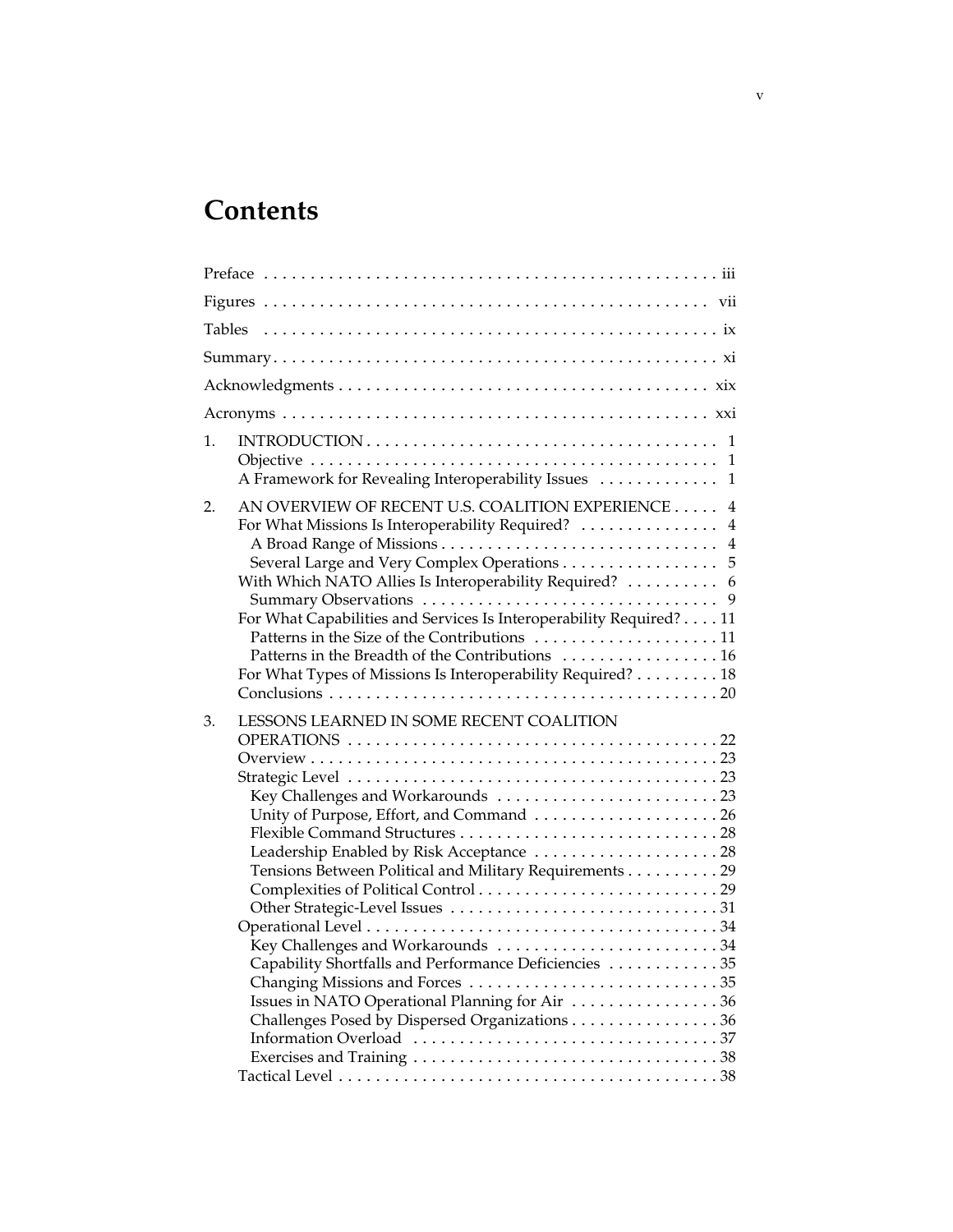|    | Afterword on Operation ALLIED FORCE (OAF)  43             |
|----|-----------------------------------------------------------|
| 4. |                                                           |
|    | Appendix                                                  |
| А. |                                                           |
| B. | NATO Contributions to Recent U.S. Coalition Operations 56 |
| C. |                                                           |
| D. |                                                           |
|    |                                                           |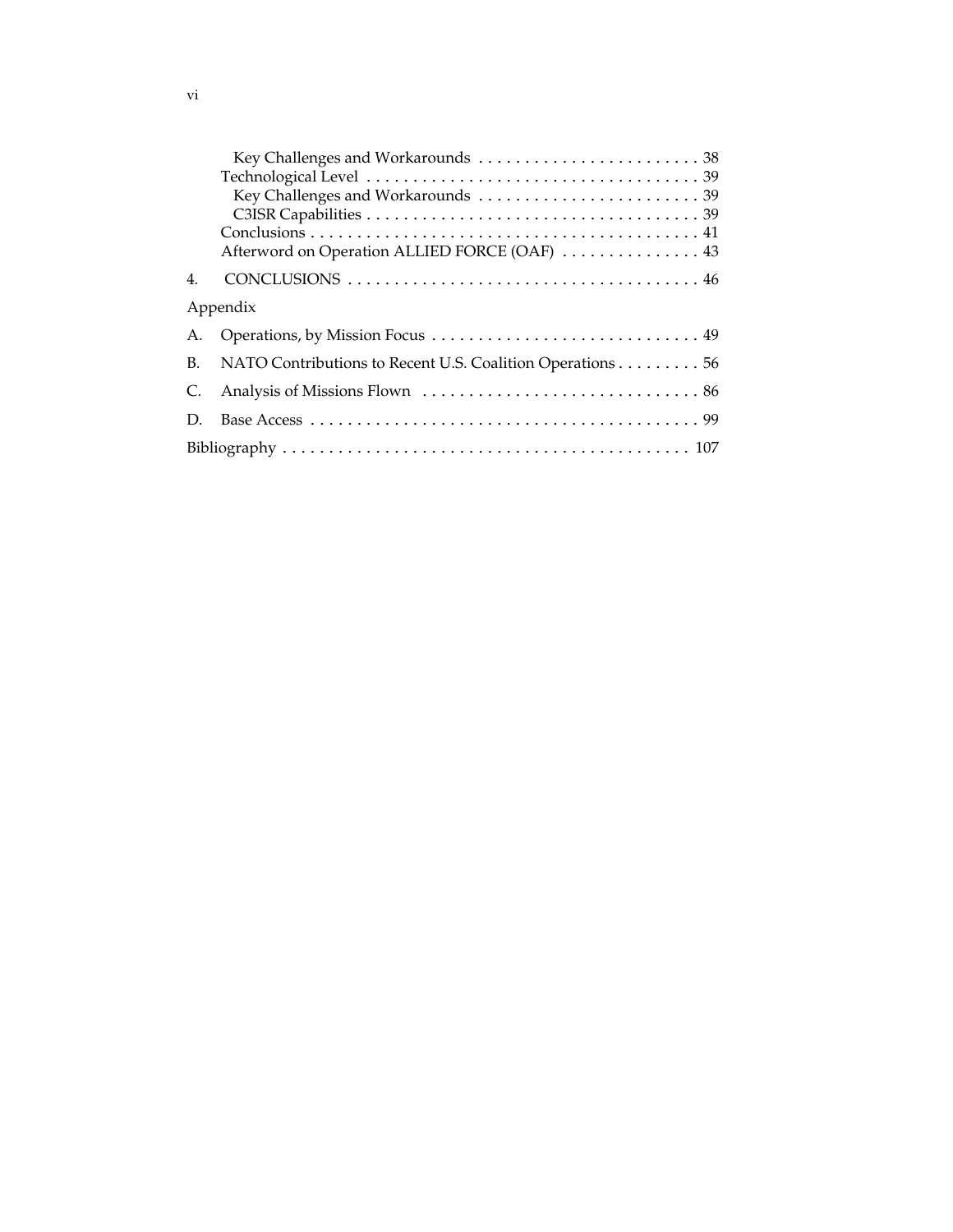# **Figures**

| 2.1. U.S. Contributions to Various SWA Operations 13       |  |
|------------------------------------------------------------|--|
| 2.2. NATO Partner Aircraft Contributions to Various Balkan |  |
|                                                            |  |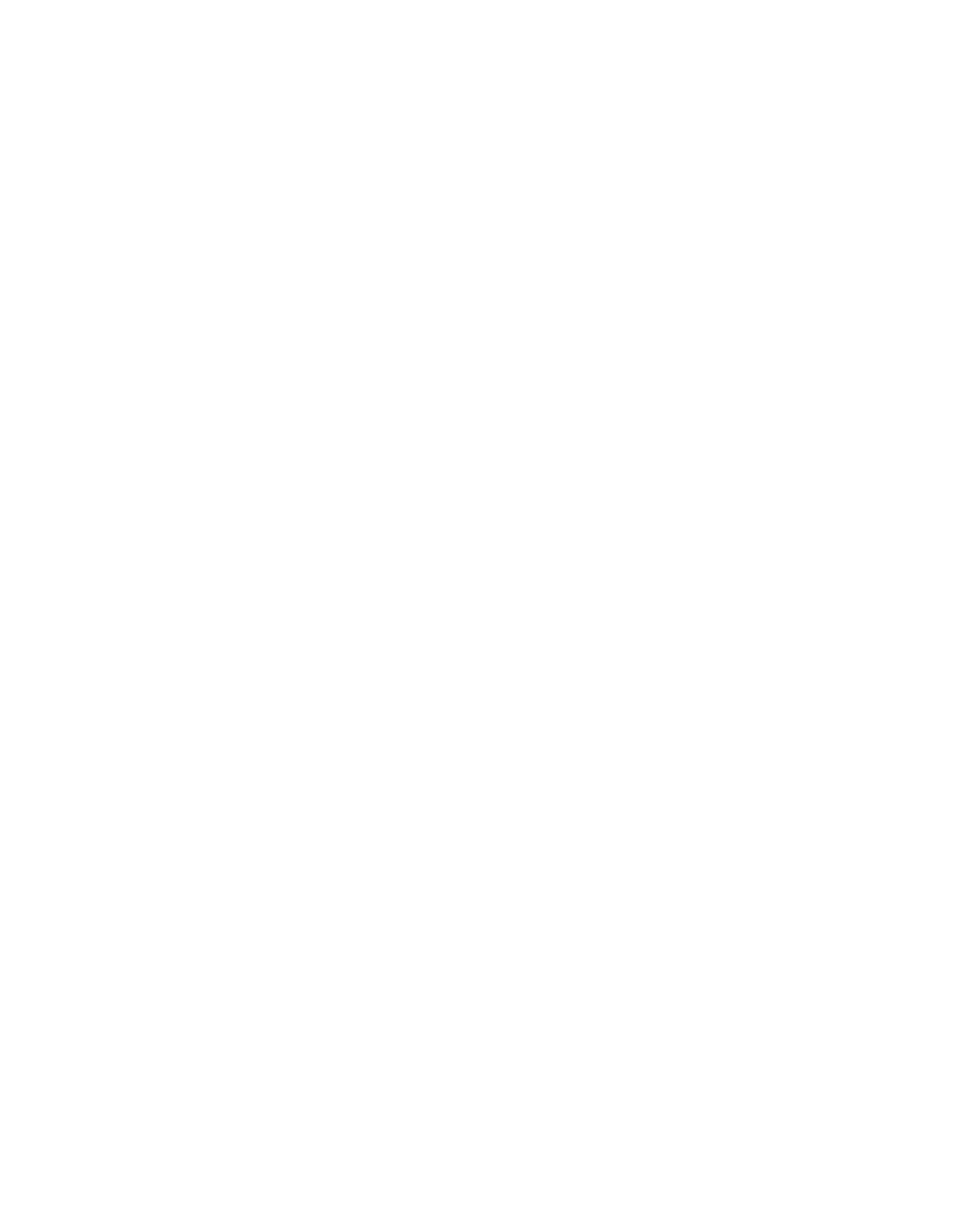# **Tables**

| 2.1.  | Forty U.S. Multilateral Operations, by Mission Focus 5                                       |
|-------|----------------------------------------------------------------------------------------------|
| 2.2.  | Twenty-Six Recent U.S. Non-U.N. Multilateral Operations<br>7                                 |
| 2.3.  | NATO Participation in U.S. Multilateral and U.N. Operations<br>8                             |
| 2.4.  | Minimum and Maximum Number of Aircraft Contributed to                                        |
|       |                                                                                              |
| 2.5.  | Percentage of Aircraft Provided in Various Balkan Operations,                                |
|       | by Country<br>. 15                                                                           |
| 3.1.  | Key Challenges and Workarounds Identified in Case Studies 24                                 |
| A.1.  | Twenty-Six Recent U.S. Non-U.N. Multilateral Operations 50                                   |
| A.2.  | Fourteen Recent U.N. Operations with U.S. and Allied                                         |
|       | Participation<br>. 51                                                                        |
| A.3.  | Ten Other Coalition Operations with U.S. Participation with                                  |
|       | Allies $\dots$<br>52                                                                         |
| A.4.  | Number of Coalition Members in Recent Non-U.N. Operations 53                                 |
| A.5.  | Number of Coalition Members in Recent U.N. Operations 54                                     |
| A.6.  | RAF Operational Deployments, Early 1999 55                                                   |
| A.7.  | RAF Operational Deployments, Early 2000 55                                                   |
| B.1.  | Number of Aircraft Contributed to Recent Coalition Operations,                               |
|       | by Country and Operation $\ldots \ldots \ldots \ldots \ldots \ldots \ldots \ldots \ldots 57$ |
| B.2.  | Aircraft in DESERT STORM on February 24, 1991 57                                             |
| B.3.  | Illustrative Allied Ground and Naval Contingents in DESERT                                   |
|       | STORM<br>. 58                                                                                |
| B.4.  | Aircraft Contributions to Operation NORTHERN WATCH 60                                        |
| B.5.  |                                                                                              |
| B.6.  | Air Expeditionary Force Deployments to Operation SOUTHERN                                    |
|       | WATCH<br>. 62                                                                                |
| B.7.  | Contributions to Operation DESERT THUNDER 63                                                 |
| B.8.  |                                                                                              |
| B.9.  | Participation in Land, Air, and Maritime Components of Selected                              |
|       |                                                                                              |
| B.10. | U.S. and NATO Aircraft in Operation DENY FLIGHT 67                                           |
| B.11. | U.S. and NATO Aircraft in Operation DELIBERATE FORCE 69                                      |
| B.12. | Estimated Troop Contributions to IFOR, SFOR, and SFOR II 70                                  |
| B.13. | U.S. and NATO Aircraft in Operation DECISIVE ENDEAVOR                                        |
|       | $\ldots$ 73<br>$(IFOR) \ldots \ldots$                                                        |
| B.14. | U.S. and NATO Aircraft in DELIBERATE GUARD (SFOR) and                                        |
|       |                                                                                              |
| B.15. | Number of Ships Contributed to Operation SHARP GUARD,                                        |
|       | 1993–1996                                                                                    |
| B.16. | Aircraft Contributed to Operation DETERMINED FALCON 77                                       |
| B.17. | Aircraft Contributed to Operation DETERMINED FORCE, as of                                    |
|       |                                                                                              |
| B.18. |                                                                                              |
| B.19. | U.S. and Allied Air Contributions to Operation ALLIED FORCE,                                 |
|       |                                                                                              |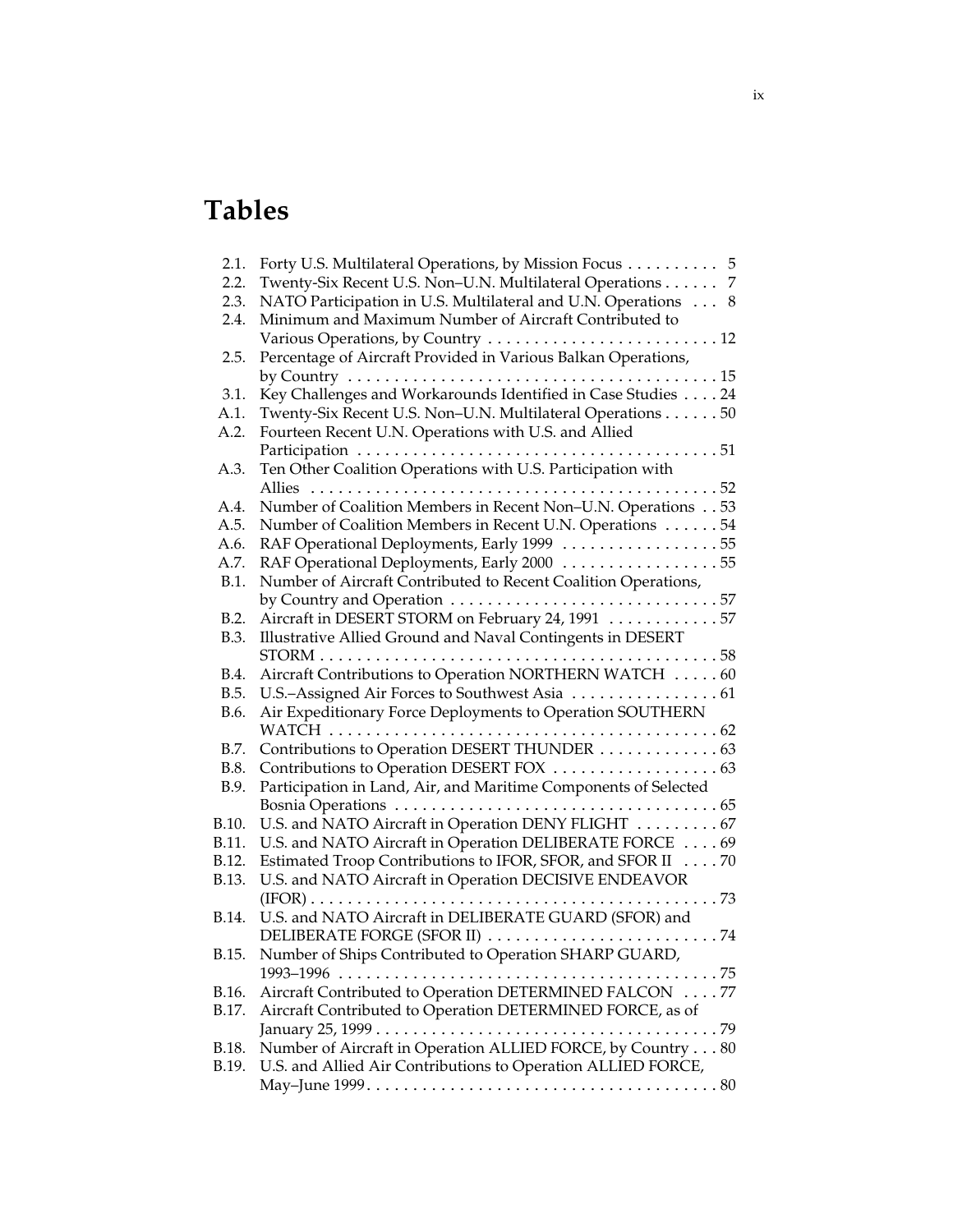| Number of Fixed-Wing Aircraft, by Type, in Operation ALLIED                                                                     |
|---------------------------------------------------------------------------------------------------------------------------------|
|                                                                                                                                 |
| French Contributions to Operation ALLIED FORCE  82                                                                              |
| United Kingdom Contributions to Operation ALLIED FORCE 83                                                                       |
|                                                                                                                                 |
| U.S. and Coalition Sorties Flown in Operation DESERT STORM 88                                                                   |
| Sorties Flown in Operation PROVIDE PROMISE 90                                                                                   |
| Operation DENY FLIGHT Sorties, by Mission 91                                                                                    |
| DELIBERATE FORCE Sorties, 8/29/95-9/14/95, by Country 91                                                                        |
| Operation DELIBERATE FORCE Sorties, by Mission 92                                                                               |
| Munitions Used in Operation DELIBERATE FORCE, by                                                                                |
|                                                                                                                                 |
| Munitions Used in Operation DELIBERATE FORCE, by Type 93                                                                        |
| Sorties Flown in Operations DECISIVE ENDEAVOR (IFOR),                                                                           |
| DELIBERATE GUARD (SFOR), and DELIBERATE FORGE                                                                                   |
|                                                                                                                                 |
| U.K. Contributions to Operation ALLIED FORCE  96                                                                                |
|                                                                                                                                 |
| U.K. Aircraft Munitions Released in Operation                                                                                   |
|                                                                                                                                 |
| Bases Used by USAF Units in ODS Deployments 99                                                                                  |
| Basing of Aircraft Assigned to NATO for Operation                                                                               |
|                                                                                                                                 |
| Basing of Aircraft Assigned to NATO for Operation                                                                               |
| DELIBERATE FORCE  101                                                                                                           |
| Basing of Non-NATO Forces in Operation DELIBERATE                                                                               |
| FORCE<br>. 102                                                                                                                  |
| NATO Nations Providing Airfields Used in Operation ALLIED                                                                       |
|                                                                                                                                 |
| Other Nations Providing Airfields Used in Operation ALLIED                                                                      |
| FORCE $\ldots \ldots \ldots \ldots$<br>. 104                                                                                    |
| Basing of Fixed- and Rotary-Wing Aircraft in Operation ALLIED<br>FORCE, by Country Total and by Percentage of Overall Total 105 |
|                                                                                                                                 |

x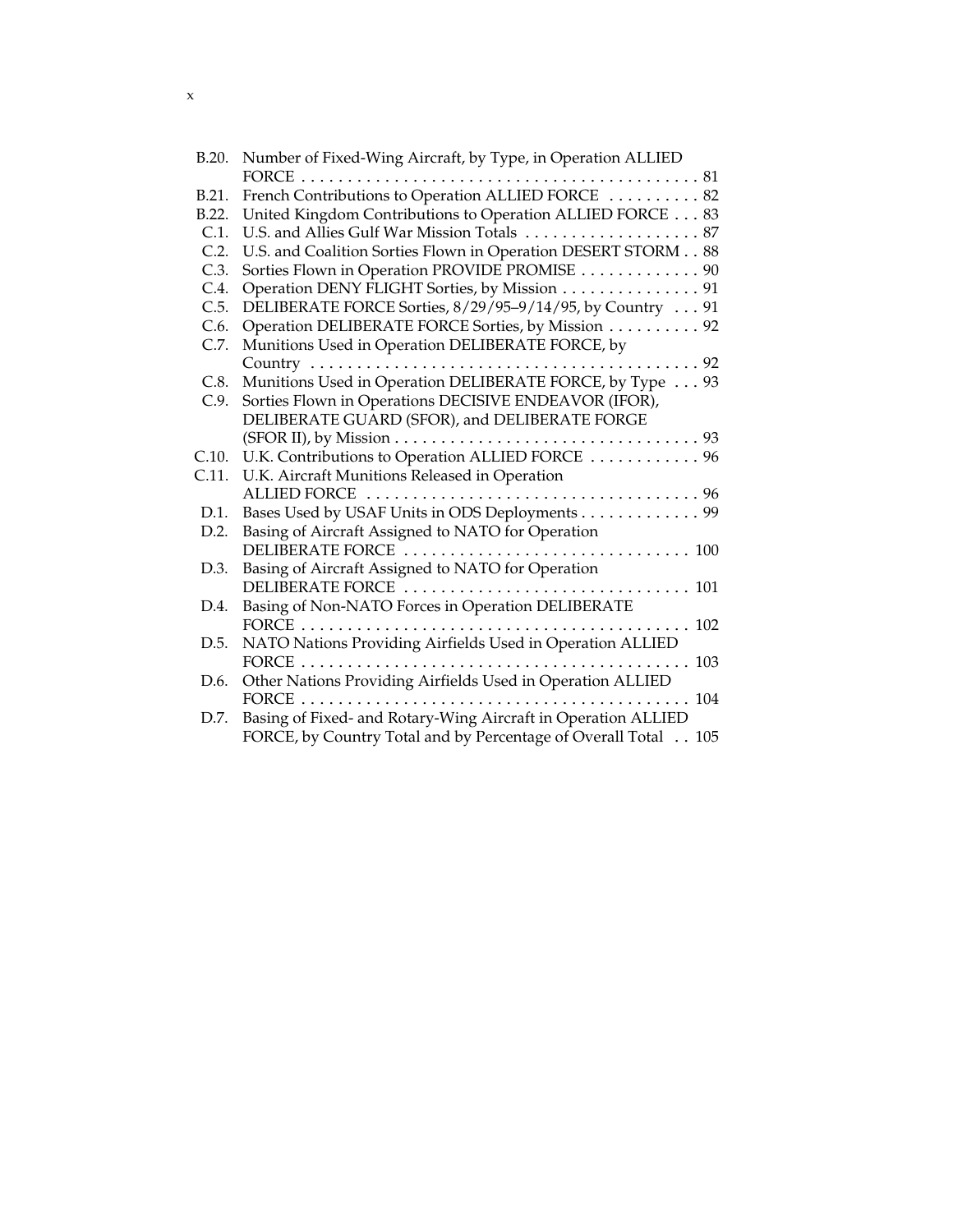## **Summary**

\_\_\_\_\_\_\_\_\_\_\_\_\_\_\_\_\_

The United States conducts air operations with other willing NATO allies, including non-NATO members. To help the U.S. Air Force identify potential interoperability problems that may arise in such coalition air operations over the next decades and to suggest solution directions to mitigate those problems, this report applies a broad definition of *interoperability* used by the Department of Defense (DoD) to explore interoperability issues at each level of military operations—strategic, operational, tactical, and technological.1 A survey of aggregate data and a series of detailed case-study analyses regarding recent U.S. coalition operations with NATO allies were undertaken to better understand interoperability through five key questions:

### **1. For What Missions Is Interoperability Required?**

Judged on the basis of 14 recent United Nations (U.N.) operations and 26 non–U.N. operations in which the United States operated in a coalition with NATO allies, it is clear that the United States operates in coalitions across the entire spectrum of operations, from humanitarian relief and peacekeeping operations in a permissive environment to major theater war. Such breadth dictates that interoperability issues also be considered across this spectrum (see pp. 4–6 and 49–55).

### **2. With Which NATO Allies Is Interoperability Required?**

Participation in U.S. coalition operations has varied greatly from situation to situation, and over time (see pp. 6–11 and 56–85). The most frequent NATO coalition partners in the 40 operations examined were the United Kingdom (29 of 40 operations), France (28), Turkey (23), Germany (22), and Italy and the Netherlands (21 each); other NATO allies participated in fewer actions with the United States.

<sup>1</sup>The definition of *interoperability* used by DoD and NATO is: "The ability of systems, units, or forces to provide services to and accept services from other systems, units, or forces, and to use the services so exchanged to enable them to operate effectively together." DoD, Joint Chiefs of Staff, *DoD Dictionary of Military and Associated Terms,* Washington, D.C.: Joint Publication 1-02, March 23, 1994, as amended through February 10, 1999.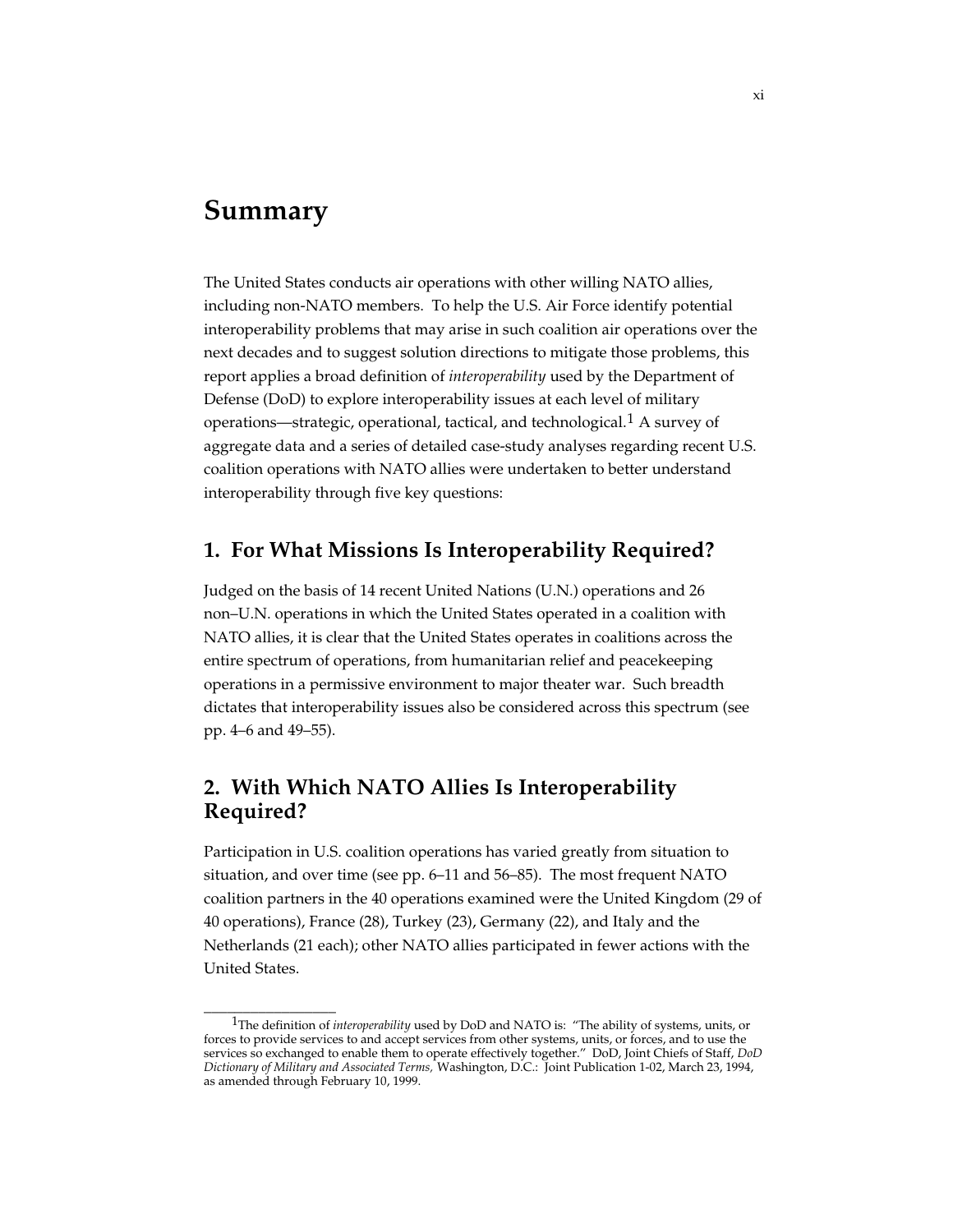The implication is that interoperability planning needs to be adaptive enough to accommodate the possibility of coalitions of different sizes, and composed of different coalition partners. "Plug and play" is a concept well known at the technological level, but it also is required at the national level: for example, to provide for the possibility of different combinations of coalition partners; and to manage the comings and goings of coalition members as the mission focus changes and/or missions are added, completed, or abandoned, while minimizing disruptions to the overall coalition effort. This requirement suggests a broad range of interoperability solution options, including organizations, doctrine, procedures, and systems that can improve the ability to accommodate the dynamic character of coalitions, including transitions.

### **3. For What Capabilities and Services Is Interoperability Required?**

On the basis of the operations examined, allied contributions vary greatly across operations (see pp. 11–18 and 86–98). For example, the United States has contributed a majority of coalition aircraft in Southwest Asia operations, and during the recent air war over Serbia, but typically closer to four in ten aircraft to coalition operations in Bosnia. The United States also generally tends to contribute the broadest range of aircraft, although several nations—the United Kingdom, France, and Italy—also seem to have breadth in their air capabilities. These observations suggest that important roles can be played and are being played by the United States' coalition partners, and U.S. interoperability planning can take advantage of these capabilities. Nevertheless, because coalition partners vary across operations, the United States often may need to provide the richest mix of forces, so as to provide the "glue" for the operation.

The aggregate analyses also suggest that although the United States' NATO allies are, relatively speaking, adequately endowed in combat aircraft, recurring problems continue to be observed in integrating these aircraft at the operational and tactical levels. Although notable exceptions exist, allies are generally not adequately endowed in the sorts of support capabilities that are needed to conduct high-intensity operations (see pp.  $86-98$ ).<sup>2</sup> These capabilities include refueling, mobility, intelligence, surveillance and reconnaissance, electronic warfare, and other specialized types of systems. For example, further analysis of potential performance gaps in areas such as precision strike capabilities and

\_\_\_\_\_\_\_\_\_\_\_\_\_\_\_\_

 $2E$ xceptions include France and the United Kingdom (e.g., for their Airborne Warning and Control System [AWACS] and other capabilities) and Germany (e.g., for its electronic combat capabilities in the Tornado Electronic Combat and Reconnaissance [ECR] systems).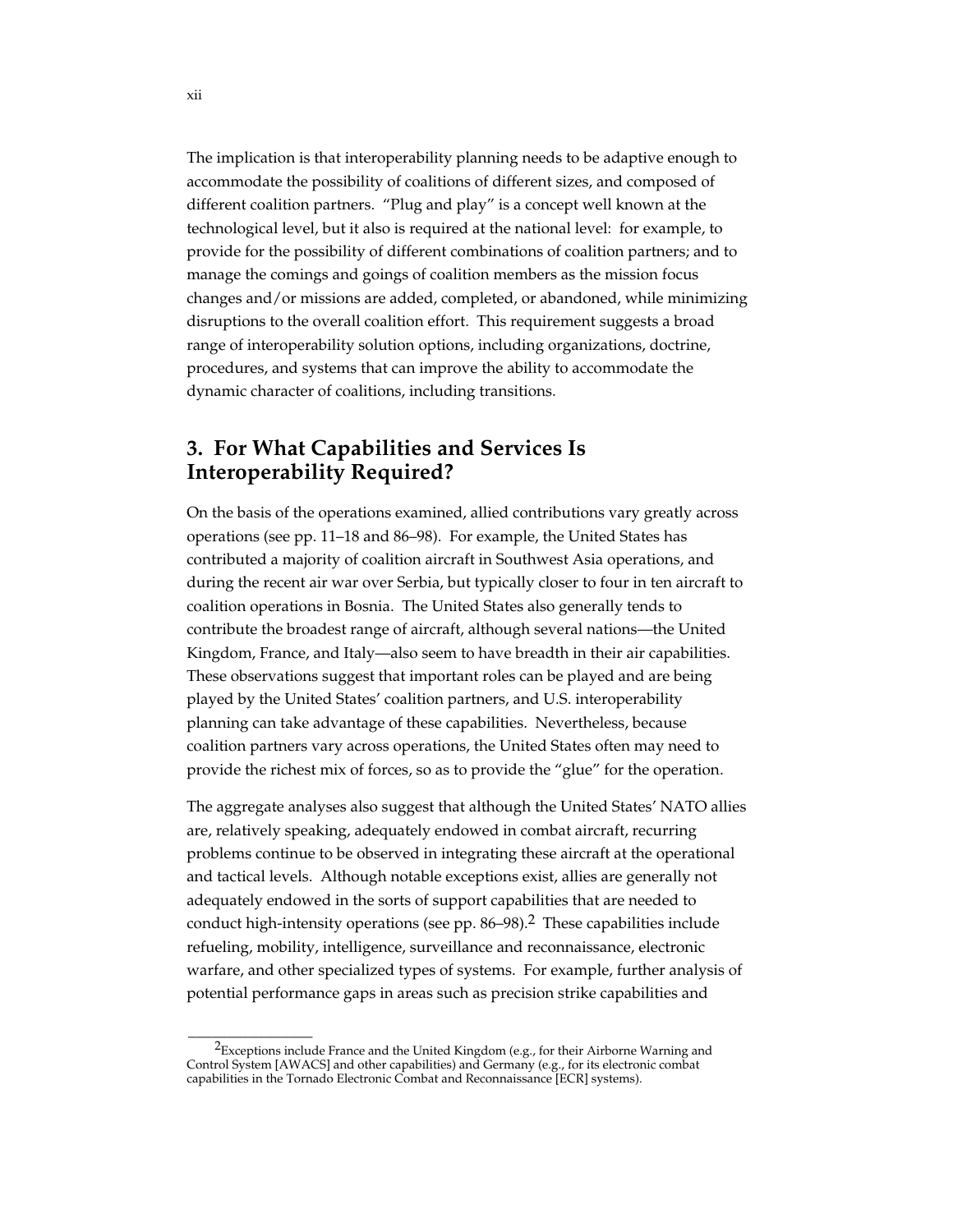sortie generation appears warranted, and to the extent that gaps are substantiated, interoperability planning needs to address their root causes.

Analysis of mission capabilities raises important questions regarding how coalition operations would continue in the event that U.S. low-density, highdemand (LD/HD) aircraft (e.g., U-2 or Rivet Joint) were reassigned by the President and the Secretary of Defense to meet a higher-priority contingency in another theater; it could very well be that shortfalls in alliance support aircraft would leave them incapable of holding whatever gains had been made until U.S. capabilities returned.

Finally, our analysis of basing in three combat operations in the last decade (DESERT STORM, DELIBERATE FORCE, and ALLIED FORCE [see pp. 99–105]) revealed the importance of allied air bases in Italy to the U.S. coalition operations in the Balkans, and those in Saudi Arabia to air operations in the Gulf War. It also raised important questions about what sorts of operations could have been conducted without the base access and support provided. Appropriate future hedging actions might then include efforts to improve the capacity and capabilities of airfields of other nations in these regions.

### **4. What Key Challenges Were Observed?**

To complement the aggregate analyses just described, a number of recent U.S. coalition operations—U.S. operations in Southwest Asia, Bosnia, Somalia, and Rwanda—were examined through detailed case studies (see pp. 22–43). These case studies revealed a number of additional important lessons regarding challenges to coalitions and interoperability:

- Interoperability clearly can be seen to have strategic, operational, tactical, and technological dimensions, and interoperability problems have been encountered at all levels in recent U.S. coalition operations.
- The impacts of interoperability problems are not isolated within the level in which they were observed. Strategic-level interoperability problems, for example, tend to reverberate throughout the operational and tactical levels. For example, divergences can develop over the political objectives of a military operation, as in different preferences over whether to pursue total destruction of an adversary or some agreed-upon level of damage to his forces. In a similar vein, the absence of secure communications or the existence of combat identification problems may greatly increase the risk of aircraft attrition and reverberate up from the technological or tactical levels to the strategic level.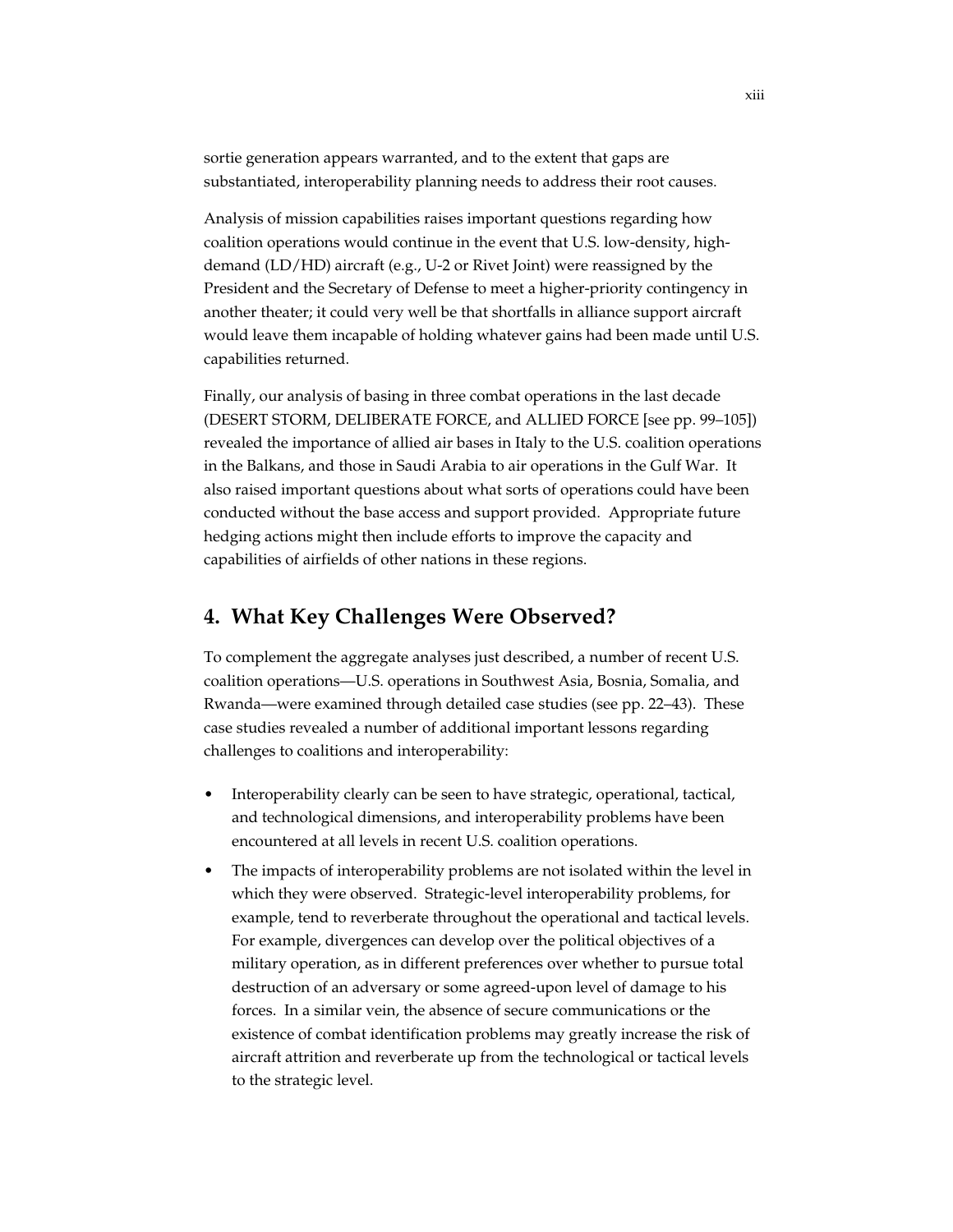### **5. What Key Workarounds Were Observed?**

The case studies also revealed a number of additional important lessons regarding workarounds to coalitions and interoperability (see pp. 22–43):

- Interoperability *workarounds*—used here to connote short-term and usually incomplete solutions to the interoperability problems that were encountered—and longer-term interoperability solutions need to address the fundamental sources of the problem. For example, no amount of operational, tactical, or technological workarounds can repair an interoperability problem whose origins are fundamentally at the strategic level. A good example is Somalia, in which a lack of unity of purpose compromised unity of effort and command and led to a chain of command that proved incapable of preventing or mitigating the consequences of a downed helicopter. By the same token, with consensus at the higher (e.g., strategic and operational) levels, lower-level interoperability problems are less likely.
- Uncertainty about what missions will be needed, which countries will participate, the conditions under which allies will join or leave the coalition, and what forces they will contribute creates the need for flexible organizational structures, doctrines, procedures, and "open architecture" systems. These elements should be lubricated by the ready availability of liaison officers to overcome cultural and linguistic barriers and facilitate information flow. However, in the short run the tools most likely to be effective in managing these frictions are organizational and doctrinal elements that enhance flexibility and adaptiveness, and routine exercise and training in a coalition setting.

The case-study analyses, presented in Chapter 3 and Appendix C, also identified key interoperability challenges and workarounds at the strategic, operational, tactical, and technological levels (see pp. 22–43 and 86–98). These include the following:

- At the *strategic* level, key interoperability challenges included coalitionbuilding (DESERT STORM), access restrictions (DESERT THUNDER/FOX and DELIBERATE FORCE), command and control and decisionmaking (DENY FLIGHT, Implementation Force/Stabilization Force [IFOR/SFOR]), changing political objectives (RESTORE/CONTINUE HOPE), and evolving force structure requirements.
- At the *operational* level, force planning and command and control were among the predominant challenges encountered in the cases examined,

xiv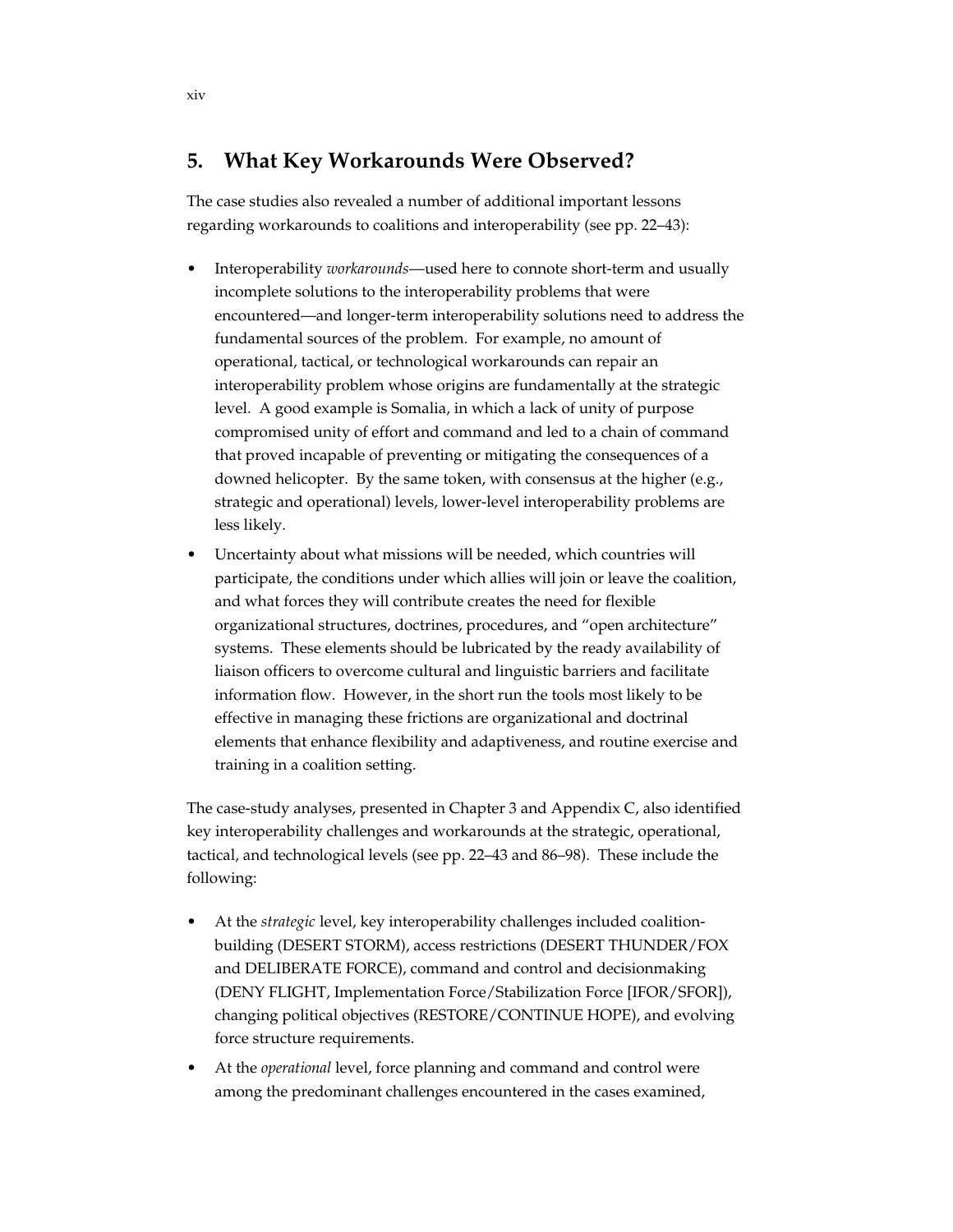followed by information dissemination and security issues. The case studies also show that nations are likely to continue to maintain direct national control of their national and theater ISR (intelligence, surveillance, and reconnaissance) assets, rather than contributing them to a larger, shared pool under coalition control.

- At the *tactical* level, the key interoperability challenges encountered in the case studies were quite diverse. In four cases—DESERT STORM, RESTORE/CONTINUE HOPE, DELIBERATE FORCE, and ALLIED FORCE—the particulars differed, but the key tactical challenge essentially was the difficulty in conducting tactical operations with coalition forces of varying performance capabilities. In DESERT STORM, for example, problems with coalition tactical communications and combat identification led to division of the battle space to separate (and deconflict) air and ground coalition forces; the United States carried the greatest burden for some missions (e.g., precision strike). By contrast, in RESTORE/CONTINUE HOPE, a principal tactical issue was a shortfall in coalition C3 (command, control, and communications) capabilities; the workaround was provision of communications assets by the United States and extensive use of liaison officers.
- At the *technological* level, the lack of similar automated tools and compatible and sufficient communication systems, for example, made it difficult to build and disseminate the air tasking order (ATO) or its equivalent and to establish and maintain secure communications among coalition aircraft. This was the key challenge in operations such as DESERT STORM, DENY FLIGHT, RESTORE/CONTINUE HOPE, ALLIED FORCE, and IFOR/SFOR. A variety of workarounds were observed, including physical dissemination in DESERT STORM and RESTORE/CONTINUE HOPE, and improved tools in DENY FLIGHT. Workarounds to address the lack of adequate and secure communication systems included use of unsecure communications and, when possible, use of codes, taking the associated risk of information compromise. Meanwhile, in IFOR/SFOR, the principal technological interoperability challenge was managing what amounted to information overload; few tools were available for managing the problem. The problem of coalition-wide secure communications is a recurring challenge in coalition operations.

The case studies also revealed other, broader lessons for interoperability planning.

For example, a key strategic lesson from the case studies is that even when coalition partners agree on an overall objective and military mission, they can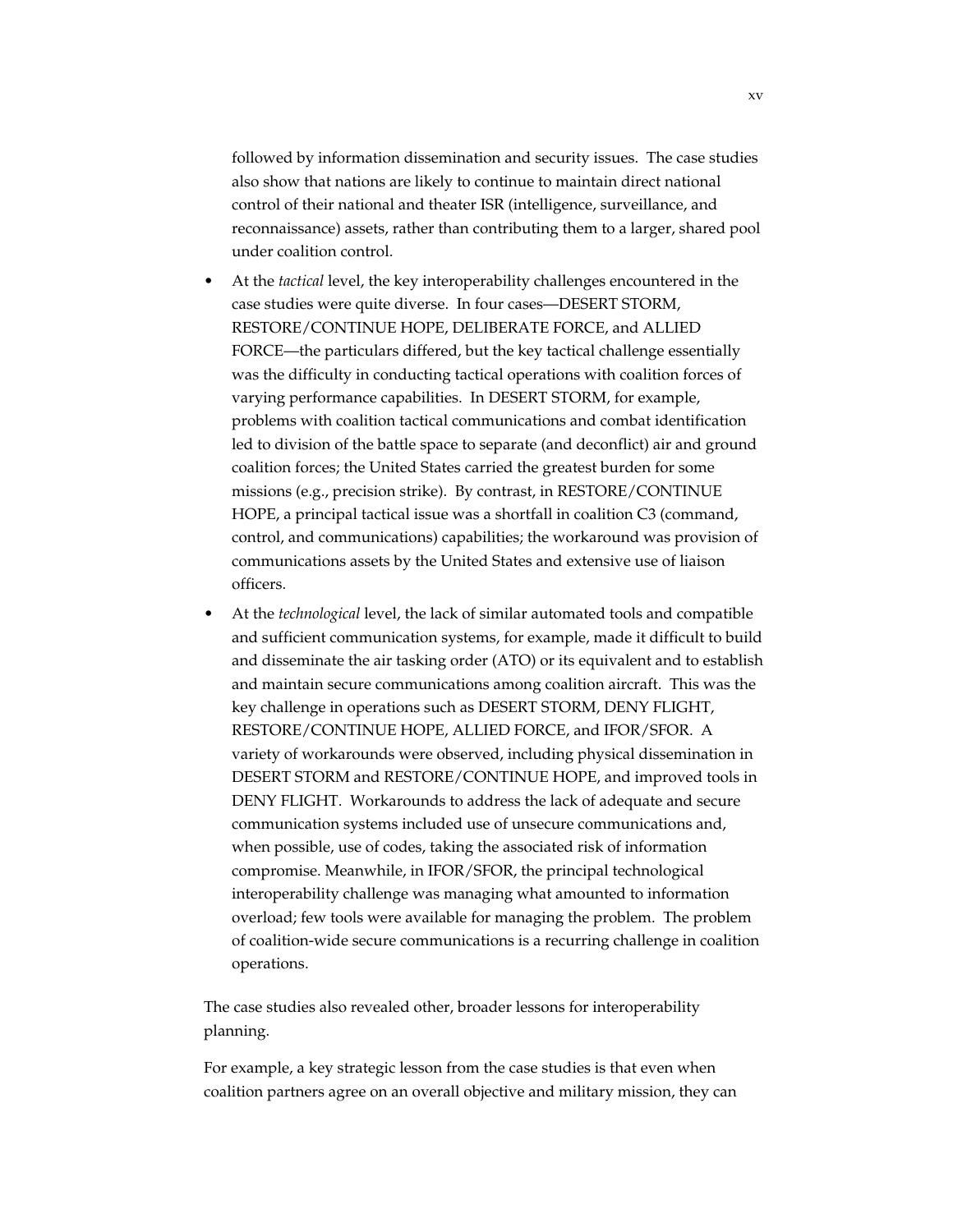have distinctly different preferences, which can complicate coalition politics. In the worst case, agreement may be somewhat nominal—a papering-over rather than resolution of differences—while coalition partners may continue to disagree on the specific courses of action to be pursued. In cases in which political motives are misaligned, no amount of technological or other interoperability will mitigate the problem.

A related lesson is that commanders and political leaders may face significant challenges in balancing each nation's political needs against the military requirements of the operation, particularly when political guidance changes in the course of an operation. Furthermore, these tensions can complicate both command and control (the vertical dimension) and coordination (the horizontal dimension).

Finally, differences in the perceived stakes can lead to differences in the willingness to accept risks; in cases where the stakes for a nation are very low, the willingness to accept risks will be commensurately low, and this can greatly complicate unity of purpose and effort.<sup>3</sup> At some level, policy leadership may be a function of the willingness to accept risks—the more risk that a nation is willing to accept, the stronger its negotiating position will be in the coalition. In cases where the stakes and acceptable risks vary across coalition partners, the United States may face great difficulties in forging a common purpose, effort, and harmonized chain of command.

These analyses suggest that it is necessary to view NATO interoperability in a way that explicitly acknowledges that interoperability issues and problems can arise at each level of a military operation, and that the interdependencies among the levels require that interoperability initiatives simultaneously consider the feasibility and potential impacts at each level.

The historical perspective and lessons learned presented in this report provided the initial starting point for the final report, which accordingly takes up where this report concludes. The final report describes new trends that may affect future U.S.–NATO air and C3ISR (command, control, communications, intelligence, surveillance, and reconnaissance) interoperability; offers short- and

\_\_\_\_\_\_\_\_\_\_\_\_\_\_\_\_

 $3$ Operation ALLIED FORCE provides a recent example: "Nevertheless, SACEUR [Supreme Allied Commander, Europe] acknowledges that the execution of Operation 'Allied Force' was significantly affected by the need to maintain cohesion among the 19 NATO allies. Each had their own constituencies to answer to, and varying degrees of how much risk they were willing to take. This forced NATO military planners to introduce some strict rules of engagement—primarily an order to limit damage to civilian infrastructure and prohibiting pilots from flying below 15,000 ft. Clark indicates this was contradictory to the usual execution of military operations." Interview with GEN Wesley Clark, *Jane's Defence Weekly*, Vol. 32, No. 1, July 7, 1999, posted at *Jane's* website: http://www2.janes.com/docs/definterview/dw990707\_i.shtml.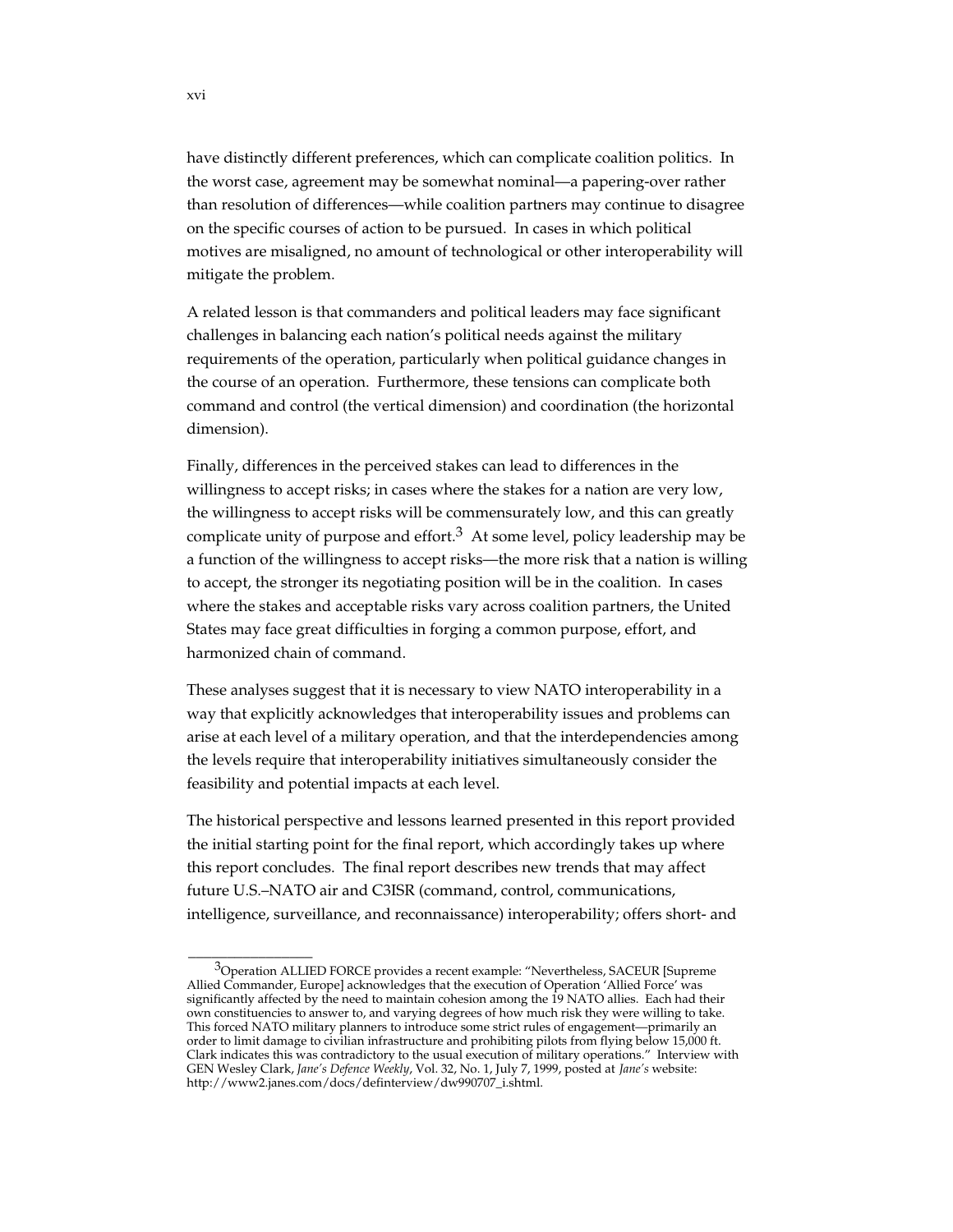medium-term solution directions for five C3ISR thrust areas (command and control, space, air and ground surveillance and control, secure digital communications, and fighters and weapons); and analyzes several types of military benefits that might be expected from interoperability enhancements of various kinds.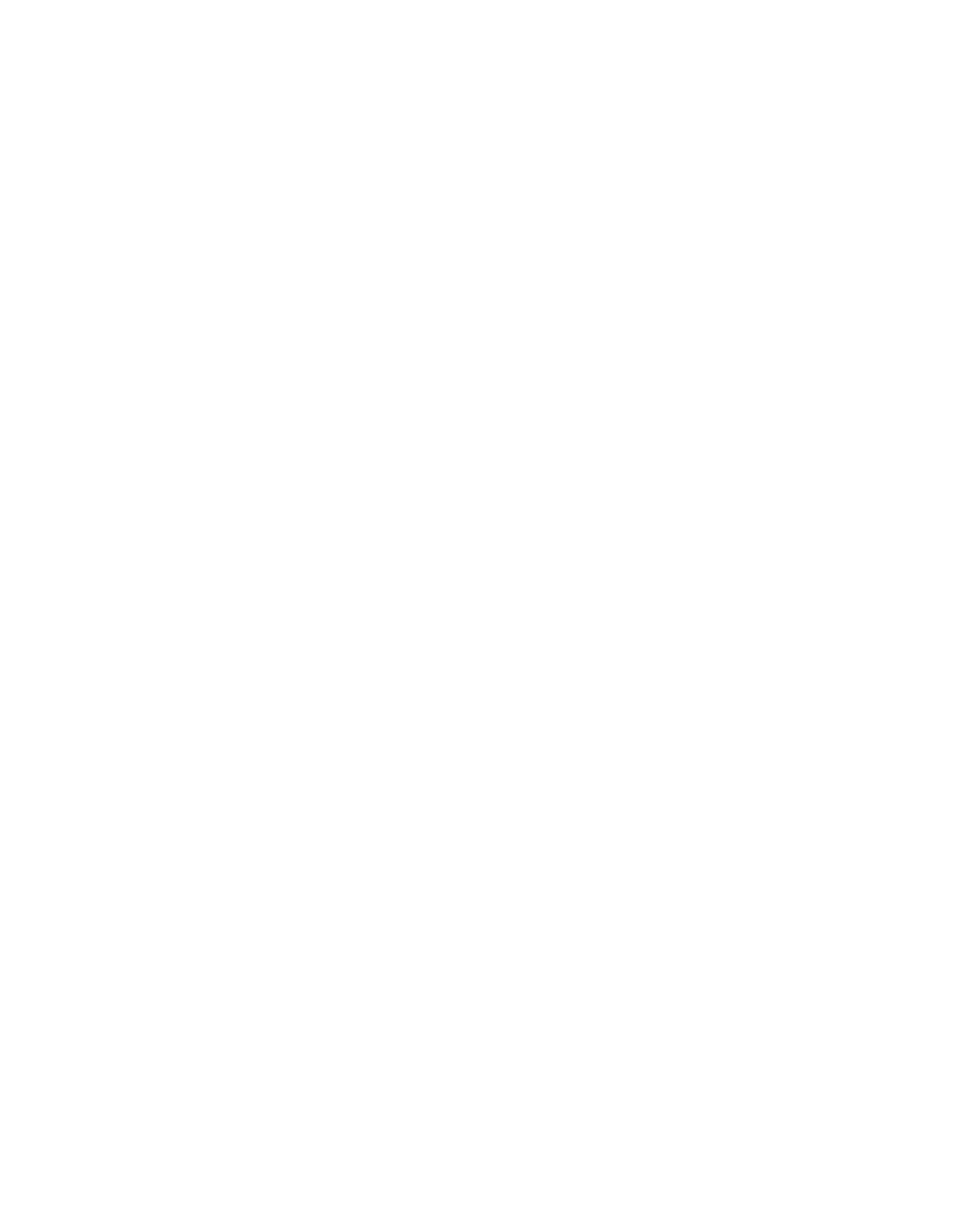# **Acknowledgments**

The authors would like to thank RAND colleagues Robert Hunter, John E. Peters, and Judy Larson for their comments on earlier drafts, and Tim Bonds and Michael Kennedy, Program Director and Associate Program Director, respectively, of the Aerospace Force Development program in Project AIR FORCE, for their invaluable assistance and support.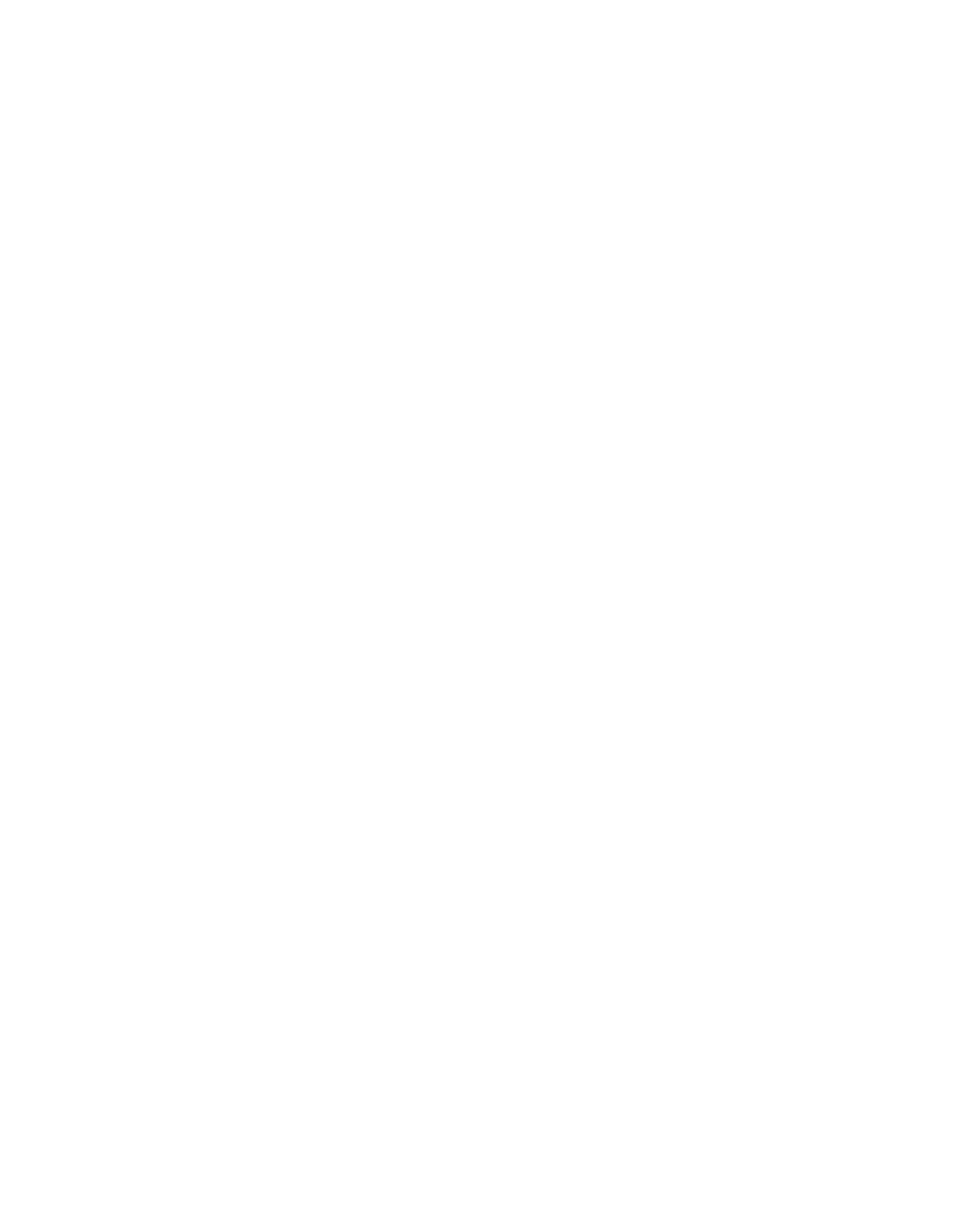# **Acronyms**

| AB             | air base                                                                           |
|----------------|------------------------------------------------------------------------------------|
| <b>ABCCC</b>   | Airborne Battlefield Command and Control Center                                    |
| <b>ACA</b>     | Airspace Control Agency                                                            |
| <b>AEW</b>     | Airborne Early Warning or air expeditionary wing                                   |
| <b>AFSOUTH</b> | Air Forces Southern Europe                                                         |
| AI             | air interdiction                                                                   |
| AMC            | Air Mobility Command                                                               |
| <b>AOC</b>     | Air Operations Center                                                              |
| <b>AOR</b>     | area of responsibility                                                             |
| <b>ARRC</b>    | Allied Command Europe Rapid Reaction Corps                                         |
| <b>ASIC</b>    | All-Source Information Center                                                      |
| <b>ATO</b>     | air tasking order                                                                  |
| <b>AWACS</b>   | Airborne Warning and Control System                                                |
| C <sub>2</sub> | command and control                                                                |
| C <sub>3</sub> | command, control, and communications                                               |
| C3IC           | Coalition Coordination, Communication, and Integration<br>Center                   |
| C3ISR          | command, control, communications, intelligence,<br>surveillance and reconnaissance |
| C3/SU          | command, control, communications, and surveillance                                 |
| CAOC           | Combined Air Operations Center                                                     |
| CAP            | combat air patrol                                                                  |
| CAS            | close air support                                                                  |
| <b>CDS</b>     | <b>Container Delivery System</b>                                                   |
| <b>CENTCOM</b> | Central Command                                                                    |
| <b>CJFTO</b>   | Commander, Joint Force/Theater of Operations                                       |
| <b>CJTF</b>    | combined joint task force                                                          |
| <b>CMOC</b>    | Civil-Military Operation Center                                                    |
| <b>CTAPS</b>   | Contingency Theater Air Planning System                                            |
| DoD            | Department of Defense                                                              |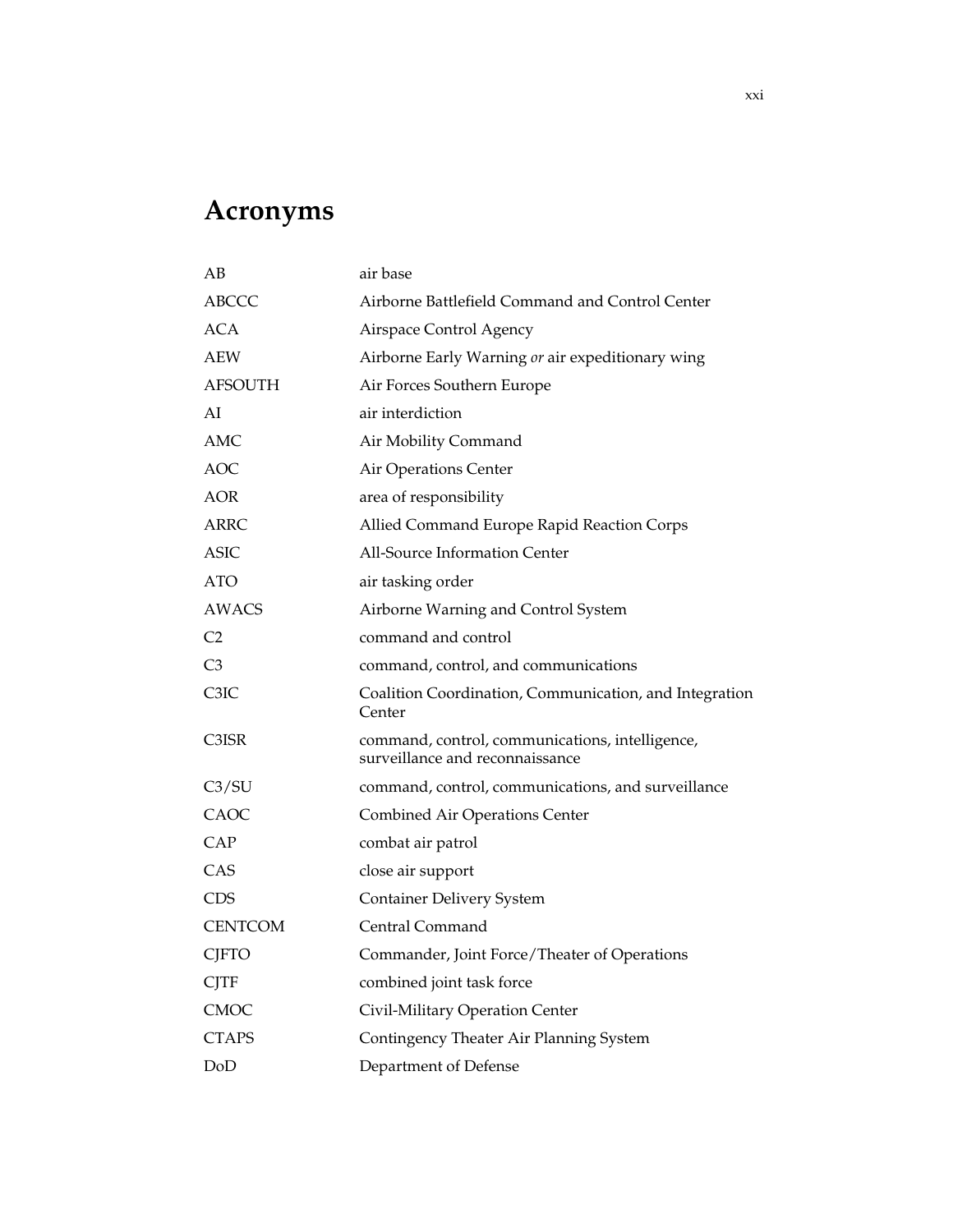| <b>ECR</b>       | Electronic Combat and Reconnaissance                |
|------------------|-----------------------------------------------------|
| <b>ELINT</b>     | electronics intelligence                            |
| <b>EUCOM</b>     | United States European Command                      |
| EW               | <b>Electronic Warfare</b>                           |
| <b>FGA</b>       | fighter/ground attack                               |
| <b>FRY</b>       | Federal Republic of Yugoslavia                      |
| GCC              | <b>Gulf Cooperation Council</b>                     |
| <b>GUN</b>       | gunship                                             |
| <b>HAST</b>      | Humanitarian Assistance Survey Team                 |
| <b>HELO</b>      | helicopter                                          |
| <b>HMMWV</b>     | high-mobility multipurpose wheeled vehicle          |
| <b>HNS</b>       | host nation support                                 |
| <b>HUMRO</b>     | Humanitarian Relief Operations                      |
| <b>IFOR</b>      | <b>Implementation Force</b>                         |
| <b>IISS</b>      | International Institute for Strategic Studies       |
| <b>ISARC</b>     | Intelligence, Surveillance, and Reconnaissance Cell |
| <b>ISR</b>       | intelligence, surveillance, and reconnaissance      |
| JAC (Molesworth) | Joint Assessment Center                             |
| JBS              | Joint Broadcast Service                             |
| <b>JDISS</b>     | joint deployable intelligence support system        |
| <b>JFACC</b>     | Joint Forces Air Component Commander                |
| JTF              | joint task force                                    |
| <b>JTF-GA</b>    | Joint Task Force GUARDIAN ASSISTANCE                |
| <b>KVCC</b>      | Kosovo Verification Mission                         |
| <b>LAN</b>       | local area network                                  |
| LD/HD            | low density, high demand                            |
| <b>LNO</b>       | liaison officer                                     |
| <b>MCM</b>       | mine countermeasures                                |
| <b>MND</b>       | multinational division                              |
| <b>MNF</b>       | multinational force                                 |
| MoD              | Ministry of Defence (United Kingdom)                |
| <b>MPA</b>       | maritime patrol aircraft                            |
| <b>MTW</b>       | major theater war                                   |
| <b>NAC</b>       | North Atlantic Council                              |

xxii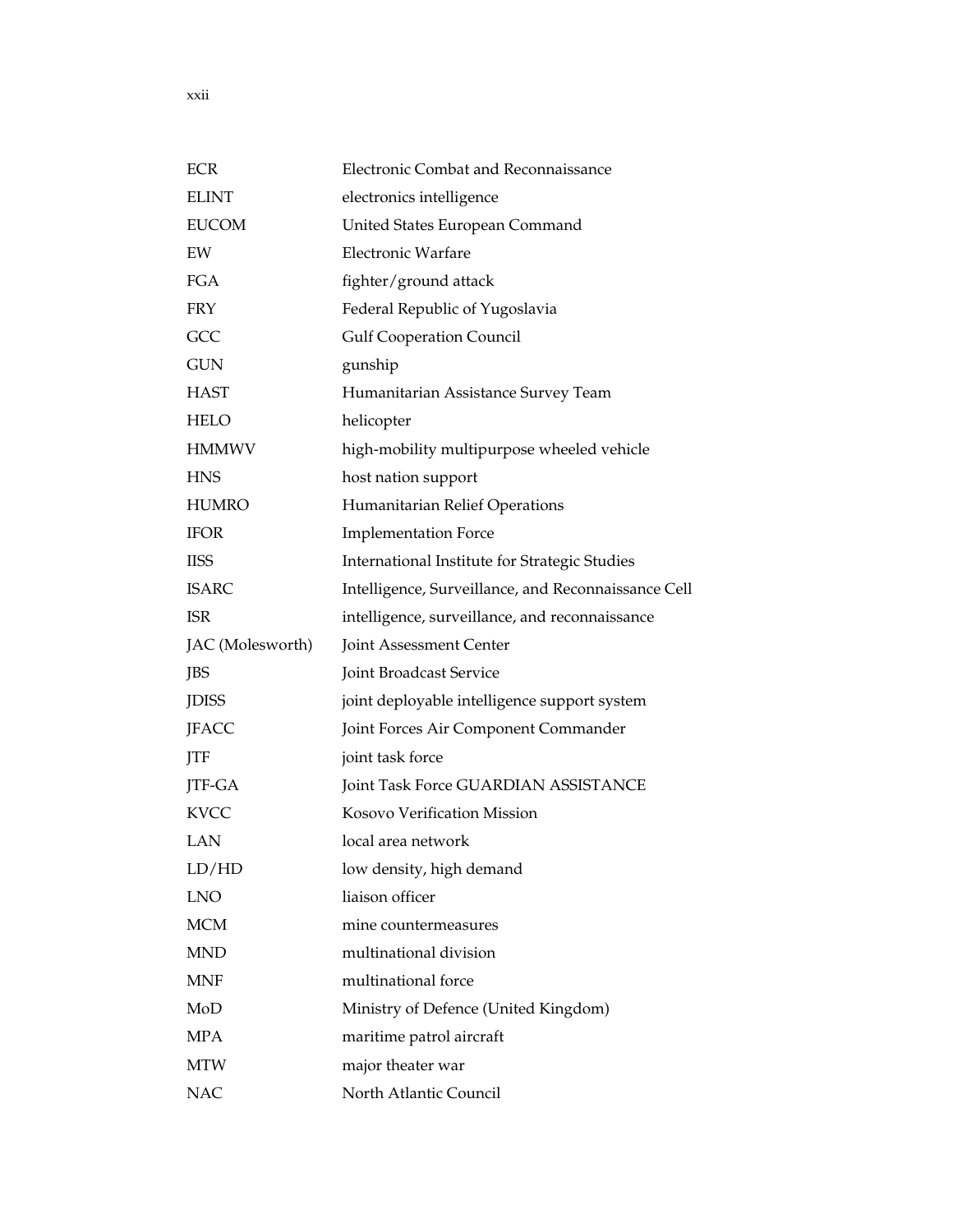| <b>NAEWF</b>        | NATO Airborne Early Warning Force                   |
|---------------------|-----------------------------------------------------|
| <b>NATO</b>         | North Atlantic Treaty Organization                  |
| <b>NEO</b>          | Noncombatant Evacuation Operation                   |
| <b>NFZ</b>          | no-fly zone                                         |
| <b>NIC</b>          | national intelligence cell                          |
| non-MTW             | non-major theater war                               |
| OAF                 | <b>Operation ALLIED FORCE</b>                       |
| <b>OCA</b>          | Offensive Counterair                                |
| <b>ODS</b>          | <b>Operation DESERT STORM</b>                       |
| <b>OGA</b>          | <b>Operation GUARDIAN ASSISTANCE</b>                |
| OSCE                | Organization for Security and Cooperation in Europe |
| <b>RAF</b>          | Royal Air Force                                     |
| <b>RECCE</b>        | reconnaissance                                      |
| <b>SACEUR</b>       | Supreme Allied Commander, Europe                    |
| <b>SAR</b>          | search and rescue                                   |
| <b>SETAF</b>        | Southern European Task Force                        |
| <b>SFOR</b>         | <b>Stabilization Force</b>                          |
| SOF                 | <b>Special Operations Forces</b>                    |
| SOFA                | status of forces agreement                          |
| <b>STANAVFORMED</b> | Standing Naval Force, Mediterranean                 |
| <b>SUPP</b>         | support                                             |
| <b>TACP</b>         | <b>Tactical Air Control Party</b>                   |
| TALCE               | Tactical Airlift Liaison and Control Element        |
| <b>TANK</b>         | tanker                                              |
| <b>TRAN</b>         | transport                                           |
| <b>TRIADS</b>       | Tri-wall Aerial Delivery System                     |
| <b>TRRIP</b>        | Theater Rapid Response Intelligence Package         |
| UAE                 | <b>United Arab Emirates</b>                         |
| <b>UAV</b>          | unmanned aerial vehicle                             |
| <b>UNITAF</b>       | <b>Unified Task Force</b>                           |
| <b>UNPROFOR</b>     | <b>United Nations Protection Force</b>              |
| <b>UNSCR</b>        | United Nations Security Council Resolution          |
| <b>USA</b>          | U.S. Army                                           |
| USAF                | U.S. Air Force                                      |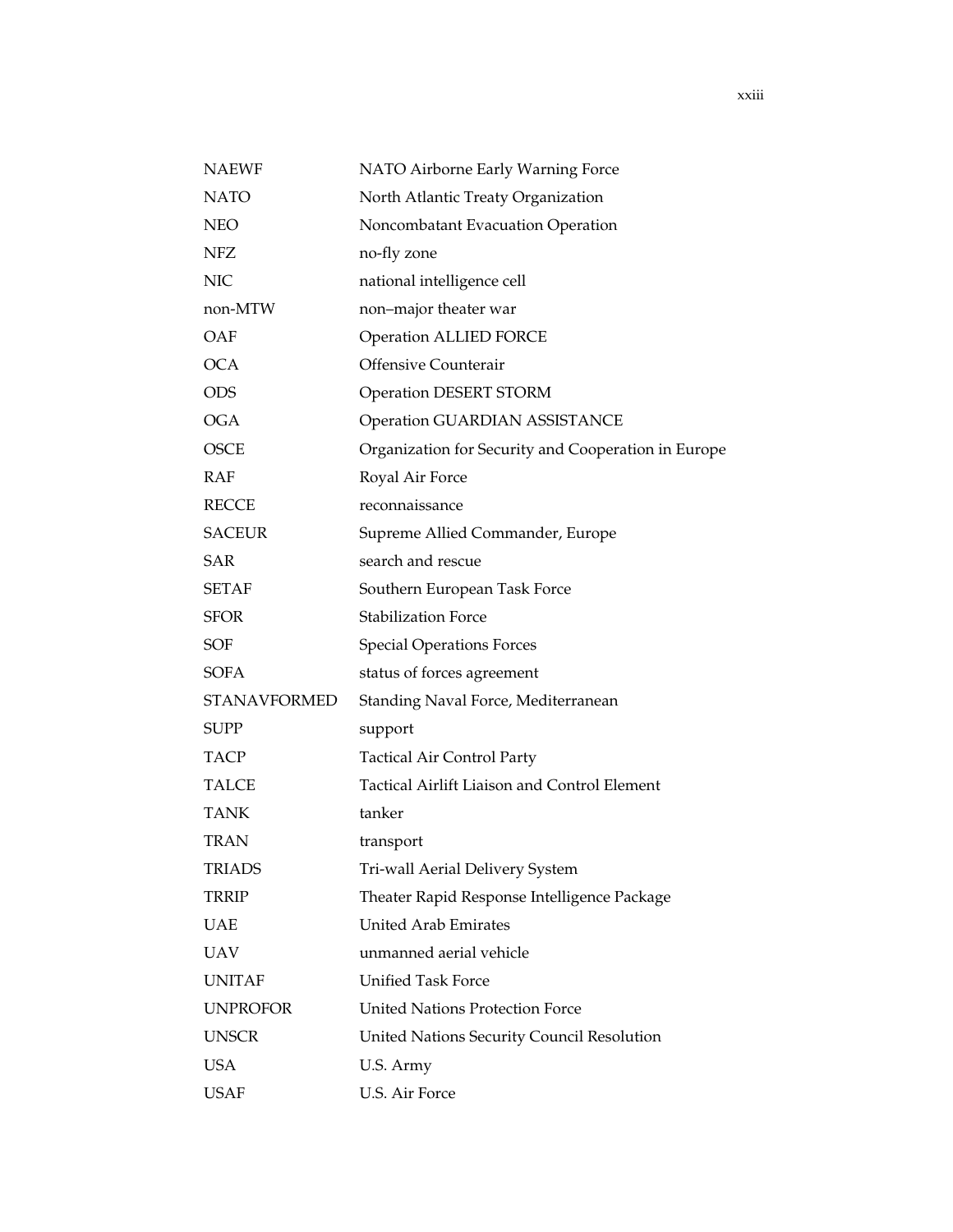| <b>USAFE</b>    | U.S. Air Force Europe                  |
|-----------------|----------------------------------------|
| <b>USASETAF</b> | U.S. Army Southern European Task Force |
| <b>USCENTAF</b> | U.S. Central Command Air Forces        |
| <b>USMC</b>     | U.S. Marine Corps                      |
| <b>USN</b>      | U.S. Navy                              |
| <b>WAN</b>      | wide area network                      |
| WEU             | Western European Union                 |

xxiv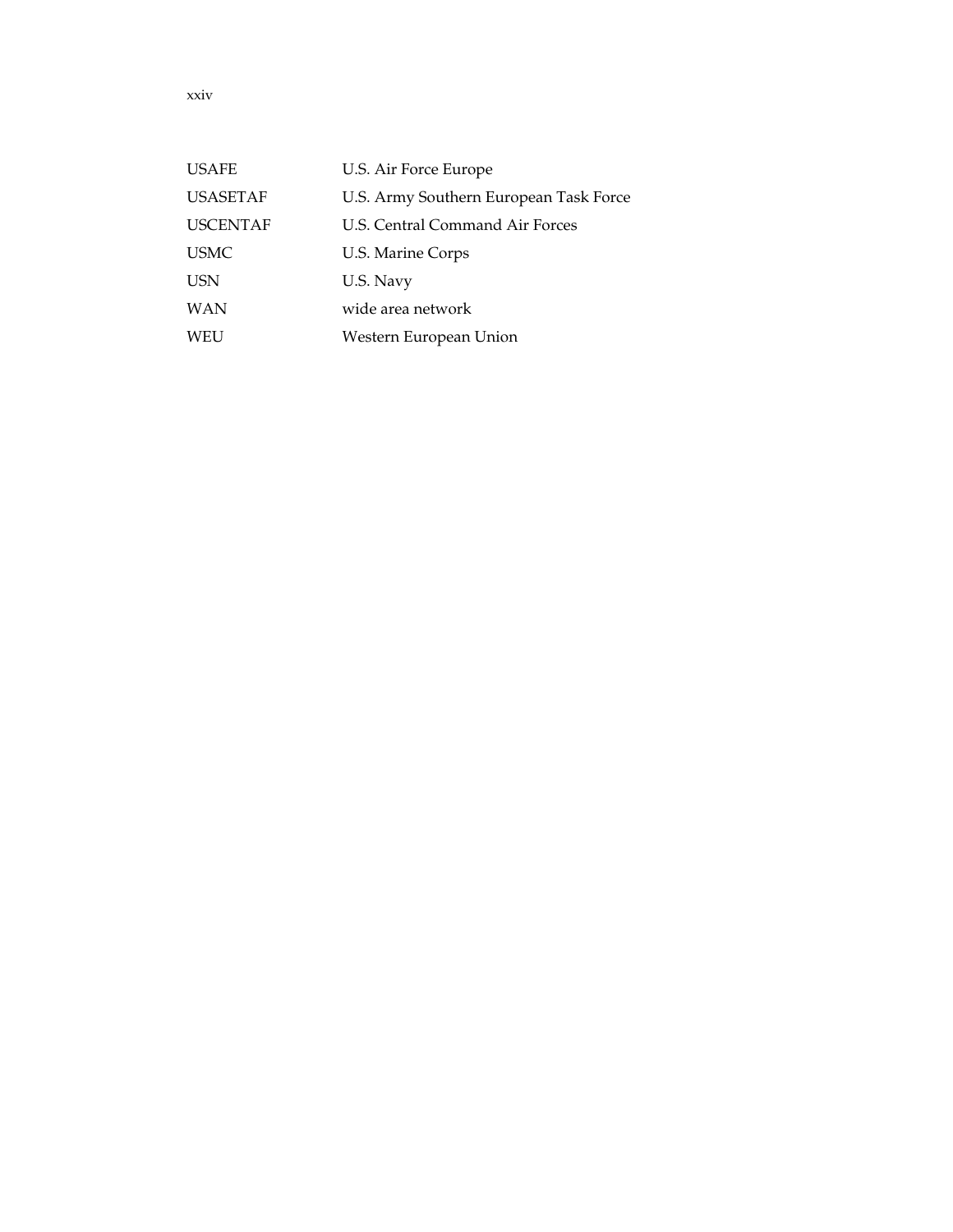## **1. Introduction**

### **Objective**

\_\_\_\_\_\_\_\_\_\_\_\_\_\_\_\_\_

The United States participates in coalition air operations with other willing NATO allies, including non-NATO members. The objective of the research reported here was twofold: (1) to help the U.S. Air Force identify potential interoperability problems that may arise in such operations over the next decade; $<sup>1</sup>$  and (2) to suggest solution directions to mitigate those problems.</sup> Specifically, this report applies a broad definition of *interoperability* used by the Department of Defense to explore interoperability issues in military operations from a strategic, operational, tactical, and technological perspective, and provides additional aggregate data and detailed case-study information that were used in the larger project's final report:<sup>2</sup>

Myron Hura et al., *Interoperability: A Continuing Challenge in Coalition Air Operations, S*anta Monica, Calif.: RAND, MR-1235-AF, 2000.

### **A Framework for Revealing Interoperability Issues**

We established a simple framework for screening a number of recent cases of U.S. coalition operations that would provide insights into the sorts of C3ISR (command, control, communications, intelligence, surveillance, and reconnaissance) interoperability challenges and workarounds that have been observed in actual practice and potential domains for more-durable solutions to these challenges. The framework sought to answer five key questions about interoperability.

<sup>1</sup>Although the authors recognize that interoperability problems remain in joint-service operations and are worthy of research, they are beyond the scope of the effort documented here.

<sup>2</sup>The definition of *interoperability* used by DoD and NATO is: "The ability of systems, units, or forces to provide services to and accept services from other systems, units, or forces, and to use the services so exchanged to enable them to operate effectively together." DoD, Joint Chiefs of Staff, *DoD Dictionary of Military and Associated Terms,* Washington, D.C.: Joint Publication 1-02, March 23, 1994, as amended through February 10, 1999. A more detailed discussion of interoperability definitions and the different perspectives considered—strategic, operational, tactical, and technological—can be found in Chapter Two of the final report (Hura et al., 2000).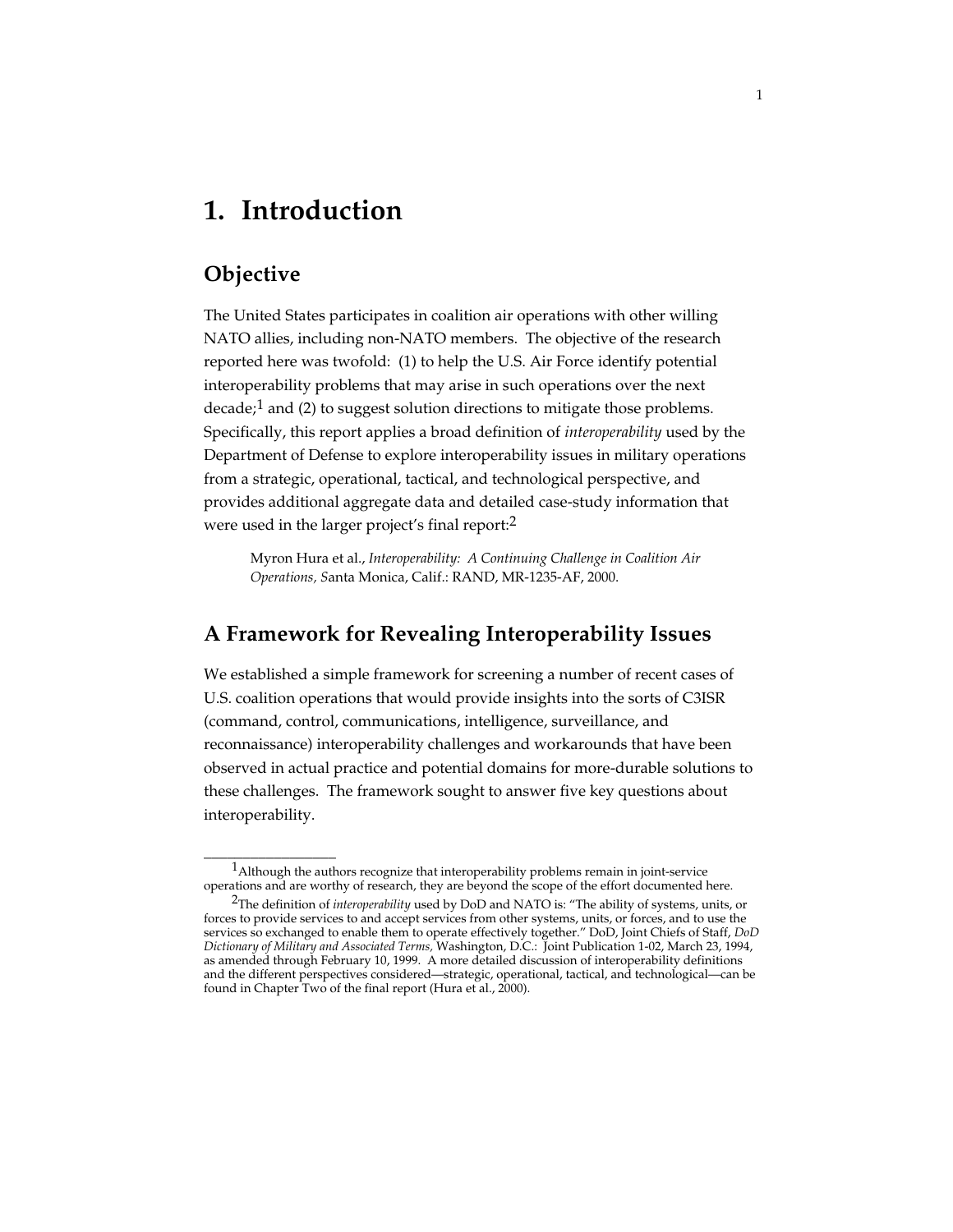The answers to the first three questions are addressed through a survey of aggregate data for a large number of recent coalition operations in Southwest Asia (SWA), the Balkans, and Africa:<sup>3</sup>

- 1. *Interoperability for what?* To understand the breadth of aims that have been pursued in U.S. coalitions, we chose a mix of operations that illustrate the range of missions in which the United States and its NATO allies have participated in the post–Cold War world. These missions included a range of noncombat operations, such as humanitarian relief—in both permissive and somewhat nonpermissive environments—monitoring and observing using C3ISR assets, support to naval embargoes, and enforcement of no-fly zones. At the high end, we also included crisis responses, including strike operations, and one major theater war (MTW) (Operation DESERT STORM).
- 2. *Interoperability with whom?* Believing that such an analysis would lead to a better understanding of likely future participation in coalitions by the United States' NATO allies, we examined the records of participation by NATO members and others in operations (including U.N. operations) in which the United States also participated.
- 3. *Interoperability with what?* In a similar vein, we wanted to understand the nature of the forces contributed by various coalition partners in recent coalition operations in order to understand the sorts of capabilities that might be contributed in future operations. Because interoperability requirements may differ by mission type or may be more important for some missions than others, we sought to understand the air power roles played by the NATO allies.

The final two questions identify a richer array of lessons learned through detailed case-study analyses:<sup>4</sup>

- 4. *What interoperability issues, problems, or challenges occurred at the strategic, operational, tactical, and technological levels?* As suggested by the varying definitions of *interoperability* presented in the final report (Hura et al., 2000), we sought to ensure that we could identify critical interoperability problems or challenges at each level of warfare.
- 5. *What workarounds—technological, doctrinal, organizational, or otherwise—were used to resolve interoperability challenges?* Because there may be many workarounds to interoperability problems, we sought to identify how these problems were resolved.

\_\_\_\_\_\_\_\_\_\_\_\_\_\_\_\_

 $3A$  listing of the 40 operations examined, and the detailed data and accompanying analyses, is presented in Appendices A through C.

<sup>&</sup>lt;sup>4</sup>Detailed information for the case studies is found in Appendix C.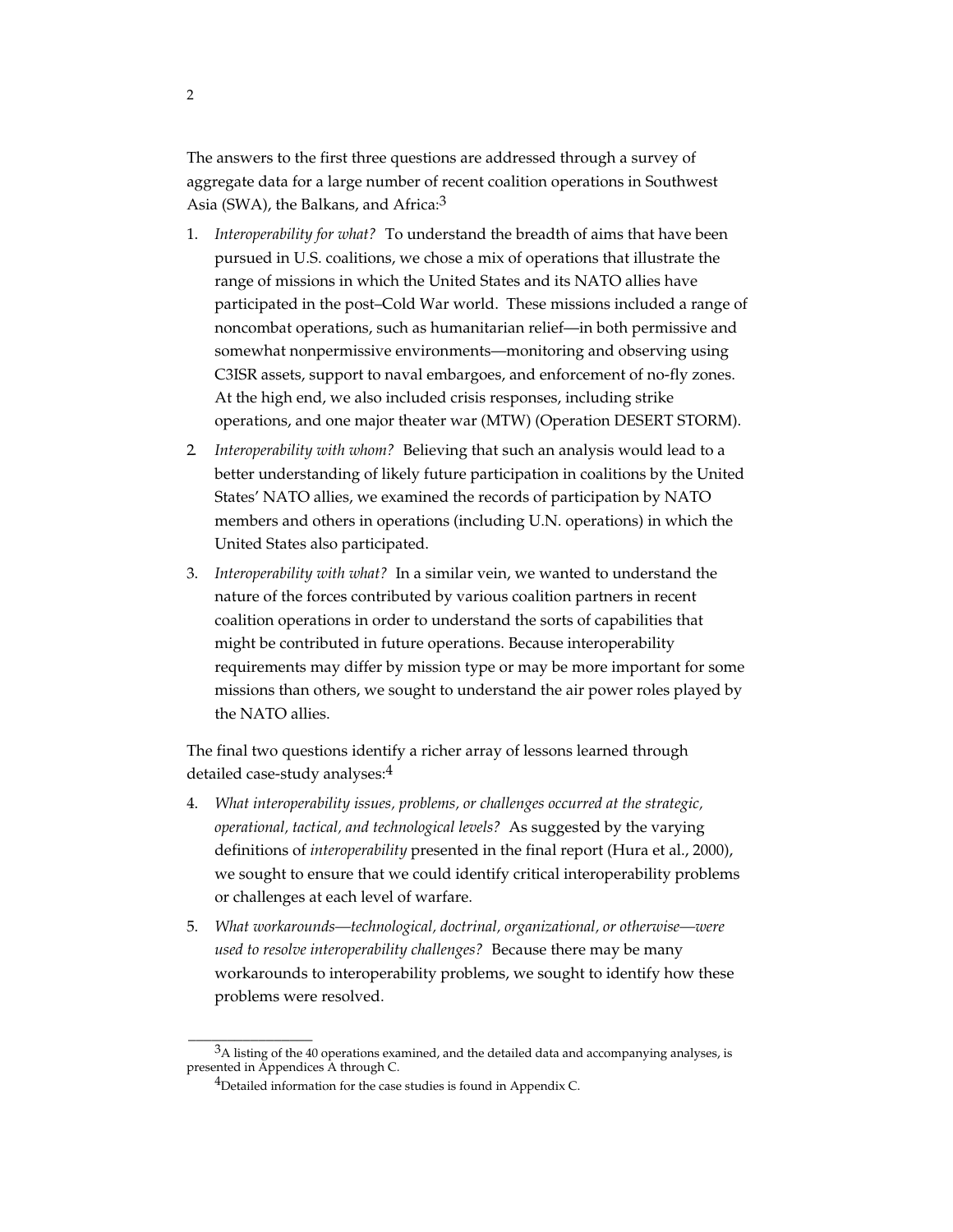This report is organized to address these five questions, as follows:

- Chapter 2 reports the results of a survey of relevant data that aims to answer the first three questions, focusing on (a) the objectives of recent U.S. coalitions, (b) which NATO partners have participated in coalitions, (c) what air capabilities they contributed, and (d) what missions they flew.
- Chapter 3 addresses the two remaining questions and reports the results of in-depth analysis of interoperability issues, challenges, and workarounds in a number of post–Cold War coalition operations in which the United States participated with NATO partners.<sup>5</sup>
- Chapter 4 provides conclusions.

\_\_\_\_\_\_\_\_\_\_\_\_\_\_\_\_\_

The four appendices provide supporting documentation and analysis, moredetailed data, and case studies.

In the next chapter, we begin our review of interoperability lessons from the United States' recent coalition experience with NATO allies.

<sup>5</sup>Throughout this report, we use the term *workaround* or *short-term solution* to connote the partial or incomplete solutions that were developed to deal with interoperability problems that were encountered, and to contrast them with *long-term solutions*—more durable and more fundamental solutions that might be provided, for example, through new systems.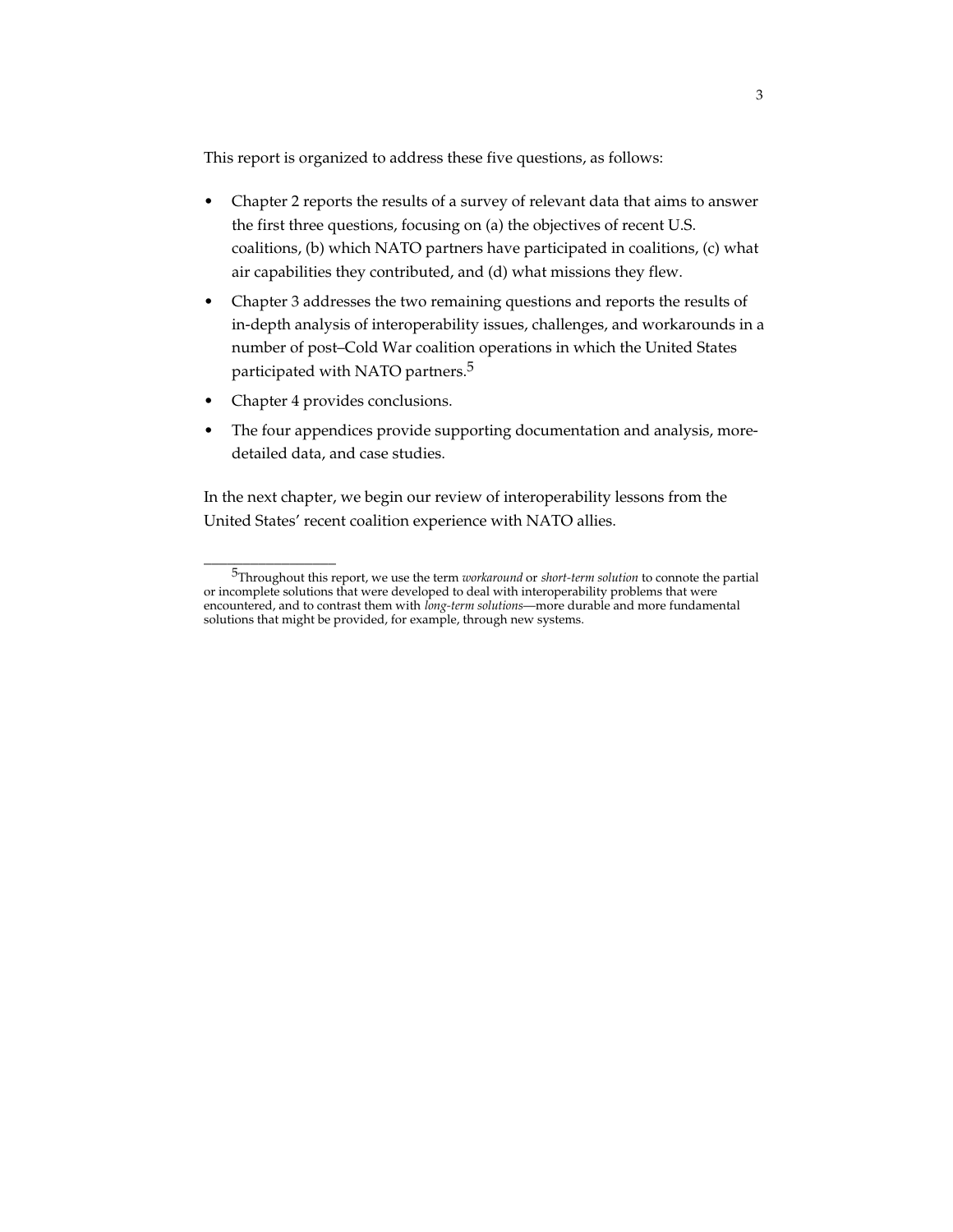## **2. An Overview of Recent U.S. Coalition Experience**

As described in the preceding chapter, we collected data from a large number of recent U.S. coalition operations that related to the first three key questions: the range of campaign objectives of recent U.S. coalitions; which of the NATO allies participated in these coalitions and the capabilities they contributed; and what missions they flew.<sup>1</sup> We now report the results of this survey of relevant data.

### **For What Missions Is Interoperability Required?**

The first question is the range of objectives in recent U.S. coalition operations.

#### *A Broad Range of Missions*

\_\_\_\_\_\_\_\_\_\_\_\_\_\_\_\_

The United States has acted in coalitions across the entire spectrum of operations (see Table 2.1, which lists operations by mission focus, in rough order of lethality as categorized by the research team), including humanitarian and peacekeeping operations, monitoring operations, maritime intercept operations, enforcement of no-fly zones in Iraq and Bosnia, peace enforcement operations in Bosnia, strike operations in Iraq, and a major theater war in Southwest Asia (SWA).<sup>2</sup>

The table shows the range of missions that the United States has undertaken in concert with one or more of its NATO allies. It suggests that actual combat operations (e.g., strike operations and major theater war) are in the minority, accounting for only four of the 26 non–U.N. operations examined. By contrast, noncombat operations ranging from humanitarian relief to airlift operations have been more frequent, as have "gray area" operations such as enforcement of no-fly zones, peace enforcement, and crisis response.

 $1$ For the survey, we relied upon unclassified, openly available sources, including publications, fact sheets, information posted at relevant websites, and press accounts. The detailed data and interpretations of these data are presented in Appendices A through C.

<sup>&</sup>lt;sup>2</sup>See Tables A.1 and A.2 for the operations considered.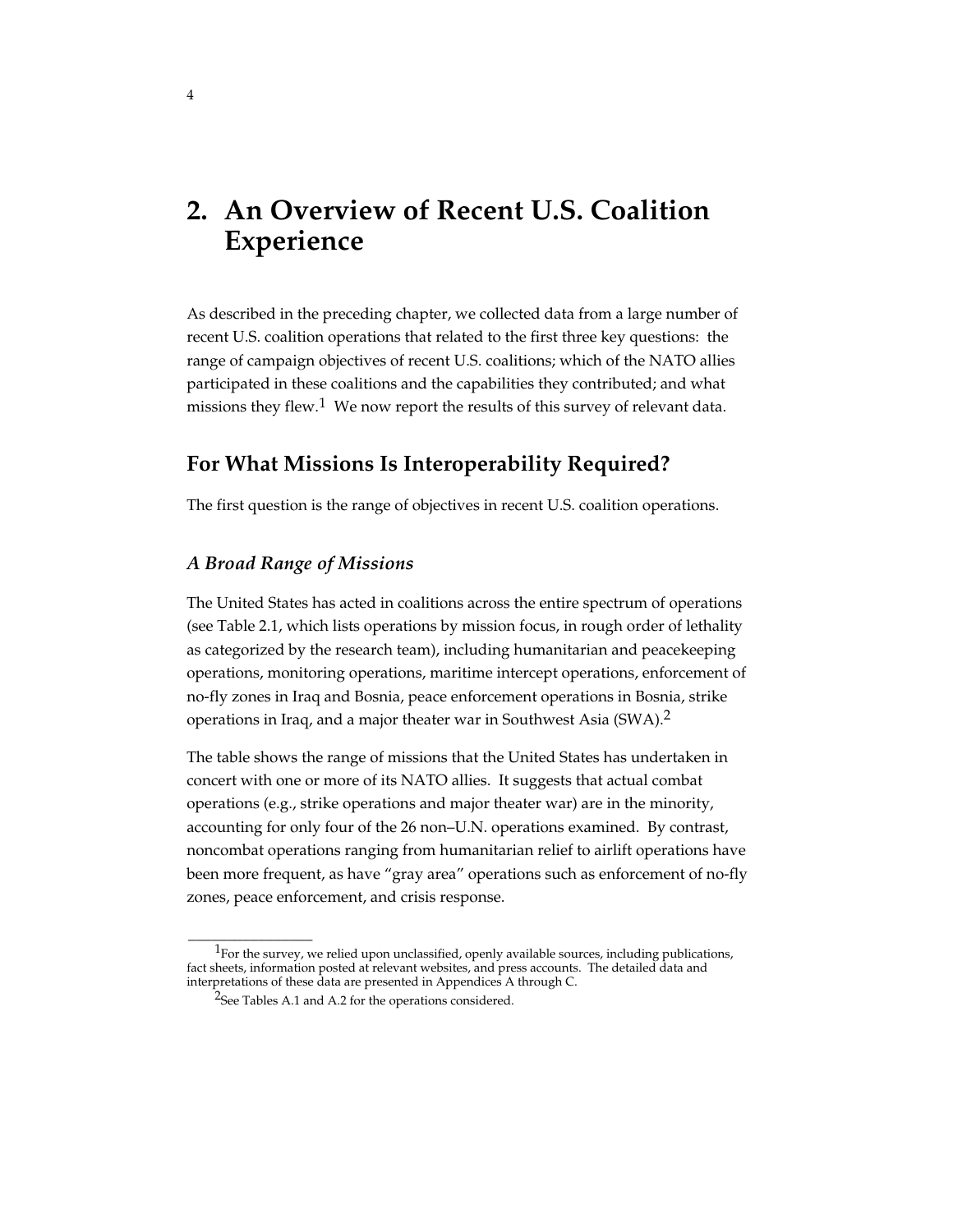#### **Table 2.1**

**Forty U.S. Multilateral Operations, by Mission Focus**

| <b>Mission Focus</b>          | Non-U.N. | U.N. |
|-------------------------------|----------|------|
| Humanitarian                  | 4        |      |
| Peacekeeping                  | 3        | 11   |
| Monitoring/observing          | 2        | 2    |
| Maritime intercept operations | З        |      |
| Airlift                       | 2        |      |
| No-fly zones                  |          |      |
| Other peace enforcement       |          |      |
| Crisis responses              | З        |      |
| Strike operations/coercive    | З        |      |
| campaigns                     |          |      |
| Major theater war             |          |      |
|                               |          |      |
| Totals                        | 26       |      |

NOTES: *U.N.* signifies United Nations operations in which the United States participated with other NATO allies; *non–U.N.* signifies U.S. non–U.N. coalitions that included NATO allies.

The obvious implications are that (a) some level of coalition interoperability may be needed across the entire spectrum of operations, but (b) we would expect that interoperability requirements could easily vary from mission to mission. For example, we might conjecture that the least difficult operations, such as humanitarian or peacekeeping operations in a permissive environment, probably have rather low interoperability needs, because the consequences of interoperability shortfalls are rather small. On the other hand, high-intensity combat operations probably have quite high interoperability requirements, because they are time- and resource-stressed operations, and because the stakes—and the consequences of failure—are typically much higher. In a similar vein, interoperability requirements might be moderately high for no-fly zones and other peace enforcement operations in a nonpermissive environment, because—as was described earlier—the tolerance for risks and costs is much lower in these operations than in major theater wars where the stakes are higher.

### *Several Large and Very Complex Operations*

While the United States has engaged in a wide range of operations in the post– Cold War world, the recent U.S. coalition experience has been dominated by one MTW in Southwest Asia—a coalition operation in which several NATO allies (and others) participated—and large, complex, and multifaceted peace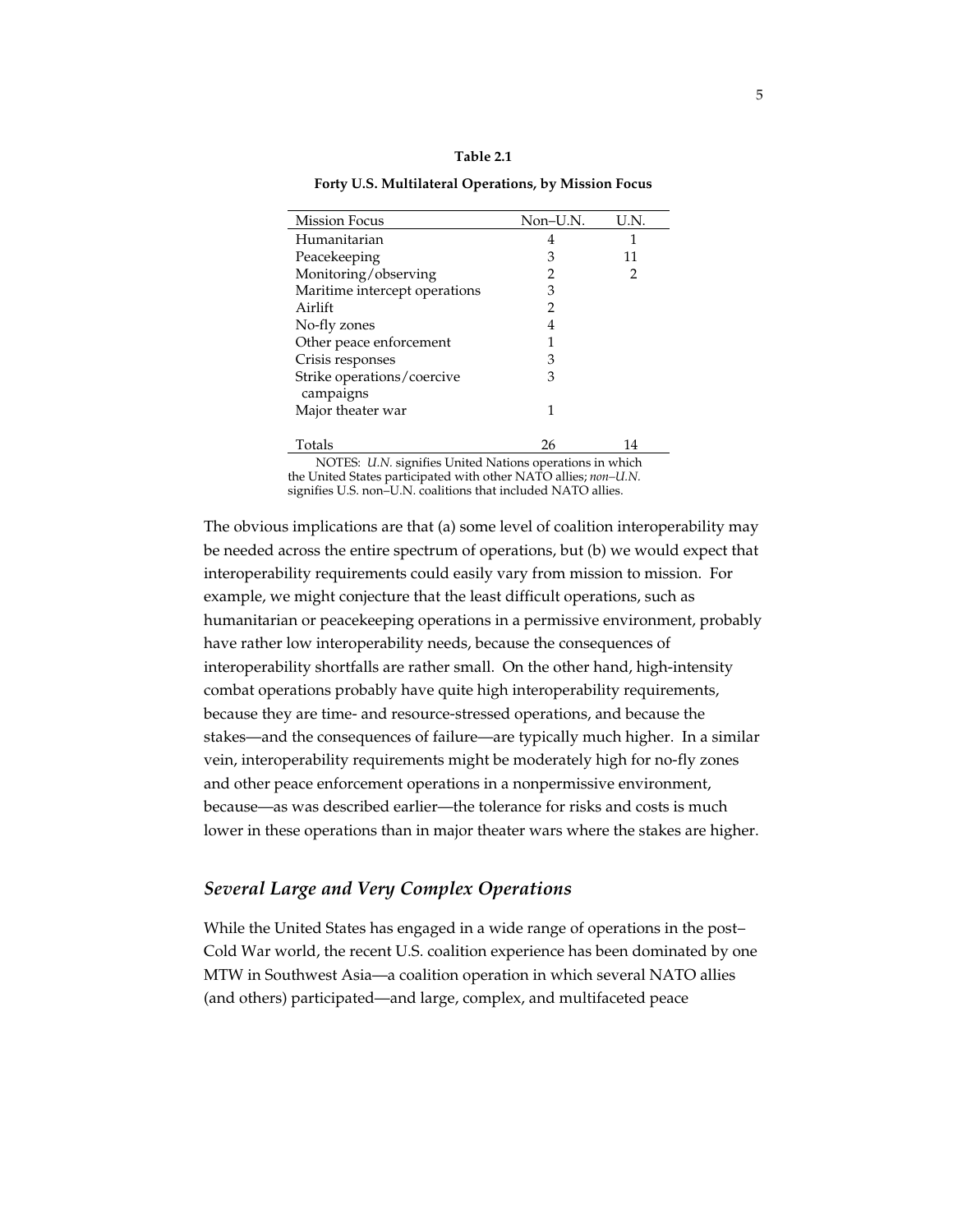operations in Southwest Asia and the Balkans (see Table 2.2), the last of which has included combat operations undertaken by NATO. $3$ 

Not only large and complex, these operations have tended to be of very long duration; the U.S. presence in Southwest Asia has lasted nearly eight years and that in the Balkans nearly seven. Furthermore, these operations have been quite dynamic in nature. In addition to the routine rotations that have been required, they periodically have been punctuated by changes of mission, the entry or exit of coalition partners, and occasional crisis responses and/or strike operations.

Planning and executing this mix of sequential, parallel, and crisis response activities have posed great challenges to commanders. Indeed, it is possible that the interoperability challenges posed by these complex, multifaceted operations may even begin to approximate the difficulties inherent in coordinating major theater wars such as Operation DESERT STORM but without the time constraints.

### **With Which NATO Allies Is Interoperability Required?**

The next questions are, Who has recently participated in U.S. coalitions, and Who is likely to be a future U.S. coalition partner?

Table 2.3 indicates how many times NATO partners participated in 26 recent non–U.N. U.S. multilateral operations, and in 14 U.N. operations in which the United States also participated.

As shown in the table, the most frequent NATO coalition partners were the United Kingdom (29 of 40 operations), France (28), Turkey (23), Germany (22), and Italy and the Netherlands (21 each). The most frequent U.S. partners in the 26 non–U.N. multilateral operations were the United Kingdom (22 operations), France (18), Turkey (16), Germany (15), and Italy (14). Canada (11), France and Norway (10 each), Denmark (9), and Belgium and the Netherlands (8 each) were the most frequent U.S. partners in the 14 U.N. operations in which the United States also participated.

\_\_\_\_\_\_\_\_\_\_\_\_\_\_\_\_

 $3$ Somalia was another large and complex operation, although of much shorter duration than U.S. operations in Southwest Asia and the Balkans. U.S. operations in Somalia included famine relief (PROVIDE RELIEF, RESTORE HOPE, CONTINUE HOPE), airlift movement of peacekeepers (IMPRESSIVE LIFT), nation-building, strikes and raids (CONTINUE HOPE), and withdrawal of U.N. forces (CTF UNITED SHIELD).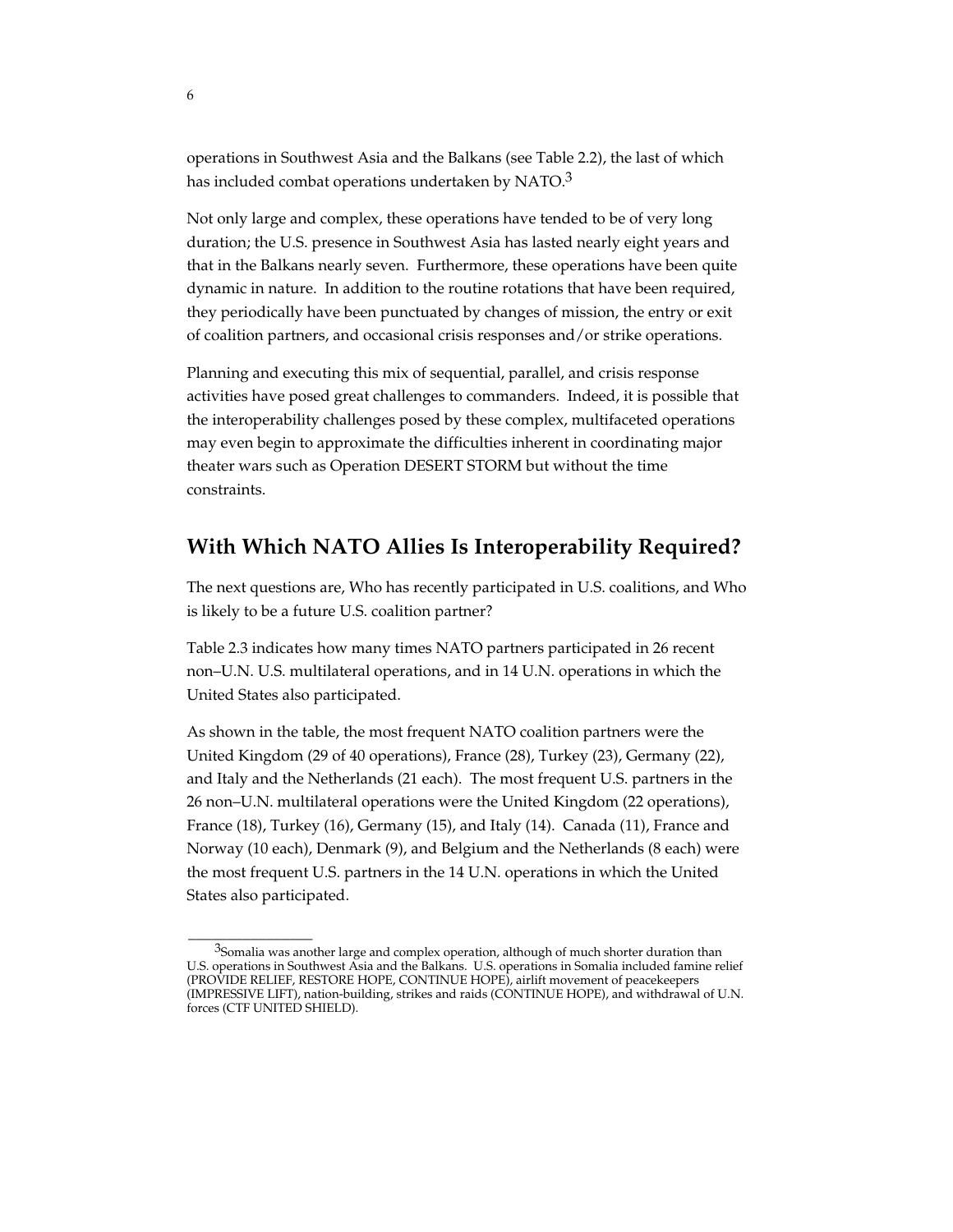| <b>Operation Name</b>             | Location     | Mission     | Date                 |
|-----------------------------------|--------------|-------------|----------------------|
| <b>PROVIDE PROMISE</b>            | Fmr. Yugo.   | HR          | $7/92 - 3/96$        |
| <b>MARITIME MONITOR</b>           | Adriatic     | <b>MIO</b>  | $6/16/92 - 11/22/92$ |
| <b>SKY MONITOR</b>                | Bosnia       | <b>MON</b>  | $10/16/92 - 4/12/93$ |
| <b>DENY FLIGHT</b>                | Bosnia       | <b>NFZ</b>  | $4/12/93 - 12/20/95$ |
| <b>SHARP GUARD</b>                | Adriatic     | <b>MIO</b>  | $6/15/93 - 10/02/96$ |
| <b>QUICK LIFT</b>                 | Croatia      | <b>LIFT</b> | 7/95                 |
| <b>DELIBERATE FORCE</b>           | Bosnia       | <b>STR</b>  | $8/29/95 - 9/21/95$  |
| <b>DECISIVE ENDEAVOR (IFOR)</b>   | Bosnia       | PE          | 12/20/95-12/20/96    |
| <b>DECISIVE ENHANCEMENT</b>       | Adriatic     | <b>MIO</b>  | $12/95 - 6/19/96$    |
| <b>DECISIVE EDGE</b>              | Bosnia       | <b>NFZ</b>  | $12/95 - 12/96$      |
| <b>DETERMINED GUARD</b>           | Adriatic     | PKO         | $12/96$ -present     |
| DELIBERATE GUARD (SFOR)           | Bosnia       | PKO         | 12/20/96-6/20/98     |
| <b>DELIBERATE FORGE (SFOR II)</b> | Bosnia       | <b>PKO</b>  | $6/20/98$ -present   |
| <b>DETERMINED FORCE</b>           | Kosovo       | CR          | planned 9/98         |
| <b>EAGLE EYE</b>                  | Kosovo       | <b>MON</b>  | $10/16/98$ -present  |
| <b>ALLIED FORCE</b>               | Kosovo       | <b>STR</b>  | $3/25/99 - 6/20/99$  |
| <b>DESERT STORM</b>               | <b>SWA</b>   | <b>MTW</b>  | $1/17/91 - 2/28/91$  |
| PROVIDE COMFORT                   | Kurdistan    | <b>HR</b>   | $4/5/91 - 12/31/96$  |
| <b>SOUTHERN WATCH</b>             | Iraq         | <b>NFZ</b>  | 8/92-present         |
| <b>VIGILANT WARRIOR</b>           | Kuwait       | CR          | 10/94-11/94          |
| <b>NORTHERN WATCH</b>             | Iraq         | <b>NFZ</b>  | 12/31/96-present     |
| <b>DESERT THUNDER</b>             | Iraq         | CR          | $9/3/96 - 9/4/96$    |
| <b>DESERT FOX</b>                 | Iraq         | <b>STR</b>  | 12/16/98-12/19/98    |
| <b>QUICK LIFT</b>                 | Zaire        | <b>LIFT</b> | $9/4/91 - 10/91$     |
| <b>RESTORE/CONTINUE HOPE</b>      | Somalia      | <b>HR</b>   | $12/11/92 - 5/4/93$  |
| <b>GUARDIAN ASSISTANCE</b>        | Zaire/Rwanda | HR          | 11/14/96-12/27/96    |

**Table 2.2 Twenty-Six Recent U.S. Non–U.N. Multilateral Operations**

NOTES: HR = humanitarian relief; MIO = maritime intercept operations; MON = monitoring/ observing; LIFT = airlift; PKO = peacekeeping; PE = peace enforcement; NFZ = no-fly zone; CR = crisis response; STR = strike; MTW = major theater war. Operation PROVIDE COMFORT is sometimes broken into two components: PROVIDE COMFORT (4/6/91–7/24/91) and PROVIDE COMFORT II (7/24/91-12/31/96).

Also of interest is the size of the coalitions in which the United States has acted with its NATO allies; this information can provide a sense of the complexity that can arise from interoperating with a large number of other countries with diverse military capabilities. Although coalition size has varied across operations, on average, the United States acted in a coalition of five NATO nations in the non– U.N. operations, and in a coalition of 29 countries in the U.N. operations, seven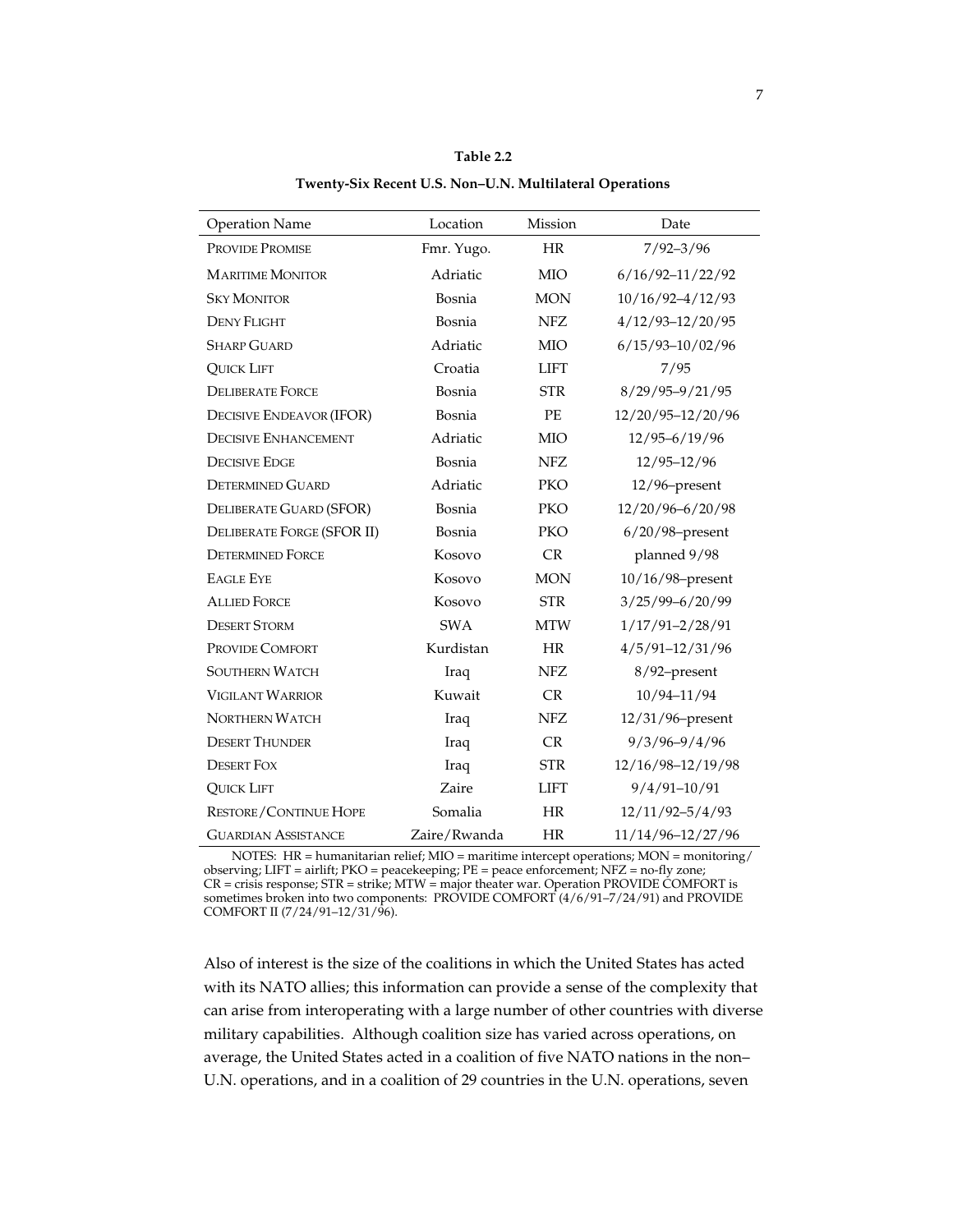**NATO Participation in U.S. Multilateral and U.N. Operations**

| Country                     | U.N.           | Non-U.N.       | Total        |
|-----------------------------|----------------|----------------|--------------|
| U.S.                        | 14             | 26             | 40           |
| Belgium <sup>a</sup>        | 8              | 9              | 17           |
| Canada                      | 11             | 8              | 19           |
| Czech Republic <sup>b</sup> | 1              | $\overline{0}$ | $\mathbf{1}$ |
| Denmark <sup>c</sup>        | 9              | 5              | 14           |
| France <sup>a</sup>         | 10             | 18             | 28           |
| Germany <sup>a</sup>        | 7              | 15             | 22           |
| Greece <sup>a</sup>         | 5              | 11             | 16           |
| Hungaryb                    | $\overline{2}$ | 1              | 3            |
| Iceland <sup>b</sup>        | 1              | $\overline{0}$ | $\mathbf{1}$ |
| Italy <sup>a</sup>          | 7              | 14             | 21           |
| Luxembourg <sup>a</sup>     | $\theta$       | $\mathbf{1}$   | 1            |
| Netherlands <sup>a</sup>    | 8              | 13             | 21           |
| Norway <sup>d</sup>         | 10             | 8              | 18           |
| Poland <sup>b</sup>         | 3              | $\overline{0}$ | 3            |
| Portugal <sup>a</sup>       | 6              | 8              | 14           |
| Spain <sup>a</sup>          | $\overline{4}$ | 11             | 15           |
| Turkey <sup>d</sup>         | 7              | 16             | 23           |
| United Kingdom <sup>a</sup> | 7              | 22             | 29           |

NOTES: *U.N.* signifies U.N. operations in which the United States participated with other NATO allies; *non-U.N.* is U.S. non–U.N. coalitions that included NATO allies.

aAlso members of Western European Union (WEU). b<sub>Joined</sub> NATO in 1999. cWEU observer.

dAssociate member of WEU.

\_\_\_\_\_\_\_\_\_\_\_\_\_\_\_\_

or eight of which countries were NATO allies.<sup>4</sup> Put another way, the non-U.N. operations tend to be undertaken by much smaller coalitions than the U.N. ones.

There are several implications. First, U.S. coalition partners clearly vary from operation to operation, and few coalition operations are likely to involve all the NATO allies.<sup>5</sup> The consequence is that organizations, doctrine, procedures, and systems will need to be able to "plug and play" with all possible permutations of players. It also suggests that, because the capabilities of these NATO allies also

<sup>4</sup>See Appendix A, Tables A.4 and A.5, for data on coalition size for the 26 non–U.N. and 14 U.N. operations in Tables A.1 and A.2.

<sup>5</sup>We note that IFOR, SFOR, and the related activities involved all of NATO's members, but these were the first NATO operations ever undertaken.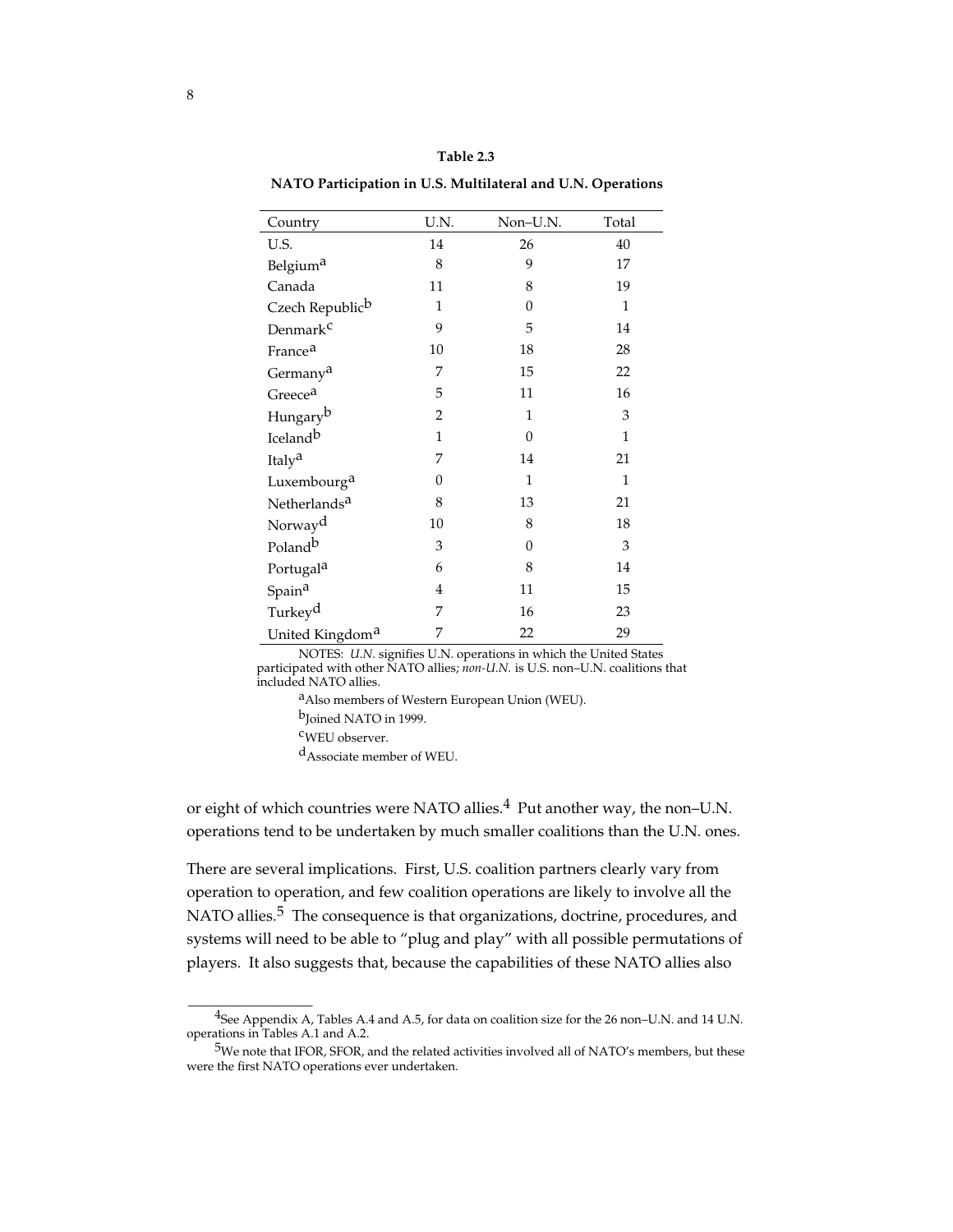vary, the United States often may need to provide the richest mix of forces, so as to provide the "glue" for the operation.

#### *Summary Observations*

**Factors Conditioning Participation.** The United States routinely acts in "coalitions of the willing" with countries that have, like the United States, determined that important interests or values are at stake. In fact, the most important factor regulating participation in coalitions appears to be the degree to which shared interests and values are engaged in a specific situation.<sup>6</sup> Membership in a coalition also may be regulated by largely political factors other than the simple willingness of the central government leadership to participate.

One set of factors includes the domestic constitutional, legal, or political constraints faced by decisionmakers in NATO countries.<sup>7</sup> For example, until recently, German military forces were generally restricted from participating in a combat role in out-of-area operations; currently, German combat-capable forces can participate but only with the consent of the German Bundestag; $8$  in the case of Belgium, political declarations have imposed political constraints on the conditions under which Belgium would participate in peace or other military operations.9

\_\_\_\_\_\_\_\_\_\_\_\_\_\_\_\_\_

<sup>6</sup>While more durable factors, including cultural and historical ties, also are likely to condition participation, we believe that the specific merits of each case are likely to weigh more heavily.

 $<sup>7</sup>$ In a similar way, although its constitutionality has never been confirmed and in practice it has</sup> not been used, the War Powers Resolution could, in theory, restrict a U.S. president's ability to use the U.S. armed forces.

<sup>8</sup>According to the German Bundeswehr:

Until 1990, German armed forces were not deployed abroad for purposes other than humanitarian aid, beginning in 1960 with the relief operation in response to the earthquake in Agadir (Morocco). Well over a hundred operations have since established a long tradition of providing assistance worldwide.

Decisions on the employment of the Bundeswehr in armed operations cannot be taken without the approval of the Bundestag. This principle was reaffirmed by the Federal Constitutional Court in connection with the ruling 12 July 1994 on the commitment of Bundeswehr forces to operations abroad.

Source: German Bundeswehr website at http://www.bundeswehr.de.

 $9$ For example, in 1994 after the Rwanda crisis, Belgian Prime Minister Dehaene presented a note to the Belgian Parliament outlining the role of the Parliament and general policy of the government toward military operations as follows:

The decision to participate in a peace-keeping operation will stem from systematic information to Parliament. It is the question of fundamental principle that guarantees the social base of the governmental decision. [from the Introduction]

Belgium shall/should not send [any more] combat troops to the terrain of countries with which we have had colonial ties. This does not exclude all other forms of participation [in] an operation in such a country. An eventual Belgian participation can be envisaged in a support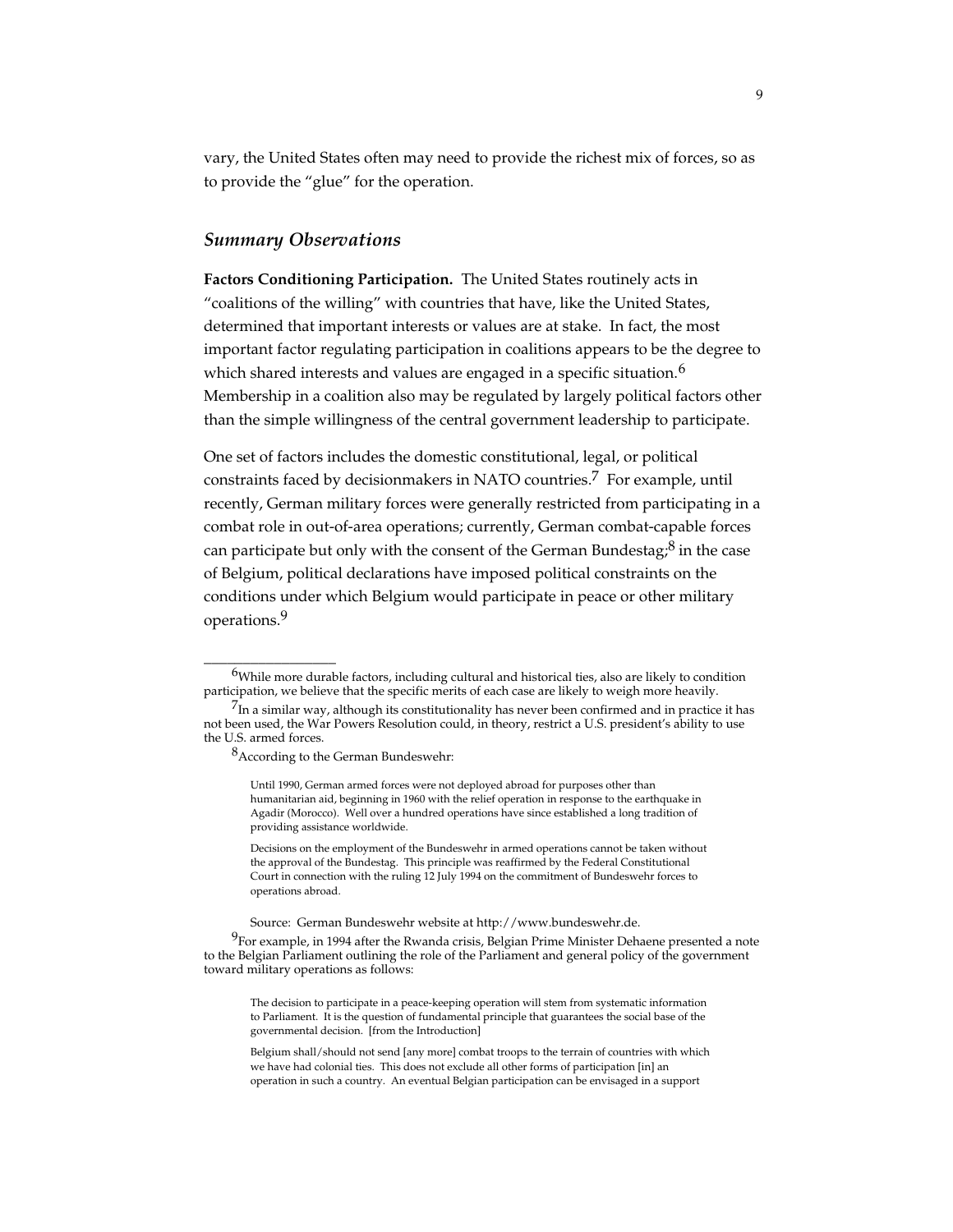In other cases, other political forces may restrict participation. For example, in the case of Joint Task Force GUARDIAN ASSISTANCE (JTF-GA), the Government of Rwanda refused to allow the French to lead the multinational force (MNF).

Finally, the situation may change in important ways that affect the shape of the coalition that actually is needed. In the case of JTF-GA, when Rwandan refugees in Zaire and Tanzania returned to Rwanda by foot, the situation essentially resolved itself, thus foreclosing the need for the large MNF of 24 nations including France—initially conceived. In the end, the result of these developments was a much smaller coalition than originally envisioned.

In sum, shared interests and values are not the only determinants of coalition participation.<sup>10</sup> But the result is that coalitions may range from the large (e.g., JOINT ENDEAVOR, in which 33 nations participated) to the small (Operation DESERT FOX, in which the United States operated in a coalition of two with the United Kingdom).

**Tight and Loose Coalitions.** Similarly, a coalition may be either tight—for example, a single combined joint task force (CJTF) or U.N. headquarters—or loose—involving separate national headquarters that may need to be integrated at some level. An example of a loose coalition was JTF-GA, in which the U.S. JTF headquarters was independent of the Canadian-led MNF headquarters but interacted with it regularly and provided information support and other assistance. Interoperability planning and preparations need to contend with the eventuality of the entire range of coalition arrangements, from tight, integrated ones, to dispersed or loose ones, and command structures need to be adapted to the exigencies of each coalition type.<sup>11</sup>

**Changing Membership.** Coalitions are often dynamically resized according to the immediate task at hand and the changing willingness of potential coalition partners to participate in new missions or to accept new risks. For example, the United States participated in a coalition with 11 NATO allies in Operation DENY FLIGHT in Bosnia, but only eight of these countries provided aircraft to conduct

\_\_\_\_\_\_\_\_\_\_\_\_\_\_\_\_\_\_\_\_\_\_\_\_\_\_\_\_\_\_\_\_\_\_\_\_\_\_\_\_\_\_\_\_\_\_\_\_\_\_\_\_\_\_\_\_\_\_\_\_\_\_\_\_\_\_\_\_\_\_\_\_

role—in areas of logistics or communications—in favor of the peace operations . . . peace and stability in Africa is in first place the responsibility of Africans. [Article I, paragraph 5]

Source: http://premier.fgov.be/fr/001/001024.htm.

 $10$ For example, a decision to participate also might result from other inducements—e.g., the promise of concessions or side payments, or the threat of aid withheld or a tougher position that will be taken in bilateral negotiations on another issue.

<sup>11</sup>In fact, the current draft of Joint Chiefs of Staff, *Joint Doctrine for Multinational Operations*, Washington, D.C.: Joint Publication 3-16, April 5, 2000, in particular pp. II-8 through II-11, discusses in some detail various alliance command structures.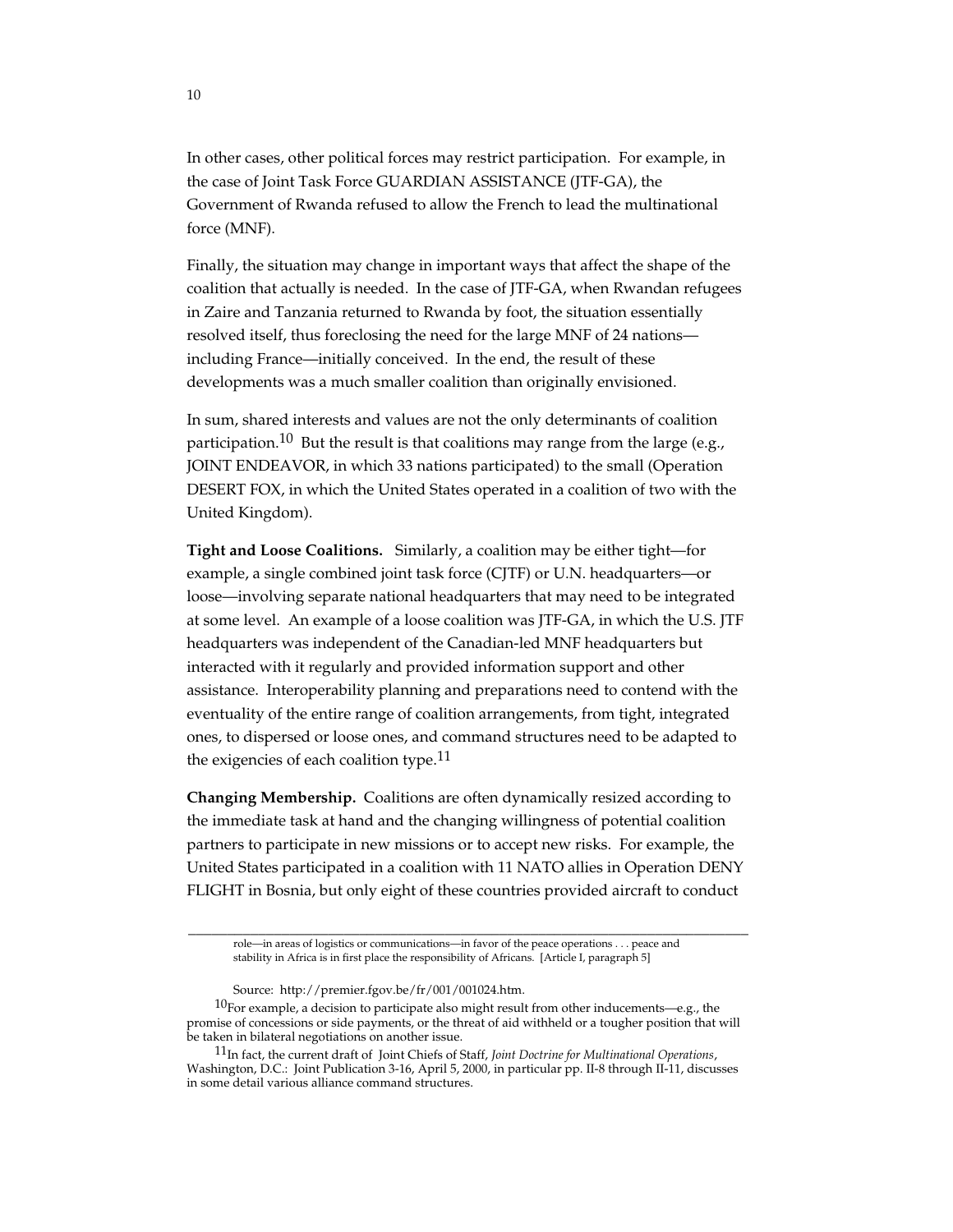crisis response and strike operations in Operation DELIBERATE FORCE. Of the latter, only the United States, the United Kingdom, France, and Germany augmented their forces by providing additional aircraft that were not already assigned to NATO Balkan operations. Similarly, while France participated in Operation PROVIDE COMFORT in northern Iraq, it did not participate in the follow-on operation, NORTHERN WATCH; and while France contributes to SOUTHERN WATCH, it did not participate in DESERT FOX.

The key implication is that, to enhance interoperability, organizations, doctrine, procedures, and system architectures all must be able to accommodate the comings and goings of potential coalition members as the mission focus changes and missions are added, completed, or abandoned. Put another way, "plug and play" at the national level is required, in addition to that at the operational, tactical, and technological levels.

### **For What Capabilities and Services Is Interoperability Required?**

Our analysis of recent operations shows that allied contributions appear to vary greatly across operations. In Southwest Asia, the United States historically has contributed a majority of the aircraft, while in many Balkan operations NATO allies have contributed a majority. The United States not only is often the single largest contributor to coalition operations but also tends to provide the broadest range of aircraft. Nevertheless, several nations—such as the United Kingdom, France, and Italy—also have some breadth in their air capabilities.

### *Patterns in the Size of the Contributions*

Table 2.4 presents the minimum and maximum number of aircraft contributed by the United States and its NATO allies to some recent operations.

The greatest number of aircraft contributed to any operation was the 2,088 aircraft the United States contributed to Operation DESERT STORM. France and the United Kingdom (U.K. ) were the next-largest contributors, with 84 aircraft for France in Operation ALLIED FORCE and 65 to 90 for the United Kingdom in DESERT STORM (exact number classified).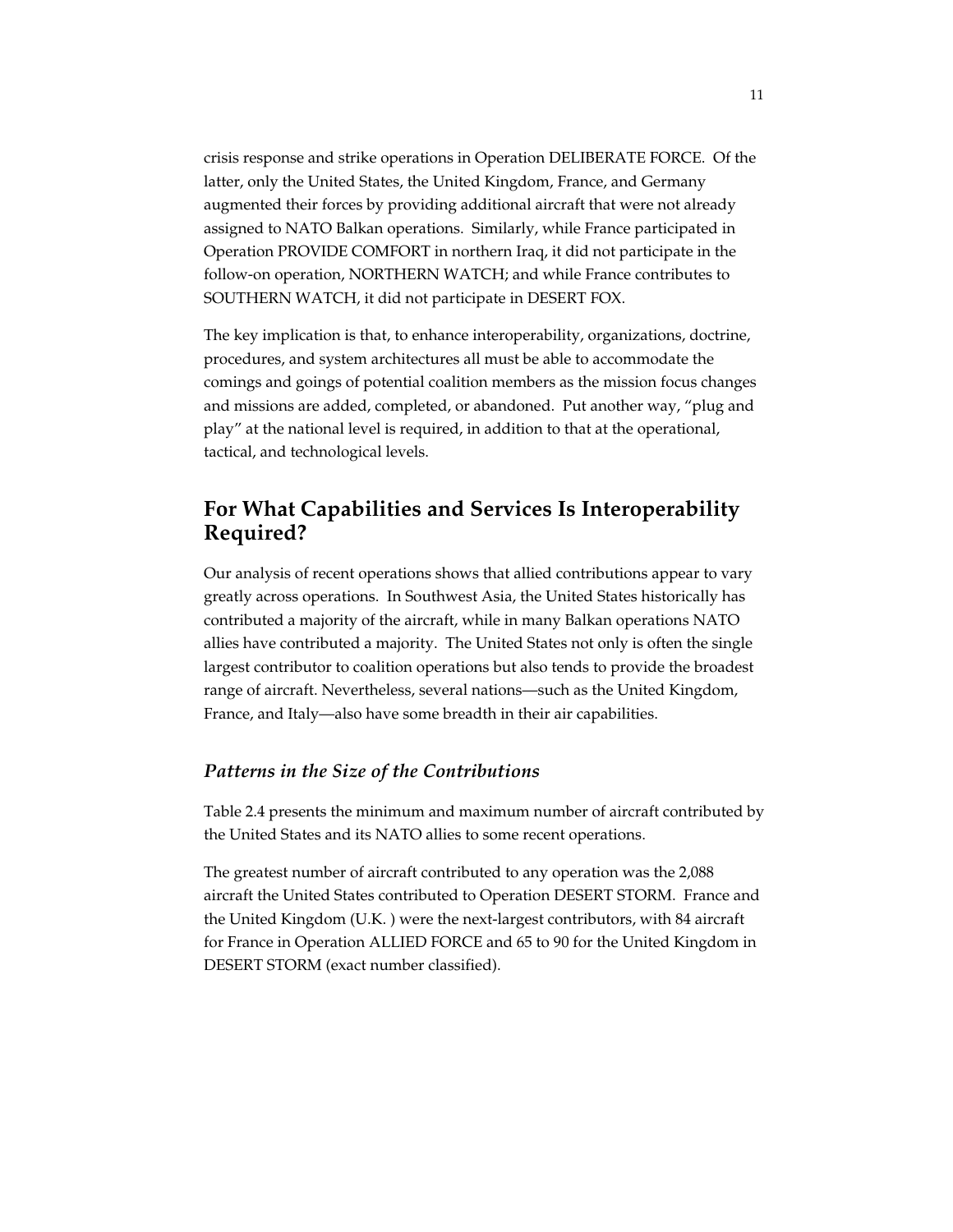#### **Table 2.4**

#### **Minimum and Maximum Number of Aircraft Contributed to Various Operations, by Country**

| Country     | Minimum Number of Aircraft<br>(Operation Name) | Maximum Number of Aircraft<br>(Operation Name) |
|-------------|------------------------------------------------|------------------------------------------------|
| U.S.        | 24 (SFOR)                                      | 2,088 (DESERT STORM)                           |
| Belgium     | 2 (DETERMINED FALCON)                          | 14 (ALLIED FORCE)                              |
| Canada      | 18 (ALLIED FORCE)                              | 24 (DESERT STORM)                              |
| Denmark     | 2 (DETERMINED FALCON)                          | 8 (ALLIED FORCE)                               |
| France      | <b>6 (DETERMINED FALCON)</b>                   | 84 (ALLIED FORCE)                              |
| Germany     | 8 (DETERMINED FALCON)                          | 33 (ALLIED FORCE)                              |
| Greece      | 1 (SFOR, SFOR II)                              | 2 (IFOR, DETERMINED FALCON)                    |
| Iceland     |                                                |                                                |
| Italy       | <b>6 (DETERMINED FALCON)</b>                   | 58 (ALLIED FORCE)                              |
| Luxembourg  |                                                |                                                |
| Netherlands | 5 (DETERMINED FALCON)                          | 22 (ALLIED FORCE)                              |
| Norway      | $1$ (SFOR)                                     | <b>6 (ALLIED FORCE)</b>                        |
| Portugal    | 2 (DETERMINED FALCON)                          | 2 (DETERMINED FALCON)                          |
| Spain       | 7 (IFOR, ALLIED FORCE)                         | 11 <sup>a</sup>                                |
| Turkey      | <b>4 (DETERMINED FALCON)</b>                   | 21 (ALLIED FORCE)                              |
| U.K.        | 5 (DETERMINED FALCON)                          | 65-90 (DESERT STORM)                           |

NOTE: See Appendices A and B for data used in constructing this table and classification of Operation DETERMINED FALCON (Table A.3).

aSpain contributed 11 aircraft to Operations DENY FLIGHT, DELIBERATE FORCE, SFOR, and SFOR II.

Figures 2.1 and 2.2 show the relative contribution of the United States and its NATO allies to operations in SWA and the Balkans. We believe that these data are representative of other cases for which we have no data.

These data show that, while the United States generally has provided a large share of the aircraft flown, the relative importance of U.S. and allied contributions has varied across regions and operations.

Figure 2.1 shows the following:

- In the Gulf War, the United States' coalition partners provided about onequarter of the total coalition aircraft.
- In post–Operation DESERT STORM SWA, the United States provided twothirds or more of the aircraft in PROVIDE COMFORT (estimated at between 67 and 80 percent), NORTHERN WATCH (91 percent), SOUTHERN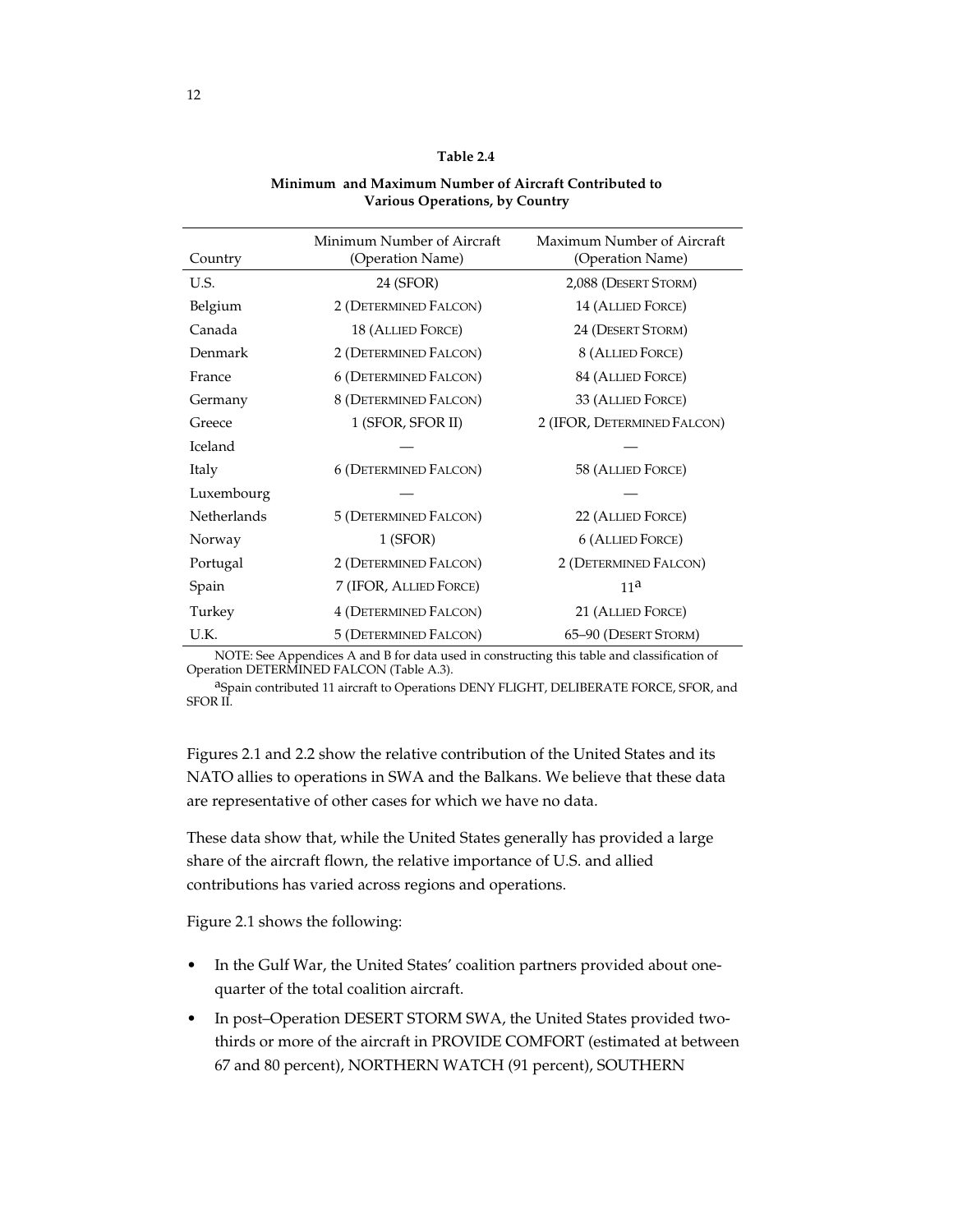

NOTE: The figure for PROVIDE COMFORT represents an average of upper- and lower-bound

**Figure 2.1—U.S. Contributions to Various SWA Operations**

WATCH (90 percent), DESERT THUNDER planning (92 percent), and DESERT FOX (97 percent); and it appears to have been the sole provider of air power in VIGILANT WARRIOR.12

By contrast, Balkan operations (see Figure 2.2 and Table 2.5) have been somewhat different: the United States generally provided smaller contributions of aircraft than did its NATO partners:<sup>13</sup>

• Figure 2.2 and Table 2.5 show that in all but two cases (Operations DECISIVE ENDEAVOR and ALLIED FORCE), the United States' NATO allies contributed more than half of all NATO aircraft. The non–U.S. percentage has ranged from as low as 31 percent (in Operation ALLIED FORCE) to as high as 83 percent (in DELIBERATE FORGE).

<sup>12</sup>VIGILANT WARRIOR was centered on Army assets (Army War Reserves) and a plus-up of U.S. Central Command Air Forces (USCENTAF) air assets to more than 170 aircraft and 6,500 USCENTAF personnel.

 $13$ The inference is that the Balkans region is viewed by Europeans as more directly engaging their interests and values than the security of Southwest Asia.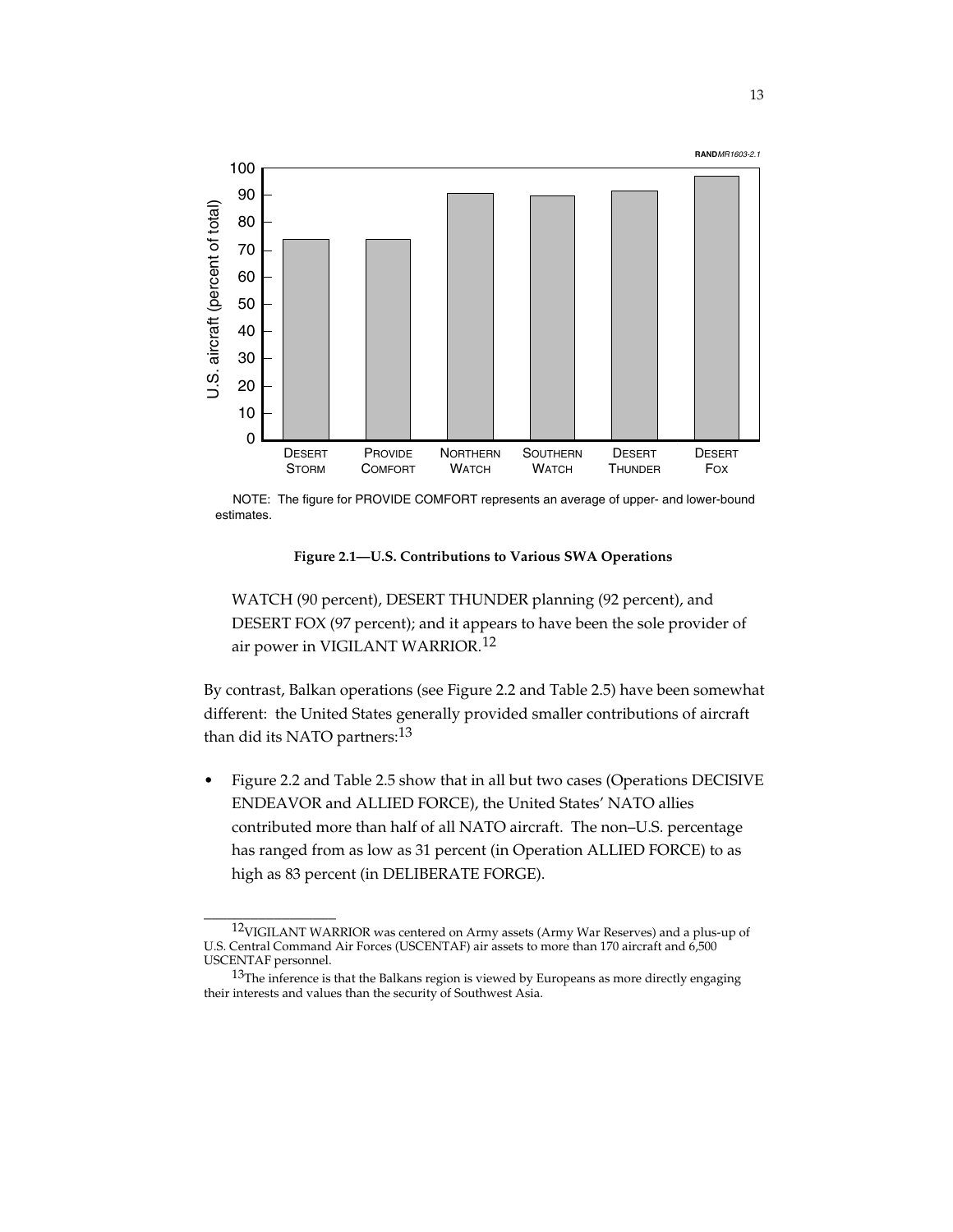



 NOTE: In this figure, NATO partner contributions do not include those of the United States. DECISIVE ENDEAVOR refers to the air component of JOINT ENDEAVOR (IFOR); DELIBERATE GUARD refers to the air component of JOINT GUARD (SFOR); and DELIBERATE FORGE refers to the air component of JOINT<br>FORGE (SFOR II).

**Figure 2.2—NATO Partner Aircraft Contributions to Various Balkan Operations**

Other observations on Balkan operations include the following:

- Table 2.5 also shows that the contributions of the NATO allies can vary greatly. For example, the United Kingdom provided between 4 and 12 percent of the aircraft to the listed operations; the French, between 8 and 18 percent; and the Germans, between 3 and 12 percent.
- The United States was the single largest provider of aircraft in Bosnia-related operations such as DENY FLIGHT, DISCIPLINED GUARD, DELIBERATE FORCE, DECISIVE ENDEAVOR (IFOR), and DELIBERATE GUARD (SFOR).14 Aircraft contributions were more even among the NATO allies for Operations PROVIDE PROMISE (the humanitarian airlift operations to Sarajevo), SKY MONITOR, SHARP GUARD, and the various follow-on maritime components associated with IFOR, SFOR, and SFOR II.
- In Kosovo operations, NATO allies contributed about one-third of the aircraft to Operation ALLIED FORCE; Operation EAGLE EYE and the

 $14$ See the tables in Appendices A and B for detailed data on each operation mentioned.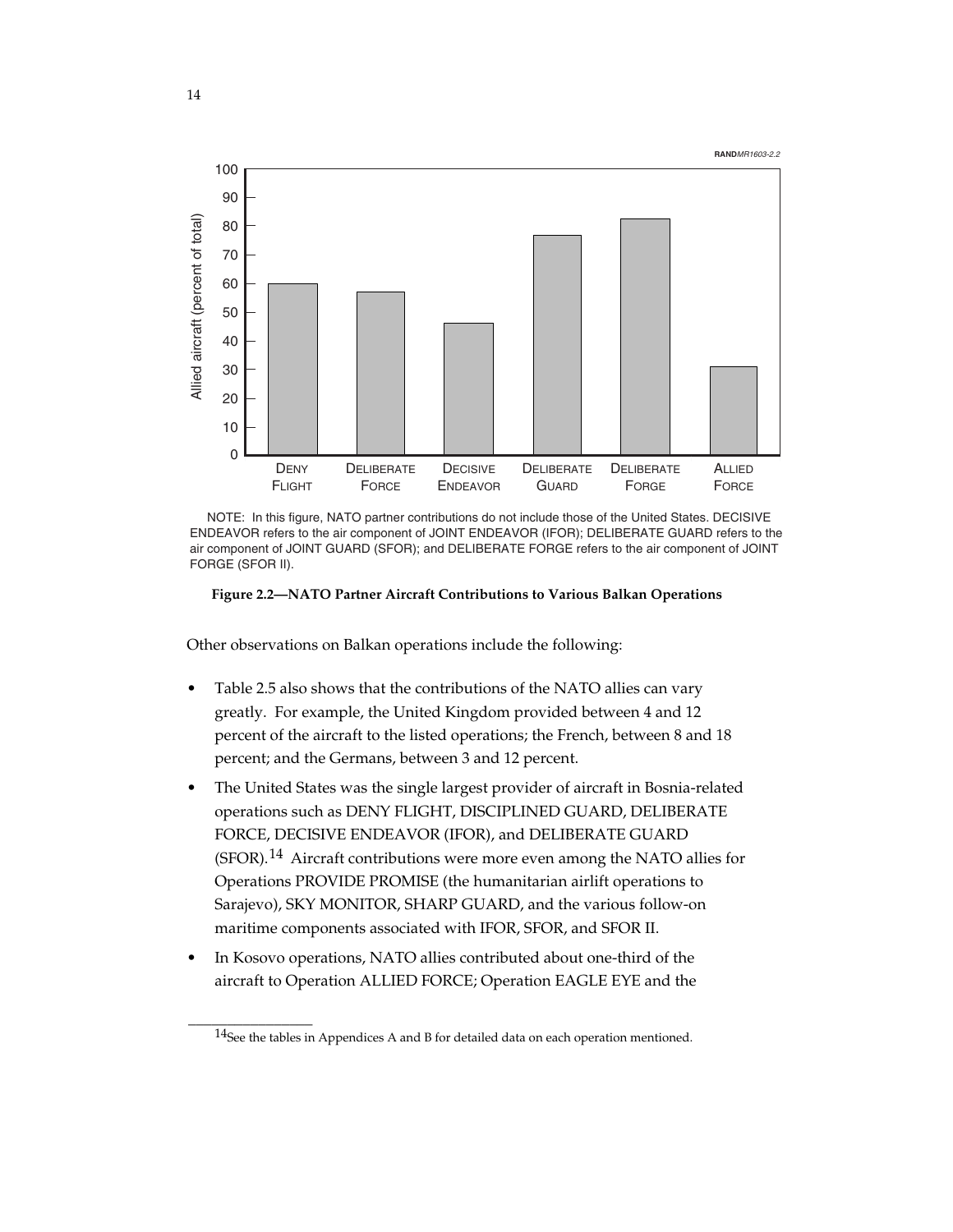|              |               |                   |                 | <b>Operation Name</b> |                              |               |
|--------------|---------------|-------------------|-----------------|-----------------------|------------------------------|---------------|
|              |               |                   | <b>DECISIVE</b> |                       | <b>DELIBERATE DELIBERATE</b> |               |
|              | <b>DENY</b>   | <b>DELIBERATE</b> | <b>ENDEAVOR</b> | <b>GUARD</b>          | FORGE                        | <b>ALLIED</b> |
| Country      | <b>FLIGHT</b> | <b>FORCE</b>      | (IFOR)          | (SFOR)                | (SFOR II)                    | FORCE         |
| U.S.         | 41.8%         | 43.2%             | 54.4%           | 23.0%                 | 17.3%                        | 69.1%         |
|              |               |                   |                 |                       |                              |               |
| Non-U.S.     | 58.1          | 56.8              | 45.7            | 77.0                  | 82.7                         | 30.6          |
| Belgium      |               |                   | 1.3             | 2.0                   | 2.2                          | 1.3           |
| Canada       |               |                   |                 |                       |                              | 1.7           |
| Denmark      |               |                   |                 |                       |                              | 0.8           |
| France       | 13.8          | 17.0              | 8.8             | 18.2                  | 17.3                         | 7.9           |
| Germany      | 5.9           | 4.8               | 7.9             | 10.8                  | 11.5                         | 3.1           |
| Greece       |               |                   | 0.9             | 0.7                   | 0.7                          |               |
| Iceland      |               |                   |                 |                       |                              |               |
| Italy        | 8.4           | 8.2               | 7.0             | 10.1                  | 10.8                         | 5.5           |
| Luxembourg   |               |                   |                 |                       |                              |               |
| Netherlands  | 6.3           | 6.1               | 4.8             | 6.8                   | 8.6                          | 2.1           |
| Norway       | 0.8           |                   | 1.3             | 0.7                   |                              | 0.6           |
| Portugal     |               |                   |                 |                       |                              | 0.3           |
| Spain        | 4.6           | 3.7               | 3.1             | 7.4                   | 7.9                          | 0.7           |
| Turkey       | 3.3           | 6.1               | 3.5             | 5.4                   | 12.9                         | 2.0           |
| U.K.         | 11.7          | 9.5               | 5.3             | 12.2                  | 7.9                          | 3.7           |
| <b>NAEWF</b> | 3.3           | 1.4               | 1.8             | 2.7                   | 2.9                          | 0.9           |

**Percentage of Aircraft Provided in Various Balkan Operations, by Country**

**Table 2.5**

NOTES: Percentages may not total to 100 due to rounding. Hungary contributed four aircraft to Operation ALLIED FORCE (0.4 percent). NAEWF = NATO Airborne Early Warning Force.

Kosovo Verification Mission (KVCC) support operation relied upon a more balanced mix of U.S. and other reconnaissance assets; and planning for Operation DETERMINED GUARANTOR evidently envisioned no U.S. air power assets.

- In Somalia, the United States was the largest contributor of airlift to Operations PROVIDE RELIEF, RESTORE HOPE, and CONTINUE HOPE, and was the sole provider of airlift in IMPRESSIVE LIFT and, possibly, in UNITED SHIELD.15 The United States also was the single largest contributor of ground troops to RESTORE HOPE.
- In JTF-GA in Rwanda, Canada, which was leading the MNF and providing humanitarian relief to the refugees, probably contributed a greater number of aircraft than the United States in terms of airlifters, but the United States

 $\overline{\phantom{a}}$  , where the contract of the contract of  $\overline{\phantom{a}}$ 

<sup>15</sup>No data on NATO ally contributions were available for UNITED SHIELD.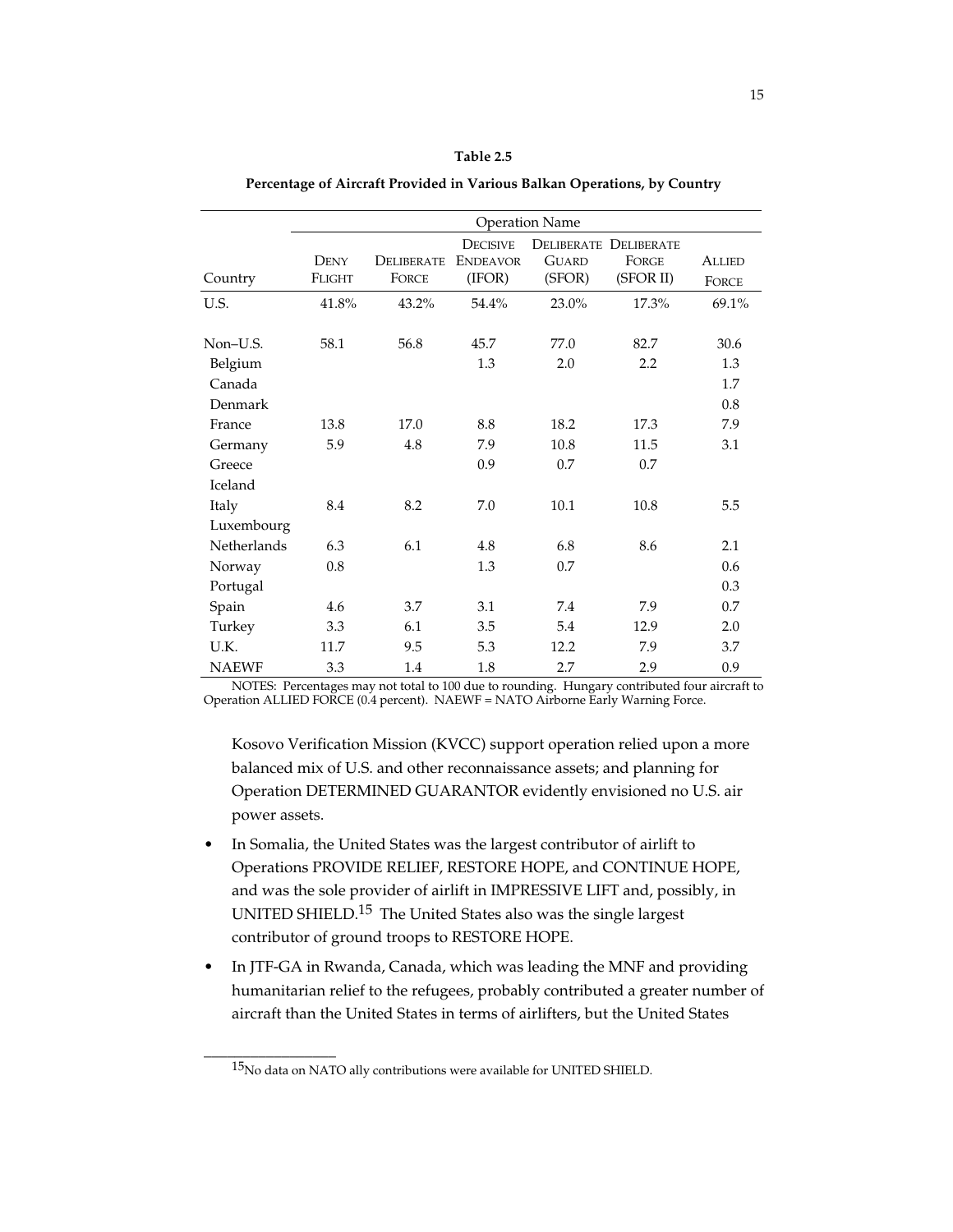provided three of the four reconnaissance aircraft that supported the operation.16

• The United States' contributions of ground forces to Operation DESERT STORM, IFOR, SFOR, and SFOR II, and RESTORE HOPE also were the lion's share made by NATO countries, but only in DESERT STORM and RESTORE HOPE did they represent the majority of the total ground forces provided.<sup>17</sup>

#### *Patterns in the Breadth of the Contributions*

When we examine the *breadth* of the contributions of air capabilities in terms of the range of aircraft types that each nation contributed, it seems clear that the United States historically has been able to provide a more robust mix of aircraft to operations than most of its NATO allies, but several allies (the United Kingdom, France, Italy) on occasion also have contributed a diverse mix of aircraft:

• **Southwest Asia.**In Operation DESERT STORM, the United States provided the largest percentage of all aircraft except pure fighter/air superiority aircraft. In some areas, such as C3 (command, control, and communications) and surveillance aircraft, the United States provided as much as 94 percent of the aircraft. In NORTHERN WATCH, while the United States, the United Kingdom, and Turkey all provided fighter/ground attack aircraft, the United States provided aircraft for five other missions (airborne early warning, electronic warfare, search and rescue, tanker, and helicopters), while the United Kingdom provided aircraft for only one other mission (refueling).<sup>18</sup> The same was the case for SOUTHERN WATCH, VIGILANT WARRIOR, and DESERT THUNDER but apparently not DESERT FOX.<sup>19</sup> In short, in Southwest Asia, the United States has tended to provide the greatest range of air capabilities.

 $16$ No data on the number of Canadian aircraft contributed were available.

<sup>&</sup>lt;sup>17</sup>The United States contributed approximately 28,000 of the 35,000 troops that participated in the Unified Task Force (UNITAF). IISS, *The Military Balance 1993–1994,* London: IISS, October 1993, pp. 257–258.

 $^{18}$ For our purposes, FGA (fighter/ground attack) aircraft include fighters in air superiority and air-to-ground roles, bombers and other air-to-ground aircraft excluding helicopters, and multirole aircraft that can fly in these roles. The open sources we relied upon for this survey did not always provide specific, detailed information on how aircraft were configured or in what roles (air superiority, ground attack, reconnaissance) they flew. Accordingly, the data presented in this section and in Appendix B may somewhat overestimate contributions of FGA aircraft and underestimate the extent to which these aircraft actually might have flown in other roles (e.g., reconnaissance).

 $19$ In DESERT FOX, it appears that the United Kingdom contributed fighter/ground attack aircraft but no tankers.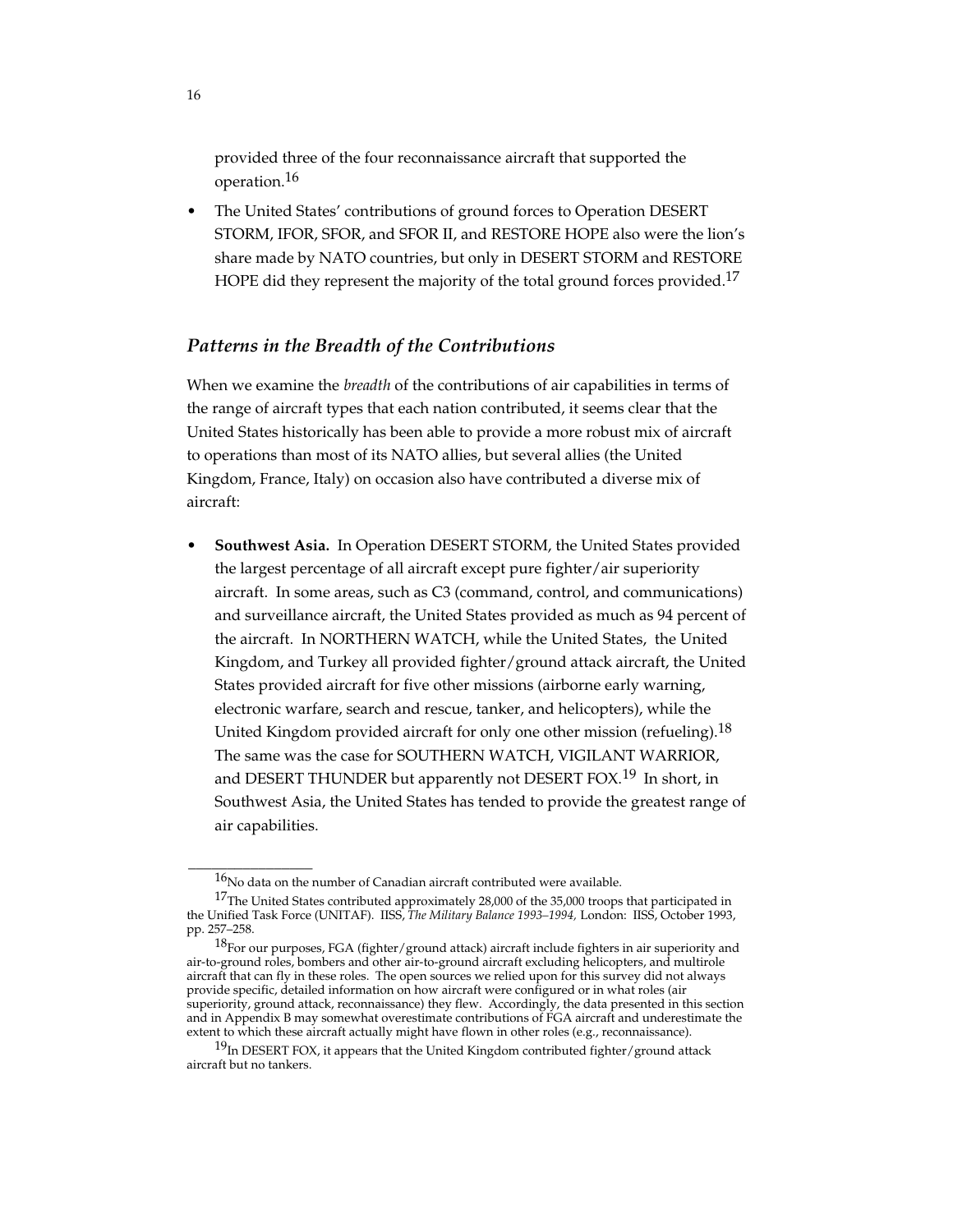- **The Balkans.**In Bosnia, the United States and several of its NATO allies provided airlifters for PROVIDE PROMISE or airborne early warning aircraft to SKY MONITOR. The United States provided the broadest range of air capabilities to DELIBERATE FORCE, DECISIVE ENDEAVOR (IFOR), DELIBERATE GUARD (SFOR), and DELIBERATE FORGE (SFOR II). However, France provided the broadest mix of air forces to DENY FLIGHT, followed by the United States, the United Kingdom, and Italy. $^{20}$  A number of nations, including the United States, provided ground and naval forces or maritime patrol aircraft.
- **Somalia.**In Somalia, the United States appears to have provided the broadest set of capabilities, with contributions ranging from USAF airlifters to U.S. Army and Marine helicopters (especially gunships) in the air, a Marine amphibious ready group off the coast, and Army troops, HMMWVs, armored personnel carriers, and tanks on the ground.<sup>21</sup>

Several other observations also are relevant:

\_\_\_\_\_\_\_\_\_\_\_\_\_\_\_\_\_

- The type of aircraft most often contributed by the United States and its NATO allies is fighter/ground attack aircraft, although some of these aircraft may have flown in a reconnaissance rather than combat role.<sup>22</sup>
- Fighter/ground attack aircraft have been contributed in variously sized detachments or squadrons, ranging from a few aircraft to squadrons of a dozen or more.

A number of specialized capabilities also have recently been employed in multinational coalitions:

- NATO multinational, French, and British aircraft from the NATO Airborne Early Warning Force (NAEWF) have been employed extensively in the Bosnia conflict.
- The NATO allies also have routinely contributed reconnaissance assets to coalition operations in Southwest Asia, the Balkans, and Africa, and it appears that many countries often contribute aircraft in the reconnaissance role. For example, in DENY FLIGHT, four countries (France, Italy, the Netherlands, and the United Kingdom) contributed one or more

 $^{20}$ France provided aircraft for six roles, whereas U.S., Italian, and British aircraft flew in five. 21Precise unclassified data on aircraft contributions were not available.

 $^{22}$ Given that multirole fighter/ground attack aircraft were not always identified as to role, it may be that we actually are underestimating the number of multirole aircraft flying reconnaissance missions.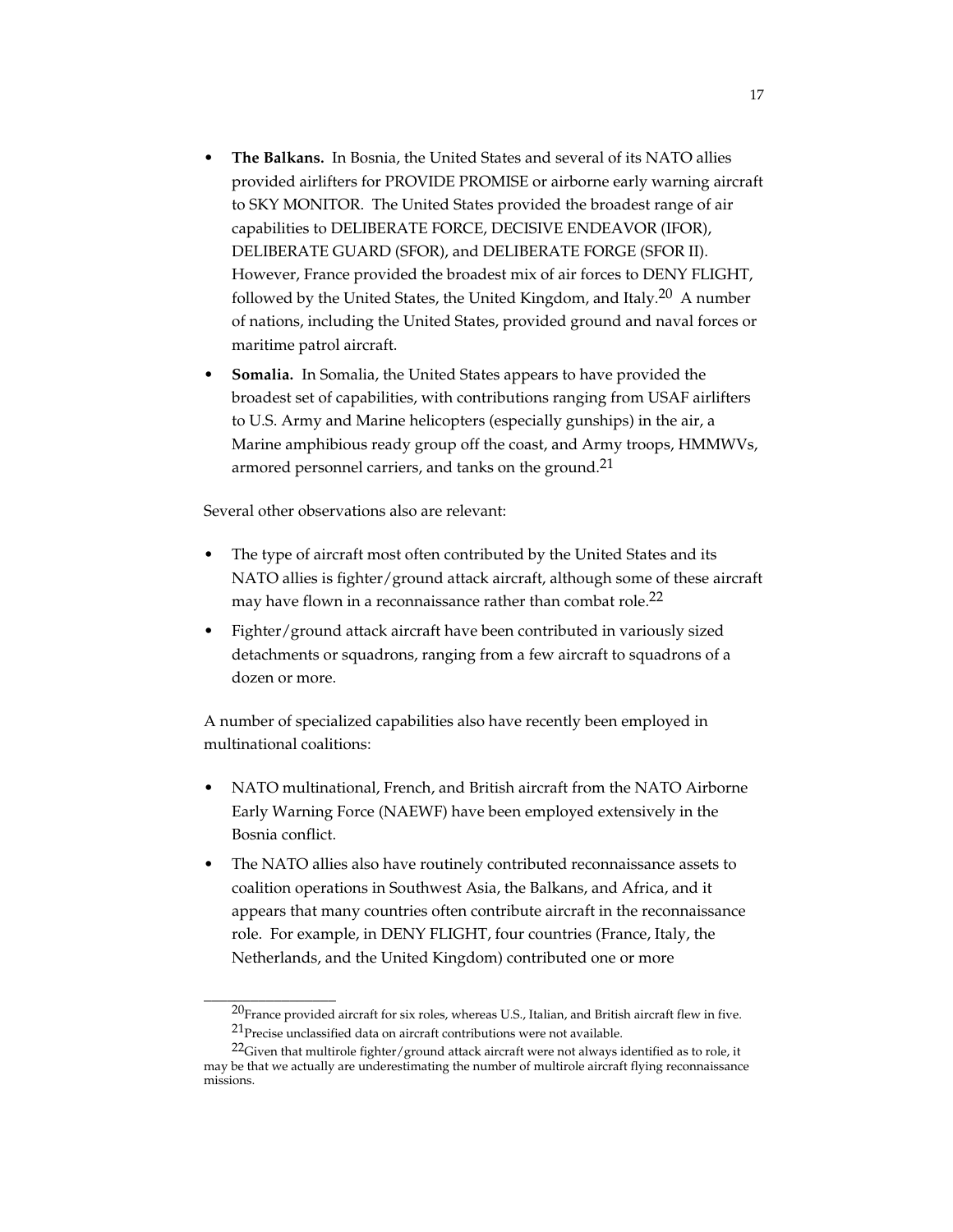reconnaissance aircraft; in DECISIVE ENDEAVOR (IFOR), six countries (the United States, France, Germany, Italy, the Netherlands, and the United Kingdom) provided reconnaissance aircraft; in DELIBERATE GUARD (SFOR), five countries (France, Germany, Italy, the Netherlands, and the United Kingdom) provided reconnaissance aircraft; and in DELIBERATE FORGE (SFOR II), the United States, France, and the United Kingdom provided reconnaissance aircraft. In JTF-GA, the United States and the United Kingdom contributed reconnaissance aircraft, while the Canadians appeared to contribute none. In DELIBERATE FORCE, by contrast, the United States, France, the Netherlands, and the United Kingdom provided reconnaissance capabilities.23

The foregoing suggests that even when nations agree that their interests or values are engaged, agree on the desirability of specific political objectives and military missions, and elect to participate, they do vary widely on what sorts of forces they contribute to the coalition.<sup>24</sup> These variations are also affected by the availability of mission-specific aircraft.

While the NATO allies have been fairly reliable contributors of fighter/ground attack aircraft, uncertainties remain as to what other aircraft types will be contributed in a specific contingency. Such uncertainties necessitate that interoperability planning consider the possibility of needing to integrate not only forces from a diverse set of contributing nations but also diverse mixes of forces. This possibility heightens the desirability of organizations, doctrines, procedures, and systems that will assist commanders in adaptively integrating diverse force elements into the combined effort, as well as demonstrations, training, and exercises to establish interoperability.

## **For What Types of Missions Is Interoperability Required?**

Analyzing what missions were flown by the United States and its NATO allies provides a better appreciation of the relative contributions made to different operations and the degree of specialization. Because the data are much more sparse, these analyses yield fewer observations. $25$ 

<sup>23</sup>Netherlands F-16s and U.K. GR Mk 1As flew in the tactical reconnaissance role. Reconnaissance aircraft contributions may be somewhat underestimated both because some multirole fighter/ground attack aircraft can be employed in the reconnaissance role, and because the number of reconnaissance aircraft can change over time.

<sup>&</sup>lt;sup>24</sup>As just described, however, the default contribution may be to simply offer fighter/ground attack aircraft.

 $25$ See Appendix C for the detailed data summarized here.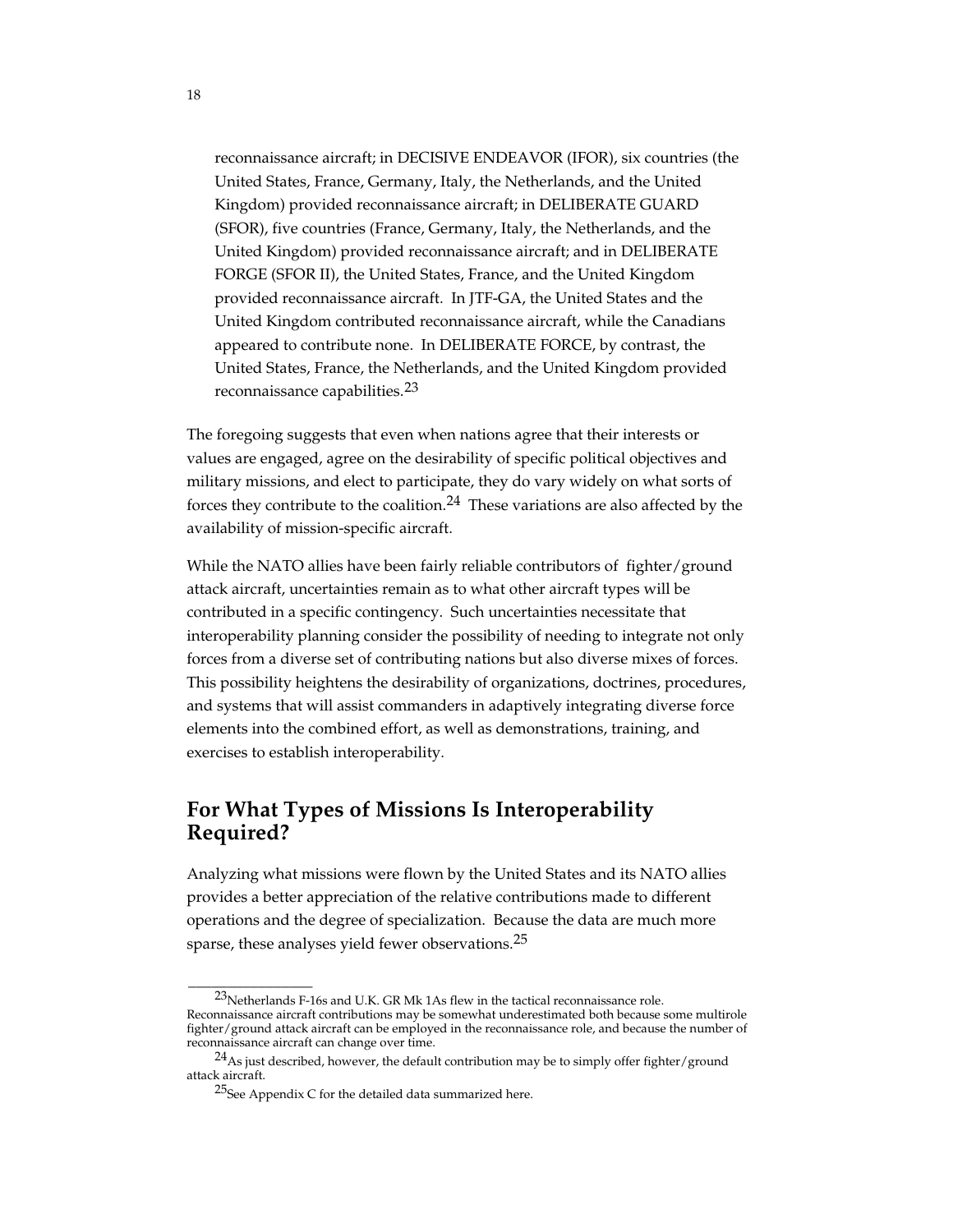When the United States contributes the largest number of aircraft to an operation, not surprisingly, it also tends to fly the largest share of sorties as well. For example:

- In Operation DESERT STORM, the United States flew approximately 101,000 of the total 118,700 coalition sorties flown (over 85 percent), and it flew twothirds or more of the sorties in each mission category. Thus, while the United States provided approximately 75 percent of the aircraft, it flew approximately 85 percent of the sorties.
- In Operation SOUTHERN WATCH, the USAF reportedly has flown 70 percent of the total coalition sorties.
- In Bosnia, in Operation PROVIDE PROMISE, the United States flew slightly less than half of the sorties, while during DELIBERATE FORCE, the United States flew nearly two-thirds of the 3,535 sorties.
- In Operation ALLIED FORCE, the United States flew about two-thirds of the 38,000 sorties, and a little over half (53 percent) of the combat sorties over the campaign, although it flew most strike sorties in the first month of the campaign, and 71 percent of the support sorties over the course of the campaign.

Looking across these operations, then, because the percentage of sorties has often exceeded the percentage of aircraft provided, it can be concluded that U.S. air power frequently operates at a higher operational tempo than that of the United States' coalition partners; however, because the data are quite sparse, this is an area that bears more detailed examination than is possible in the present report.

The foregoing also suggests possible gaps between the United States and its NATO coalition partners in terms of critical capabilities, although data limitations in each case mitigate against reaching strong conclusions:

- As mentioned earlier, in a few cases the proportion of sorties flown by U.S. aircraft substantially exceeded the proportion of aircraft contributed by the United States. Additional analyses need to examine whether there are consistent gaps in sortie-generation and, if so, precisely what the reasons are.
- The United States' extensive precision strike capabilities confer leadership in strike operations and may have effectively ruled out participation by others in strike operations that required high levels of precision.<sup>26</sup>

<sup>26</sup>Allied precision strike capabilities are slowly improving.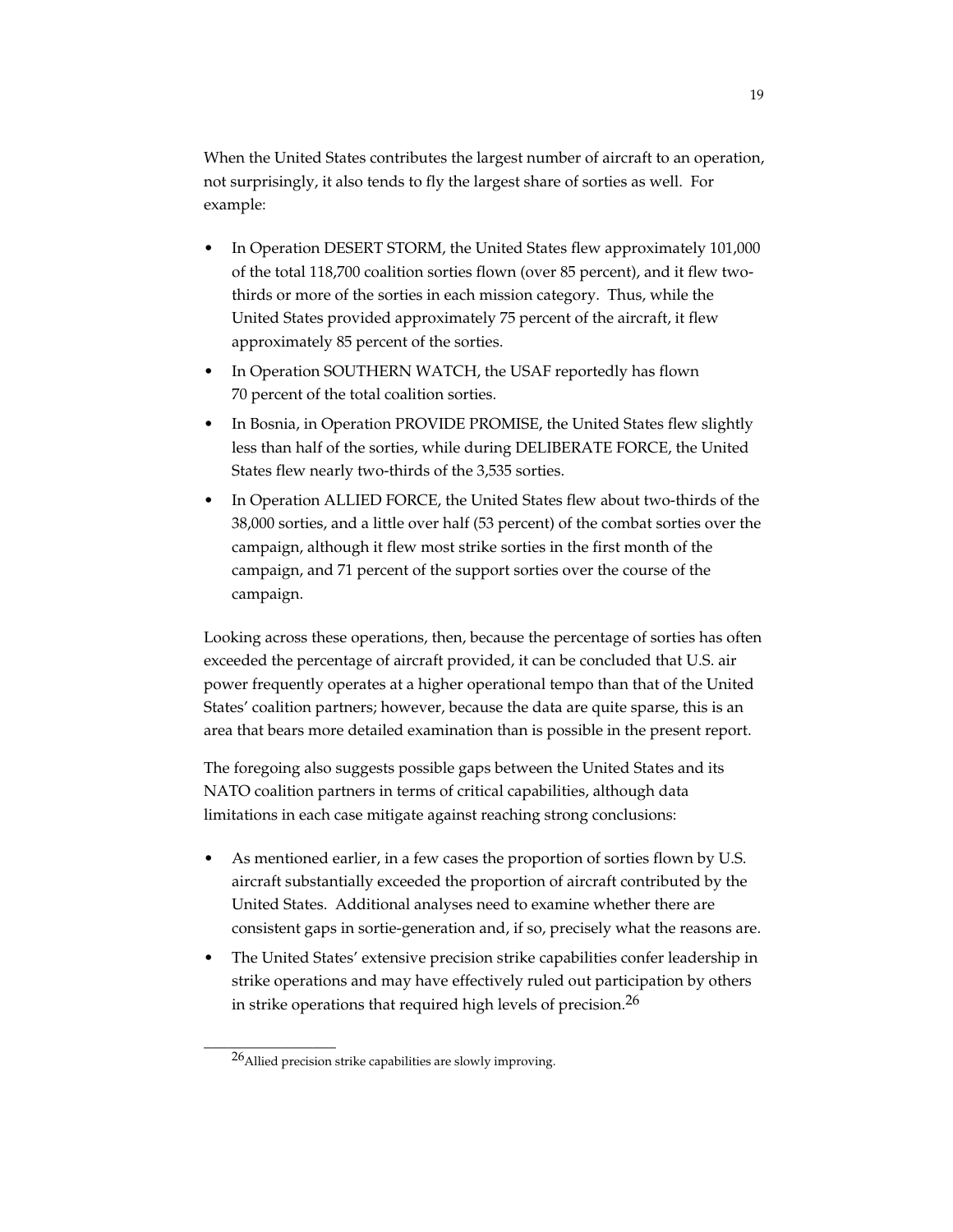The data presented in Appendix B also suggest that the United States often is the sole contributor of electronic warfare (i.e., jamming and electronic intelligence [ELINT]) aircraft. In fact, we believe that these data may underestimate the contributions of the allies to these missions: the United Kingdom has provided the electronic Nimrod (reconnaissance and ELINT) for years to various operations, and the French, Germans, and Italians have several electronic/ELINT aircraft that they use in the Balkans.<sup>27</sup>

Even the less challenging and dangerous operations (e.g., humanitarian relief operations) can require specialized or advanced capabilities:

- The humanitarian relief effort in PROVIDE PROMISE relied not just on airlift but also airdrop operations.
- JTF-GA made rather extensive use of the P-3 aircraft's sophisticated reconnaissance assets.

Finally, this analysis of mission capabilities raises important questions regarding how coalition operations would continue in the event that U.S. low-density, highdemand (LD/HD) aircraft (e.g., U-2 or Rivet Joint) were tasked by the President and the Secretary of Defense to meet a higher-priority contingency in another theater; it could very well be that alliance shortfalls in support aircraft would leave them in a precarious position until U.S. capabilities returned.

### **Conclusions**

\_\_\_\_\_\_\_\_\_\_\_\_\_\_\_\_

This chapter has summarized the results of aggregate-level analysis of recent U.S. multinational coalitions with NATO partners:

- The United States has recently operated in coalitions across the entire spectrum of operations, from humanitarian relief and peacekeeping operations in a permissive environment to major theater war. This situation dictates that interoperability issues be considered across this spectrum.
- Participation by NATO allies in U.S. coalition operations has varied greatly from situation to situation, and over time. Accordingly, interoperability planning needs to be adaptive enough to accommodate the possibility of coalitions of different sizes and composition, as well as the comings and goings of coalition members, while minimizing disruptions.

20

<sup>&</sup>lt;sup>27</sup>We suspect that the undercounting of reconnaissance and EW (electronic warfare) aircraft may be due to the fact that aircraft counted as fighter/ground attack aircraft actually were configured for these roles.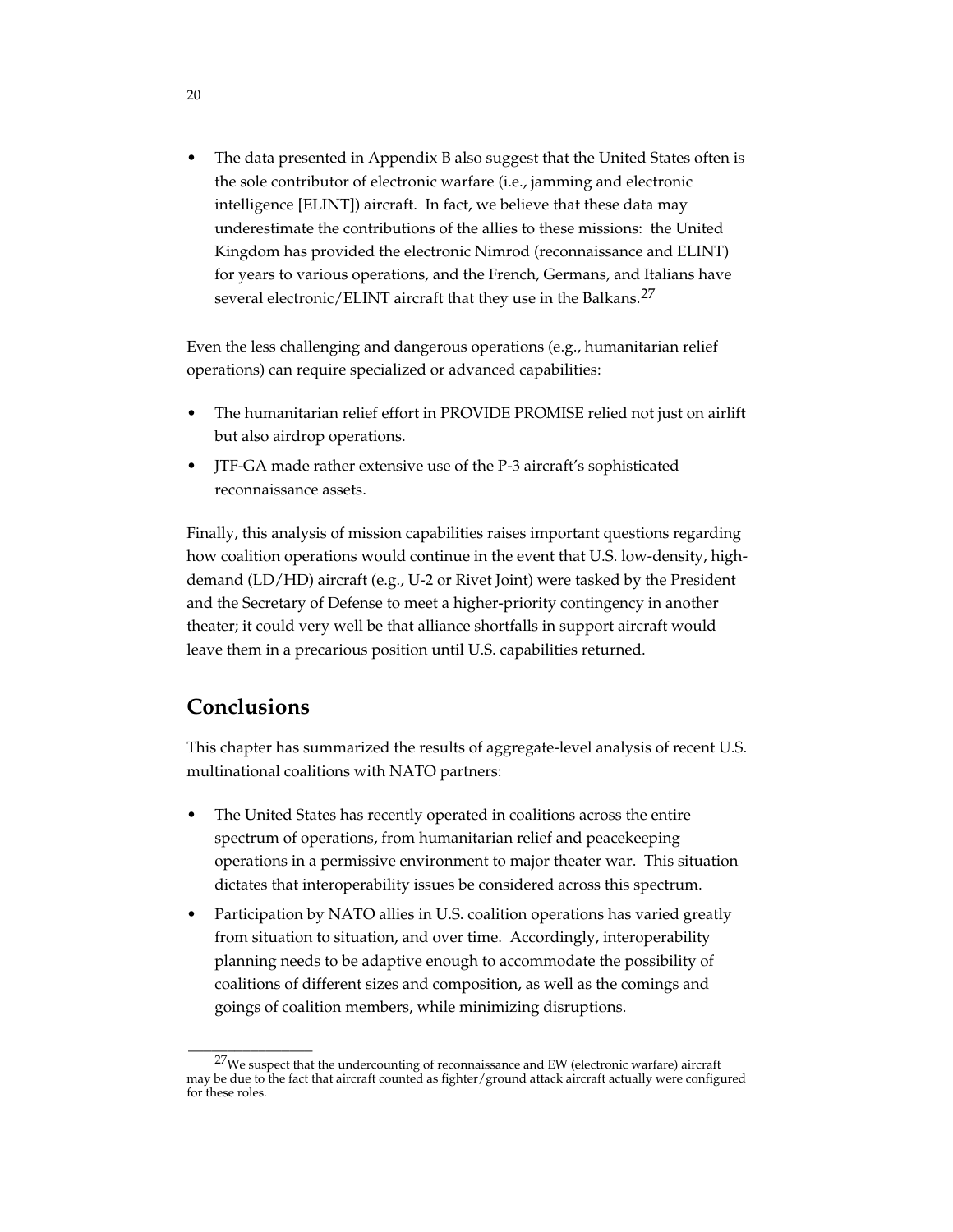- On the basis of the operations examined, the United States appears to have contributed a majority of coalition aircraft in Southwest Asia operations but typically closer to four in ten aircraft to coalition operations in Bosnia; Operation ALLIED FORCE is a recent exception, in which the United States contributed the largest share of aircraft to an operation in the Balkans.
- The United States also generally tends to contribute the broadest range of aircraft, although several nations—the United Kingdom, France, and Italy also appear to have breadth in their air capabilities. These observations suggest that significant tactical roles can be played and are being played by the United States' coalition partners, and U.S. interoperability planning can take advantage of these capabilities.
- There may be some reasons for concern, however, in terms of the performance levels of coalition aircraft, and more detailed analysis should explore these issues. For example, although the data on the matter are quite sparse and the reasons unclear, there are indications that the United States is capable of higher sortie rates than its allies. Similarly, although the allies' precision capabilities are increasing, the United States' greater precision capabilities have often led it to dominate in the most demanding strike operations, ruling out or making unnecessary more meaningful contributions by NATO allies to these most stressing missions. Further analysis of these issues is required, and to the extent that performance gaps are substantiated, interoperability planning needs to address them.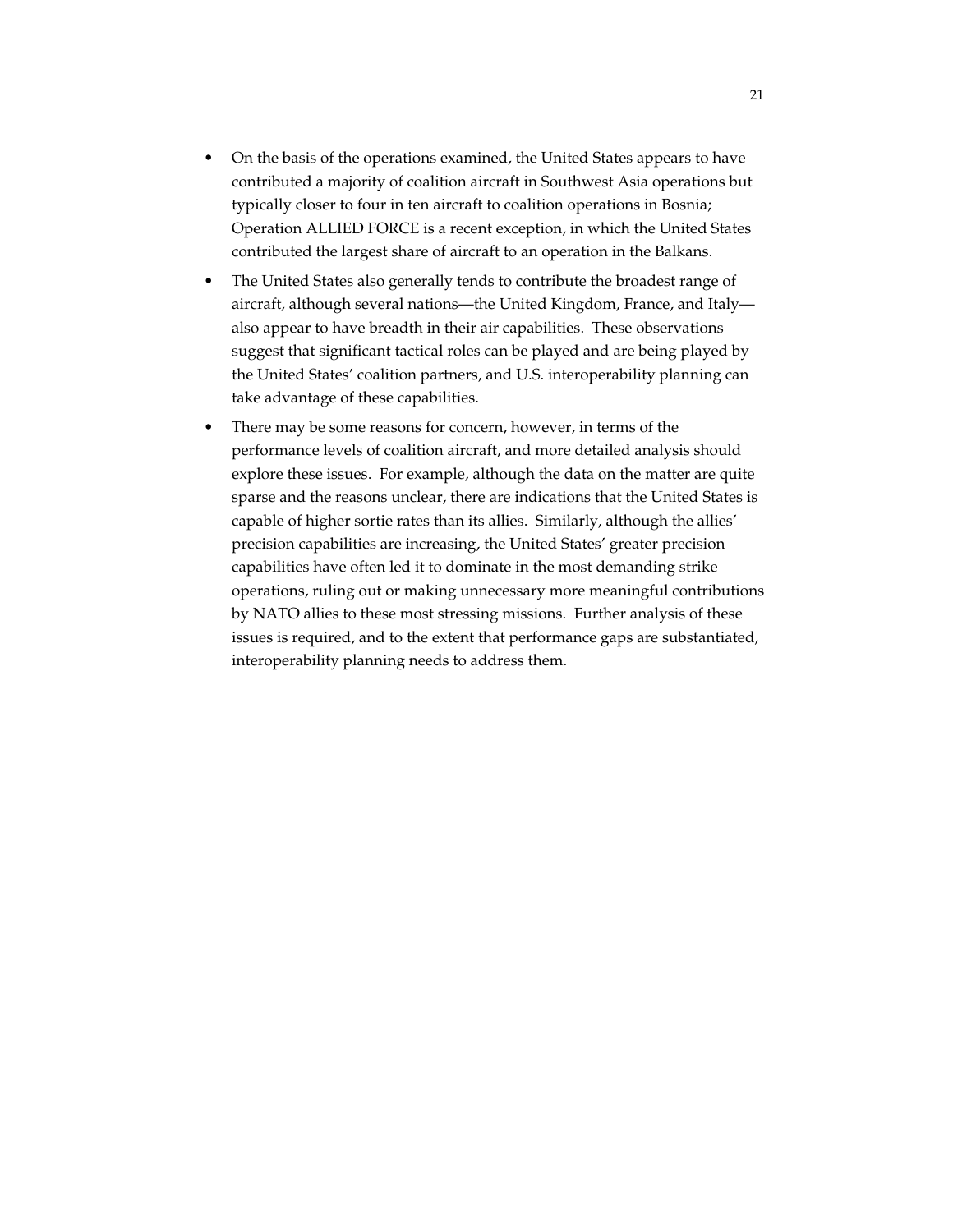# **3. Lessons Learned in Some Recent Coalition Operations**

The preceding chapter provided a survey of aggregate-level data on the recent U.S. experience in coalition operations. This chapter reviews the lessons learned from a number of detailed case-study analyses of recent U.S. coalition operations, including Operation DESERT STORM (ODS), $1$  post-ODS operations in Southwest Asia,<sup>2</sup> Bosnia,<sup>3</sup> Somalia,<sup>4</sup> and Rwanda,<sup>5</sup> to better address the two remaining key questions:6

- What issues, problems, and challenges were encountered at the strategic, operational, tactical, and technological levels?
- What workarounds were observed for these interoperability challenges, including adaptations to organizations, doctrine, procedures, use of systems, training, and exercises?

To address these questions, we selected a set of case studies meant to provide a rich picture of the range of U.S. coalition operations, as well as the interoperability challenges and workarounds in these operations. These cases included

- operations from three regions in which the United States and its NATO allies have traditionally cooperated—Southwest Asia, the Balkans, and Africa
- recent NATO operations in the Balkans, which have involved all of NATO's members, as well as other coalition operations that involved the United States and one or more of its NATO allies
- a range of operations, from humanitarian or peacekeeping operations in a permissive environment to strike operations and major theater war

 $^{\displaystyle 1}$  It does not assess very deeply the developmental and programmatic aspects of interoperability, i.e., the benefits and costs of specific systems and programs that have the potential to enhance future interoperability. For interoperability lessons in Operation DESERT STORM, this study relied primarily on Winnefeld et al. (1994) and Peters and Deshong (1995).

<sup>&</sup>lt;sup>2</sup>Our focus was on Operations DESERT THUNDER and DESERT FOX.

<sup>3</sup>The focus was on Operation DELIBERATE FORCE, as well as air component operations for IFOR, SFOR, and SFOR II.

<sup>4</sup>We focused on Operations RESTORE HOPE (UNITAF) and CONTINUE HOPE.

<sup>5</sup>We focused on Joint Task Force GUARDIAN ASSISTANCE (JTF-GA).

 $6$ More detailed information on each operation can be found in Appendix C.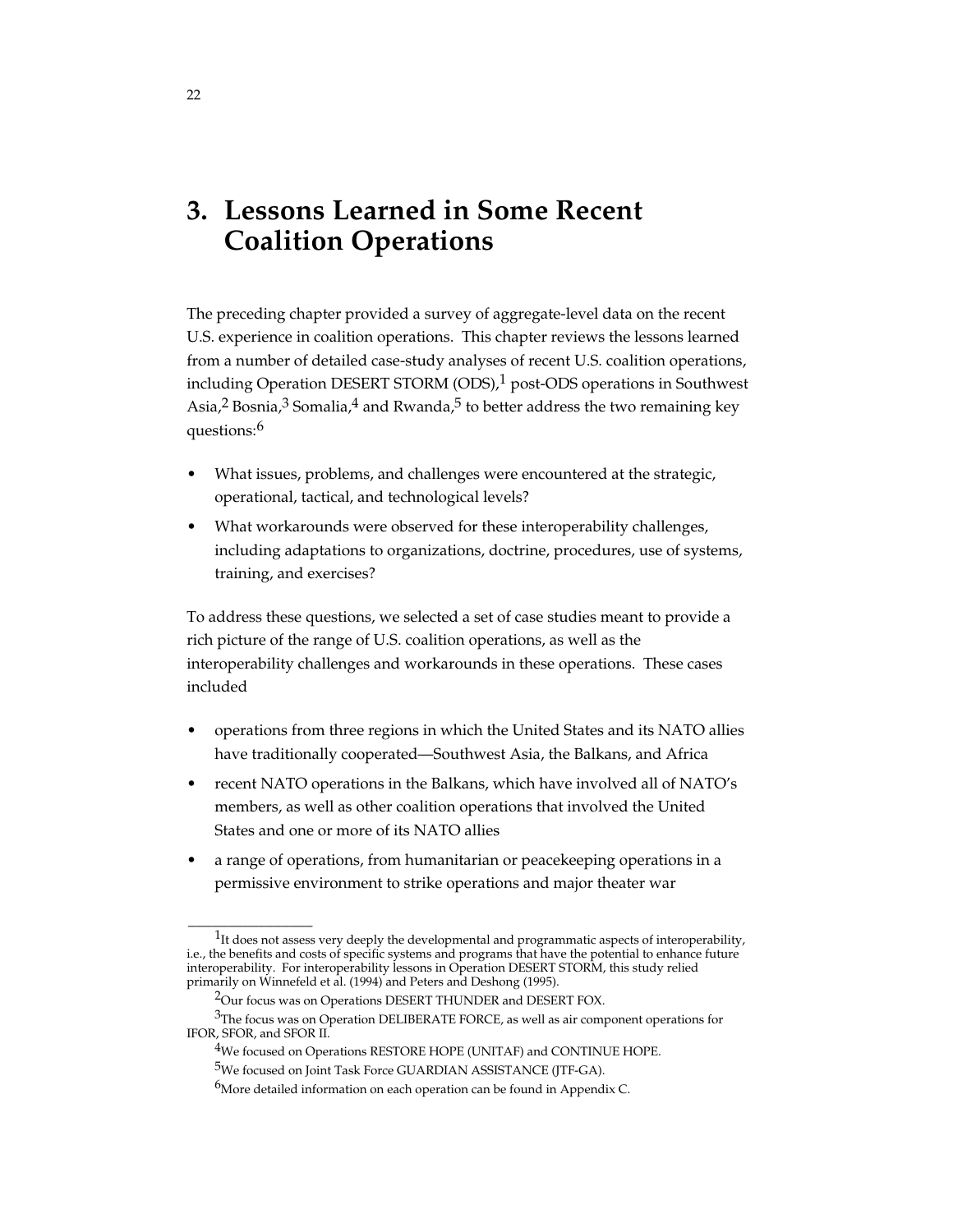• operations that involved the United States either in a leadership role or in a supporting role.

The case studies were, in Southwest Asia, Operation DESERT STORM and Operation DESERT THUNDER/DESERT FOX; in the Balkans, U.S. air operations in Bosnia, including DENY FLIGHT, DELIBERATE FORCE, and IFOR/SFOR; and in Africa, U.S. operations in Somalia, including RESTORE HOPE (UNITAF)/CONTINUE HOPE, and in Rwanda, Joint Task Force GUARDIAN ASSISTANCE (JTF-GA).

### **Overview**

Table 3.1 summarizes the results of case-study analyses that identified key challenges—strategic, operational, tactical, and technological—and workarounds in a number of recent U.S. coalition operations.

The case studies can be summarized by describing the lessons learned at each level of interoperability.

## **Strategic Level**

### *Key Challenges and Workarounds*

As shown in the table, at the *strategic* level the principal interoperability challenges were coalition-building (DESERT STORM), access restrictions (DESERT THUNDER/FOX and DELIBERATE FORCE), command and control and decisionmaking (DENY FLIGHT, IFOR/SFOR), changing political objectives (RESTORE/CONTINUE HOPE), and the evolving force structure requirements.

Challenges at the strategic level include the processes of defining and standing up the operation. Achieving a "coalition of the willing," whether from an alliance such as NATO, participation of a subset of NATO countries, or a coalition of NATO and non-NATO countries, requires addressing leadership structure; unity of purpose, effort, and command; political versus military control and requirements; and integration of varying levels of force capabilities. Command structure may be based upon the preponderance of forces made available for an operation or may be determined within international-level forums. Differences in political agenda, politically acceptable rules of engagement, or the willingness to place troops/systems under command of another country may require some form of parallel command structure. Force structure and size may be envisioned to be far more robust than are actually required or desired by host nations.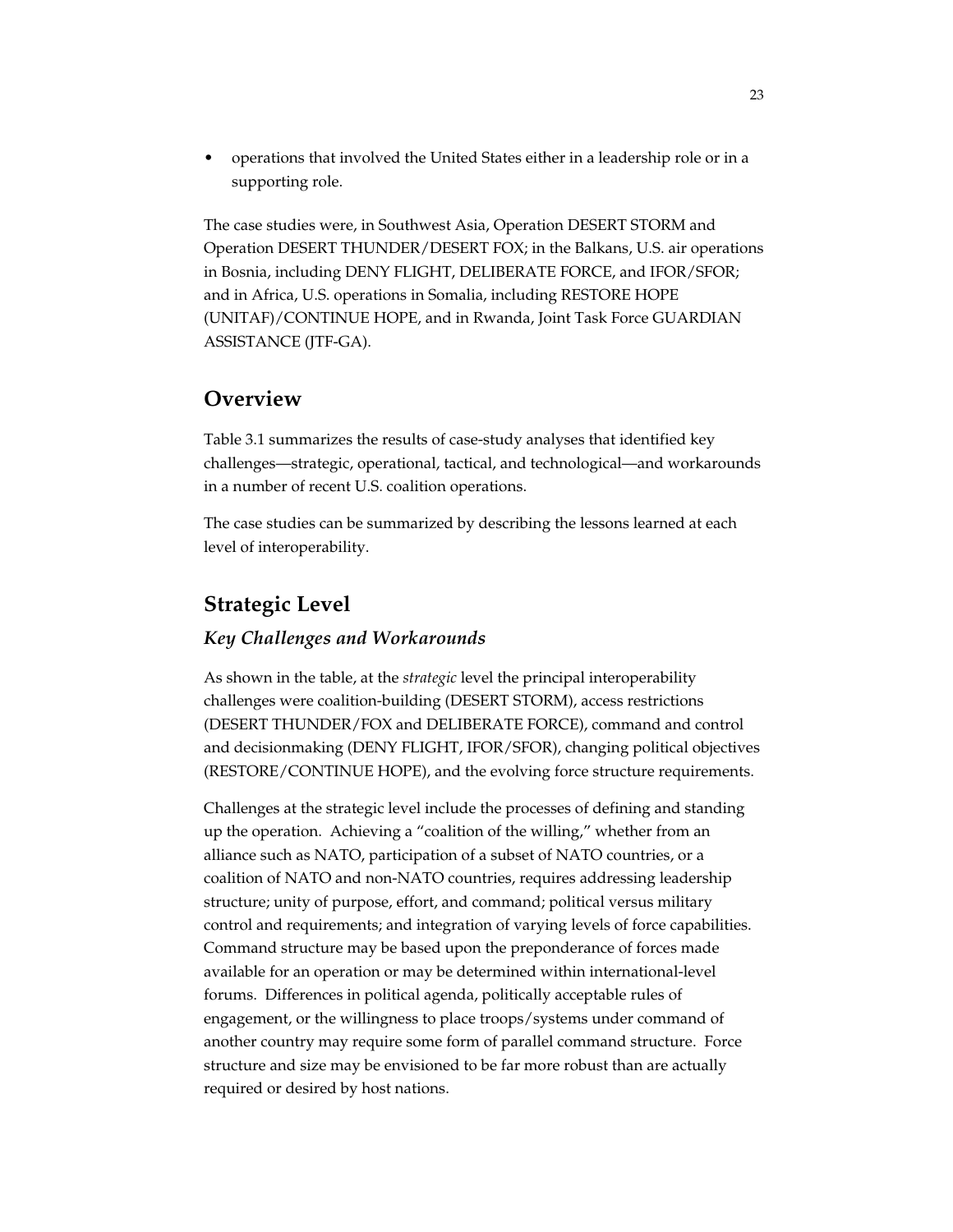| Table 3.1                                                 |  |
|-----------------------------------------------------------|--|
| Key Challenges and Workarounds Identified in Case Studies |  |

|                                                | Strategic                                                           |                                                                | Operational                                                 |                                            | Tactical                                     |                                             | Technological                                                               |                                                                              |
|------------------------------------------------|---------------------------------------------------------------------|----------------------------------------------------------------|-------------------------------------------------------------|--------------------------------------------|----------------------------------------------|---------------------------------------------|-----------------------------------------------------------------------------|------------------------------------------------------------------------------|
| Operations                                     | Challenge                                                           | Workaround                                                     | Challenge                                                   | Workaround                                 | Challenge                                    | Workaround                                  | Challenge                                                                   | Workaround                                                                   |
|                                                |                                                                     |                                                                |                                                             |                                            | Southwest Asia                               |                                             |                                                                             |                                                                              |
| <b>DESERT</b><br><b>STORM</b>                  | Coalition-<br>building                                              | Parallel chains<br>of command                                  | Force-level<br>planning/<br>execution;<br>C <sub>2</sub>    | <b>IFACC, CITF</b><br>command<br>structure | Force<br>integration,<br>performance         | Battlefield/<br>time-space<br>apportionment | <b>ATO</b><br>construction,<br>dissemination;<br>secure communi-<br>cations | Physical<br>dissemination;<br>loan, sell<br>communi-<br>cations<br>equipment |
| <b>DESERT</b><br>THUNDER/<br><b>DESERT FOX</b> | Access<br>restrictions                                              | Carrier battle<br>group, Kuwait,<br>UAE, Bahrain<br>operations |                                                             |                                            |                                              |                                             |                                                                             |                                                                              |
|                                                |                                                                     |                                                                |                                                             |                                            | <b>Balkans</b>                               |                                             |                                                                             |                                                                              |
| <b>DENY</b><br><b>FLIGHT</b>                   | U.N. & NATO<br>decision-<br>making                                  | Dual-key<br>command &<br>approval                              | Centralized<br>control for air<br>operations                | <b>Build CAOC</b>                          | CAS/BAI<br>coordination                      | $L$ NOs &<br><b>TACPs</b>                   | Lack of ATO<br>tools                                                        | CTAPS &<br>planning<br>tools                                                 |
| <b>DELIBERATE</b><br><b>FORCE</b>              | National<br>consider-<br>ations-F-117s<br>denied access<br>to Italy | None                                                           | NATO crisis<br>action planning,<br>air campaign<br>planning | Used U.S.<br>planning staff<br>(16AF)      | Heavy<br>precision-<br>strike<br>requirement | Used<br>primarily<br>U.S. aircraft          | Allied C4ISR<br>inter-<br>operability                                       | Information-<br>sharing                                                      |
| <b>IFOR/SFOR</b>                               | Overall C <sub>2</sub><br>organiza-<br>tional<br>structure          | None                                                           | Information<br>releasability                                | New<br>releasability<br>directives         |                                              |                                             | Bandwidth/<br>information<br>overload                                       | IBS/<br>ignore<br>information                                                |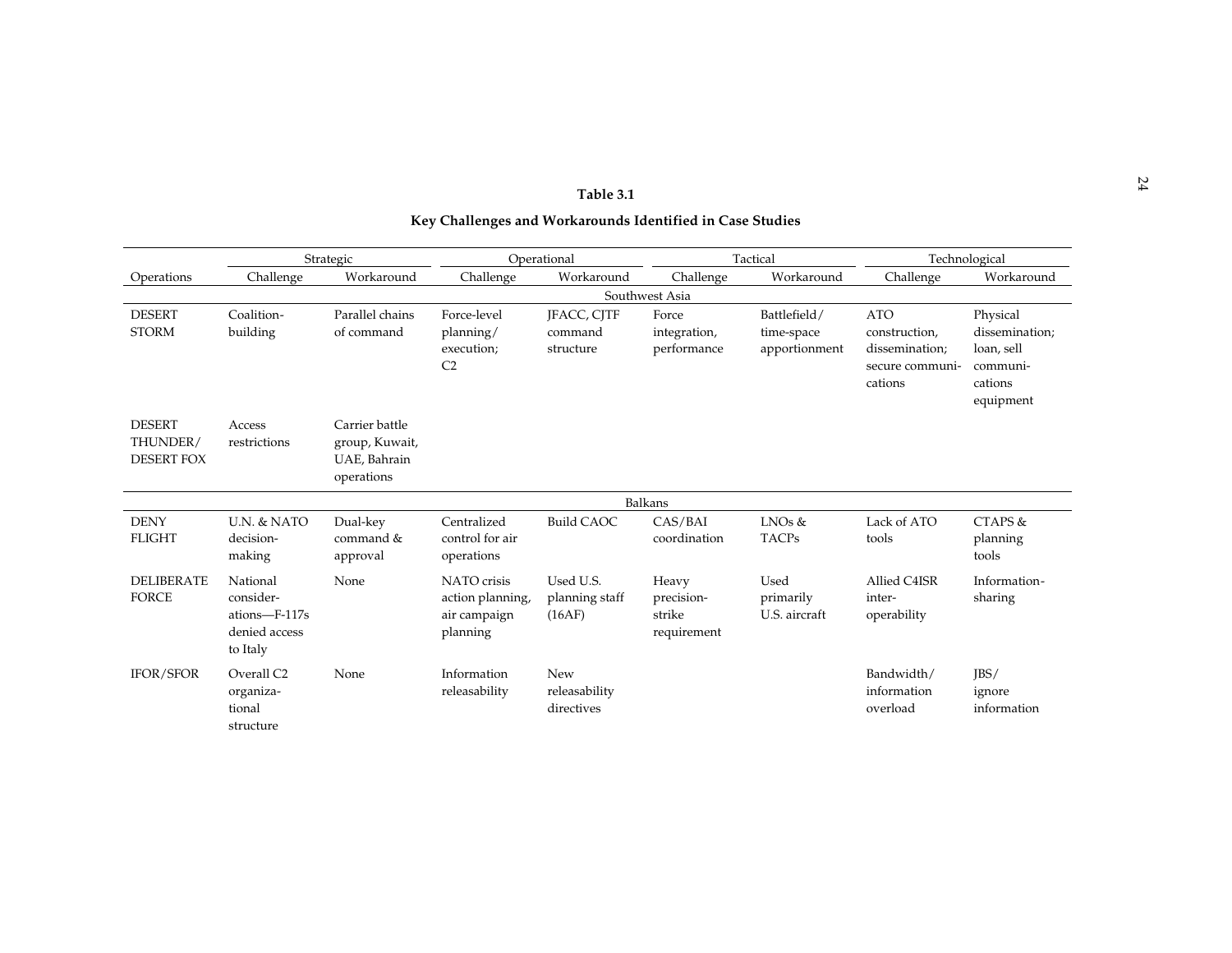|                                                   | Strategic                                  |                                                                          | Operational                           |                                                                                        | Tactical                                |                                        | Technological                                                                  |                                                     |
|---------------------------------------------------|--------------------------------------------|--------------------------------------------------------------------------|---------------------------------------|----------------------------------------------------------------------------------------|-----------------------------------------|----------------------------------------|--------------------------------------------------------------------------------|-----------------------------------------------------|
| Operations                                        | Challenge                                  | Workaround                                                               | Challenge                             | Workaround                                                                             | Challenge                               | Workaround                             | Challenge                                                                      | Workaround                                          |
|                                                   | Africa                                     |                                                                          |                                       |                                                                                        |                                         |                                        |                                                                                |                                                     |
| <b>RESTORE/</b><br><b>CONTINUE</b><br><b>HOPE</b> | Change of<br>mission &<br>U.N.<br>mandates | Independent<br>U.S. command<br>structure for<br>anti-Aidid<br>operations | Control of air<br>operations          | ACA:<br>USMC/AMC/<br><b>USN</b><br>humanitarian<br>relief sectors for<br>deconfliction | Communi-<br>cations<br>interoperability | U.S. assets<br>& liaison teams         | $\rm ATO/flight$<br>schedule<br>distribution,<br>secure<br>communicationss     | Various<br>dissemination<br>means,<br>secure radios |
| $ITF-$<br><b>GUARDIAN</b><br><b>ASSISTANCE</b>    | Force<br>structure/<br>size                | <b>SETAF</b><br><b>ITF SOP/</b><br><b>HAST</b>                           | Information<br>processing/<br>sharing | <b>ASIC</b>                                                                            | Refugee<br>tracking                     | $PR-9/$<br>P-3 days,<br>AC-130, nights | Austere local<br>communications<br>infrastructure,<br>bandwidth<br>limitations | None                                                |

#### **Table 3.1—Continued**

NOTES: BAI=battlefield air interdiction; C4ISR=command, control, communications, computers, intelligence, surveillance, and reconnaissance; SOP=standard operating procedures.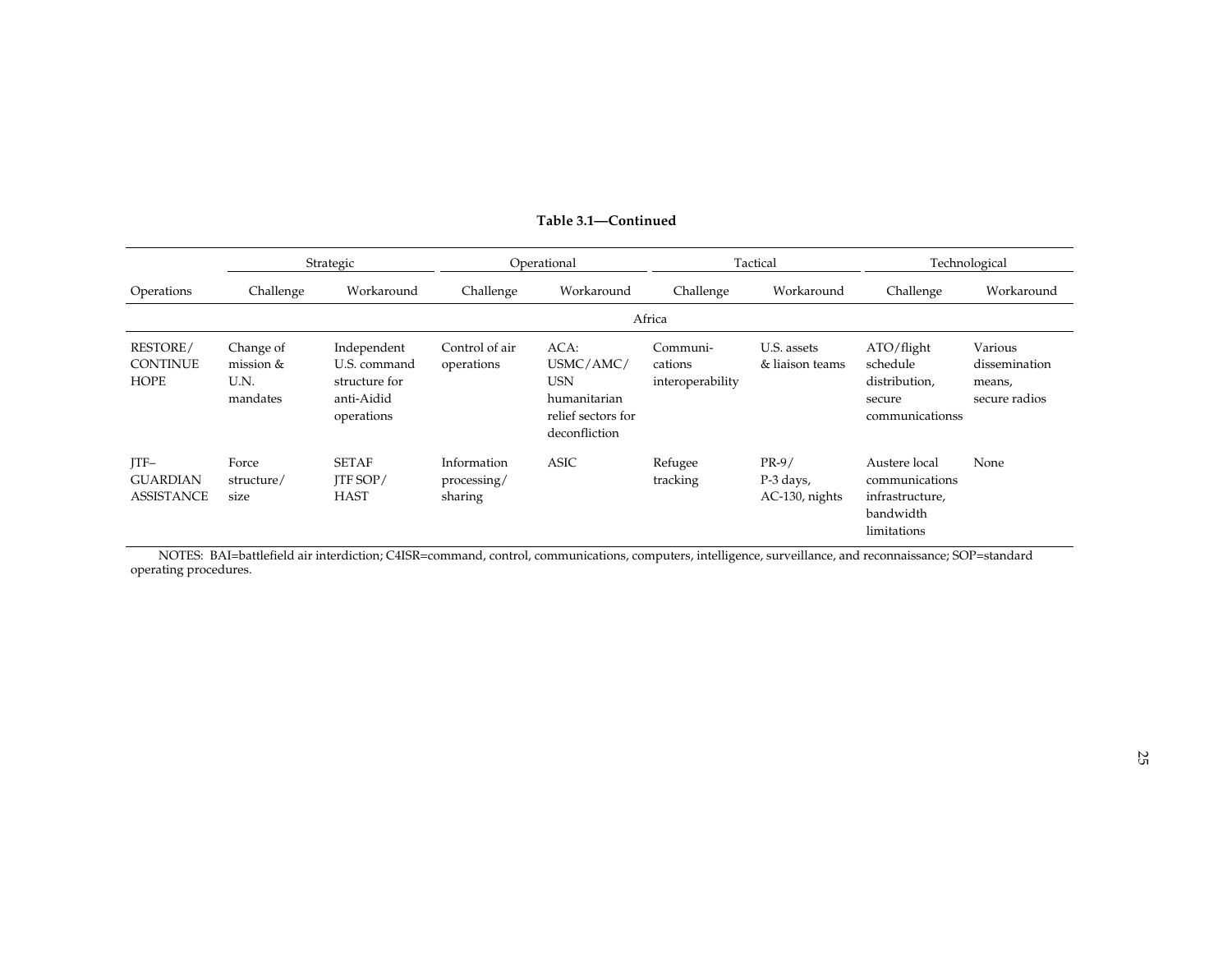While there were no workarounds for these challenges in two cases (DELIBERATE FORCE and IFOR/SFOR), an essentially organizational workaround—rationalized parallel chains of command—were the workaround in three cases (DESERT STORM, DENY FLIGHT, and RESTORE/CONTINUE HOPE). The only workaround to the access problems encountered in Operation DESERT THUNDER/FOX was to operate from aircraft carriers and locations other than Saudi Arabia. And the force structure/sizing problem in JTF-GA was resolved through an organizational workaround—the creation of a Humanitarian Assistance Survey Team (HAST), which assisted in tailoring the follow-on forces that were required for the operation.

### *Unity of Purpose, Effort, and Command*

**Unity of Purpose.** A key lesson from the case studies is that, even when they agree on an overall objective and military mission, coalition partners can have distinctly different preferences, which can complicate coalition politics. In the worst case, agreement may be somewhat nominal—a papering-over rather than resolution of differences—while coalition partners may continue to disagree on the specific courses of action to be pursued. In such cases, where political motives are misaligned, no amount of technological or other interoperability will mitigate the problem.

**Unity of Effort.** Unity of effort also is a key requirement for benefiting from interoperability. Multinational operations are always subject to what each providing nation allows its forces to do.

**Unity of Command.** Unity of command is obviously desirable, even if achieved through dual-hatting of commanders. In Operation DESERT STORM, there were two chains of command,7 but these were coordinated through a Coalition Coordination, Communication, and Integration Center (C3IC). $8$ 

By contrast, dual chains of command to multiple political organizations have generally proved anathema to good unity of command. In the United Nations Protection Force (UNPROFOR) air operations in Bosnia, for example, dual-key approval was a lengthy and cumbersome process that essentially enabled the United Nations to limit or vitiate NATO decisions regarding the use of air power

<sup>7</sup>The United States headed one chain of command, which included U.S. and non-Arab allied forces. Saudi Arabia headed the second chain of command, which included Arab forces.

<sup>8</sup>The C3IC facilitated coalition-wide planning, training, firing exercises, logistics, radio frequency management, intelligence gathering and sharing, boundary changes, and fire support. Zanini and Taw (1998), p. 6.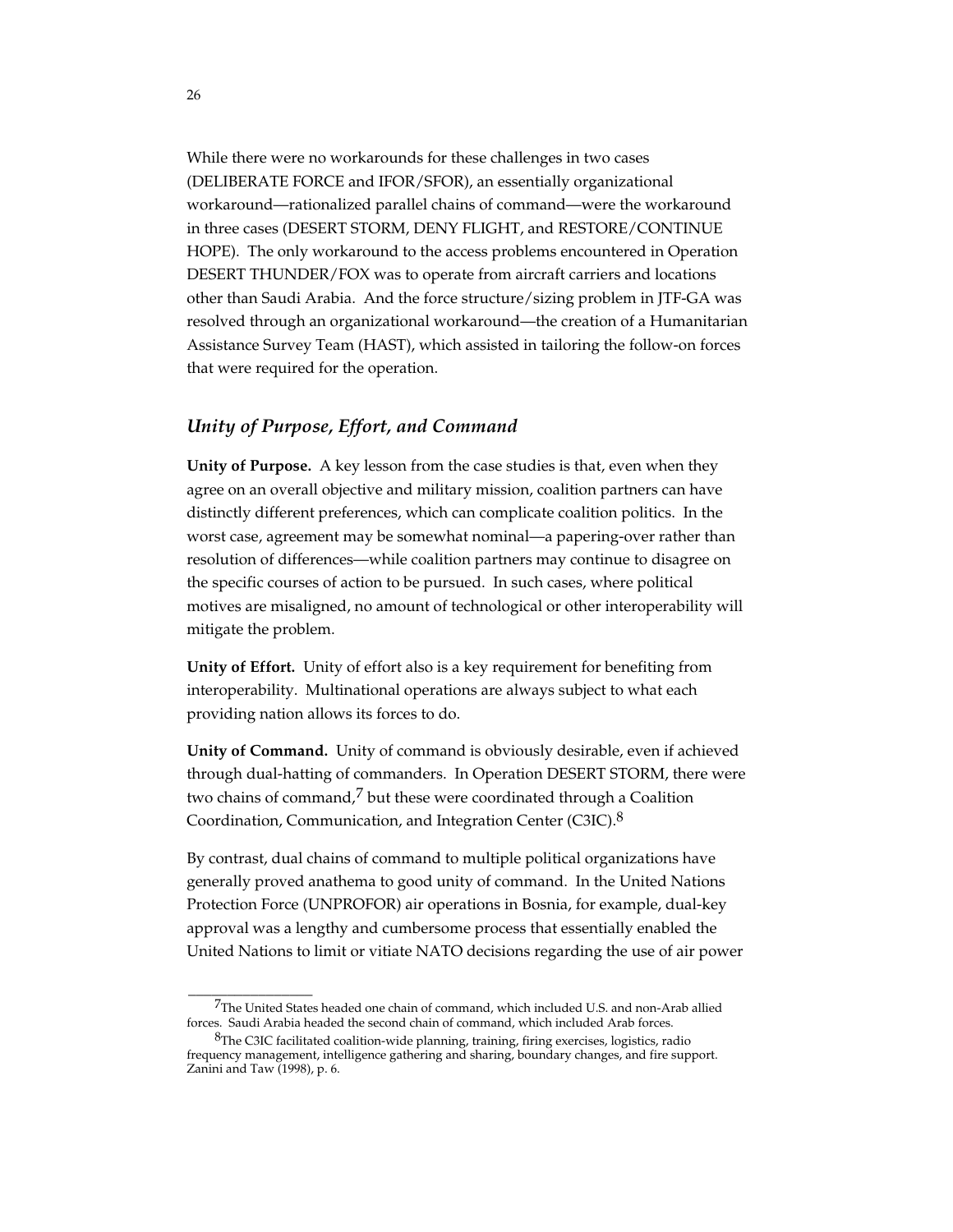to protect U.N.–designated safe areas.<sup>9</sup> A request by ground troops typically went through Lt. Gen. Sir Michael Rose, the ground commander for U.N. forces in Bosnia, to Gen. Jean Cot, the French officer in Zagreb (who commanded all U.N. troops in the former Yugoslavia), to Yasushik Akashi, the U.N. special envoy with the authority to command a strike.<sup>10</sup> In other words, U.N. procedures required that NATO strikes against ground positions attain approval from Rose's Bosnian military command in Sarajevo; the request would then be relayed to the UNPROFOR commander in the Balkans before reaching special envoy Akashi. In the case of NATO close air support (CAS) to help defend UNPROFOR ground troops, a dual-key approach was also found wanting, because it generally resulted in aircraft arriving on scene and having to loiter while authority was sought from U.N. civilian authorities to provide support. As a result, the United Nations eventually agreed to delegate to UNPROFOR commanders decisions regarding close air support for their ground forces. By the time of IFOR, NATO thus insisted that there be no parallel chain of command, involving the United Nations or any other institution, and SACEUR was given full authority for the operation.

As a result of this experience with dual chains of command, NATO now opposes the principle of operating in such a framework. For example, in the threatened air operations in Kosovo and Serbia in early 1999, a single key (NATO secretarygeneral) approved air strikes,<sup>11</sup> and in contemplating an employment of ground troops in Kosovo, NATO also insisted on a single chain, rejecting a parallel, Organization for Security and Cooperation in Europe (OSCE) decisionmaking role. In Operation ALLIED FORCE, Secretary-General Javier Solana was given the authority to commence air operations.<sup>12</sup>

 $^{9}$ This process prevented, for example, the use of NATO air power to respond to Serb attacks on the safe areas of Gorazde (1994) and Srebrenica (1995). NATO air power was used in essentially three ways. First, NATO prevented the use of Bosnian airspace by fixed-wing aircraft under its full authority (Operation DENY FLIGHT). Second, U.N. ground commanders could call in NATO planes for close air support to protect U.N. troops (not, however, to conduct offensive operations or to protect Bosnians, since UNPROFOR had no authority to do so). Eventually, authority for air support to ground forces was delegated from the United Nations' civilian officials to its ground commanders, while the NATO "key" was kept permanently turned. Third was the broader use of air power to protect U.N.–designated safe areas; such use was under a two-key system, and NATO requests for broader use of air power were usually denied or limited by the United Nations.

 $10$ General Jean Cot served in this position between June 1993 and March 1994. Follow-on commanders include Gen. Bertrand de Sauville de Lapresle and Gen. Bertrand Janvier.

<sup>11</sup>Norman Kempster, "NATO Chief Empowered to Order Airstrikes in Yugoslavia," *Los Angeles Times*, January 31, 1999.

<sup>12</sup>Although dual chains of command did not operate during ALLIED FORCE, coalition partners retained the right to decide how their airspace would be used, what sorts of missions could be flown from their bases, and what sorts of targets their own forces would service.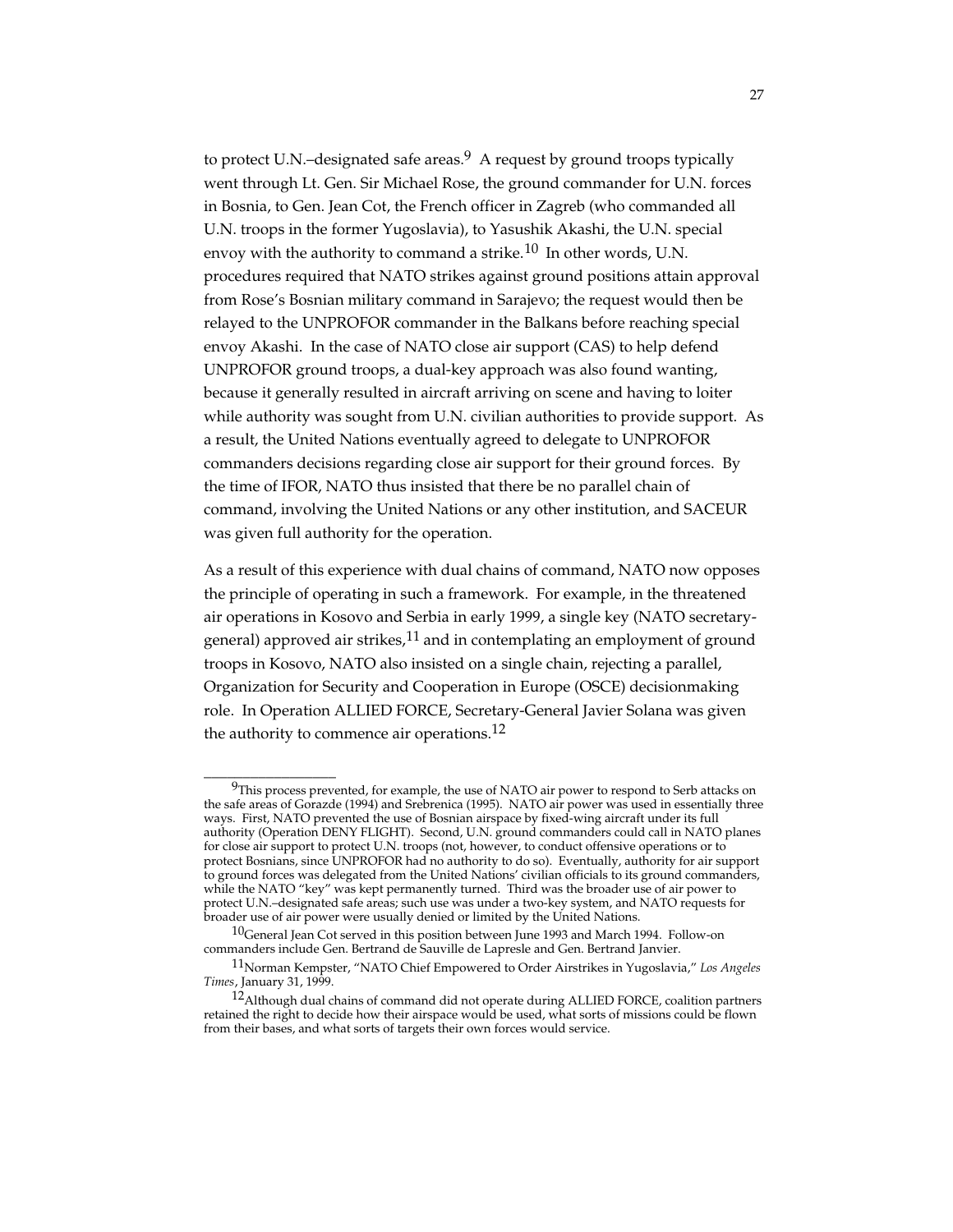### *Flexible Command Structures*

Flexibility in command structure, even in the presence of organizations such as a Combined Air Operations Center (CAOC), is vital. In Operation DESERT STORM, the political need for a dual U.S./Saudi command structure required the establishment of a C3IC. This organization assumed responsibility for coordination between the Saudi Commander, Joint Force/Theater of Operations (CJFTO) and the U.S. Combatant Commander, U.S. Central Command. C3IC "served as the coordination point for training and firing ranges, logistics, frequency management, and planning activities, as well as the mechanism for the sharing of intelligence and strategic and tactical reconnaissance.<sup>"13</sup>

Finally, the specific contributions of the United States' coalition partners can be the result of detailed, even protracted, negotiation. To be sure, specific coalition contributions ultimately reflect both what is needed by the coalition and what is offered by each coalition partner, and some of these contributions may, from the vantage point of military contribution, be somewhat superfluous, even if they are not, from a political vantage point. In such cases, capabilities were typically relegated to a supporting or rear-area role.<sup>14</sup>

#### *Leadership Enabled by Risk Acceptance*

A related lesson is that, at some level, policy leadership is a function of willingness to accept risk—the more risk that the United States is willing to accept, the stronger its negotiating position will be in the coalition. In Operation DESERT STORM, the United States not only provided the vast majority of military capabilities but also accepted the largest share of risk—the *sine qua non* for effective leadership of the coalition. Conversely, during the UNPROFOR operation, the United States—which had not put troops on the ground preferred to use air power in Bosnia, while nations with forces on the ground were averse to air strikes that might increase the risk of retaliation against their forces. With the promise to use U.S. troops to help extract UNPROFOR forces in hostile conditions, if need be, and by declaring its willingness to put peacekeepers in Bosnia if a peace agreement was reached, the United States was better able to argue for the coercive actions engendered in Operation DELIBERATE FORCE. And in IFOR, the United States was prepared to share risk and put the largest single share of troops in Bosnia, an act that helped to

<sup>13</sup>Winnefeld et al. (1994), p. 96.

<sup>&</sup>lt;sup>14</sup>For example, in Operation DESERT STORM, French Mirage F-1s did not fly offensive missions, because it was impossible to distinguish them from the Iraqi F-1s, which had been sold to Baghdad by France. Peters and Deshong (1995).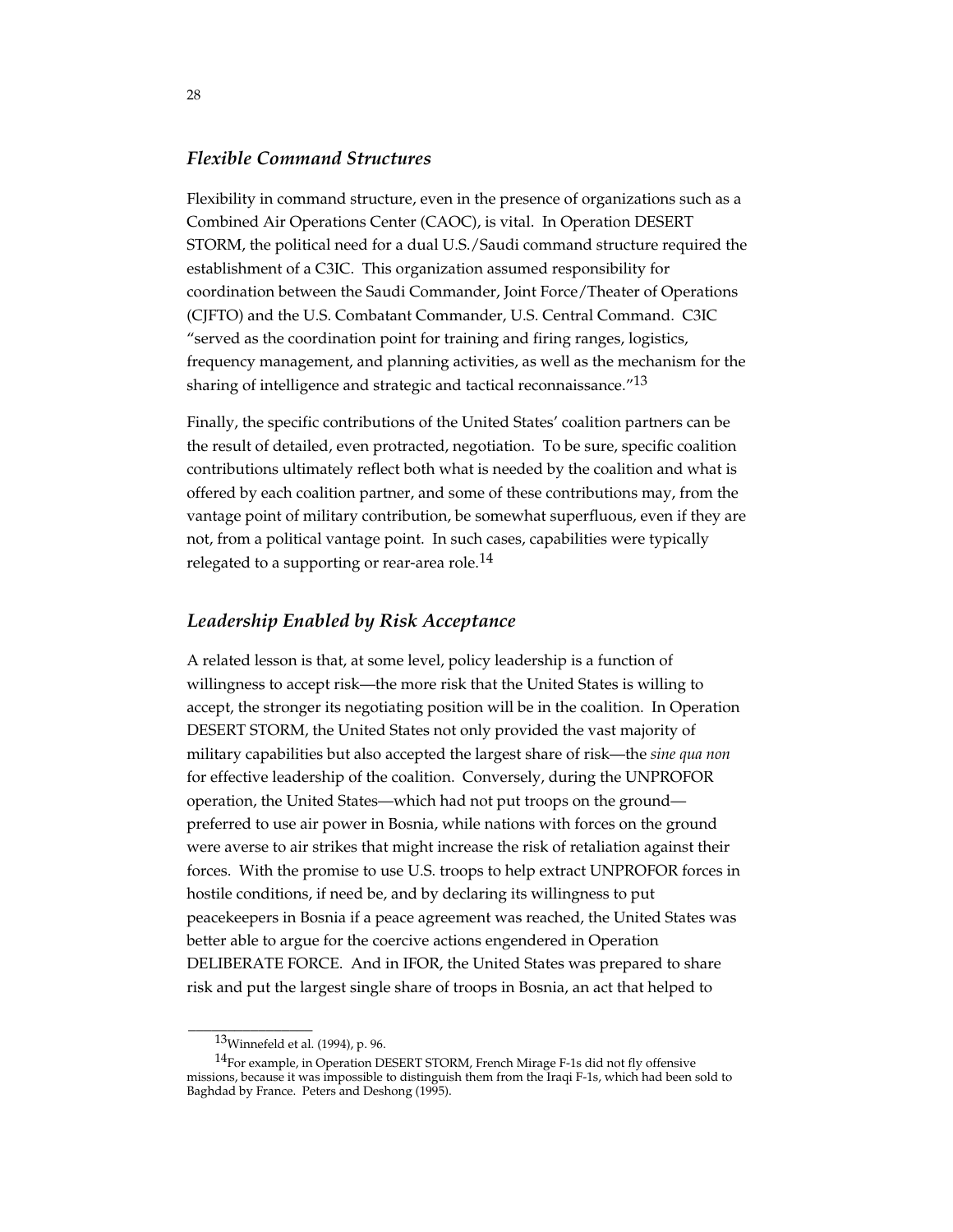confer a degree of leadership, in addition to the natural advantages of the overall U.S. role in NATO, and in contrast to UNPROFOR.<sup>15</sup>

Of course, in cases where the stakes for the United States are very low, the willingness to accept risk will be commensurately low; in such cases, the United States may face great difficulties in forging a common purpose, effort, and harmonized chain of command.<sup>16</sup>

#### *Tensions Between Political and Military Requirements*

Another related lesson is that commanders and political leaders may face significant challenges in balancing each nation's political needs against the military requirements of the operation, particularly when political guidance changes in the course of an operation. This balancing issue has implications both for command and control (the vertical dimension) and for coordination (the horizontal dimension):

- In the vertical dimension, even when there is a single chain of command, national forces still need to report back to their capitals, which also can lead to friction.17
- The horizontal dimension also is essential to coalition operations, and organizations, doctrine, procedures, and systems also need to support this dimension. The reason is that the horizontal, cross-cutting interactions between members of a coalition help to build trust; as system architectures become less centralized, information is exchanged, and as interoperable systems are integrated into platforms, multinational strike packaging and other, tactical-level integration can occur.

### *Complexities of Political Control*

\_\_\_\_\_\_\_\_\_\_\_\_\_\_\_\_\_

A number of lessons arise regarding issues of political control of coalition operations, including those regarding multinational political control, status of

 $15$ Nevertheless, a recent study of multiforce compatibility suggested that the U.S. requirements for force protection and support, which prompted the U.S. Army, Europe (USAREUR) to deploy a forward headquarters to Hungary, could have led to problems had there been open conflict. Zanini and Taw (1998), p. 18.

 $16$ In IFOR/SFOR, it can be argued that the United States shared the risks but insisted that they be kept extremely low.

 $17$ For example, U.S. political guidance changed in Somalia to direct military activities against the warlord Aidid, while the Italians continued to act on political guidance that they were participating in a humanitarian operation only.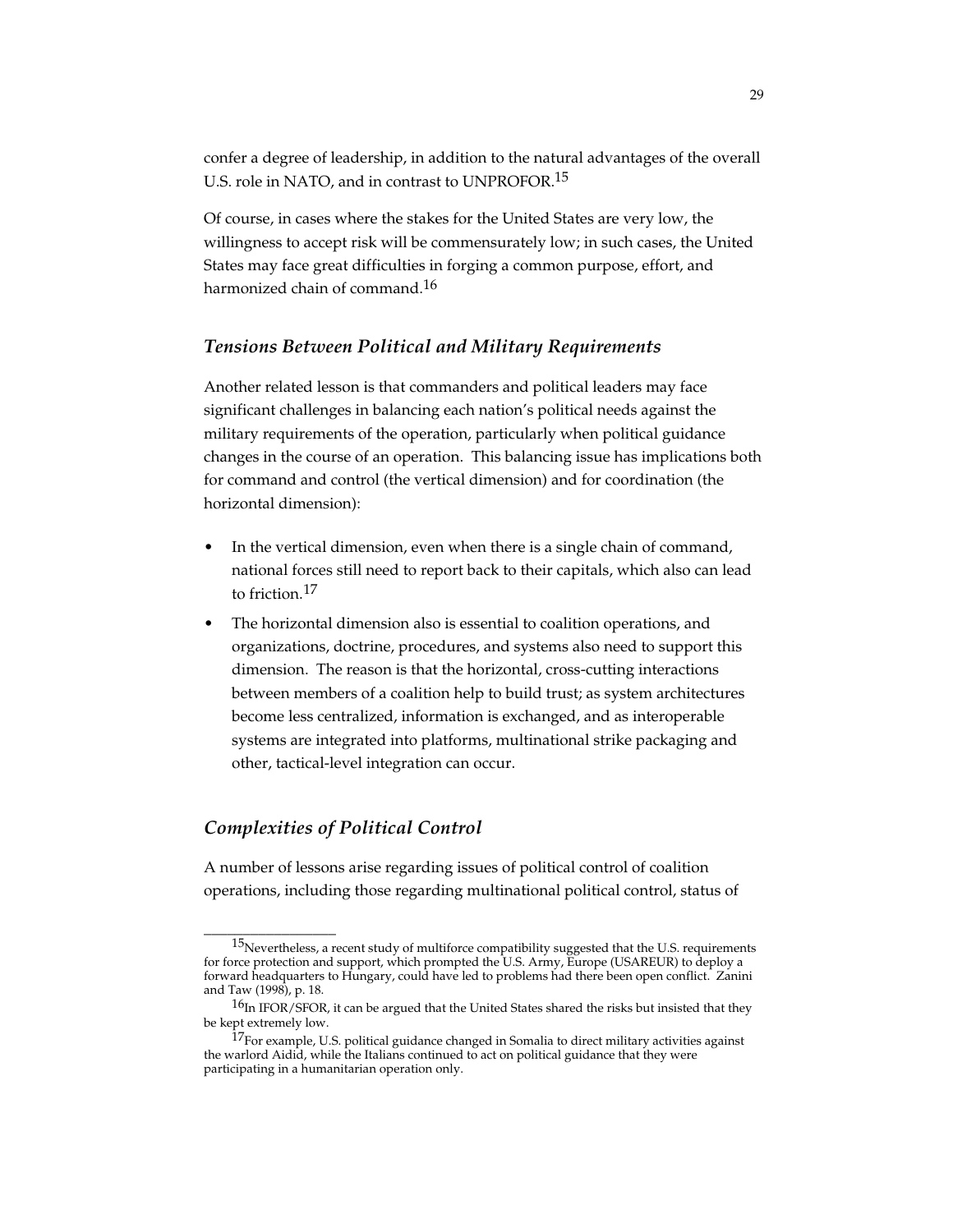forces agreements, political oversight in the area of responsibility (AOR), and nationally controlled assets.

**Multinational Political Control.** The question of multinational political control of operations has been resolved in various ways in different operations, although one must remain mindful of differences in the political contexts and sources of decisions. In the Gulf War, for example, the European security architecture for out-of-area operations was inchoate and still evolving, making collective action more difficult.<sup>18</sup> In Bosnia, on the other hand, political control initially was exercised through a dual-key chain of command that went to the United Nations and NATO. In the preparations for air strikes against Serbian forces in Kosovo and Serbia in early 1999, a single chain of command was created. In JTF-GA in Rwanda, by contrast, a committee of more than 20 potential contributors was envisioned originally but was discarded when the operation ultimately involved only three contributors.

**The Political and Legal Status of Military Forces.** The political status of military forces also is of critical importance. For example, status of forces agreements (SOFAs) are required for CJTF operations and make possible the use of host nation support (HNS), as well as ensuring the security of coalition forces. In Rwanda, however, difficulties in securing a SOFA resulted in the redeployment of the JTF-GA headquarters from Rwanda to Entebbe, Uganda.

**Political Oversight in the AOR.** Peacekeeping and other operations can be complicated by the desire of political authorities in host nations of the AOR to maintain some level of veto power over issues ranging from force levels and military activities to use of commercial communications frequencies. For example, in Somalia during JTF PROVIDE RELIEF, the Kenyan government insisted on limits to the level of U.S. staff deployed, as well as the releasability of JTF work products to the Kenyan government. These circumstances contributed to a degraded force-protection capability. Additionally, in the force buildup prior to DELIBERATE FORCE, the Italian government refused to allow F-117s to be based in Italy for attacks into Bosnia. U.S. planners had to contend with the lack of this capability to support a NATO operation.

**Nationally Controlled Assets.** Some assets, such as C3ISR, tend to remain under the control of the contributing nation and are not typically provided directly to NATO. This situation frequently leads to the need for organizations and systems to fuse and disseminate the contributions of each of the dispersed national intelligence cells.

<sup>18</sup>Peters and Deshong (1995), p. xi.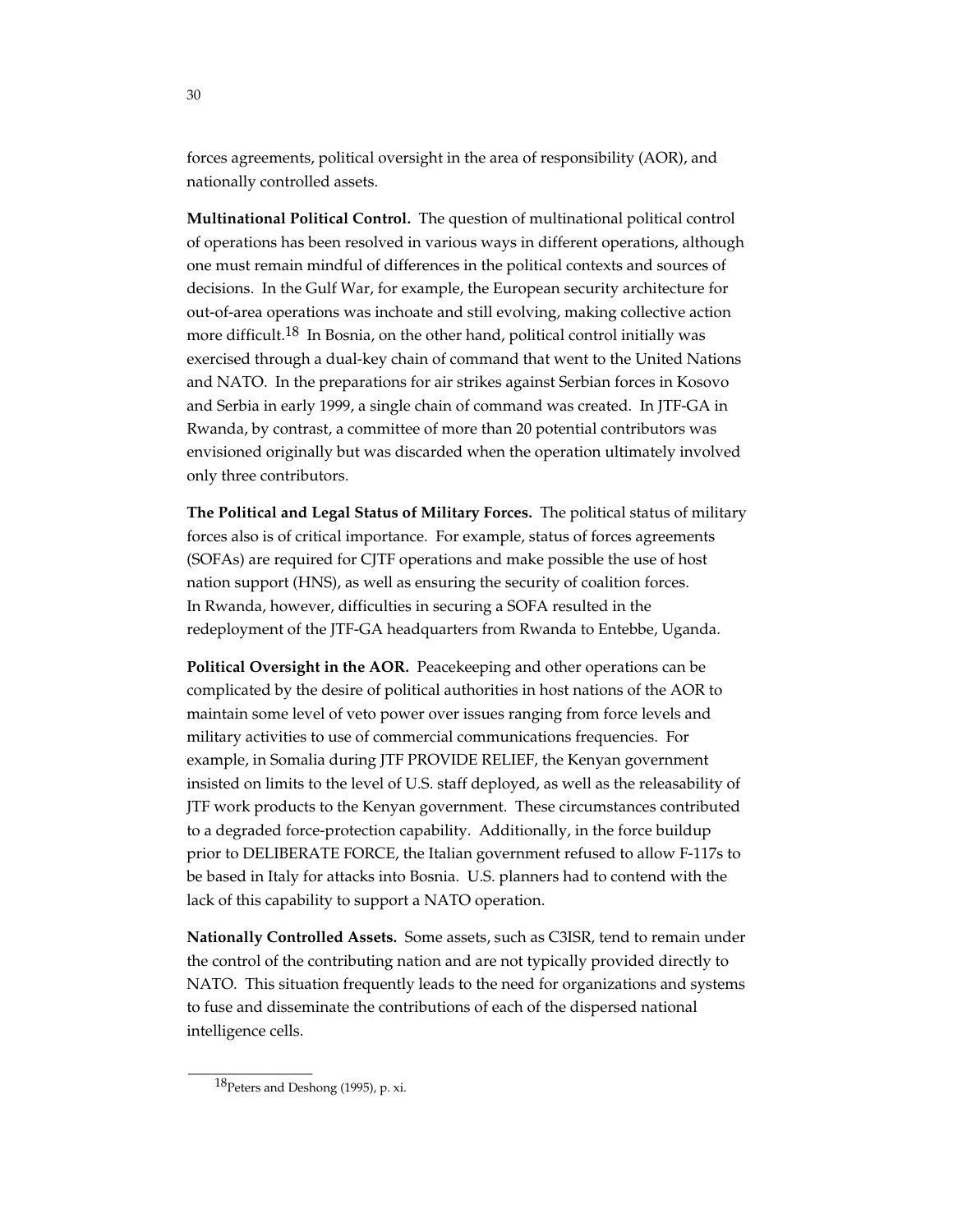#### *Other Strategic-Level Issues*

Among the other issues at the strategic level are the integration of non-NATO forces, strategic and operational planning, the role of standing organizations, challenges encountered in an initial assessment phase, emergent doctrine, and classification and information-sharing.

**Integration of Non-NATO Forces.** Although this study focuses on NATO forces, non-NATO forces also frequently need to be integrated into a coalition and made at least minimally interoperable. If the addition of partners without minimal support assets is made for political reasons, those partners must be properly supported, using assets such as airlift and at least minimal C3ISR connectivity. In Somalia, representatives from many participating nations did not have adequate levels of support or access to the infrastructure required in order to be substantively helpful. As a result, the presence of some participants actually reduced military effectiveness and efficiency.

**Strategic and Operational Planning.** Finally, at the interstices between the strategic and operational levels, initial crisis response planning, particularly at the United Nations, may call for a far greater military footprint than is required in the final assessment. To avoid sending more personnel and equipment than are needed—or personnel and equipment that are unsuited to a particular mission—the advance assessment team concept is a critical factor in tailoring the force structure. The Humanitarian Assistance Survey Team (HAST) performed this function in Rwanda/Zaire, as well as operating as a forward-deployed JTF HQ, which allowed both assessment and initial operations to be conducted with the same limited number of personnel. HAST coordinated with AOR governments, relief agencies, and other participating organizations and agreed upon the scope of the mission and the structure of the forces required.

**Standing Up.** In a number of cases, the period of standing up presented the most difficulties because of the various issues to be resolved. It is during this period that issues such as the following come into play:

- Various national contributions need to be integrated into the coalition and begin to train, exercise, or operate together.
- The implications of differences in national Rules of Engagement (ROEs) need to be resolved.
- Organizational structures, doctrine, and procedures need to be established.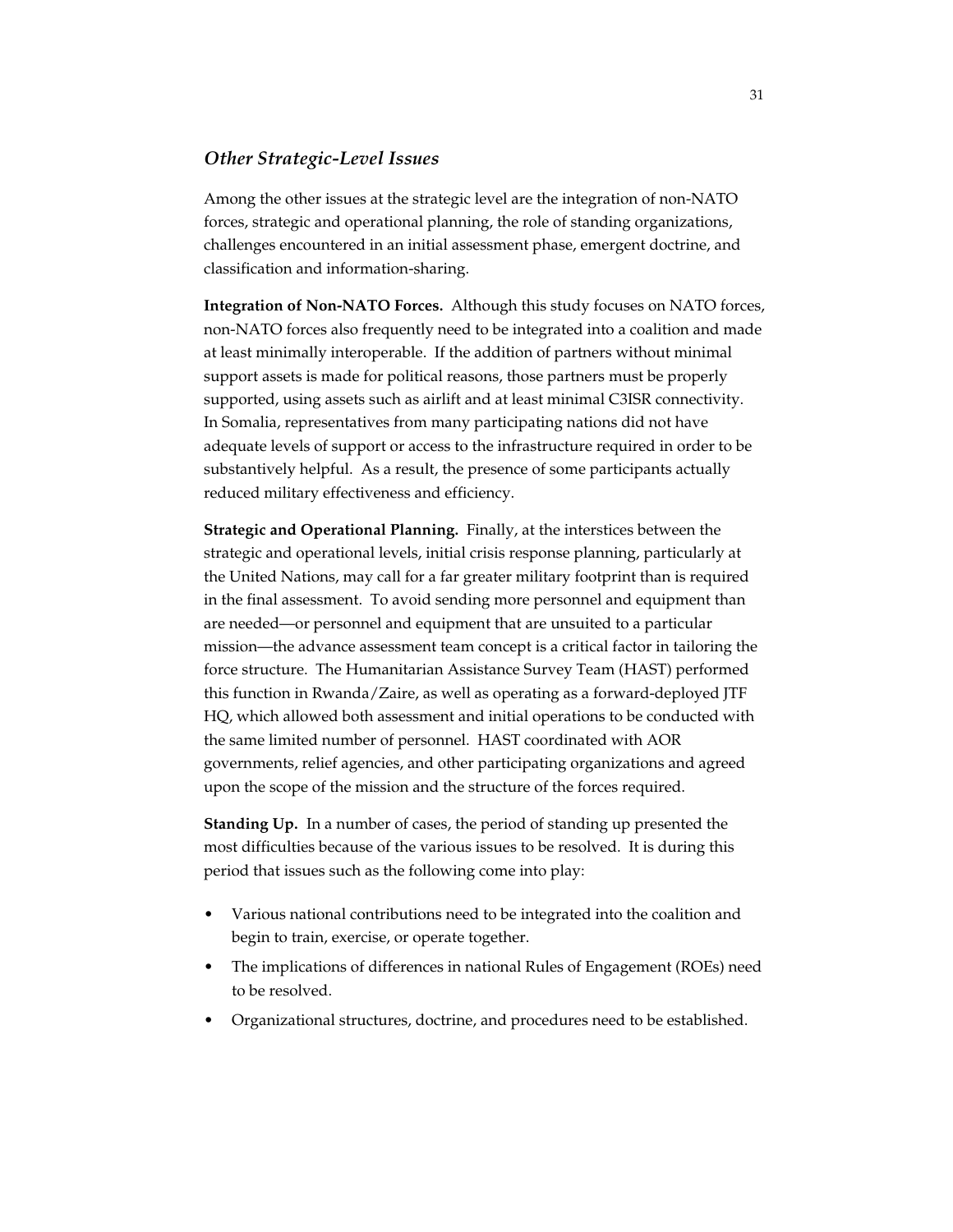- The C3ISR operational architecture for air, land, and maritime forces needs to be established.19
- Combat identification and deconfliction issues need to be worked out.
- Information-sharing and security issues need to be resolved.

It seems clear, however, that the interoperability problems encountered in standing up a coalition with NATO allies are minimized because the supporting organizations of the NATO alliance itself—from the North Atlantic Council (NAC) through the integrated command structure and down to the working groups that develop standards and harmonize systems development—provide the opportunity for interactions and development of common long-term solutions, including organizations, doctrine, systems, and procedures. Equally important, the integrated command structure makes possible preparations in advance of actual operations—including design of organizations and chains of command, configuration of systems, and training and exercises—that can greatly reduce the frictions encountered in standing up a new operation.

**Standing Organizations.** During the standing-up process, perhaps the key lesson learned was that the interoperability difficulties encountered can be greatly reduced through the prior establishment, training, and exercise of the CJTF or its equivalent:

- The NATO alliance itself, including the NAC, standing committees, and commands, is perhaps the preeminent example of the benefits of standing organizations.
- Although they have limitations—such as having a much more limited focus, usually receiving their planning from external organizations (e.g., in SHARP GUARD, from a Combined Task Force [CTF]), and being incapable of planning and executing air operations—standing organizations, such as the Standing Naval Force, Mediterranean (STANAVFORMED), often can deploy and begin execution more quickly than task-organized organizations created on an *ad hoc* basis. They also demonstrate how multiple components can be fielded effectively, as surface forces and maritime patrol aircraft are organically linked in these operations.20
- In JTF-GA, the Southern European Task Force (SETAF) organized the JTF-GA headquarters and exercised the specific missions that it would execute in

<sup>&</sup>lt;sup>19</sup> According to Wentz (1997, especially pp. 273-378), establishing C4ISR for the IFOR was quite challenging.

 $20$ For example, British naval forces integrated well with U.S. maritime forces. Peters and Deshong (1995), p. 42.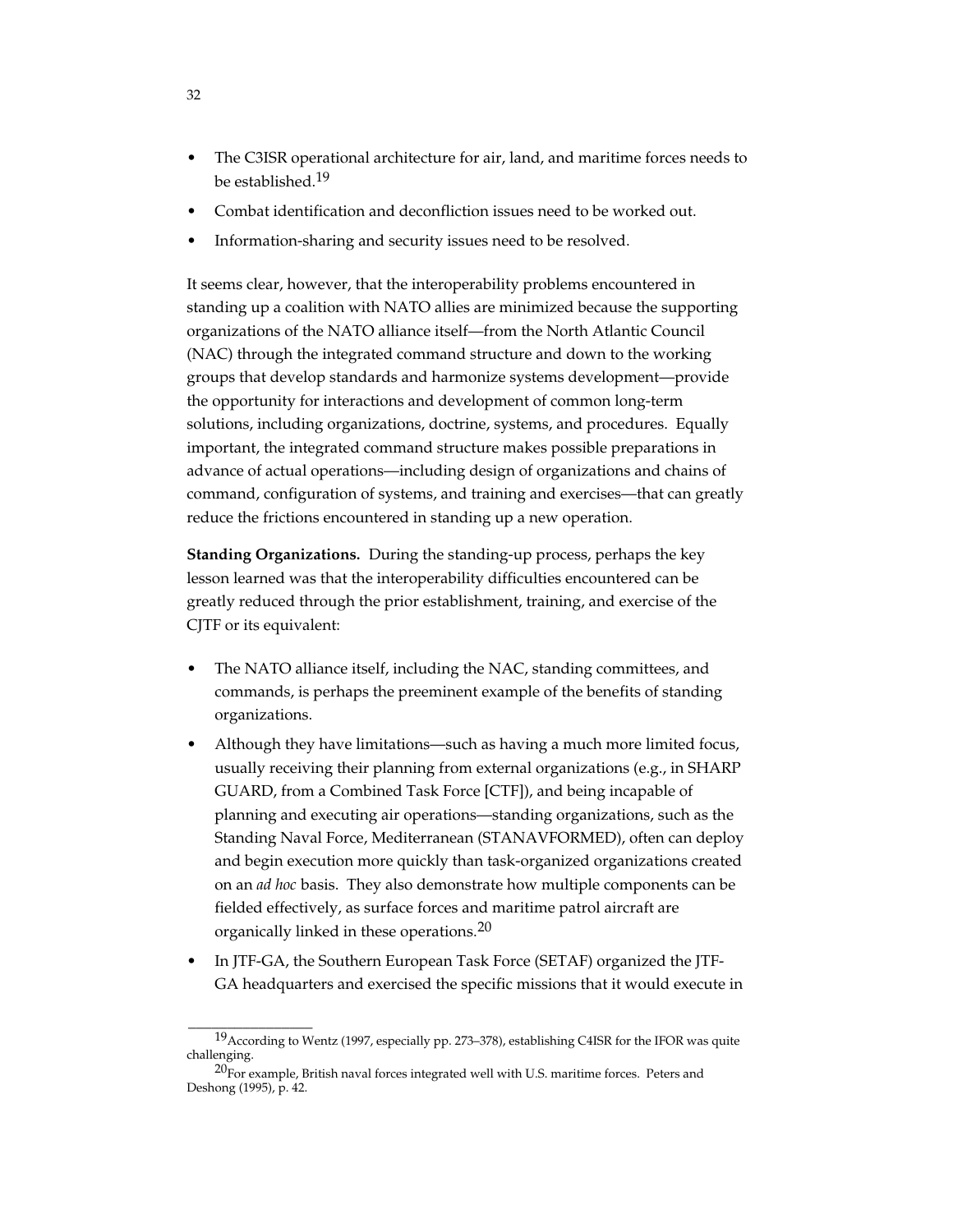Rwanda for a month before deploying, thereby smoothing the process of standing up when the JTF headquarters finally deployed.

**Initial Assessment Phase for Refining CJTF Requirements.** The assessment process that determines the size and shape of follow-on forces is also a critical issue. In JTF-GA in Rwanda, for example, the biggest challenge was making decisions on force structure for the mission, even as the situation was still evolving. This issue was handled by HAST, which proved pivotal in reducing the overall footprint, tailoring forces to meet specific needs, and ultimately reducing the cost of the operation.

Furthermore, transitions from one operation to another tend to benefit from the prior arrangements that have been worked out to resolve interoperability  $is <sub>s</sub>$  21

**Emergent Doctrine.** Emergent joint doctrine is addressing a number of key organizational and other issues that should facilitate the standing up of future multinational coalition organizations. This emergent doctrine provides guidance for a rich menu of organizational templates that can be applied in various circumstances, thereby reducing the improvisation that would otherwise be required.22

**Classification and Information-Sharing.** One of the key lessons learned from the case studies is the frequency with which classification and informationsharing problems arise in U.S. coalition operations. As suggested earlier, participating nations tend to rely upon their own national assets for intelligence collection and strive to protect the security of both intelligence and the sources and methods that were used to acquire intelligence. Because all coalition operations require some level of trust and information-sharing, classification and information-sharing issues appeared to arise in virtually all U.S. coalition operations. The implications include the following:

• Clear guidelines on information-sharing need to be established at the onset of the operation.

<sup>21</sup>For example, the transition from PROVIDE COMFORT to NORTHERN WATCH and, in Bosnia, the transitions between UNPROFOR, IFOR, SFOR, and SFOR II.

<sup>22</sup>See Joint Chiefs of Staff (2000), pp. II-8–II-12.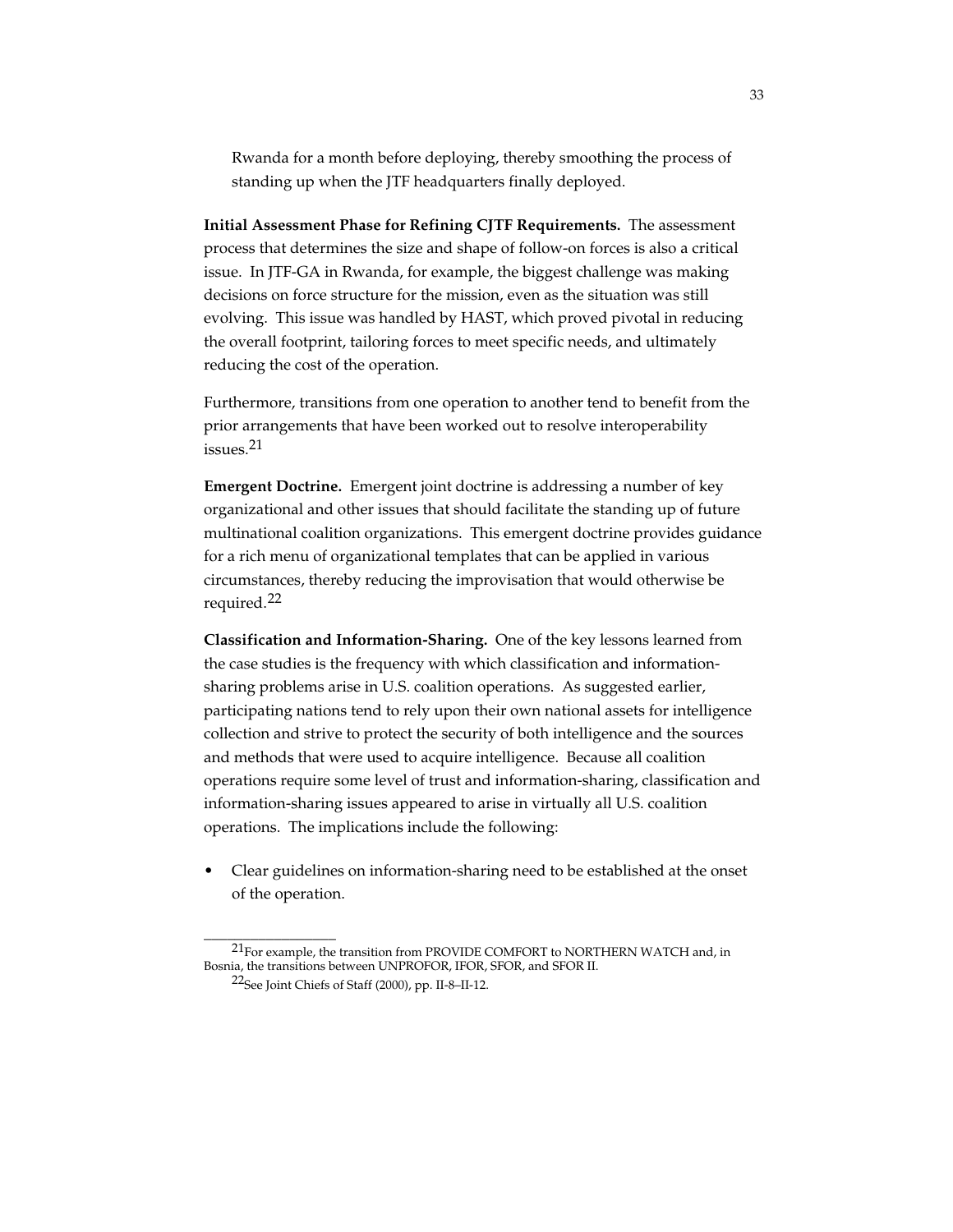- Liaison officers can be used to share mission-critical information in a less formal setting.
- Consideration should be given to a workaround developed in IFOR, whereby NATO reportedly devised a new classification called "IFORreleasable" to maximize the intelligence flow to non-NATO countries and simplify what otherwise would have been an *ad hoc* and piecemeal process.23

Of course, because coalition partners may vary across operations, whatever longer-term solutions are developed will need to be flexible and easily adapted to the political and other constraints in each situation.

# **Operational Level**

### *Key Challenges and Workarounds*

As shown in Table 3.1, at the *operational* level planning and control were the predominant challenges encountered in the cases examined, followed by information dissemination and security issues.

In two operations—DESERT STORM and DELIBERATE FORCE—force-level planning was the critical operational challenge; in both cases, the workarounds were organizational ones. In two other operations—DENY FLIGHT and RESTORE/CONTINUE HOPE—control of air operations was the key challenge; again, the workaround was organizational. Finally, in two other operations (IFOR/SFOR and JTF GUARDIAN ASSISTANCE), the releasability and dissemination of information were the key challenges. In one case, the workaround was doctrinal—promulgating a directive that created a new category of information that was IFOR-releasable—and in the other case, the workaround was organizational—the creation of the All-Source Information Center (ASIC).

Other interoperability issues that arose at the operational level were capability shortfalls and performance deficiencies, changing missions and forces, weaknesses in NATO operational planning for air, challenges posed by dispersed organizations, information overload, and exercises and training.

<sup>23</sup>Zanini and Taw (1998), p. 19.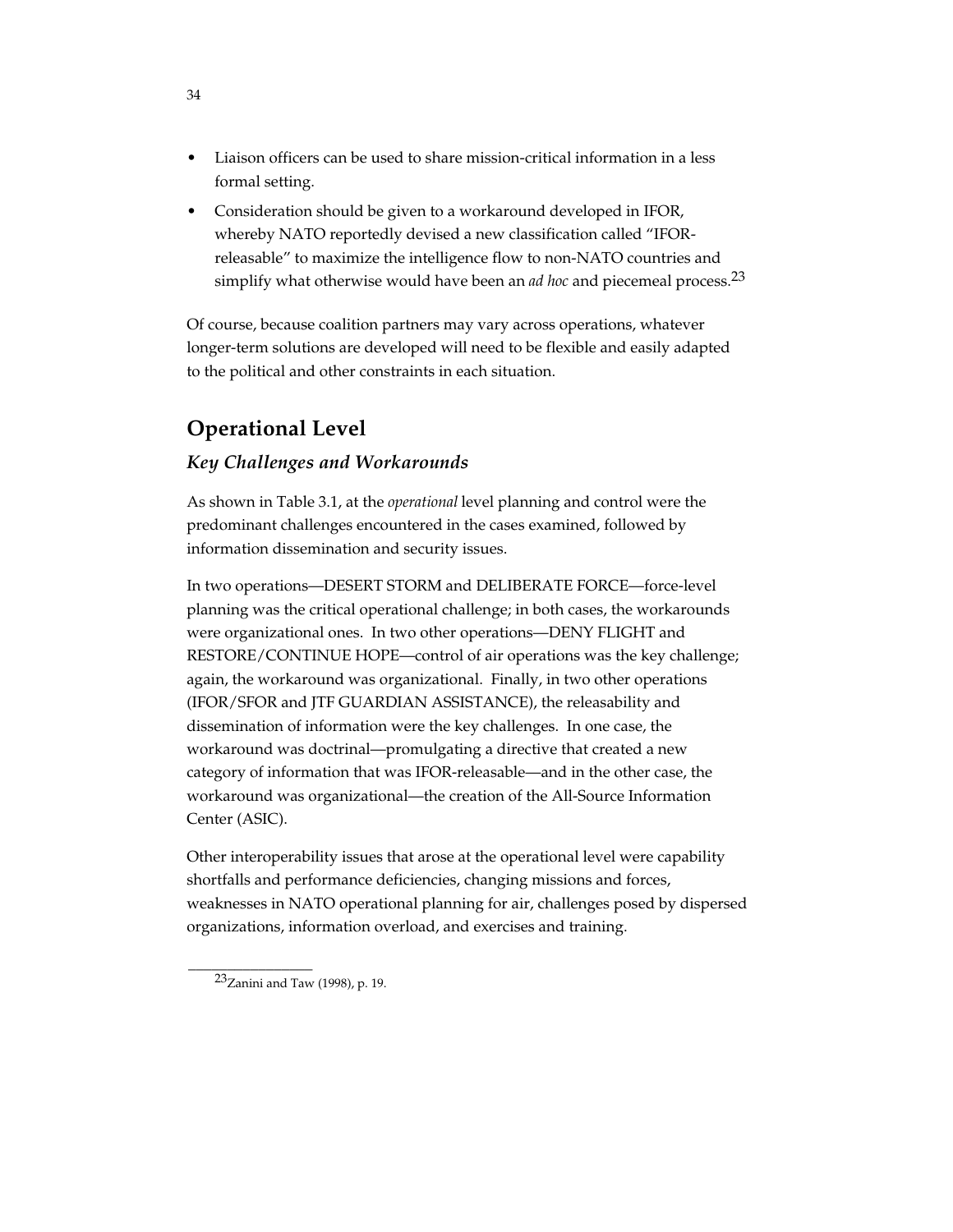### *Capability Shortfalls and Performance Deficiencies*

In a number of areas, the United States' European partners currently exhibit capability shortfalls or performance deficiencies:

- Neither the Allied Command Europe Rapid Reaction Corps (ARRC) nor the Eurocorps is as capable as an equivalent U.S. corps, and neither can project significant military power into Southwest Asia, much less sustain a longterm presence there.24
- Since the Gulf War, although some of the United States' European partners have sustained a presence in Bosnia and Southwest Asia, their capabilities relative to those of the United States—are weak in terms of long-range transportation, rotation base, and logistics infrastructure for sustaining a protracted mission in a distant, austere, and harsh theater, particularly against a resolute opponent threatening open warfare.<sup>25</sup>
- Weaknesses in C3 led to the suggestion that the European nations create a strategic C3 brigade or battalion that would enable European forces to maintain contact with their national leadership, direct subordinates, and integrate into the communications networks of the ARRC, the Eurocorps, or other *ad hoc* formations.26
- As mentioned earlier, limited precision-strike capabilities in European air forces may have militated against fuller participation in some of the most important precision-strike missions in past operations.

### *Changing Missions and Forces*

Coalition operations also appear frequently to change their mission focus or add other, new missions. Particularly during crisis responses, but also during buildup and build-down of a coalition force, there can be an ongoing, dynamic resizing of the force based on changes in participation. Such resizing demands an increasing degree of sophistication and interoperability between and among forces, especially as operations tend to overlap and require deconfliction across functional areas.27

<sup>24</sup>Peters and Deshong (1995), p. xii.

<sup>&</sup>lt;sup>25</sup>Peters and Deshong (1995), p. xi. However, the United Kingdom has earmarked one brigade for MTW and one brigade for Operations Other Than War (OTW); France has 15,000 troops for an MTW and 3,000 for OOTW; and Germany has one two-brigade division. Among these, the United Kingdom arguably has the highest level of capabilities in these areas.

<sup>26</sup>Peters and Deshong (1995).

<sup>&</sup>lt;sup>27</sup>The three best examples are post-ODS Southwest Asia, the Balkans, and Somalia.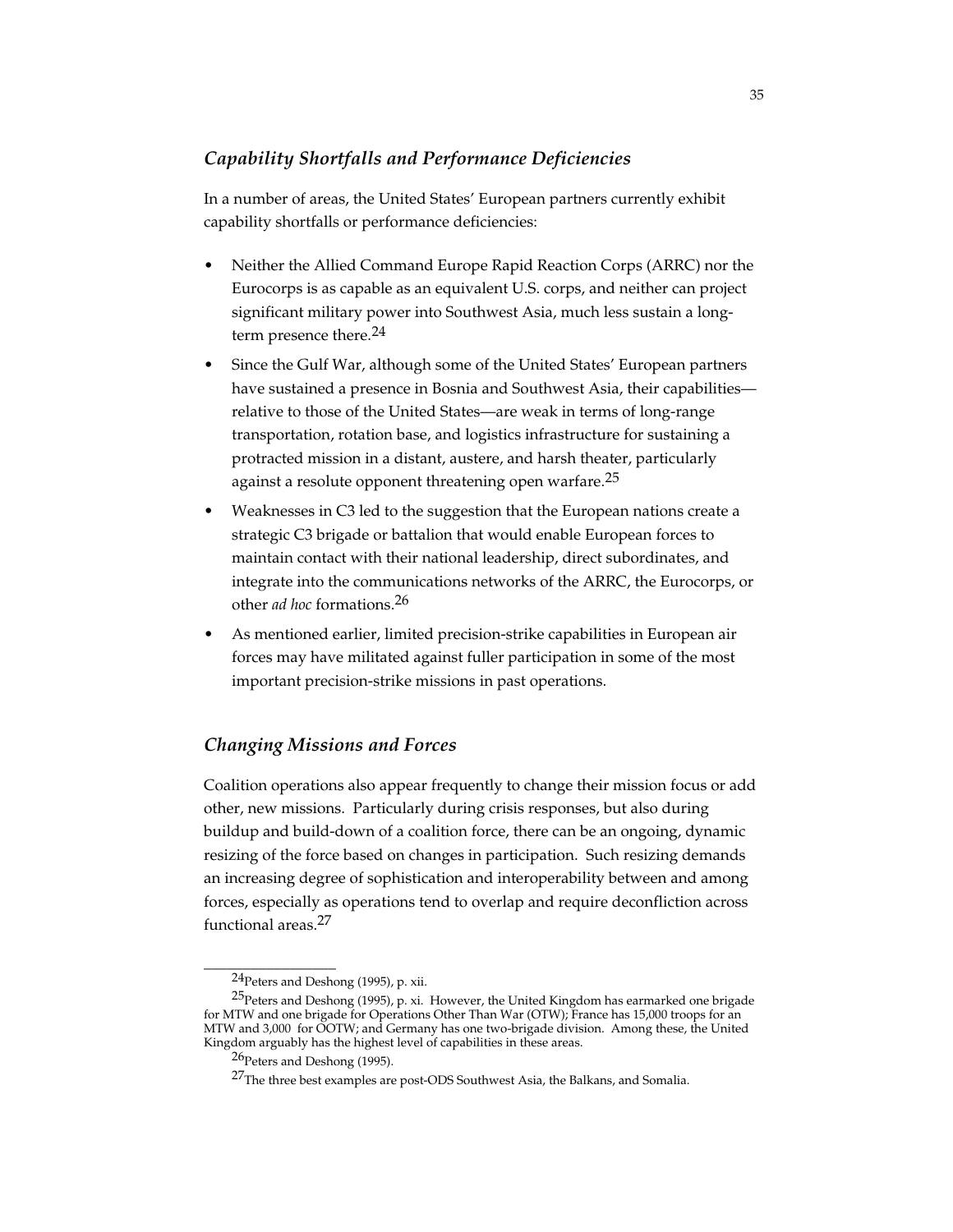### *Issues in NATO Operational Planning for Air*

In Bosnia, some NATO nations' air power doctrine focuses heavily on tactical operations with little emphasis on planning an air campaign and turning commanders' guidance into an air tasking order or message for a large number of sorties. In large part, this focus seems to be because air power is generally treated by some allies as a necessary organic capability for effective ground operations, where air power plays an important role in close air support and battlefield air interdiction. While not necessarily incompatible with the U.S. view of air power, this view of the world does, however, pose challenges to operational-level planning for air, since it divides the battle space into national or multinational enclaves that then need to be integrated into a theater-wide, operational-level picture.28

These nations also are reluctant to give up operational and tactical control of their aircraft to a combined commander to use in satisfying the combined commander's requirements. This fact makes NATO CJTF and Joint Forces Air Component Commander (JFACC) doctrine the subject of further debate and coordination.

### *Challenges Posed by Dispersed Organizations*

\_\_\_\_\_\_\_\_\_\_\_\_\_\_\_\_

The prevalence of dispersed organizations—headquarters, intelligence cells, and other organizations—creates additional challenges for operational control and needs to be considered in planning organizational and system architectures. The potential problems for the future interoperability of dispersed organizations and activities include the following:

- The integration of dispersed intelligence activities to produce a common intelligence picture. In IFOR in Bosnia, ground commanders requested air support through 20 Tactical Air Control Parties (TACPs), which remained under national control, and IFOR's ARRC had ten national intelligence cells (NICs) supporting it.
- Challenges in disseminating information to noncollocated entities. In Southwest Asia and Bosnia, liaison officers were used extensively as a means for sharing relevant information, and in Rwanda, JTF-GA used its ASIC to support the noncollocated, Canadian-led multinational force (MNF). JTF-GA

 $^{28}$ The potential operational challenges include deconflicting air-ground operations in adjacent sectors and assuring a degree of interpermeability of these sectors to allow for U.S. theater-wide applications of air power.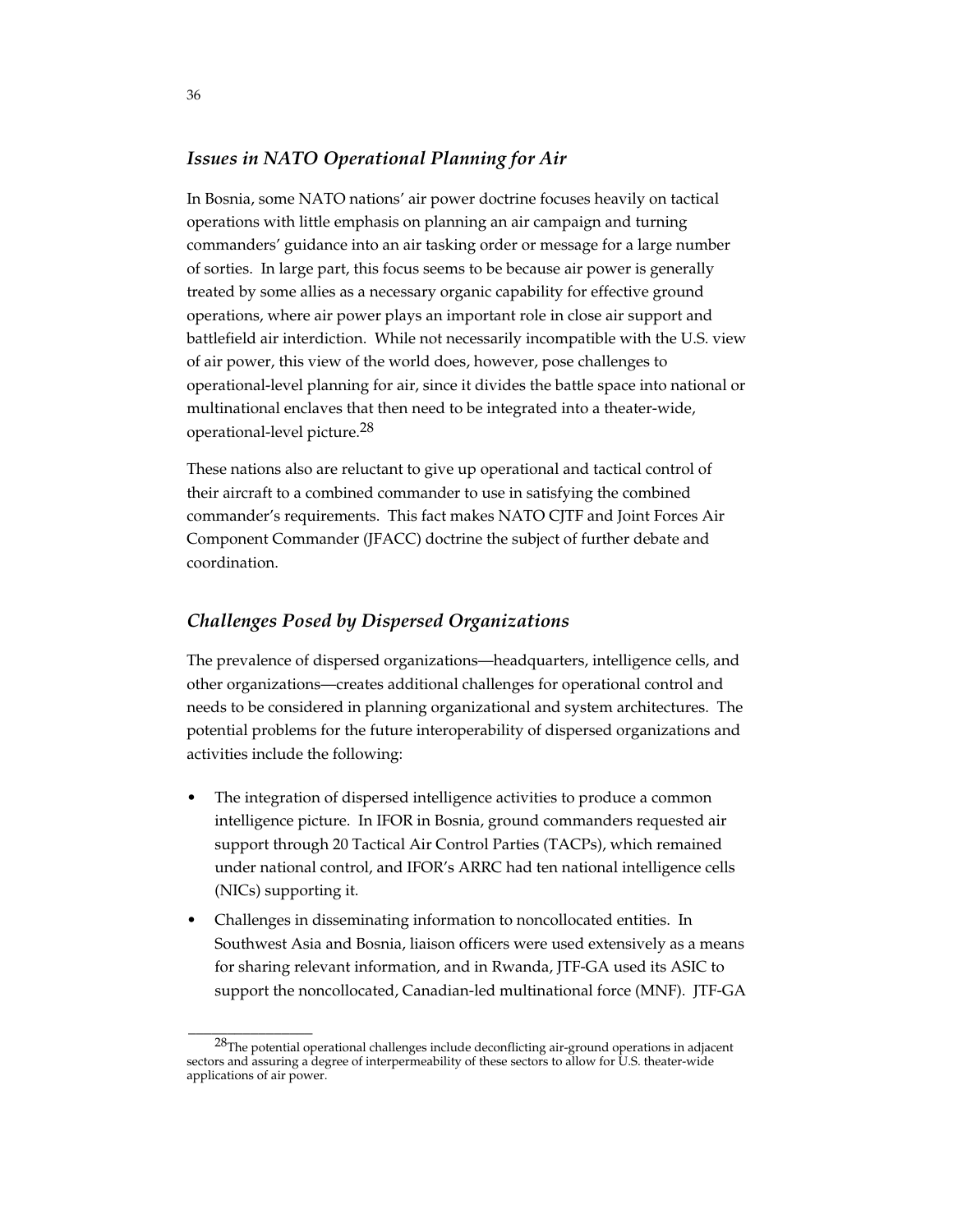also used MNF personnel and equipment to operate both its CAOC and its ASIC, which jointly provided information services.<sup>29</sup>

The implication is that organizations and operational and system architectures will need to be able to support a range of dispersed activities, including planning, execution, and information dissemination, while still providing overarching deconfliction and integration functions.

### *Information Overload*

\_\_\_\_\_\_\_\_\_\_\_\_\_\_\_\_\_

The proliferation of data collection and storage assets and the increased bandwidth of computers and communications systems are creating a world in which the information that is available to commanders and operators has in some cases outstripped their ability to put it to effective use. While new tools for managing this information are under development or already deployed, such "information overload" is likely to be a perennial problem for future operations, and for the interoperability of future forces, insofar as the ability to use various types of information and the availability of tools to manage that information may not be evenly distributed among the United States and its coalition partners.

To illustrate, "information overload" was a problem in Bosnia (IFOR/SFOR), from the operational level down to the division level, as a result of the vast amount of information available and the limited tools for managing that information. No real solutions to the "information overload" problem were found.30

Also important is that many Military Operations Other Than War (MOOTW) will take place in areas in which the location communications infrastructure will not support modern command, control, communications, computing, and intelligence (C4I) systems, or the volume of required communications in and out of the JTF/MNF headquarters (HQ). Nevertheless, deploying units must be equipped with the systems required for modern HQ operations, including classified and unclassified local area networks (LANs), message-handling systems, communications (telephones, radios, cellular phones, INMARSAT, etc.), computers, planning/managing tools (Contingency Theater Air Planning System [CTAPS], Theater Rapid Response Intelligence Package [TRRIP], Joint

 $29$  For example, with respect to planning and execution, the use of dual U.S. and NATO air tasking orders (ATOs) in operations such as ALLIED FORCE posed substantial coordination challenges.

 $30$ Unpublished case study of U.S. coalition operations in Bosnia by Lt Col Jim Keffer, RAND Air Force Fellow, FY 1999.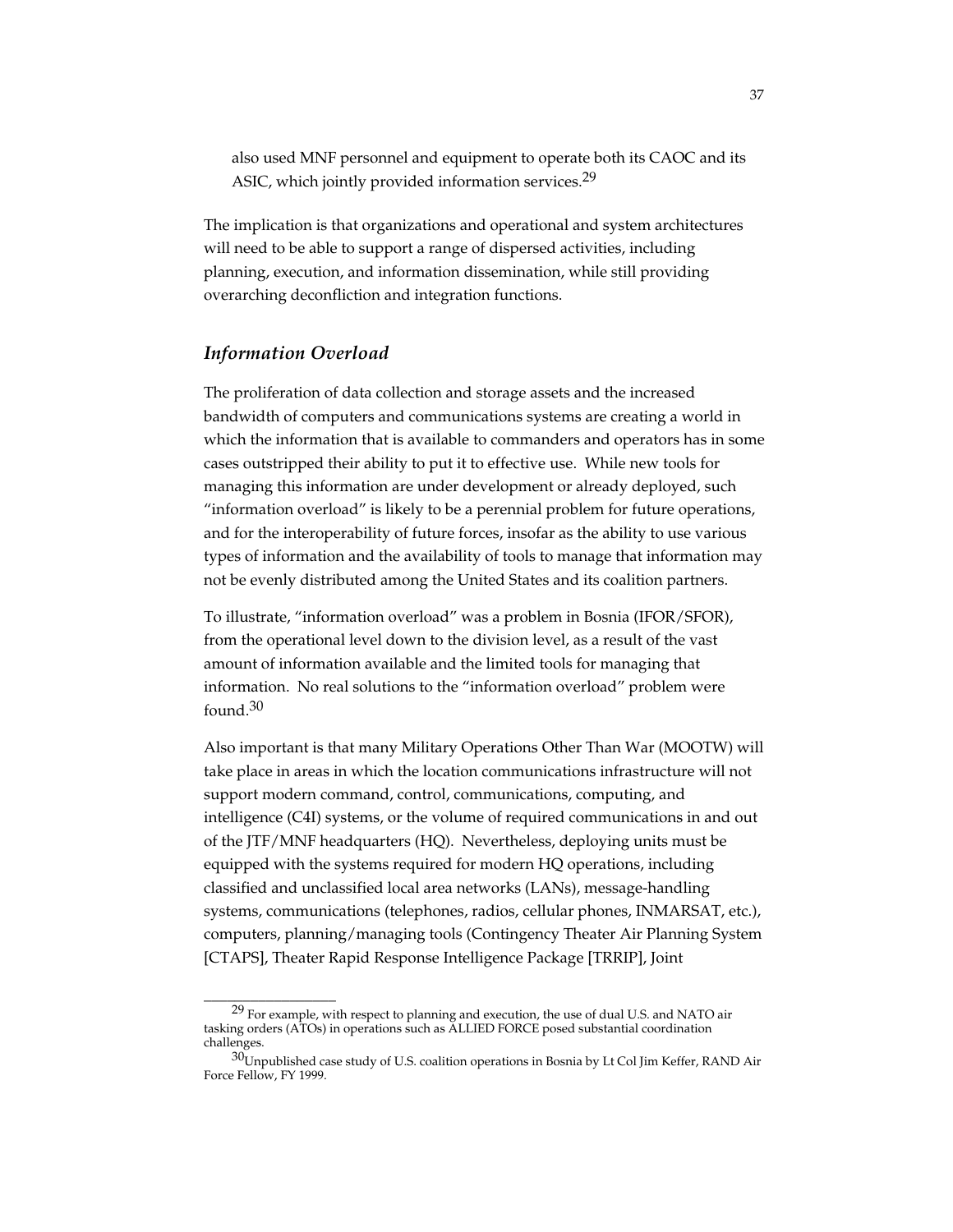Deployable Intelligence Support System [JDISS], etc.), and security systems to protect nonreleasable information. In Rwanda, many such items were available but were somehow limited because of bandwidth, numbers, or incompatibility with "reach-back" units such as Joint Analysis Center (JAC) Molesworth.<sup>31</sup>

### *Exercises and Training*

Planning and training for operations (e.g., GUARDIAN ASSISTANCE) are major challenges, highlighting the need to develop standardized forces and systems for crisis response. United States European Command (EUCOM) has designated the U.S. Army Southern European Task Force (USASETAF) to plan, equip, and deploy a small footprint JTF HQ for either Noncombatant Evacuation Operations (NEO) or Humanitarian Relief Operations. SETAF maintains the basic personnel and equipment to stand up a JTF HQ, and it trains for these missions during regular joint training exercises in Europe. SETAF uses specified unit "plugs" to make up the required forces for a specific operation. These "plugs" fulfill subspecialties within the HQ staff and provide required equipment and personnel for specific missions (e.g., intelligence, surveillance, and reconnaissance [ISR], airlift, etc.).<sup>32</sup>

## **Tactical Level**

\_\_\_\_\_\_\_\_\_\_\_\_\_\_\_\_

#### *Key Challenges and Workarounds*

As shown in Table 3.1, at the *tactical* level the key interoperability challenges encountered in the case studies were quite diverse.

In three cases—DESERT STORM, DELIBERATE FORCE, and RESTORE/ CONTINUE HOPE—the particulars differed, but the key tactical challenge essentially was force integration in light of the varying performance capabilities of coalition forces. In DESERT STORM, the short-term solution was a twofold one involving dividing the battle space to separate coalition forces to minimize problems, and then pairing the coalition forces with U.S. forces that would compensate for specific performance gaps.

<sup>31</sup>Unpublished case study of JTF GUARDIAN ASSISTANCE by CDR Bill Little, RAND Navy Fellow, FY 1999.

<sup>32&</sup>quot;Africa Aid Mission Scaling Down," *Air Force News*, December 18, 1998. JTF-GA benefited greatly from work that previously had been done by the Southern European Task Force (SETAF) to design a standard JTF organization that could easily be stood up, married to supporting EUCOM assets, and deployed to the theater of interest. SETAF will utilize EUCOM Directive (ED) 55-11 to identify personnel fills for the JTF based on operation requirements: Noncombatant Evacuation Operations (NEO) with Forcible Entry or Humanitarian Relief Operations (HUMRO).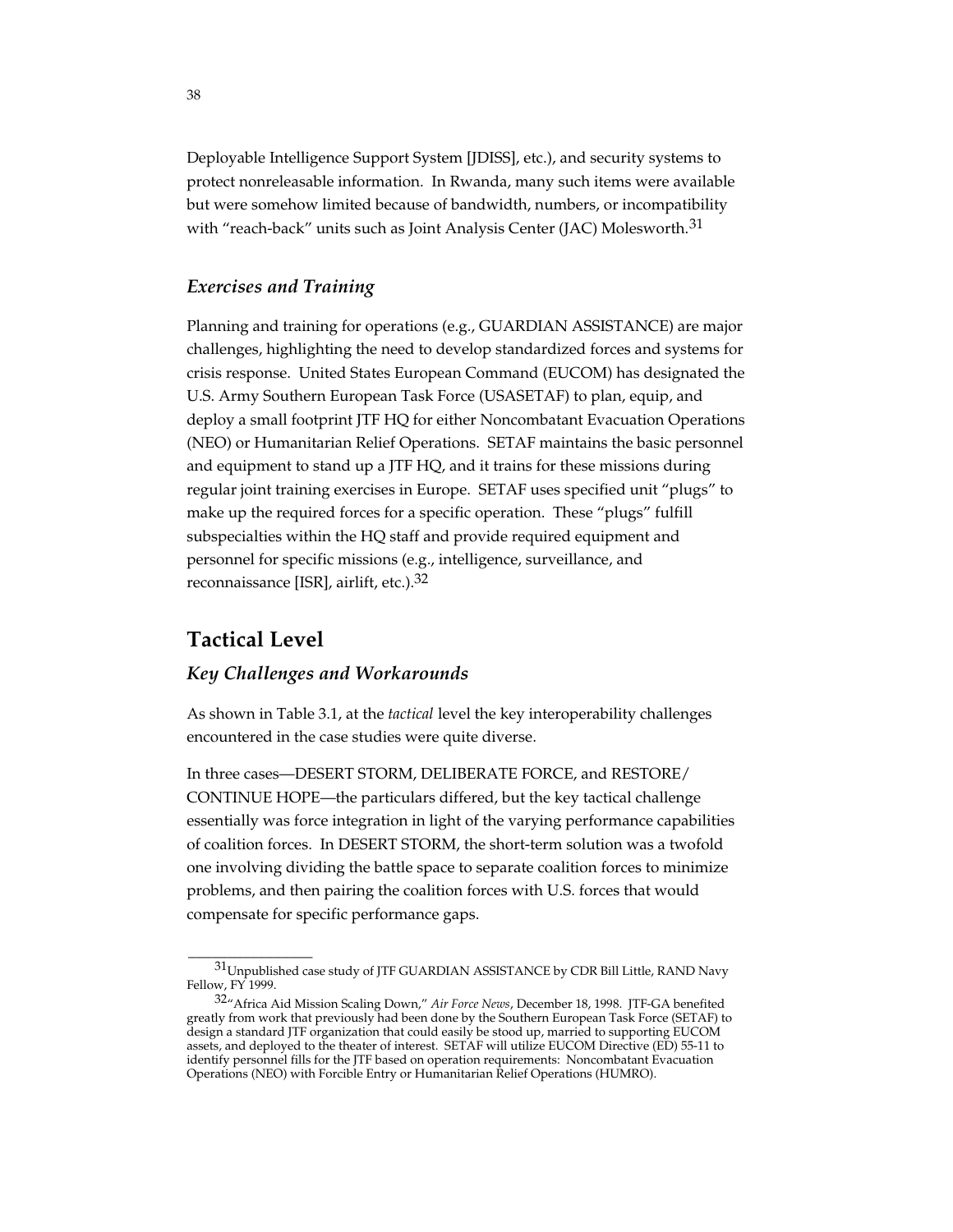In a similar vein, the desire to avoid noncombatant casualties and collateral damage led to a heavy precision-strike requirement in DELIBERATE FORCE. Because the United States' coalition partners had limited precision capabilities, however, this requirement essentially limited a number of coalition partners from a more substantial contribution to precision-strike missions, and the only short-term solution was to rely primarily on U.S. aircraft for strike operations. In RESTORE/CONTINUE HOPE, the principal tactical issue was a shortfall in coalition communications capabilities; the workaround was provision of communications assets by the United States and extensive use of liaison officers.

In Operation DENY FLIGHT, the main issue was the coordination of air and ground operations; the workaround was improved modes of interaction, involving tactical air control parties (TACPs) and, as in RESTORE/CONTINUE HOPE, liaison officers (LNOs). And in JTF GUARDIAN ASSISTANCE, the key tactical interoperability and capability challenge was day/night refugee tracking, which was addressed through a mix of U.S. and coalition capabilities.

## **Technological Level**

#### *Key Challenges and Workarounds*

Table 3.1 shows that at the *technological* level building and disseminating the air tasking order (ATO) or its equivalent were key challenges in three operations— DESERT STORM, DENY FLIGHT, and RESTORE/CONTINUE HOPE. A variety of workarounds were observed, including physical dissemination in DESERT STORM and RESTORE/CONTINUE HOPE and improved tools in DENY FLIGHT.

### *C3ISR Capabilities*

\_\_\_\_\_\_\_\_\_\_\_\_\_\_\_\_\_

U.S. coalitions across the entire spectrum have seen C3ISR capabilities contributed by the United States and, to a somewhat lesser extent, by its coalition partners. Nevertheless, these capabilities also can pose important interoperability challenges: 33

• In Operation DESERT STORM, the lack of deployable wide area networks (WANs) significantly hampered the dissemination of the ATO to all involved organizations. As a result, ATO coordination was sometimes reduced to the

 $33$ However, airborne early warning and maritime patrol aircraft appear to integrate fairly well, in large part, we suspect, because of common capabilities and the existence of standing organizations such as the NAEWF and STANAVFORMED.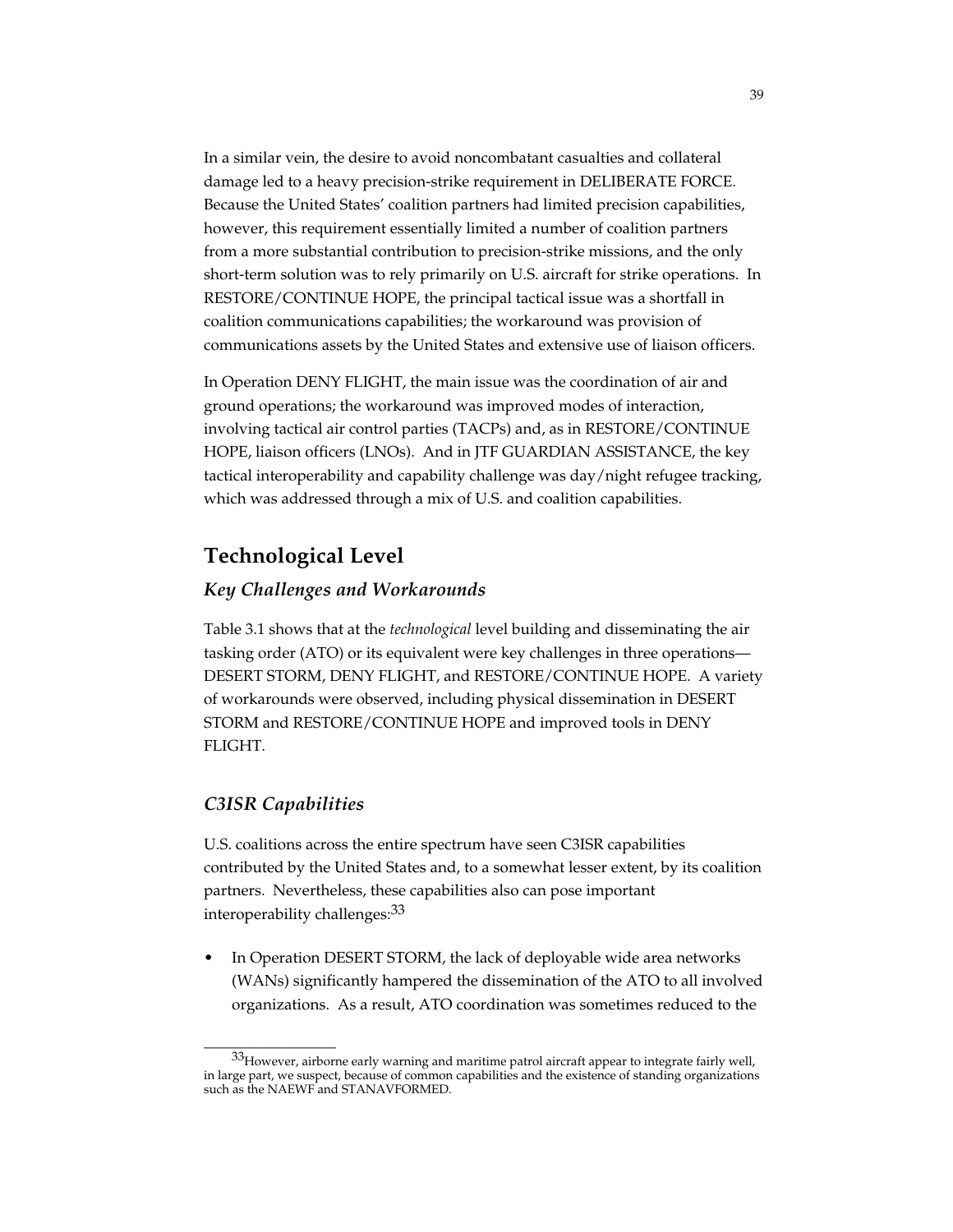lowest common denominator of transmission capability: the manual dissemination of the ATO.34

- Even in small-scale operations, adequate deployable communications assets are essential to provide coordination between organizations and a minimal level of situational awareness. In Somalia, for example, secure point-to-point links for long-haul message and voice traffic proved essential due to the lack of local commercial communications infrastructure. Short-haul point-topoint tactical communications such as secure radios and facsimile capabilities were even more vital, enabling local coordination efforts and preventing fratricide.
- In Bosnia, interoperability problems were encountered with secure radios, arising from the absence of the necessary cryptography equipment among non–U.S. pilots, which had an adverse impact on tactical operations.
- Many non–U.S. NATO aircraft currently lack the capability to receive incoming radio information while airborne and act on that information; nevertheless, they can take instructions via radio.

Finally, the case studies show that nations are likely to continue to maintain direct national control of C3ISR assets rather than contributing them to a larger, shared pool under coalition control. This was the case in Bosnia, for example, where national assets such as the German Atlantic surveillance platform, the United Kingdom Nimrod and Canberra aircraft, and the U.S. U-2R and RC-135s were held under national control. The case studies also suggest the possibility in the future of a hub-and-spoke architecture, in which a coalition intelligence center is at the hub<sup>35</sup> and independent national intelligence collection and dissemination centers share subsets of their national intelligence product with the coalition intelligence center.

Because information and communications technologies are increasingly enabling effective distributed operations, it seems likely that future operations may increasingly be characterized by distributed collection systems, dissemination systems, and organizations on common networks. A possible implication for interoperability planning, then, is that the architectures that are developed to manage intelligence collection and dissemination may need to integrate separate, national nodes, whether they are sending or receiving this information.

<sup>34</sup>Winnefeld et al. (1994), p. 111.

<sup>35</sup>Such as the Intelligence, Surveillance, and Reconnaissance Cell (ISARC) in ALLIED FORCE.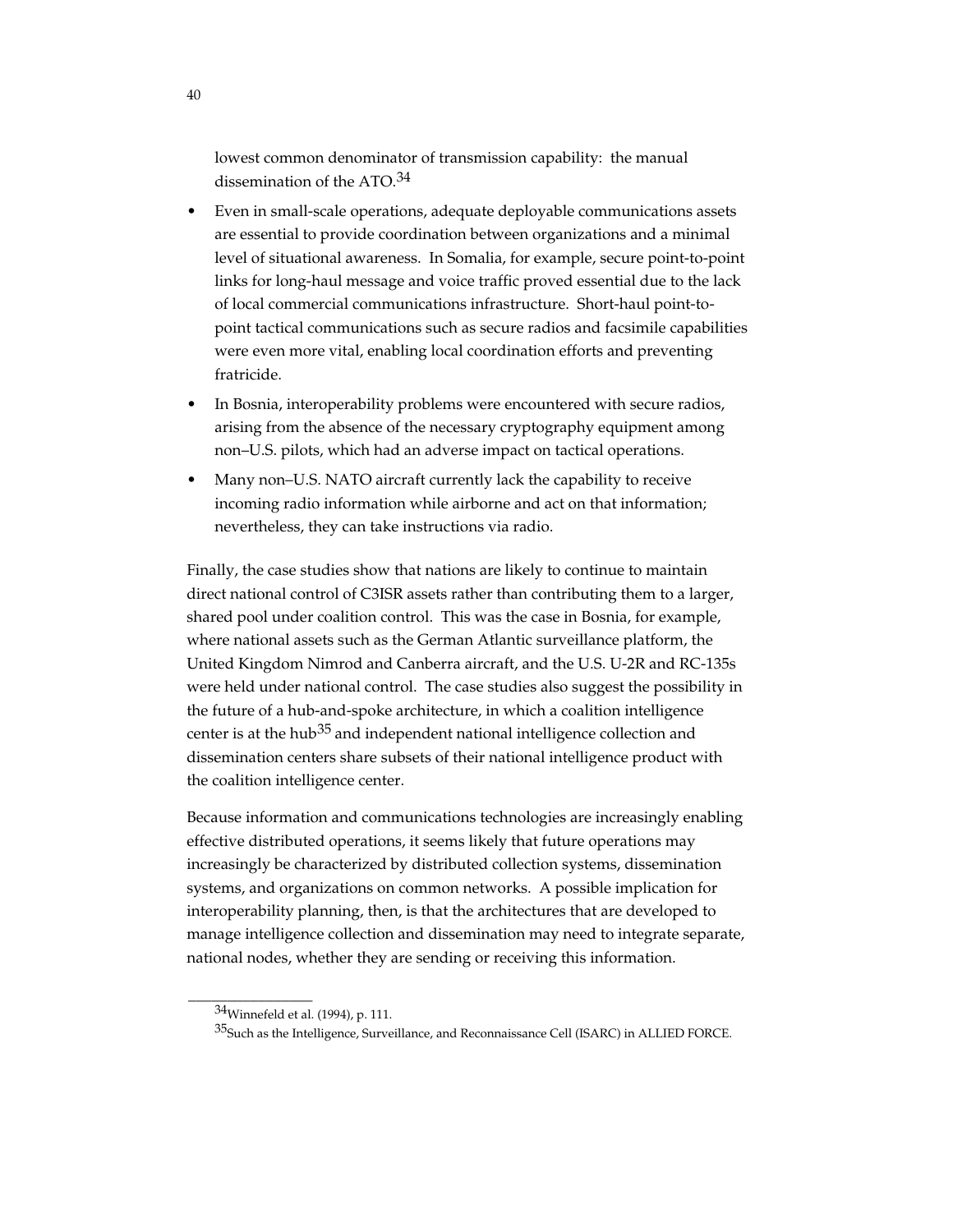## **Conclusions**

This section has provided an overview of lessons learned in recent U.S. coalition operations with NATO allies. The principal findings are as follows:

- First, viewed from the perspective of a number of recent operations, interoperability clearly can be seen to have strategic, operational, tactical, and technological dimensions, and interoperability problems have been encountered at all levels in recent U.S. coalition operations.
- The impacts of these interoperability problems, furthermore, are not isolated within the level in which they were observed. Strategic-level interoperability problems, for example, tend to reverberate throughout the operational and tactical levels. In a similar vein, the absence of secure communications or the existence of combat identification problems can greatly increase the risk of fratricide and reverberate up from the technological or tactical levels to the strategic level.
- Interoperability workarounds and solutions need to address the fundamental sources of the problem. For example, no amount of operational, tactical, or technological workarounds can repair an interoperability problem whose origins are fundamentally at the strategic level. A good example is Somalia, in which a lack of unity of purpose compromised unity of effort and command, and led to a chain of command that proved incapable of preventing or mitigating the consequences of a downed helicopter.

A number of overarching principles can help to facilitate future coalition operations:

- Many strategic or political challenges confronting a coalition operation will continue to complicate future operations; however, organizational and doctrinal elements that enhance flexibility and adaptiveness, experience in real-world coalition operations, routine exercise and training in a coalition setting, and an ample supply of liaison officers to lubricate information flow can in the short run help in managing these frictions.
- Operational-level dependence upon the United States and limited capabilities—for example, for precision-strike operations, operational planning for air operations, and combat assessment—also pose potentially longer-term interoperability challenges, since they may require new capabilities. Many NATO allies are improving these capabilities, however, suggesting that these operational inflexibilities will prove less problematic in the future.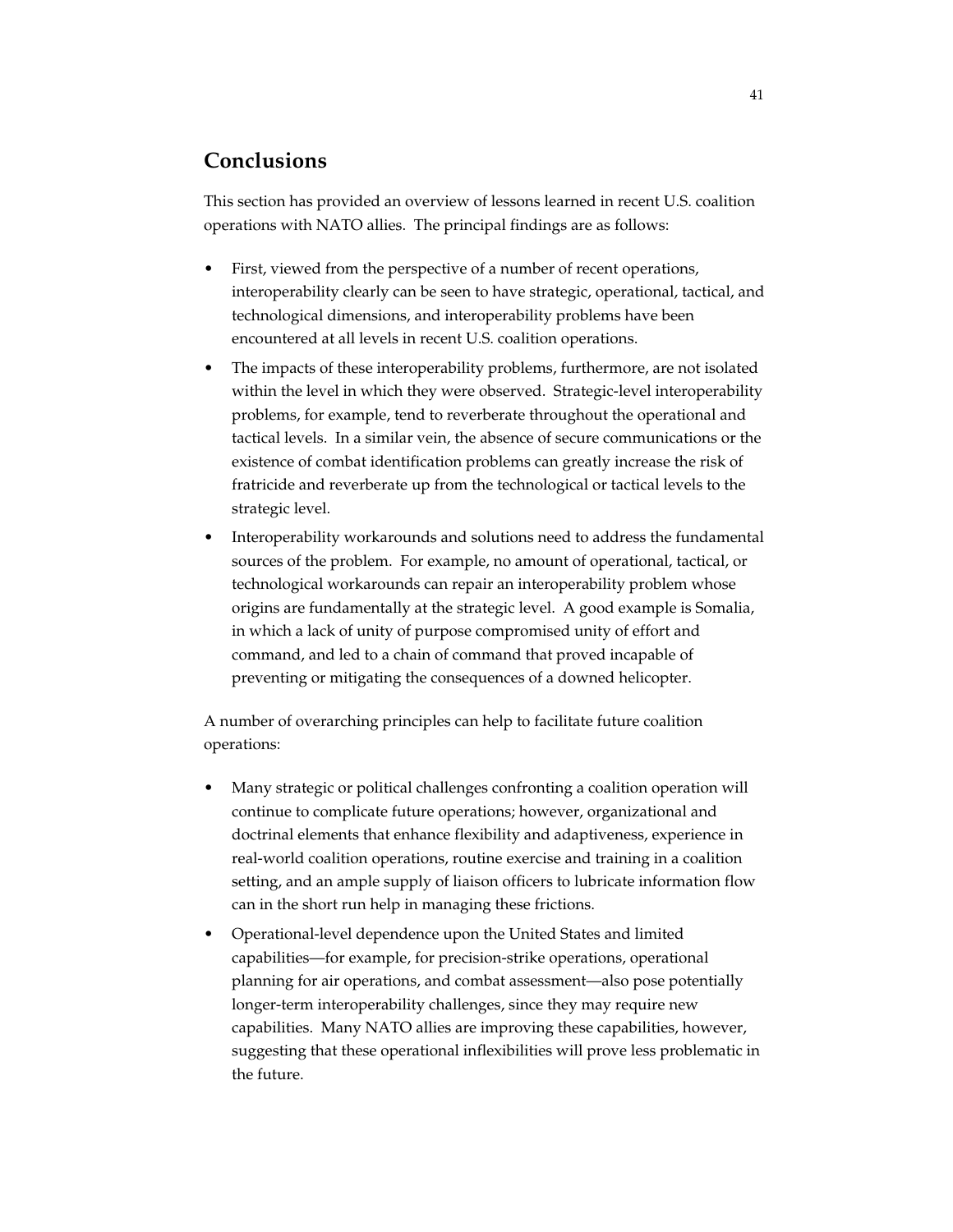There are a number of emerging longer-term solutions to reducing the challenges inherent in standing up new operations. While the doctrinal underpinnings and notional structure for CJTFs are still maturing, the possibilities for standing up CJTFs and for exercising CJTFs before they are deployed also are quite promising, as are various other organizational innovations, such as for information dissemination.

Uncertainty about what missions will be needed, which countries will participate, and what forces they will contribute creates the need for flexible organizational structures, doctrines, procedures, and systems with "open architectures," lubricated by the ready availability of liaison officers. As described in the foregoing, a number of nonmateriel solutions have provided the basis for workarounds to many—but not all—of the interoperability challenges encountered in these case studies. They suggest that in addition to longer-term materiel solutions, any program to foster interoperability also should include the many relatively inexpensive actions that can be taken in the short term. Prominent among these are

- new or modified organizations and doctrine that can provide flexible structures and procedures for improvising solutions to interoperability problems encountered
- personnel staffing solutions, such as the ready availability of liaison officers (LNOs) who can troubleshoot problems
- training, exercises, and interoperability demonstrations to reveal potential future interoperability problems before they are encountered in operational situations where they may pose threats to the overall mission
- identifying message characteristics, interfaces, or other potential impediments to the effective flow of information to create standards for collaboration.

In addition, there also may be short-term materiel or systems solutions, including "mods and pods," $36$  that can be added to existing platforms over a shorter time horizon than that associated with the development of new platforms. In such cases, substantial interoperability improvements may be possible without incurring the far more substantial costs associated with buying new platforms.

\_\_\_\_\_\_\_\_\_\_\_\_\_\_\_\_

42

<sup>36 &</sup>quot;Mods and pods" generally refers to the upgrades and subsystems used to improve the performance and capabilities of existing weapon platforms. An example might be providing older systems with night-fighting or stand-off precision-strike capabilities.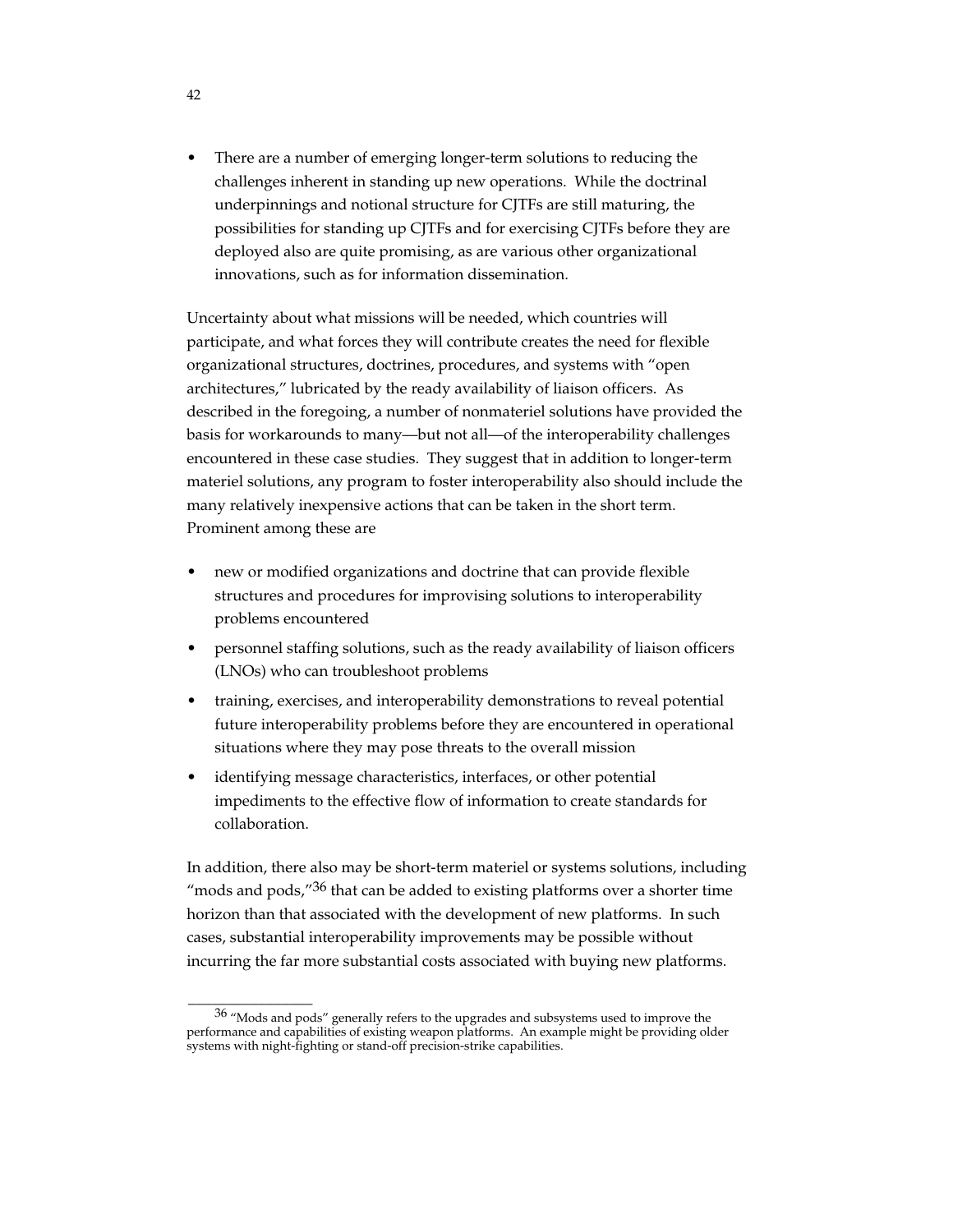The focus of this report thus far has been on broad patterns in the aggregate data on U.S. participation in coalitions with NATO allies (Chapter 2) and interoperability challenges and "workarounds" to these challenges—improvised actions that have been taken to mitigate or ameliorate interoperability problems encountered at the strategic, operational, tactical, and technological levels (this chapter). In the next chapter, we provide our conclusions.

## **Afterword on Operation ALLIED FORCE (OAF)**

Although OAF was not the subject of one of our detailed case studies, a number of interoperability problems were observed in the operation that are worth noting.

At the strategic level, political restrictions manifested themselves in a number of ways: in terms of the deliberative consensual process for authorizing targets, in terms of stringent rules of engagement, and in other ways.<sup>37</sup> For example, the testimony of General Clark, Admiral Ellis, and Lieutenant General Short suggested that strategic-level political restrictions placed great constraints on the earliest phases of the air campaign:

As the campaign progressed, early difficulties in selecting targets and generating strong pressure on the Yugoslav government were overcome. As commanders, of course, we would have wanted to conduct a more rapid, overwhelming campaign with more strike power. Our desire to do so, however, had to be balanced with the need to maintain Alliance cohesion and unity. The loss of unity would have ended the campaign. Sustaining unity in the face of efforts to destabilize the countries around Yugoslavia, a sustained propaganda campaign, ethnic cleansing, and the efforts of certain nations to halt our actions sent a powerful message to the international community in general, and to Slobodan Milosevic in particular. This message was that NATO stood together, we could win, and we would win.38

A broad range of operational, tactical, and technological capability gaps also were revealed in OAF:

Operation ALLIED FORCE illuminated the capability gaps between the U.S. military and our NATO Allies. For example, not all NATO nations

<sup>&</sup>lt;sup>37</sup>Cordesman (1999, p. 10) reports that "France and several other NATO countries put political limits on the number and nature of sorties flown early in the war, and . . . political constraints on targeting played a major role in limiting the impact of air strikes in creating the kind of 'shock' and 'compellance' that might have led to an earlier resolution of the war."

<sup>38</sup>Combined Prepared Statement of GEN Wesley Clark, USA, ADM James Ellis, Jr., USN, and Lieutenant General Michael Short, USAF of the United States European Command Before the Senate Armed Services Committee, October 21, 1999.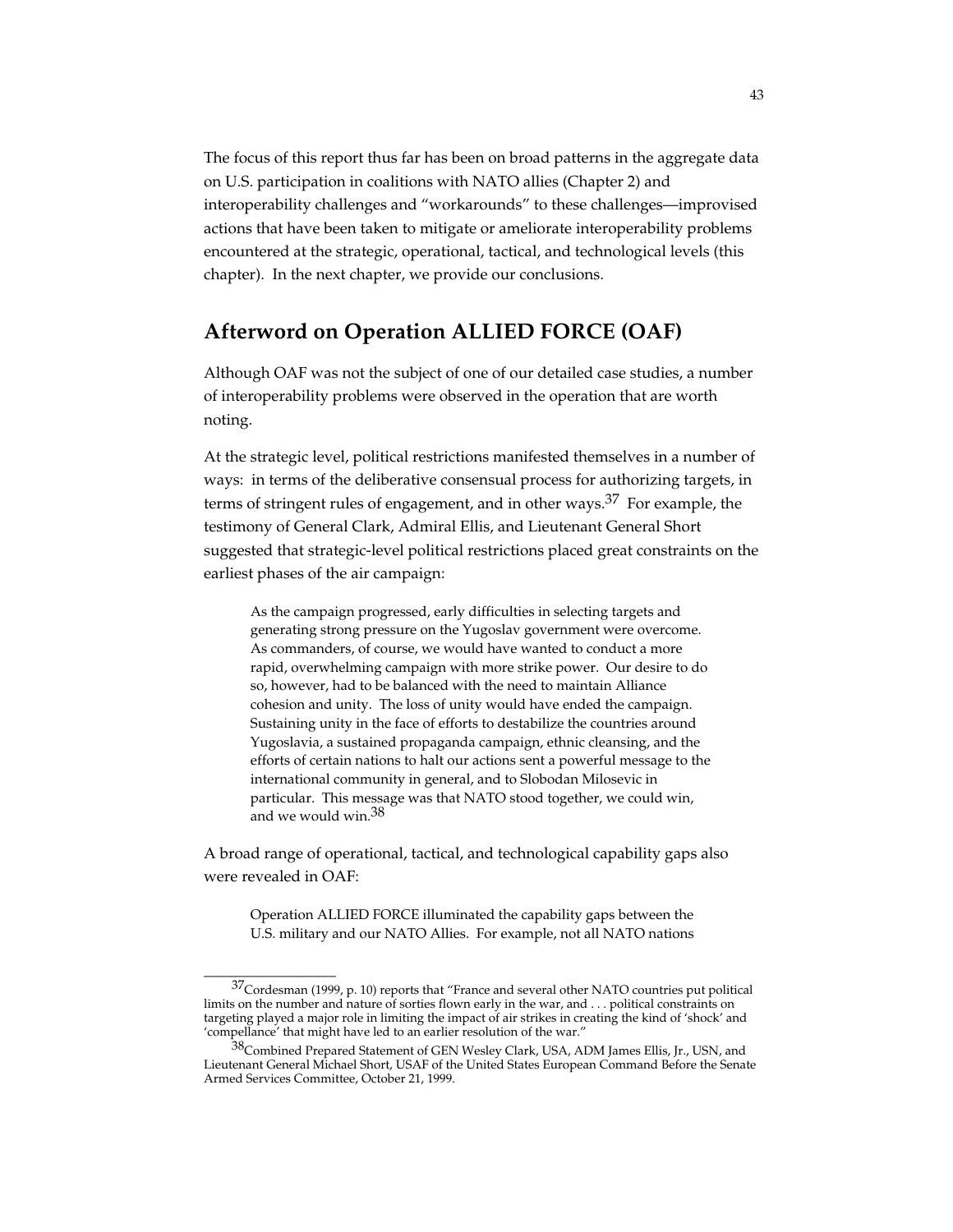possess adequate precision munitions, secure communications, and mobility assets in terms of airlift and tankers. These gaps impeded interoperability among allied forces during the campaign.<sup>39</sup>

These themes were developed further in the DoD's Kosovo after-action report:

Notwithstanding the allied contributions, and overall success of the campaign, Operation Allied Force highlighted a number of disparities between U.S. capabilities and those of our allies, including precision strike, mobility, and command, control, and communications capabilities. The gaps in capability were real, and they had the effect of impeding our ability to operate at optimal effectiveness with our NATO allies. For example, because few NATO allies could employ precision munitions in sufficient numbers (or at all), the United States conducted the preponderance of the strike sorties during the early stages of the conflict. Problems regarding communication interoperability persisted throughout the campaign. Insufficient air mobility assets among our allies slowed deployment of Kosovo ground forces—beyond those already in the theater—once Milosevic agreed to NATO's terms to end the conflict. Disparities in capabilities will seriously affect NATO's ability to operate as an effective alliance over the long term. $40$ 

General Jumper, then Commander, U.S. Air Force Europe (USAFE), indicated shortfalls in these areas, as well as in several others:

NATO Interoperability. Allied unity was our greatest weapon—we simply could not have conducted this operation without the framework of NATO. Our allies and other non-NATO partners provided us critical access to airspace, airfields, and transportation infrastructure. NATO interoperability allowed us to successfully integrate widely varying assets and capabilities into a deadly combat force.

Interoperability was an overwhelming success throughout the conflict, but it was not problem-free. With the great flight distances from many bases to Yugoslav airspace, air refueling was a critically needed capability. By the end of the conflict, we had assembled a force of nearly 200 NATO tanker aircraft to provide the lifeblood of the air campaign. However, pilots from several allies lacked adequate training for in-flight refueling, which diminished their participation. In another shortfall, our secure communications capabilities were insufficient and many of our transmissions were made "in the clear." As a result, sensitive information sometimes fell into enemy hands. Some aircraft also lacked jam-resistant radios and were unable to communicate with other airborne elements in the face of Serbian electronic warfare measures. In addition, several allied aircraft types were not equipped with the necessary Identification Friend or Foe (IFF) equipment that would have distinguished them from enemy

<sup>39</sup> Combined Prepared Statement (1999).

<sup>40</sup>DoD, *Kosovo/Operation Allied Force After-Action Report,* Washington, D.C., January 31, 2000, p. 25.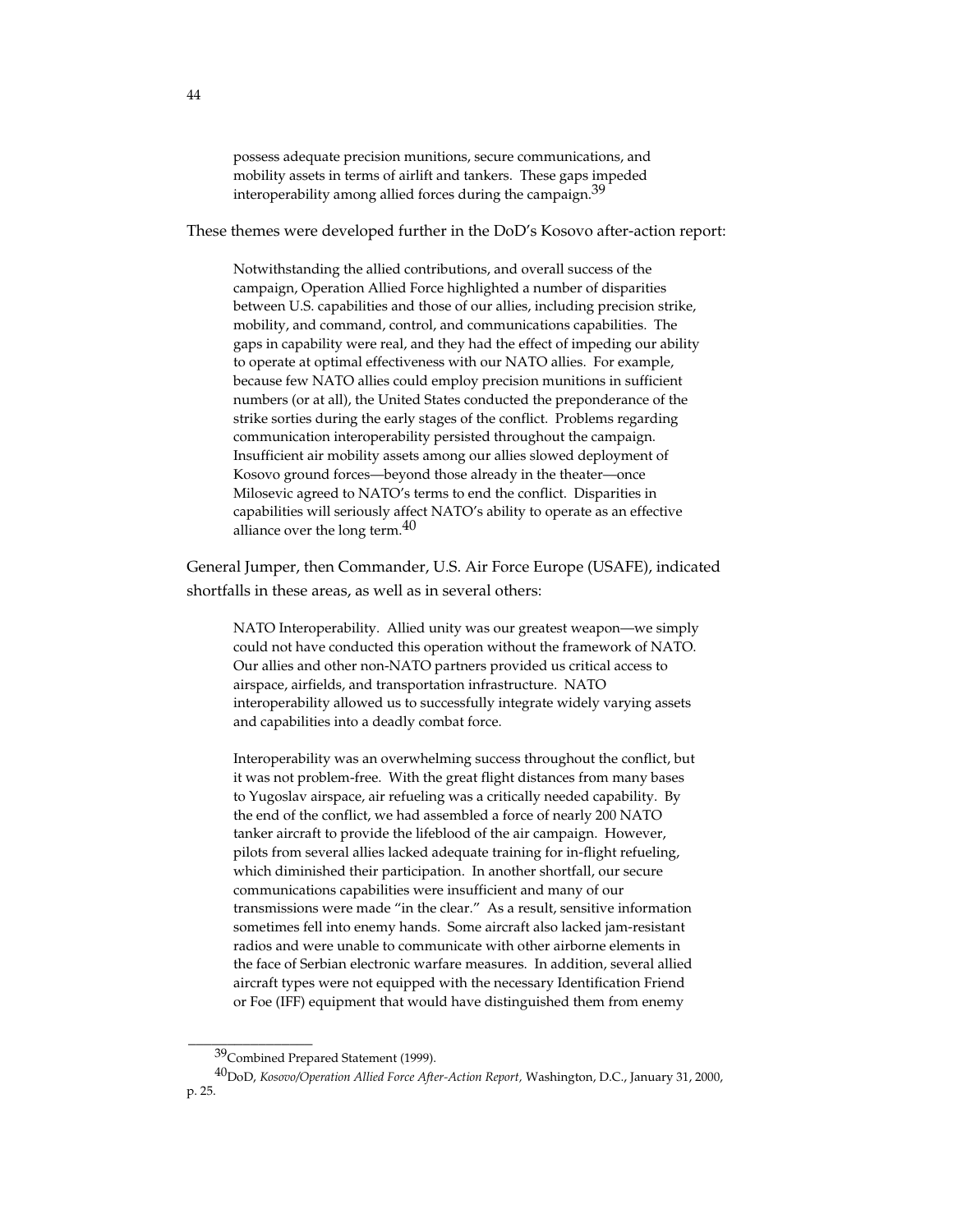aircraft. This hampered the ability of battle managers to maintain an accurate, complete picture of air operations.41

Anthony Cordesman further notes:

In many cases, this level of U.S. commitment was a product of the fact that allied aircraft would have had serious problems in participating in U.S. air groups involving a mix of different aircraft with dedicated missions for communications and training reasons, because the allied aircraft had limited strike-attack capabilities, or because of limitations in allied training and precision guided munitions stocks.<sup>42</sup>

These lessons generally are consistent with lessons learned in the other cases we examined.

 $^{41}$ Statement of Gen John P. Jumper before the House Armed Services Committee, October 26, 1999.

<sup>42</sup>Cordesman (1999), p. 34.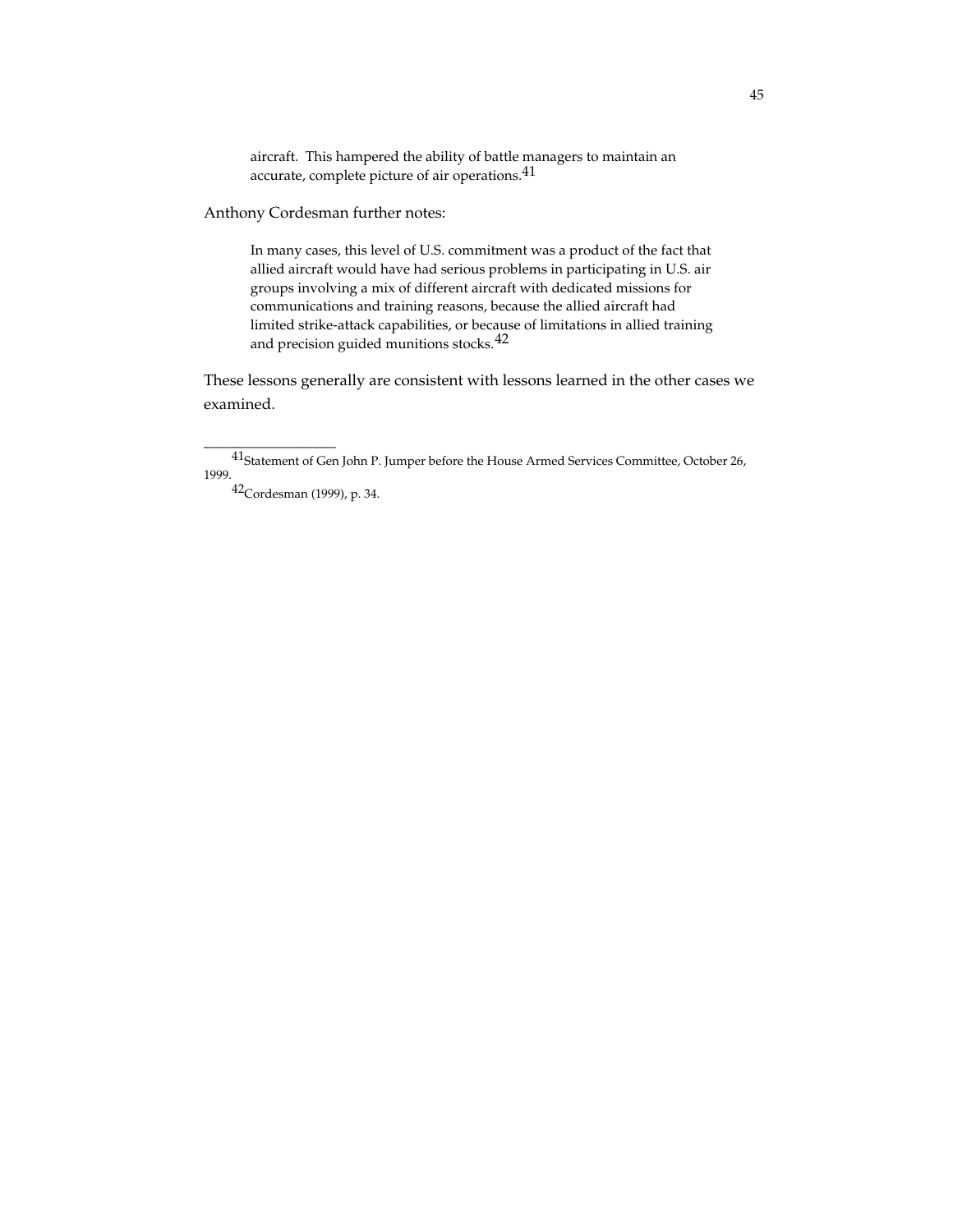# **4. Conclusions**

This report has provided an historical review of the United States' recent experience in coalition operations with its NATO allies, and the lessons most relevant to improving the interoperability of the air and C3ISR capabilities of the United States and its NATO allies.

Throughout, the report has portrayed interoperability in terms of a hierarchy of levels—strategic, operational, tactical, and technological—that need to be considered in developing strategies for improving the interoperability of U.S. and NATO ally air and C3ISR capabilities.

In Chapter 2, we described—in such terms as numbers participating, frequency of participation, and contributions made—the shape of U.S. coalition operations in the recent past. To accomplish this, we reviewed aggregate-level data describing broad patterns in the United States' historical experience. This analysis showed how the aims of these coalition operations, and the scale of the U.S. contributions relative to those of its NATO allies, have varied greatly across operations. It also showed that the United States' NATO allies were typically able to provide fighter/ground attack aircraft but generally lacked precisionstrike capabilities and rarely were able to contribute other combat support capabilities in sizable number.

In Chapter 3, we described in some detail how at each level of the hierarchy (strategic, operational, tactical, and technological) interoperability challenges frequently were encountered and how at each level "workarounds" often were found to mitigate the consequences of these challenges. These practical "workaround" solutions point to a number of arenas in which interoperability improvement efforts might be focused—new or modified organizations; personnel staffing (e.g., liaison officers); doctrine; training, exercises, and interoperability demonstrations; standards; and systems—which are examined in greater detail in the project's final report.<sup>1</sup>

Our analysis suggests that compatibility—in doctrine and tactics, national systems, and standards—will only result from national political commitments by NATO partners to achieve interoperability at the operational level, and over the

 $1$ Hura et al. (2000).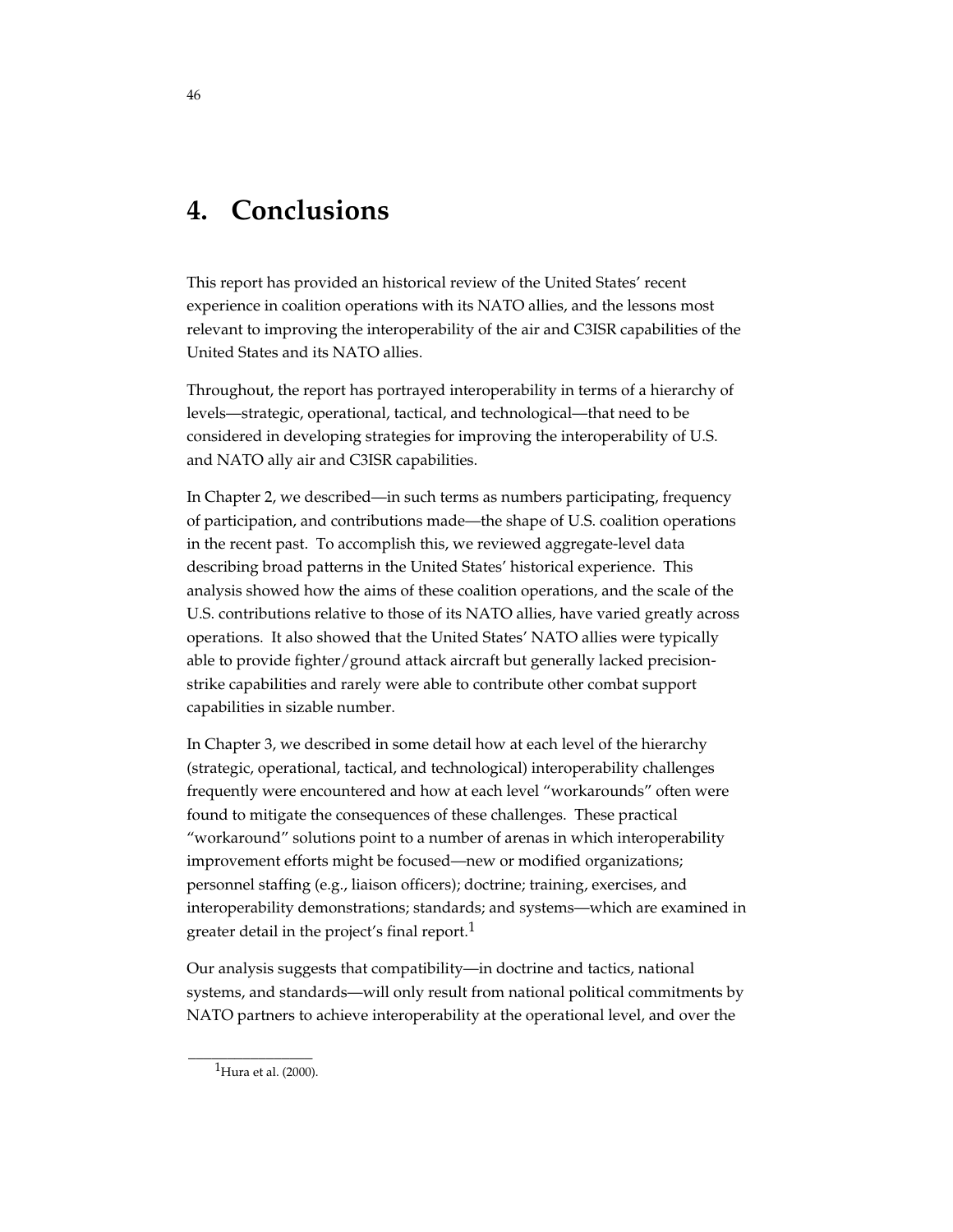longer term, through coordinated development of operational concepts, research, development, and acquisition. The key dimensions for future interoperability will require sustained commitment to multipronged efforts in the following domains:

- developing the doctrinal underpinnings of out-of-area operations, posture, standup of commands, and other elements
- assuring both continued sustainment and an ability to redeploy elsewhere once forces and commands are deployed
- providing force-level planning and execution capabilities that enable integration of air forces at different levels and, equally important, with ground and maritime forces
- fostering unit-level and mission-level interoperability of multinational forces
- improving systems and communications interoperability
- underlying all of these, integrating information to support coalition aims.

Equally important is gaining agreement on performance goals, the thresholds that will serve as the short-, mid-, or long-term criteria for judging whether NATO has in fact achieved an "acceptable" or "minimal" level of interoperability in a specific area.

This agenda presents a daunting challenge to commanders, policymakers, the U.S. joint community, and individual services that will provide the enabling doctrine, organization, training, and equipment that will make interoperability a possibility in a future U.S. Joint Vision 2020 world and to the NATO allies.

The project's final report takes up the interoperability question where this report leaves off. It describes key trends that may affect the future interoperability of U.S. and NATO air and C3ISR capabilities and identifies several areas in which the gap between U.S. and NATO ally capabilities is widening. The report addresses the question of costs and benefits through case-study analyses that identify relatively low-cost, high-payoff actions that the Air Force can take to improve, in the short-, mid-, and long-term, U.S.-NATO interoperability in the areas of command and control, space, air and ground surveillance and control, secure data links (such as the multifunctional information distribution system [MIDS]), and fighters and weapons. It provides analyses of peacekeeping, force protection, and interdiction operations in a major theater war that illustrate the potential utility of enhanced interoperability. The final report concludes with a range of suggested actions that the Air Force can take to improve the interoperability of U.S. and NATO ally air and C3ISR capabilities.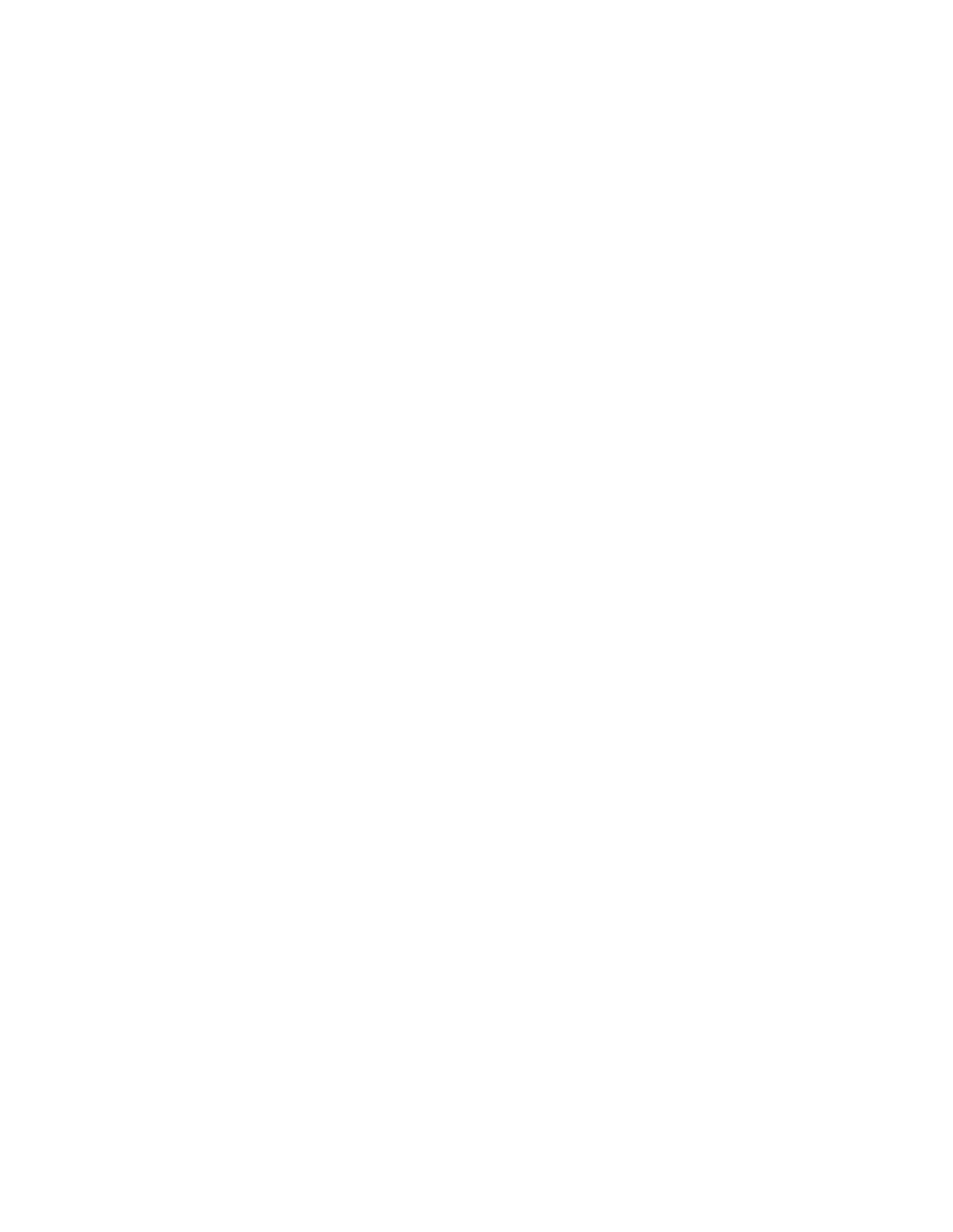# **Appendix**

# **A. Operations, by Mission Focus**

This appendix provides additional background information on the operations considered, including information used in constructing Table 2.1, which describes U.S. multilateral operations by mission focus, and Table 2.3, which describes NATO participation in U.S. multilateral and U.N. operations.

# **U.S. Non–U.N. Multilateral Operations**

We identified 26 recent U.S. non–U.N. operations in which the United States' NATO allies also participated. Table A.1 identifies these operations, their mission focus, and dates.

# **U.N. Multilateral Operations in Which the United States Participated**

We also examined the participation of the United States' NATO allies in 14 U.N. operations worldwide, including operations in Europe, the Middle East, Eurasia, and Africa (see Table A.2).

# **Other Operations with U.S. Participation**

Table A.3 lists other operations with U.S. participation. They range from exercise operations (DETERMINED FALCON) to operations in support of larger operations (IMPRESSIVE LIFT).

# **Size of Recent Coalitions**

Tables A.4 and A.5 provide information on the size of recent U.S. coalitions in terms of the number of NATO and non-NATO coalition members in each of the operations identified in Tables A.1 and A.2.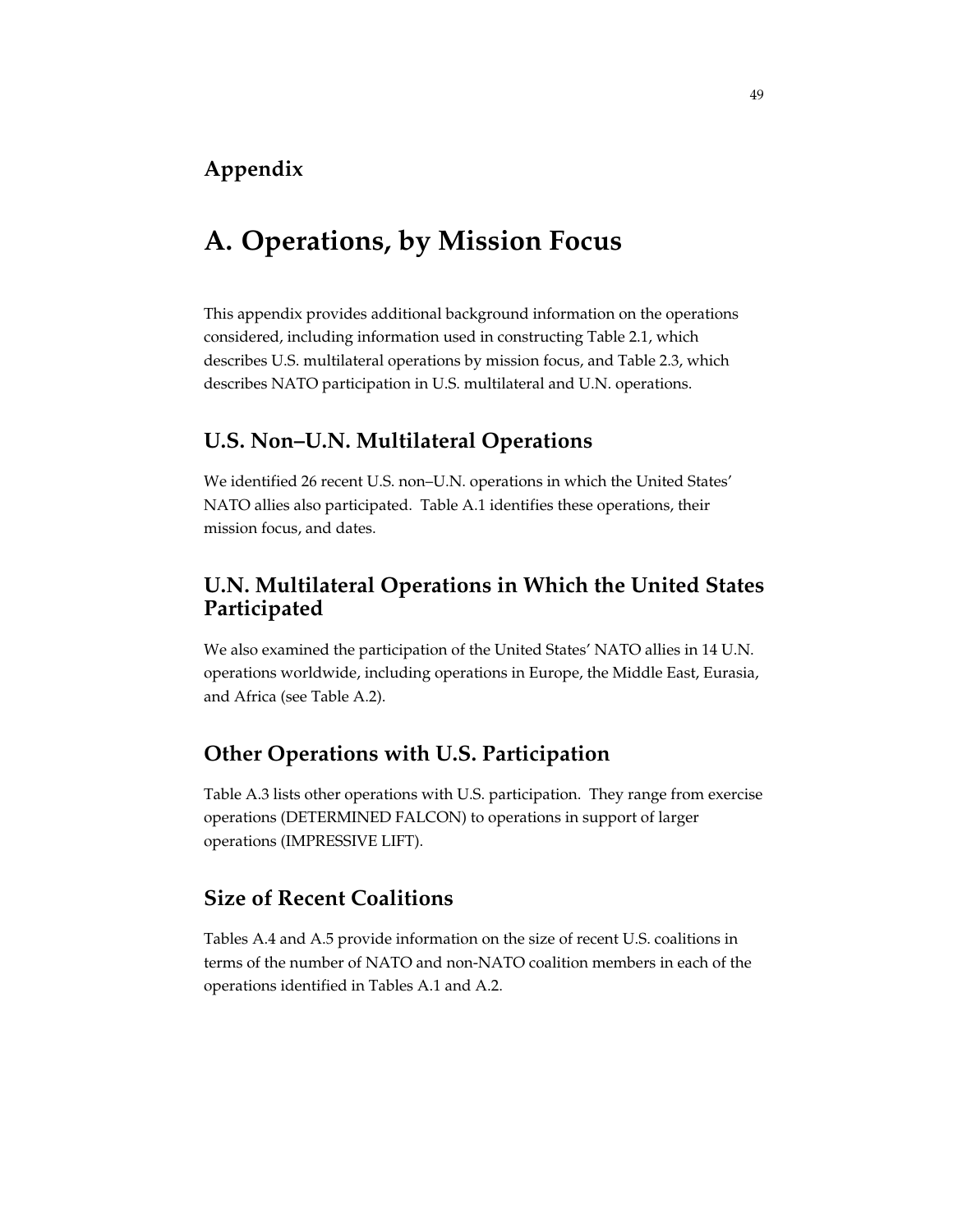| Table A.1                                               |
|---------------------------------------------------------|
| Twenty-Six Recent U.S. Non-U.N. Multilateral Operations |

| <b>Operation Name</b>             | Location     | Mission     | Date                 |
|-----------------------------------|--------------|-------------|----------------------|
| <b>PROVIDE PROMISE</b>            | Fmr. Yugo.   | HR          | $7/92 - 3/96$        |
| <b>MARITIME MONITOR</b>           | Adriatic     | <b>MIO</b>  | $6/16/92 - 11/22/92$ |
| <b>SKY MONITOR</b>                | Bosnia       | <b>MON</b>  | $10/16/92 - 4/12/93$ |
| <b>DENY FLIGHT</b>                | Bosnia       | <b>NFZ</b>  | $4/12/93 - 12/20/95$ |
| <b>SHARP GUARD</b>                | Adriatic     | <b>MIO</b>  | $6/15/93 - 10/2/96$  |
| <b>QUICK LIFT</b>                 | Croatia      | <b>LIFT</b> | 7/95                 |
| <b>DELIBERATE FORCE</b>           | Bosnia       | <b>STR</b>  | $8/29/95 - 9/21/95$  |
| <b>DECISIVE ENDEAVOR (IFOR)</b>   | Bosnia       | PE          | 12/20/95-12/20/96    |
| <b>DECISIVE ENHANCEMENT</b>       | Adriatic     | <b>MIO</b>  | $12/95 - 6/19/96$    |
| <b>DECISIVE EDGE</b>              | Bosnia       | <b>NFZ</b>  | $12/95 - 12/96$      |
| <b>DETERMINED GUARD</b>           | Adriatic     | <b>PKO</b>  | $12/96$ -present     |
| DELIBERATE GUARD (SFOR)           | Bosnia       | <b>PKO</b>  | 12/20/96-6/20/98     |
| <b>DELIBERATE FORGE (SFOR II)</b> | Bosnia       | <b>PKO</b>  | $6/20/98$ -present   |
| <b>DETERMINED FORCE</b>           | Kosovo       | CR          | planned 9/98         |
| <b>EAGLE EYE</b>                  | Kosovo       | <b>MON</b>  | $10/16/98$ -present  |
| <b>ALLIED FORCE</b>               | Kosovo       | <b>STR</b>  | $3/25/99 - 6/20/99$  |
| <b>DESERT STORM</b>               | <b>SWA</b>   | <b>MTW</b>  | $1/17/91 - 2/28/91$  |
| PROVIDE COMFORT                   | Kurdistan    | HR          | $4/5/91 - 12/31/96$  |
| <b>SOUTHERN WATCH</b>             | Iraq         | <b>NFZ</b>  | 8/92-present         |
| <b>VIGILANT WARRIOR</b>           | Kuwait       | <b>CR</b>   | 10/94-11/94          |
| <b>NORTHERN WATCH</b>             | Iraq         | <b>NFZ</b>  | 12/31/96-present     |
| <b>DESERT THUNDER</b>             | Iraq         | CR          | $9/3/96 - 9/4/96$    |
| <b>DESERT FOX</b>                 | Iraq         | <b>STR</b>  | 12/16/98-12/19/98    |
| <b>QUICK LIFT</b>                 | Zaire        | <b>LIFT</b> | $9/4/91 - 10/91$     |
| <b>RESTORE/CONTINUE HOPE</b>      | Somalia      | <b>HR</b>   | $12/11/92 - 5/4/93$  |
| <b>GUARDIAN ASSISTANCE</b>        | Zaire/Rwanda | HR          | 11/14/96-12/27/96    |

NOTES: HR = humanitarian relief; MIO = maritime intercept operation; MON =

monitoring/observing; LIFT = airlift; PKO = peacekeeping; PE = peace enforcement; NFZ = no-fly zone; CR = crisis response; STR = strike; MTW = major theater war.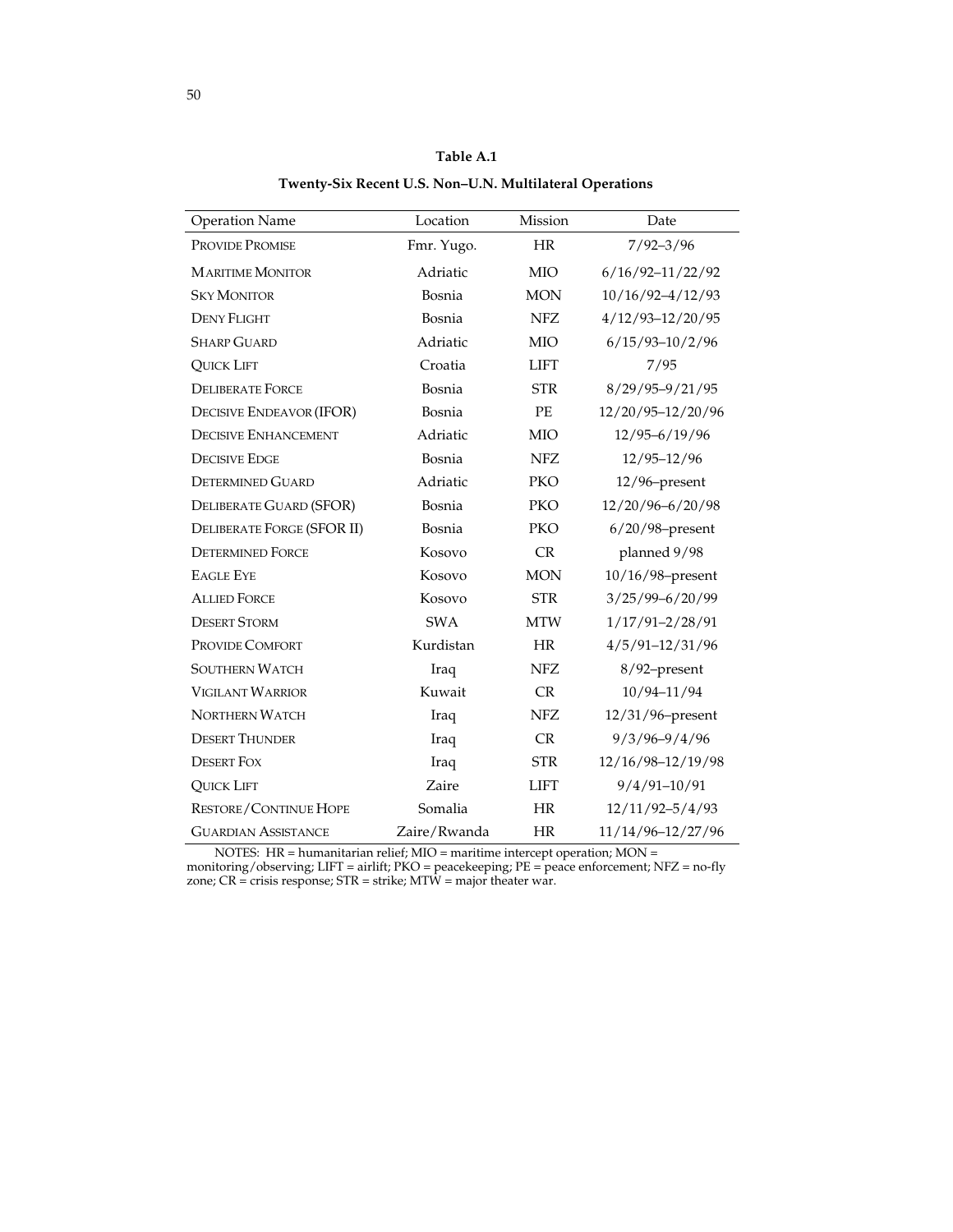#### **Table A.2**

**Fourteen Recent U.N. Operations with U.S. and Allied Participation**

| <b>Operation Name</b> | Location         | Mission    | Date             |  |  |  |
|-----------------------|------------------|------------|------------------|--|--|--|
| Balkans               |                  |            |                  |  |  |  |
| <b>UNPROFOR</b>       | Former Yugo.     | <b>PKO</b> | $2/92 - 3/95$    |  |  |  |
| <b>UNCRO</b>          | Croatia          | PKO        | $3/95 - 1/96$    |  |  |  |
| <b>UNPREDEP</b>       | Macedonia        | PKO        | 3/95-present     |  |  |  |
| <b>UNMIBH</b>         | Bosnia           | PKO        | $12/95$ -present |  |  |  |
| <b>UNTAES</b>         | Croatia          | PKO        | $1/96 - 1/98$    |  |  |  |
| <b>UNPSG</b>          | Croatia          | PKO        | $1/98$ -present  |  |  |  |
|                       |                  | Other      |                  |  |  |  |
| <b>UNTSO</b>          | <b>Jerusalem</b> | MON        | $6/48$ -present  |  |  |  |
| <b>UNIKOM</b>         | Iraq/Kuwait      | <b>MON</b> | $4/91$ -present  |  |  |  |
| <b>UNAMIC</b>         | Cambodia         | PKO        | $11/91 - 3/92$   |  |  |  |
| <b>UNTAC</b>          | Cambodia         | PKO        | $3/92 - 9/93$    |  |  |  |
| <b>UNOMIG</b>         | Georgia          | PKO        | 8/93-present     |  |  |  |
| <b>MINURSO</b>        | Sahara           | PKO        | 4/91-present     |  |  |  |
| ONUMOZ                | Mozambique       | PKO        | 12/92-12/94      |  |  |  |
| <b>UNOSOM II</b>      | Somalia          | HR         | $3/93 - 3/95$    |  |  |  |

NOTES: UNPROFOR = United Nations Protection Force; UNCRO = United Nations Confidence Restoration Operation; UNPREDEP = United Nations Preventive Deployment Force; UNMIBH = United Nations Mission in Bosnia and Herzegovina; UNTAES = United Nations Transitional Authority in Eastern Slovenia; UNPSG = United Nations Police Support Group; UNTSO = United Nations Truce Supervision Organization; UNIKOM = United Nations Iraq-Kuwait Observer Mission; UNAMIC = United Nations Advance Mission in Cambodia; UNTAC = United Nations Transitional Authority in Cambodia; UNOMIG = United Nations Observer Mission in Georgia; MINURSO = United Nations Mission for the Referendum in Western Sahara; ONUMOZ = United Nations Operation in Mozambique; UNOSOM II = United Nations Operation in Somalia II; PKO = peacekeeping; MON = monitoring/observing; HR = humanitarian relief.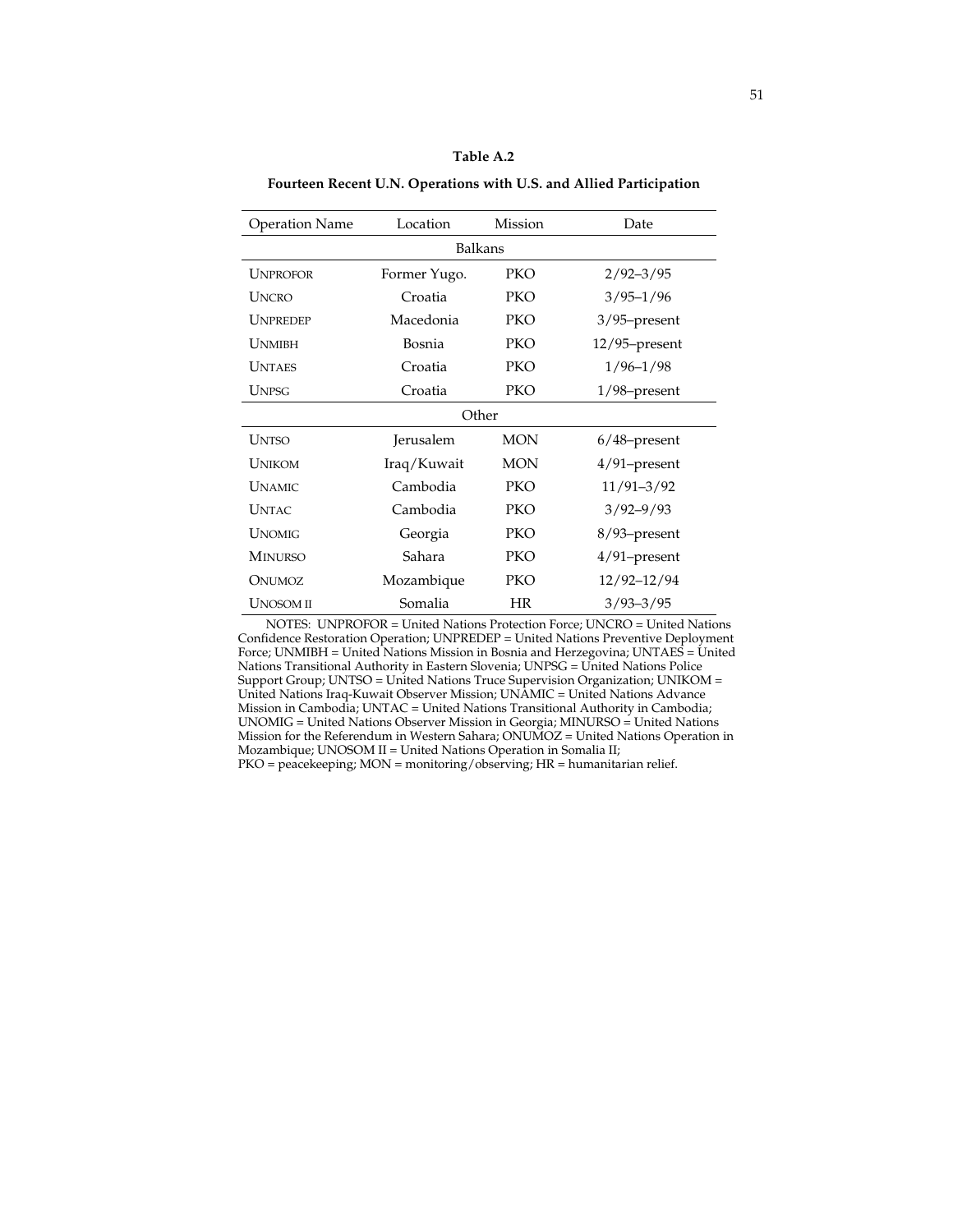## **Table A.3**

**Ten Other Coalition Operations with U.S. Participation**

| <b>Operation Name</b>       | Location | <b>Mission</b> | Date                 |
|-----------------------------|----------|----------------|----------------------|
| <b>PROVIDE RELIEF</b>       | Somalia  | <b>HR</b>      | $8/21/92 - 2/28/93$  |
| <b>IMPRESSIVE LIFT</b>      | Somalia  | LIFT           | $9/13/92 - 9/29/92$  |
| <b>MARITIME GUARD</b>       | Adriatic | <b>MIO</b>     | $11/22/92 - 6/15/93$ |
| DISCIPLINED GUARD           | Bosnia   | NFZ.           | 1993                 |
| <b>SUPPORT HOPE</b>         | Rwanda   | <b>HR</b>      | 7/14/94-9/30/94      |
| <b>UNITED SHIELD</b>        | Somalia  | LIFT           | $1/7/95 - 3/23/95$   |
| <b>DETERMINED EFFORT</b>    | Bosnia   | PF.            | Planned 7/95         |
| DETERMINED FALCON           | Kosovo   | <b>SHOW</b>    | 6/98                 |
| <b>DETERMINED FORGE</b>     | Adriatic | <b>MIO</b>     | $6/20/98$ -present   |
| <b>DETERMINED GUARANTOR</b> | Kosovo   | <b>EXT</b>     | planned $11/98$      |
|                             |          |                |                      |

NOTES: MIO = maritime intercept operation; PE = peace enforcement; SHOW = show of force; EXT = extraction; NFZ = no-fly zone; HR = Humanitarian relief; LIFT = airlift.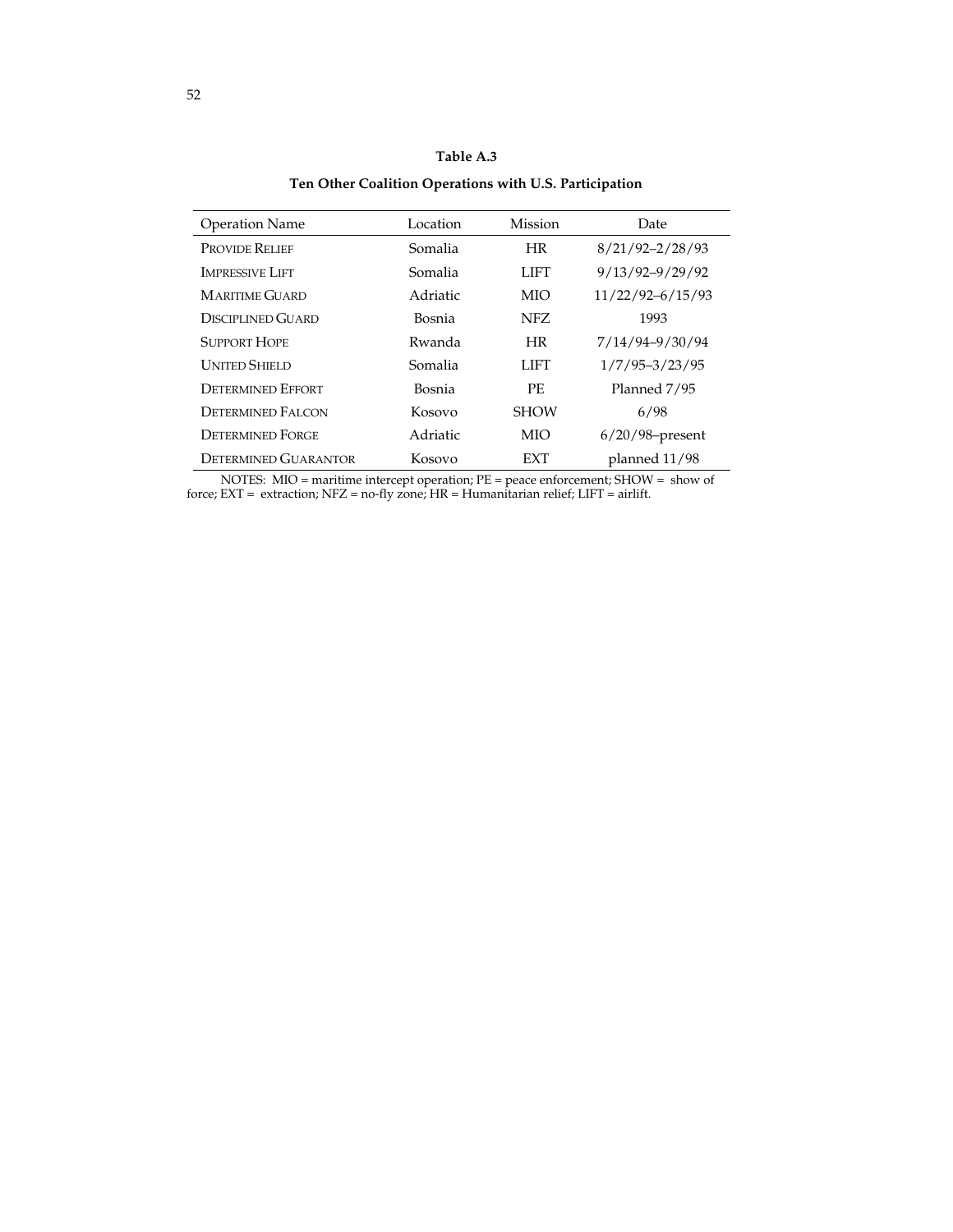| <b>Operation Name</b>             | <b>NATO</b>    | Others    | Total          |
|-----------------------------------|----------------|-----------|----------------|
| <b>PROVIDE PROMISE</b>            | $\overline{4}$ | NA        | NA             |
| <b>MARITIME MONITOR</b>           | 5              | $\Omega$  | 5              |
| <b>SKY MONITOR</b>                | 11             | $\Omega$  | 11             |
| <b>DENY FLIGHT</b>                | 8              | <b>NA</b> | NA             |
| <b>SHARP GUARD</b>                | 10             | $\Omega$  | 10             |
| <b>QUICK LIFT</b>                 | 3              | $\theta$  | 3              |
| <b>DELIBERATE FORCE</b>           | 8              | $\Omega$  | 8              |
| <b>DECISIVE ENDEAVOR (IFOR)</b>   | 15             | 18        | 33             |
| <b>DECISIVE ENHANCEMENT</b>       | 10             | <b>NA</b> | NA             |
| <b>DECISIVE EDGE</b>              | 8              | NA        | NA             |
| <b>DETERMINED GUARD</b>           | 4              | NA        | <b>NA</b>      |
| DELIBERATE GUARD (SFOR)           | 11             | 20        | 31             |
| <b>DELIBERATE FORGE (SFOR II)</b> | 11             | 20        | 31             |
| <b>DETERMINED FORCE</b>           | 12             | $\Omega$  | 12             |
| <b>EAGLE EYE</b>                  | 5              | $\Omega$  | 5              |
| <b>ALLIED FORCE</b>               | 19             | $\Omega$  | 19             |
| <b>DESERT STORM</b>               | 14             | 16        | 30             |
| <b>PROVIDE COMFORT</b>            | $\overline{4}$ | $\theta$  | $\overline{4}$ |
| <b>SOUTHERN WATCH</b>             | 3              | 0         | 3              |
| <b>VIGILANT WARRIOR</b>           | 3              | 2         | 5              |
| <b>NORTHERN WATCH</b>             | 3              | $\Omega$  | 3              |
| <b>DESERT THUNDER</b>             | $\overline{2}$ | $\Omega$  | $\overline{2}$ |
| <b>DESERT FOX</b>                 | $\overline{2}$ | $\Omega$  | $\overline{2}$ |
| <b>QUICK LIFT</b>                 | 3              | 0         | 3              |
| <b>RESTORE/CONTINUE HOPE</b>      | 10             | <b>NA</b> | NA             |
| <b>GUARDIAN ASSISTANCE</b>        | $\overline{2}$ | <b>NA</b> | NA             |

**Table A.4**

**Number of Coalition Members in Recent Non–U.N. Operations**

NOTE: NA = Complete numbers not available.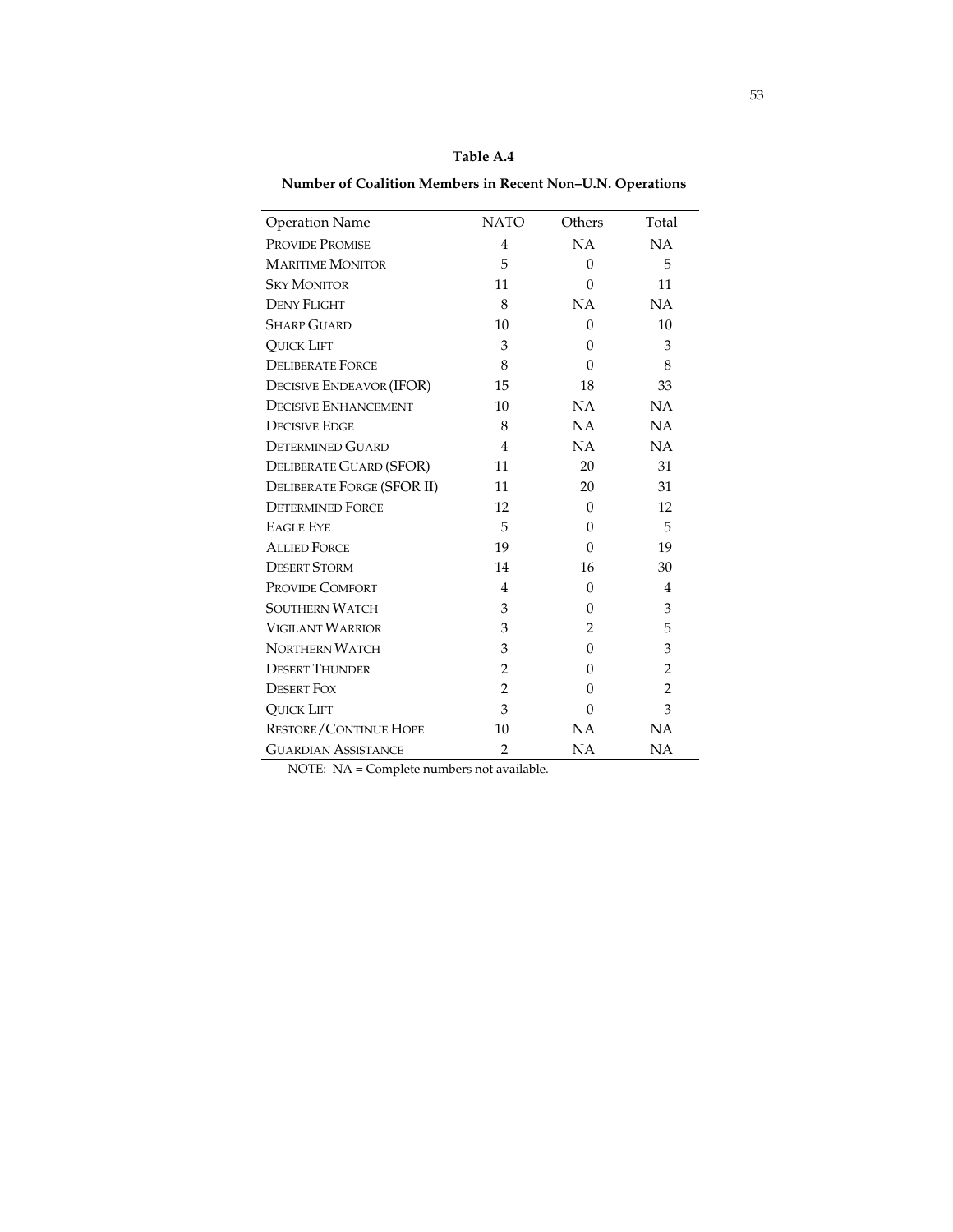**Number of Coalition Members in Recent U.N. Operations**

| Operation       | NATO    | Others | Total |
|-----------------|---------|--------|-------|
|                 | Balkans |        |       |
| <b>UNPROFOR</b> | 11      | 26     | 37    |
| <b>UNCRO</b>    | 12      | 26     | 38    |
| UNPREDEP        | 7       | 20     | 27    |
| UNMIBH          | 14      | 29     | 43    |
| UNTAES          | 5       | 25     | 30    |
| <b>UNPSG</b>    | 3       | 17     | 20    |
|                 | Other   |        |       |
| <b>UNTSO</b>    | 8       | 12     | 20    |
| <b>UNIKOM</b>   | 9       | 24     | 33    |
| <b>UNAMIC</b>   | 7       | 16     | 23    |
| <b>UNTAC</b>    | 9       | 38     | 47    |
| UNOMIG          | 7       | 15     | 22    |
| <b>MINURSO</b>  | 7       | 21     | 28    |
| ONUMOZ          | 6       | 28     | 34    |
| <b>UNOSOMII</b> | 9       | 15     | 24    |

NOTES: UNPROFOR = United Nations Protection Force; UNCRO = United Nations Confidence Restoration Operation; UNPREDEP = United Nations Preventive Deployment Force; UNMIBH = United Nations Mission in Bosnia and Herzegovina; UNTAES = United Nations Transitional Authority in Eastern Slovenia; UNPSG = United Nations Police Support Group; UNTSO = United Nations Truce Supervision Organization; UNIKOM = United Nations Iraq-Kuwait Observer Mission; UNAMIC = United Nations Advance Mission in Cambodia; UNTAC = United Nations Transitional Authority in Cambodia; UNOMIG = United Nations Observer Mission in Georgia; MINURSO = United Nations Mission for the Referendum in Western Sahara; ONUMOZ = United Nations Operation in Mozambique; UNOSOM II = United Nations Operation in Somalia II.

# **Royal Air Force (RAF) Deployment to Operations**

Tables A.6 and A.7 summarize British operational deployments to various operations. These missions were in support of other ongoing operations. Table A.6 is a current snapshot of RAF deployments to various operations worldwide, in early 1999. Of these operations,

- DELIBERATE FORGE (SFOR II) is in support of the Kosovo resolutions.
- RADOME is the U.K. contribution to the NATO Air Verification Plan for Kosovo.
- PALATINE is Bosnia-based support for SFOR in Bosnia.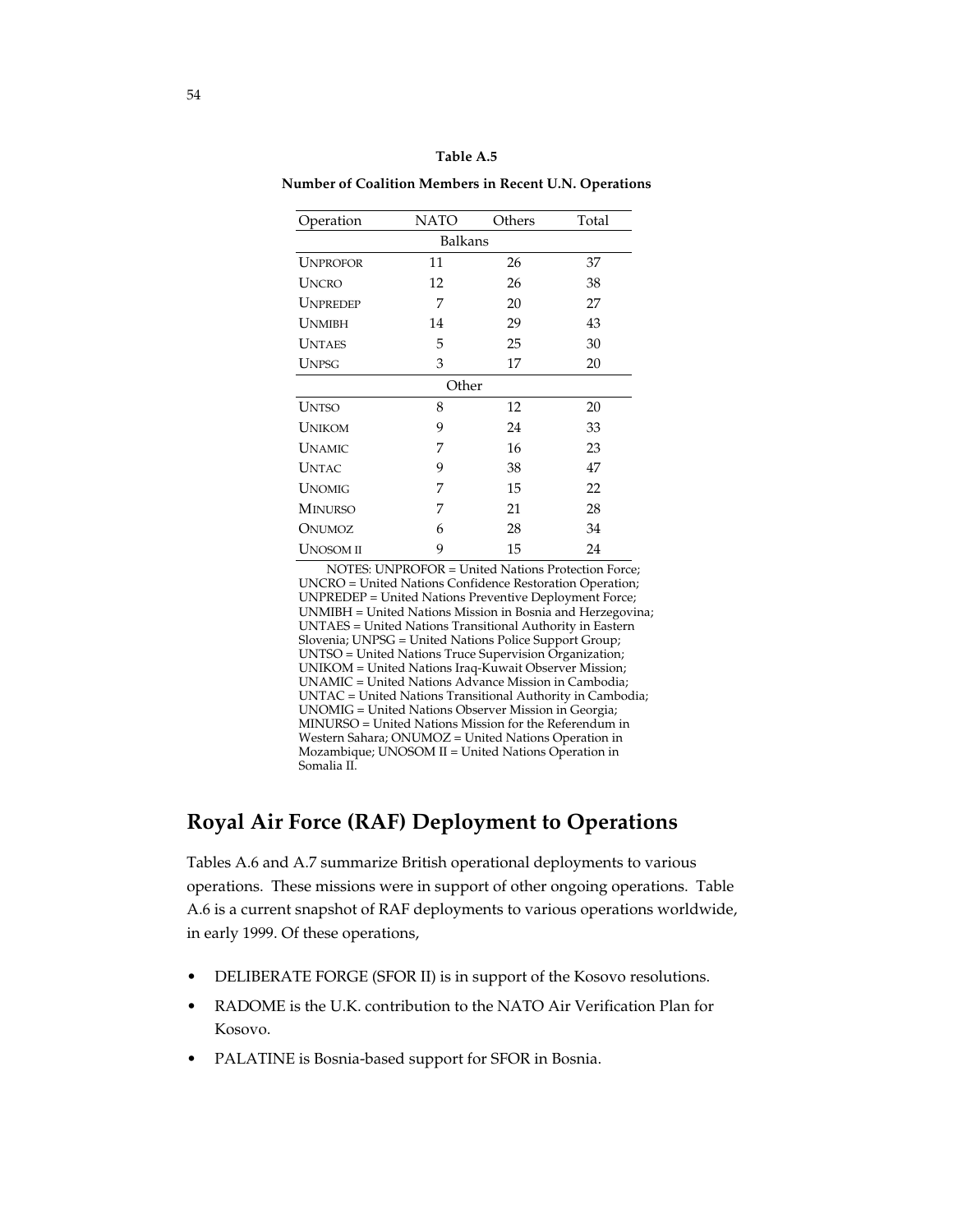- WARDEN is monitoring the no-fly zone and Kurdish regions of Northern Iraq.
- JURAL is monitoring the no-fly zone of Southern Iraq.
- BOLTON is in support of Kuwait.

Table A.7 provides a snapshot of RAF deployments in early 2000.

| <b>Operation Name</b>            | Location           | Focus         | Aircraft                                |
|----------------------------------|--------------------|---------------|-----------------------------------------|
| DELIBERATE<br>FORGE<br>(SFOR II) | Italy              | Kosovo        | 4 Harrier<br>$GR-7s$                    |
| <b>RADOME</b>                    | Italy              | Kosovo        | 1 Canberra PR-9                         |
| <b>SFOR</b>                      | Italy              | Bosnia (SFOR) | E-3 AEWs                                |
| <b>PALATINE</b>                  | Bosnia             | Bosnia (SFOR) | 3 Chinook<br>$HC-2$ helos               |
| Warden                           | Incirlik           | N. Iraq       | Jaguar GR-1s,<br>1 VC-10 tanker         |
| <b>JURAL</b>                     | Bahrain            | S. Iraq       | 6 Tornado<br>$GR-1s$<br>1 VC-10K tanker |
| <b>BOLTON</b>                    | Kuwait,<br>Bahrain | Kuwait        | 12 Tornado GR-1s,<br>2 VC-10K tankers   |

**Table A.6 RAF Operational Deployments, Early 1999**

SOURCE: Royal Air Force, at http://www.raf.mod.uk, April 1999.

NOTE: All of these operations were conducted in conjunction with the United States.

#### **Table A.7**

#### **RAF Operational Deployments, Early 2000**

| Operation             | Location                  | Focus          | Aircraft                                         |
|-----------------------|---------------------------|----------------|--------------------------------------------------|
| AGRICOLA <sup>a</sup> | Macedonia/<br>Kosovo      | Kosovo         | 8 Chinooks,<br>6 Puma<br>paratroopers            |
| BOLTON <sup>a</sup>   | Kuwait, Bahrain           | Gulf           | Tornado GR-1,<br>6 Tornado F3s,<br>VC-10 tankers |
| WARDEN <sup>a</sup>   | Incirlik                  | N. Iraq        | 4 Jaguar GR-3s,<br>1 VC-10 tanker                |
| ENGADINE <sup>a</sup> | Gioia del Colle,<br>Italy | <b>Balkans</b> | Harrier GR-7<br>Tristar                          |
| BARWOOD               | Mozambique                | Mozambique     | Puma HC-1                                        |
|                       |                           |                |                                                  |

SOURCE: Royal Air Force, at http://www.raf.mod.uk, as of March 24, 2000. aOperations conducted in conjunction with the United States.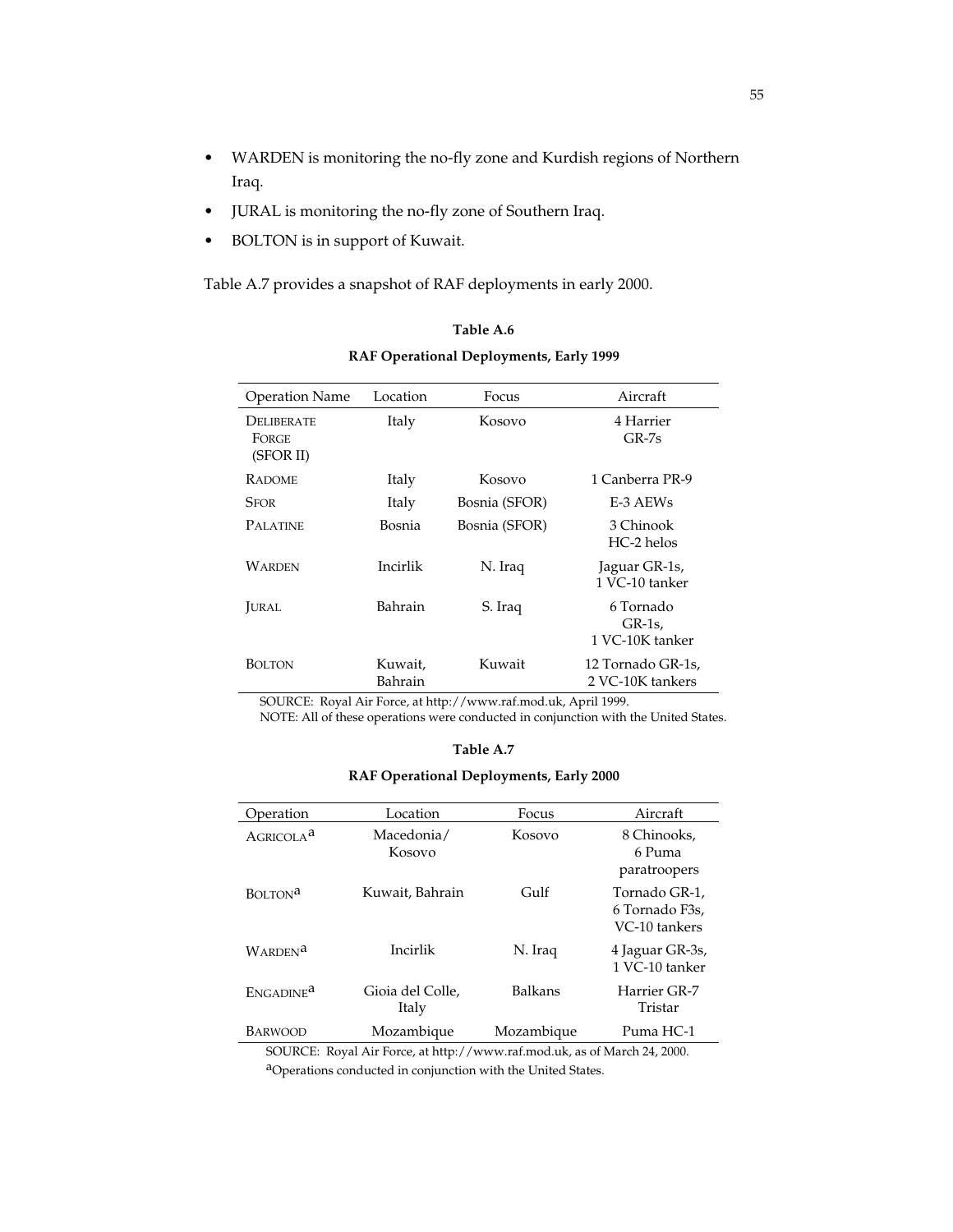# **B. NATO Contributions to Recent U.S. Coalition Operations**

# **Overview**

Table B.1 presents the number of aircraft contributed by the United States and its NATO allies to a number of recent coalition operations.<sup>1</sup>

# **Southwest Asia**

\_\_\_\_\_\_\_\_\_\_\_\_\_\_\_\_

### *Operation Desert Storm*

**Air Power Contributions.** To begin with the most recent major theater war, consider the respective air power contributions of the United States and its coalition partners to Operation DESERT STORM (see Table B.2).2

As shown in the table, at the end of the Gulf War U.S. allies had provided a little over one-quarter of the aircraft, with the largest contribution being in fighter/ground attack aircraft (33.4 percent). The remaining 74.1 percent of the aircraft—and the largest contributions across all categories of aircraft—were contributed by the United States.

Table B.3 breaks out the ground and naval contributions of the United States' NATO partners in the Gulf War. The data in the table suggest that air interoperability requirements in the Gulf also demanded deconfliction and other activities with non-air forces, particularly in the cases of missile batteries and naval warships.

 $1$ The precise number of coalition aircraft contributed to ODS remain sclassified. Sources used for ODS include Department of Defense (1992), Keaney and Cohen, *Gulf War Air Power Survey (GWAPS)* (1993), and Winnefeld et al. (1994).

<sup>&</sup>lt;sup>2</sup>For our purposes, FGA (fighter/ground attack) aircraft include fighters in air superiority and air-to-ground roles, bombers and other air-to-ground aircraft excluding helicopters, and multirole aircraft that can fly in these roles. The open sources we relied upon for this survey did not always provide specific, detailed information on how aircraft were configured or in what roles (air superiority, ground attack, reconnaissance) they flew. Accordingly, the data presented in this appendix may somewhat overestimate contributions of FGA aircraft and underestimate the extent to which these aircraft actually might have flown in other roles (e.g., reconnaissance).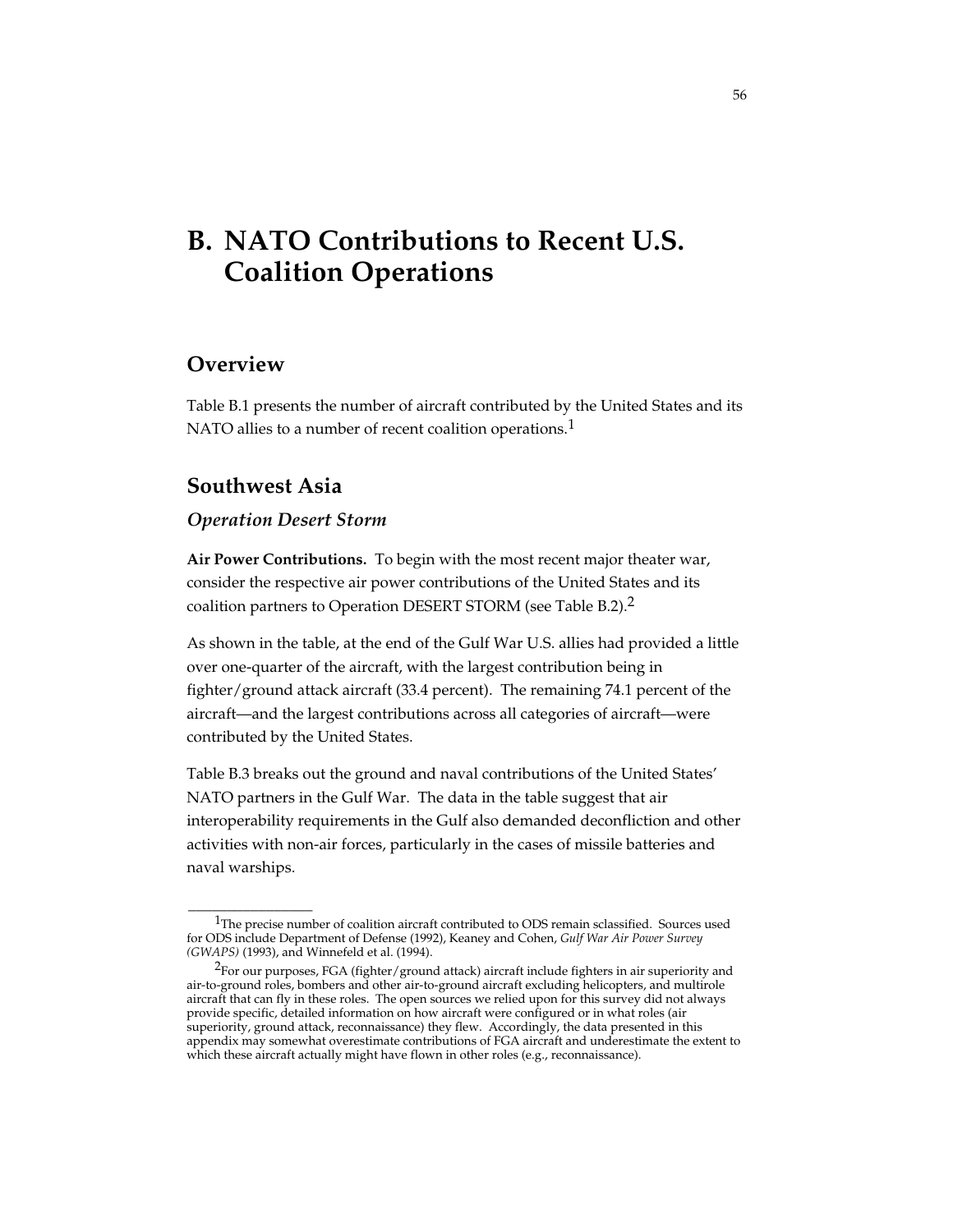### **Table B.1**

57

Country ODS **DENY** FLIGHT DELIB-ERATE FORCE IFOR SFOR SFOR II DETER-MINED FALCON ALLIED **FORCE** U.S. 2,088 100 127 124 34 24 27 731 Belgium 3 3 3 2 14 Canada 24 18 Denmark 2 8 France (a) 34 50 20 27 24 6 84 Germany 21 14 14 18 16 16 8 33 Greece  $2 \t 1 \t 1 \t 2$ Iceland Italy 8+ 20 24 16 15 15 6 58 Luxembourg Netherlands 1 sqn<sup>b</sup> 15 18 11 10 12 5 22 Norway 2 2 3 1 2 6 Portugal 2 Spain 11 11 7 11 11 9 7 Turkey 8 18 8 8 18 4 21 U.K. (a) +3wngs 28 28 12 18 11 5 39

## **Number of Aircraft Contributed to Recent Coalition Operations, by Country and Operation**

NOTE: The aircraft listed for Canada, Germany, and the Netherlands under ODS were stationed in Turkey. The aircraft number for France under Operation DENY FLIGHT represents its contribution during 1995 (as such, a one-aircraft difference in comparison to the figure in Table B.10). Hungary provided four aircraft to OAF.

aAlthough the comprehensive inventory of air contributions is classified, the United Kingdom provided the second-largest contingent of aircraft to ODS and the French provided the third-largest air contingent.

 $b_{\text{sqn}} = \text{square}$ 

#### **Table B.2**

### **Aircraft in DESERT STORM on February 24, 1991**

| <b>Type</b> | FGA   | SOF | RECCE | EW  | C3/SU | TRAN | <b>TANK</b> | Total |
|-------------|-------|-----|-------|-----|-------|------|-------------|-------|
| U.S.        | 1,215 | 25  | 69    | 144 | 134   | 156  | 345         | 2,088 |
| Allies      | 608   |     | 20    |     |       | 61   | 34          | 731   |
| Total       | 1,823 | 25  | 89    | 144 | 142   | 217  | 379         | 2,819 |
| %Ally       | 33.4  | 0.0 | 22.5  | 0.0 | 5.6   | 28.1 | 9.0         | 25.9  |

SOURCE: Adapted from Winnefeld, Niblack, and Johnson (1994), Table A.2, p. 290. NOTE: C3/SU = command, control, and communications, and surveillance.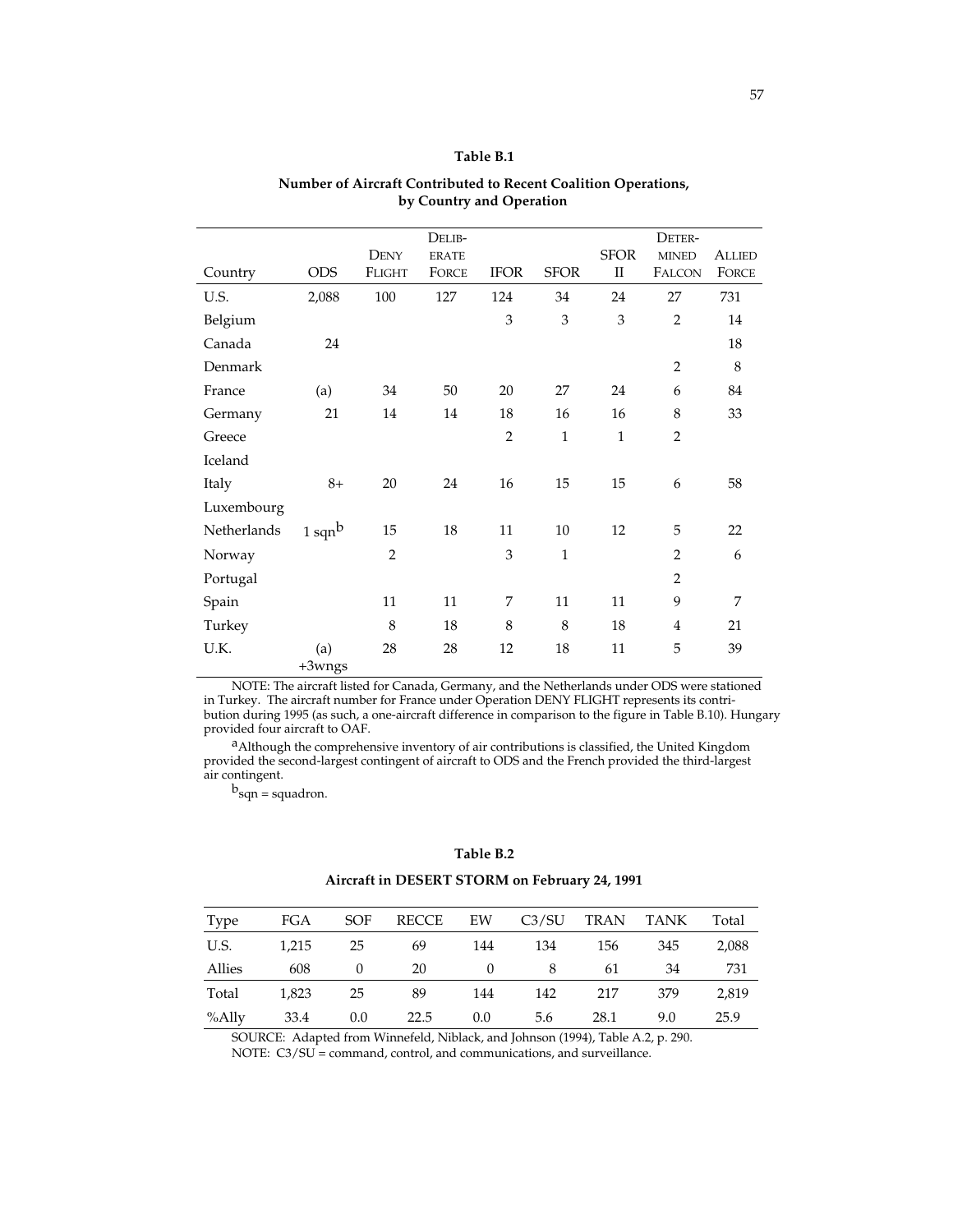| Table B.3                                                               |  |
|-------------------------------------------------------------------------|--|
| <b>Illustrative Allied Ground and Naval Contingents in DESERT STORM</b> |  |

| Country     | Ground                                  | Naval          |
|-------------|-----------------------------------------|----------------|
| Belgium     |                                         | 2 minesweepers |
| Canada      | 1,700 troops                            | 2 destroyers   |
| Denmark     |                                         | 1 corvette     |
| Greece      |                                         | 1 frigate      |
| Netherlands |                                         | 2 frigates     |
| Norway      |                                         | 1 cutter       |
|             |                                         | 1 supply ship  |
| Portugal    |                                         | 1 supply ship  |
| Spain       |                                         | 2 corvettes    |
|             |                                         | 1 destroyer    |
| Turkey      |                                         | 2 frigates     |
| U.K.        | 24 missiles                             |                |
|             | 4 armored vehicles                      |                |
|             | 18 Scorpion tanks                       |                |
|             | 117 Challenger tanks                    |                |
|             | 75 Infantry Fighting<br>Vehicles (IFVs) |                |
|             | 18 recon vehicles                       |                |
|             | 155 SP artillery                        |                |

SOURCE: Thomas A. Keaney and Eliot A. Cohen, *Gulf War Air Power Survey, Volume V*: *A Statistical Compendium and Chronology,* Washington, D.C., 1993.

# *Post-ODS Southwest Asia*

Although the data are somewhat sketchy, it appears that contributions to the following post-ODS operations were as next described.

**Operation PROVIDE COMFORT.** Operations PROVIDE COMFORT I (April 6, 1991, to July 24, 1991) and PROVIDE COMFORT II (July 24, 1991, to December 31, 1996) combined post-ODS Kurdish relief operations with a security effort in Turkey/northern Iraq and were replaced by Operation NORTHERN WATCH on January 1, 1997. These operations involved a mix of airlifters (for humanitarian relief), fixed-wing combat aircraft (for no-fly-zone enforcement), and other aircraft. According to the International Institute for Strategic Studies (IISS), in the first two years of PROVIDE COMFORT, the U.S. contribution was 57 aircraft; by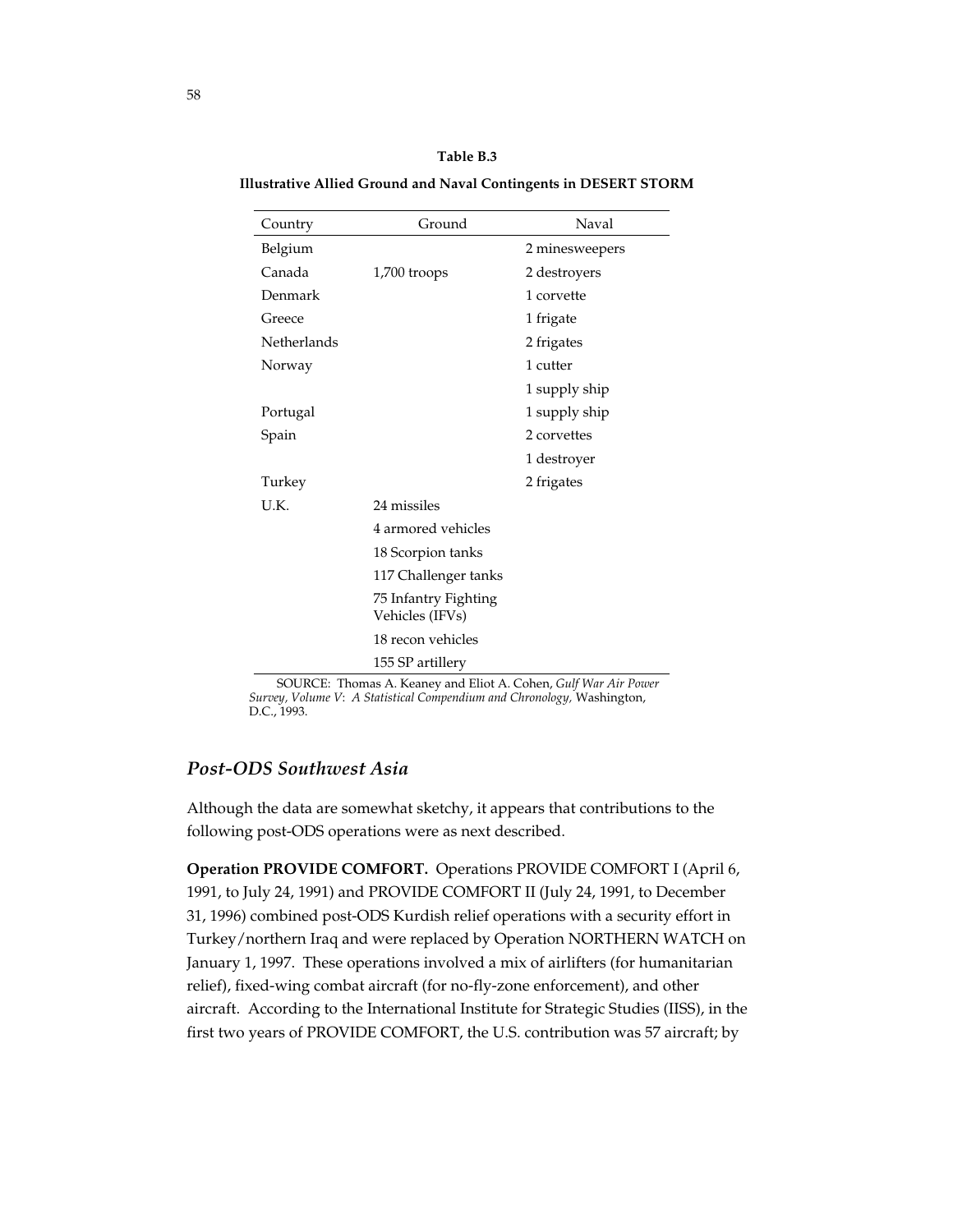1996, the U.S. contribution was down to 39 aircraft.<sup>3</sup> Typical contributions from France in the three years were six to nine aircraft.<sup>4</sup> The United Kingdom typically contributed eight to ten aircraft at this time.<sup>5</sup> Additionally, the United States flew OLIVE COMFORT U-2 reconnaissance operations out of Akrotiri against northern Iraq.

Based upon these numbers, the U.S. contribution to PROVIDE COMFORT, therefore, seems to have ranged between 67 percent (39 out of 58 aircraft) and 75 percent (57 out of 76 aircraft).

**Operation NORTHERN WATCH.** Operation NORTHERN WATCH (ONW) (January 1, 1997, to present) was the follow-on to PROVIDE COMFORT II, with the mission of enforcing the no-fly zone (NFZ) over northern Iraq. The French ended their participation in the operation when PROVIDE COMFORT was terminated, leaving the United States contributing perhaps one wing of aircraft, including F-16s, F-15Cs, KC-135s, E-3B/Cs, C-12s, HC-130s, and HH-60s, and the United Kingdom contributing six Tornado GR-1/1As and one VC-10 tanker.<sup>6</sup> If we make the simplifying assumption that the wing of U.S. aircraft assigned to NORTHERN WATCH comprises about 72 aircraft, that would suggest that the United States is contributing about 91 percent (72 out of 79 aircraft) to NORTHERN WATCH.

Illustrative contributions to Operation NORTHERN WATCH are described in Table B.4.7

<sup>3</sup>IISS lists the following types of aircraft as being involved in PROVIDE COMFORT: F-15Es, F-15s, F-111Fs, EF-111s, and F-4Gs Haulman (1998b) gives a more complete listing: A-10, C-5, C-12, C-21, C-130, C-141, E-3, EC-130, EF-111, F-4, F-15, F-16, F-111, HC-130, KC-10, KC-135, MH-53, RC-135, and RF-4. IISS, *The Military Balance,* various years; Daniel L. Haulman, "Operation Provide Comfort," in Warnock, ed. (1998b), pp. 173–183.

 $^{4}$ In 1993–1994, this included four Mirage F1-CR reconnaissance aircraft, four Jaguars, and a C-135 tanker; in 1995, the French contributed five Jaguars and one KC-135. IISS, *The Military Balance*, various years.

<sup>&</sup>lt;sup>5</sup>In 1993–1994, this included eight GR-1 Tornadoes and two VC-10 tankers, and in 1995, six Tornadoes and two VC-10s. IISS, *The Military Balance*, various years.

 $6$ According to IISS, USAF aircraft are on detachment only, and the total numbers vary accordingly.

<sup>&</sup>lt;sup>7</sup>Precise numbers of aircraft were not available and, in any case, tend to vary over time. Another snapshot from Incirlik AB on January 12, 1998, describes the following forces as participating in ONW: United States—E-3A, F-15C, F-15E, F-16CJ, KC-135, HC-130, HH-60, EA-6B, and C-12; United Kingdom—Jaguar and VC-10 tanker; Turkey—KC-135 Stratotanker, F-16C, and F-4E (www.incirlik.af.mil/onw/fact\_sheet.htm.). The U.K. contributions of Jaguars and a VC-10 are consistent with contributions to U.K. Operation WARDEN. See "Current RAF Operational Deployments," at http://www.raf.mod.uk.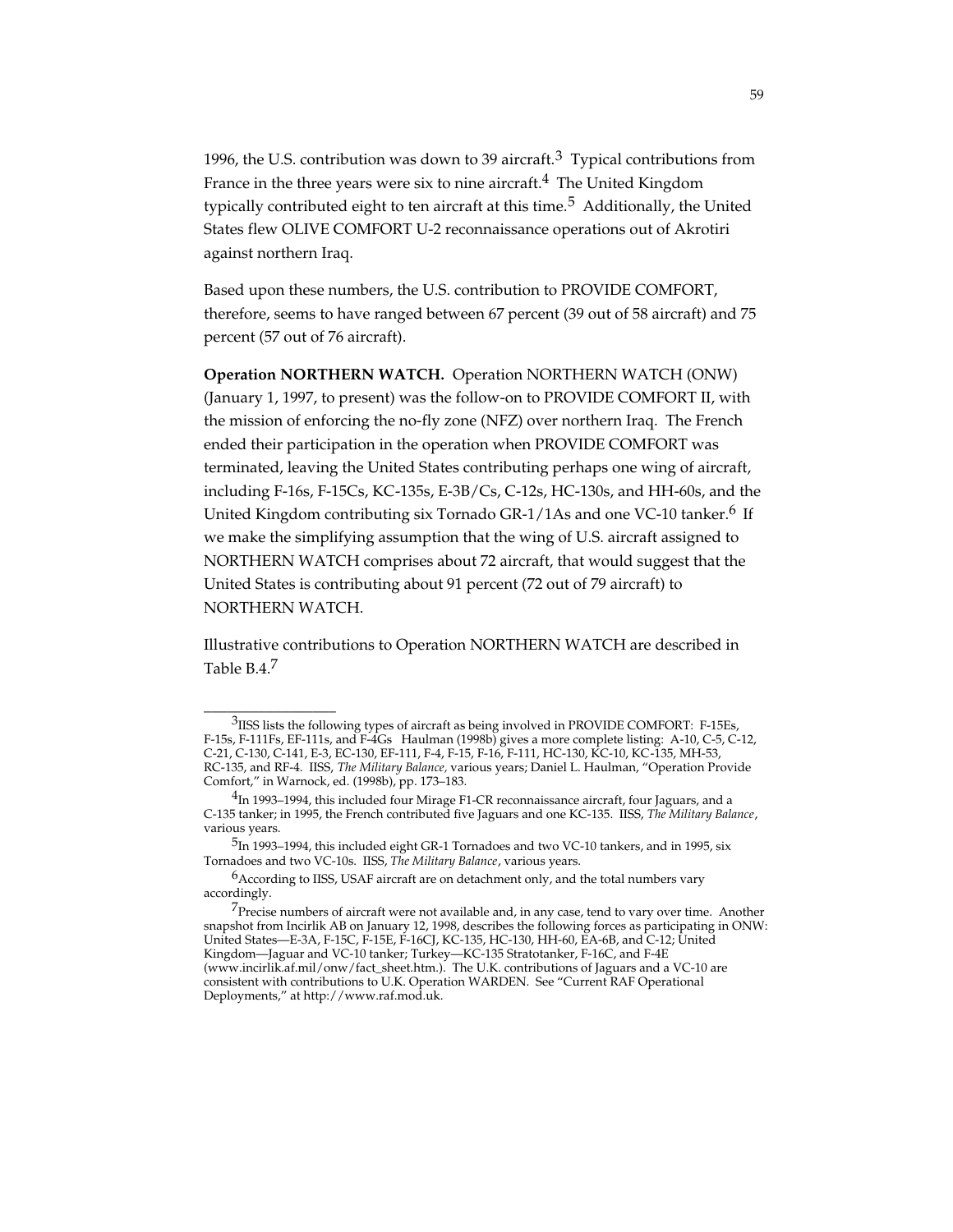#### **Table B.4**

#### **Aircraft Contributions to Operation NORTHERN WATCH**

| Mission    | <b>United States</b>       | United<br>Kingdom | Turkey      |
|------------|----------------------------|-------------------|-------------|
| FGA        | $F-16C/CJ$<br>F-15C, F-15E | Jaguar GR-1s      | F-4E, F-16C |
| AEW        | $E-3$                      |                   |             |
| EW         | $E$ A-6B                   |                   |             |
| <b>SAR</b> | HC/MC-130                  |                   |             |
| Tanker     | KC-135                     | $VC-10$           |             |
| Helicopter | UH-60A,<br>HH-60           |                   |             |

SOURCE: Operation NORTHERN WATCH Combined Task Force Public Affairs, "Operation NORTHERN WATCH," fact sheet, current as of November 25, 1998; http://www.incirlik.af.milonw/fact\_sheet.htm.

**Operation SOUTHERN WATCH.** Of the total 286 aircraft in use in Operation SOUTHERN WATCH in February 1999, the United States was contributing 257 aircraft, of which 155 were land based, while the United Kingdom provided 20 and France, nine.<sup>8</sup>

These numbers suggest that the United States is contributing about 90 percent of the aircraft used in SOUTHERN WATCH, and they are somewhat higher than what appear to be the typical U.K. and French contributions: United Kingdom (six Tornado GR-1As) and France (six Mirage 2000Cs and three C-135FR  $t$ ankers).<sup>9</sup> Importantly, on occasion the United Kingdom has operated as mission commander, with operational control of U.S. and French forces. SOUTHERN WATCH is part of the Peninsular Shield Force of approximately 7,000 personnel, which includes one infantry brigade element from Gulf Cooperation Council (GCC) states, and 1,400 U.S. Army personnel, including one Patriot unit, a signals unit, plus others on short-term duty.<sup>10</sup> Table B.5 describes representative USAF forces assigned to Southwest Asia, and Table B.6 describes recent rotations of USAF expeditionary forces to JTF-SWA.11

<sup>8</sup>U.S. numbers vary because of rotational detachments, but include F-15, F-16, F-117, C-130, KC-135, U-2, and E-3 aircraft. IISS, *The Military Balance, 1998/99.* Furthermore, the number of aircraft appears to reflect increased levels for crisis response operations, not the routine aircraft levels.

 $9$ According to the Ministry of Defence, the United Kingdom currently has six Tornado GR-1s and a VC-10K tanker in support of Operation JURAL, the name given to U.K. participation in Operation SOUTHERN WATCH. See http://www.raf.mod.uk.

<sup>10</sup>IISS, *The Military Balance, 1998/99*.

 $11$ We note that U.S. naval aviation also plays a role in Southwest Asia.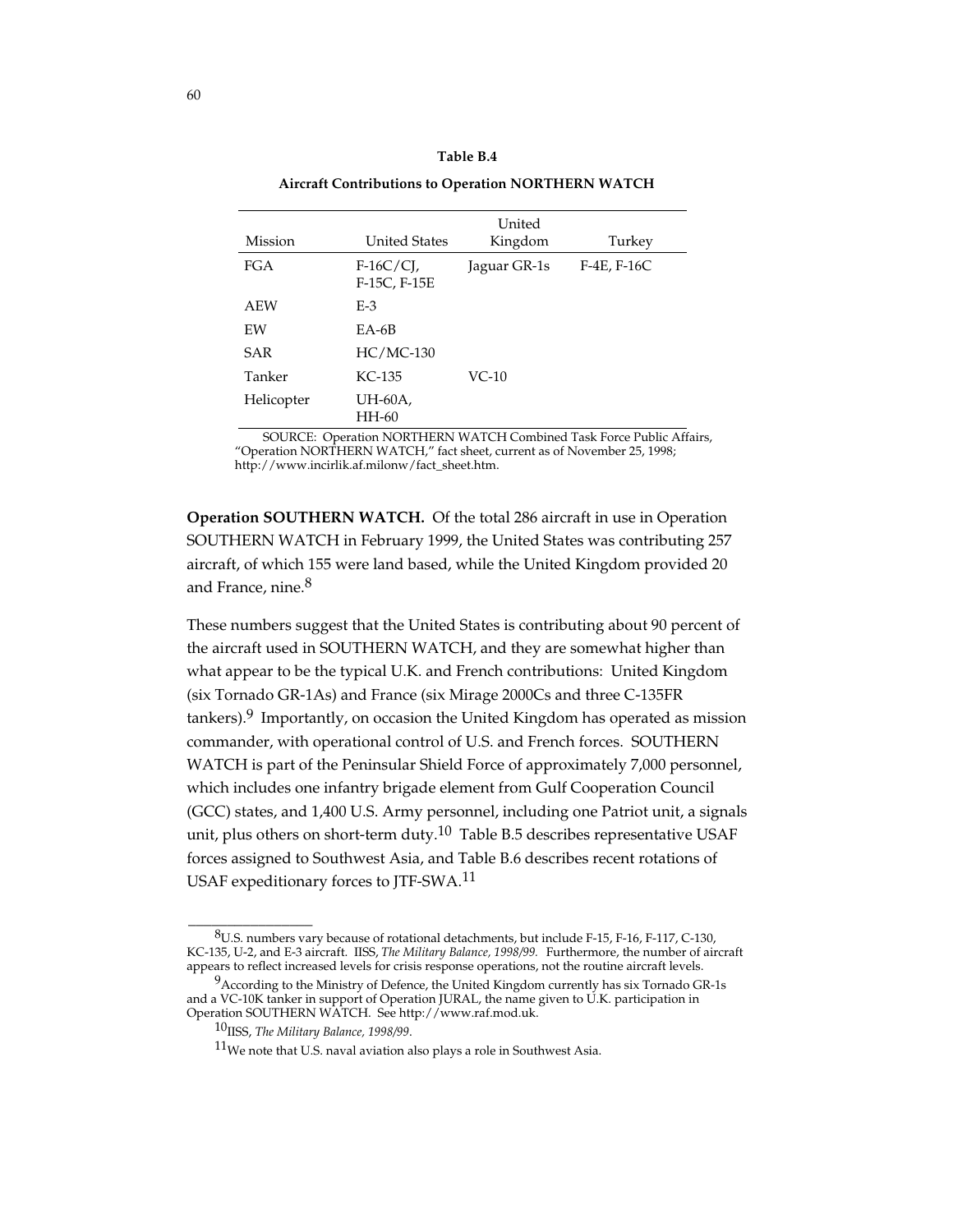#### **Table B.5**

**U.S.–Assigned Air Forces to Southwest Asia**

| Element  | Description    | Number         |
|----------|----------------|----------------|
| AOC      | Air Operations |                |
|          | Center (C2)    |                |
| $F-15C$  | <b>FGA</b>     | 18             |
| $F-16CI$ | FGA            | 8              |
| $F-16CG$ | FGA            | 10             |
| $A-10A$  | Attack         | 13             |
| $E-3B$   | C <sub>2</sub> | 3              |
| RC-135   | <b>RECCE</b>   | $\overline{2}$ |
| $U-2S$   | <b>RECCE</b>   | $\overline{2}$ |
| $HC-130$ | TANK           | $\overline{2}$ |
| $HH-60A$ | HELO           | $\overline{2}$ |
| $HH-60G$ | HELO           | 3              |
| $KC-10$  | TANK           | 4              |
| KC-135   | TANK           | 8              |
| C-21     | TRAN           | 1              |

SOURCE: CENTCOM Office of Public Affairs, http://www.htfswa.centcom.smil.mil/directorates/pa/ centaf-facts.html.

NOTE: Provider reported in parentheses ().

Finally, a number of crisis responses or strike operations have taken place since Operation DESERT STORM, including VIGILANT WARRIOR, DESERT THUNDER, and DESERT FOX.

**Operation VIGILANT WARRIOR.** In Operation VIGILANT WARRIOR in October 1994, the United States deployed over 28,000 personnel and over 200 additional aircraft,<sup>12</sup> with an estimated total of 275 fixed-wing aircraft. Initial allied contributions to the force were the French destroyer *Georges Leygues* and the British frigate HMS *Cornwall* and destroyer HMS *Cardiff*. It is not clear what, if any, coalition aircraft participated.

**Operation DESERT THUNDER.** As of May 1998, open source reporting described planning for Operation DESERT THUNDER as involving between 320 and 405 U.S. aircraft. In addition to the U.S. aircraft, the plan envisioned the contribution of eight Tornadoes, presumably from the United Kingdom.<sup>13</sup> By October 15, 1998, it appears that there were 80 land-based and 85 carrierbased aircraft, for a total of 165 aircraft available for DESERT THUNDER

<sup>12</sup>USCENTCOM, Chapter 7, "1994 Operations."

<sup>13</sup>See http://www.fas.org/man/dod-101/ops/desert\_thunder\_orbat\_980501.htm.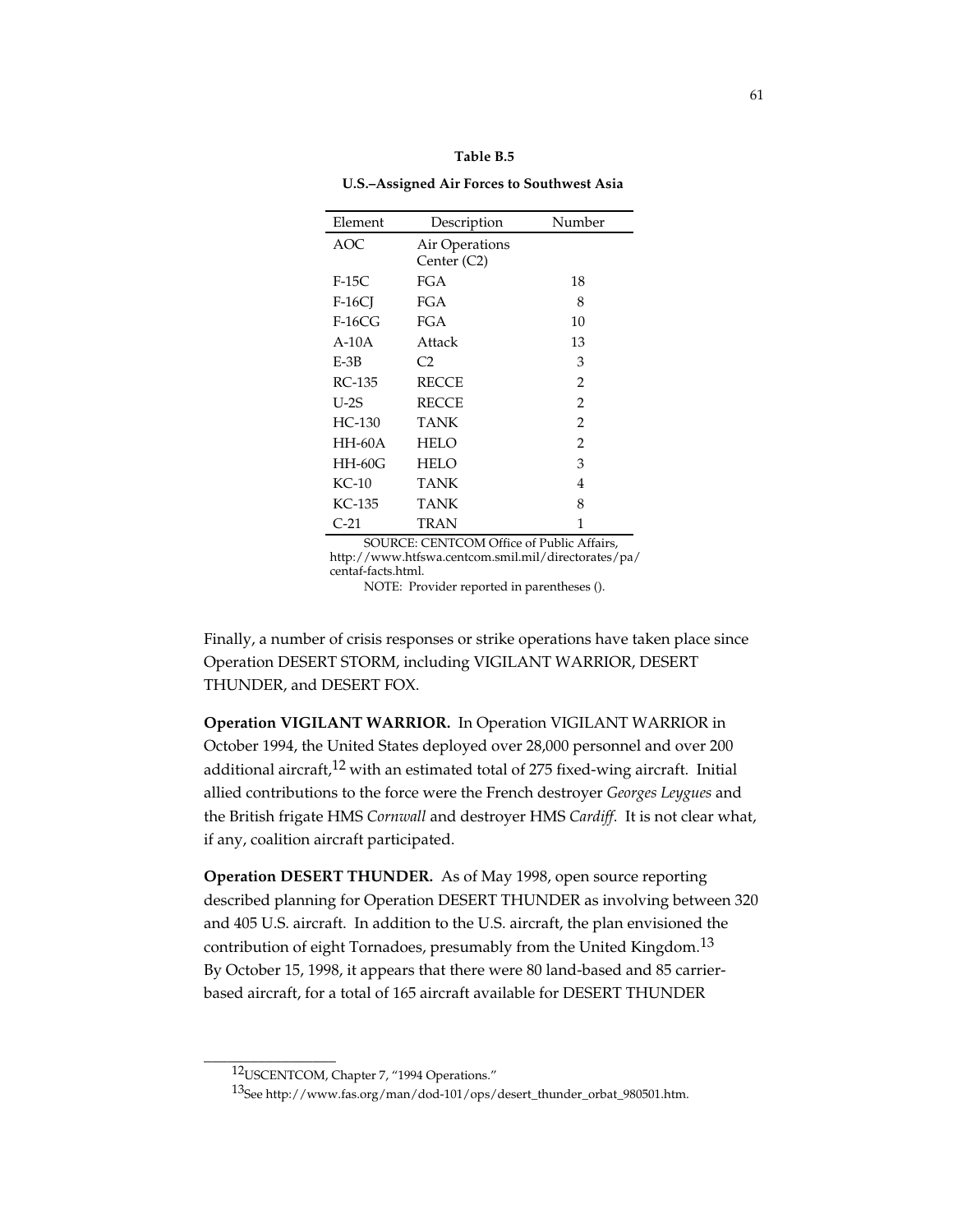### <sup>62</sup> **Table B.6**Table B.6 **Air Expeditionary Force Deployments to Operation SOUTHERN WATCH**

#### Unit Dates B-1B B-52 F-15C F-15E F-16 F-117 KC-10 KC-135KC-135 366th AEW 9/97-10/97 2 6 6 10 2 347th AEW 11/97-3/98 2 12 18 18 2nd AEW 11/97–6/98 14 4 8th EFS 11/97-3/98 12 305th AEG 2/98–6/98 5 366th AEW 3/98–6/98 3 14 12 12 12 7 4 9th EFS 3/98-6/98 12

SOURCE: http://www.jtfswa.centcom.smil.mil/directorates/pa/centaf-facts.html.

NOTES: Numbers vary on a daily basis. F-16s include F-16, F-16CJ, and F-16CG. AEW = air expeditionary wing; EFS = expeditionary fighter squadron; AEG = air expeditionary group.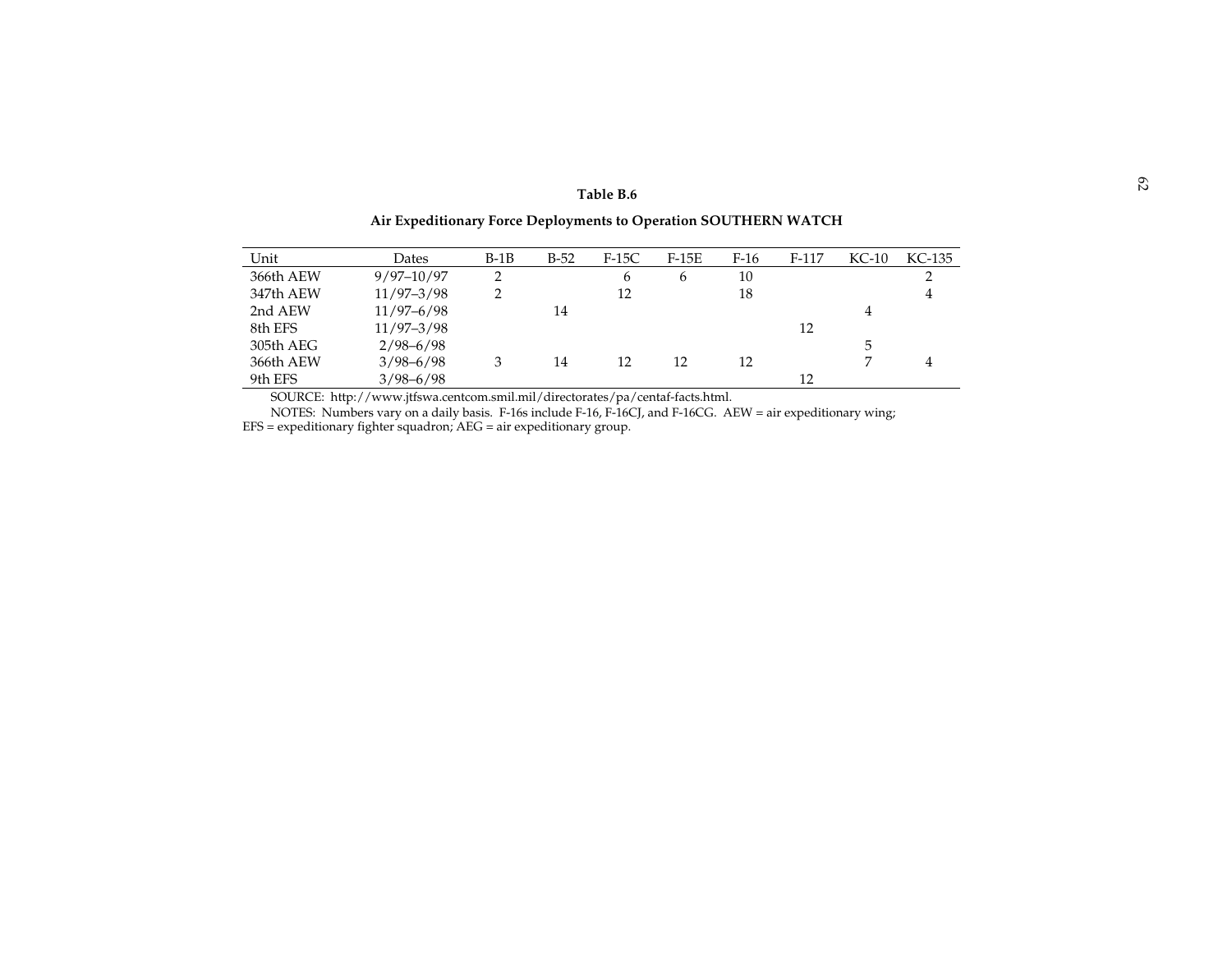operations. U.K. aircraft included 12 GR-1s and two VC-10s,  $^{14}$  which suggests that the United States planned to contribute approximately 92 percent of the aircraft to the operation.

Although specific numbers are unavailable for the United States, Table B.7 breaks out aircraft contributions by broad mission.

**Operation DESERT FOX.** By December 23, 1998, when the evolutionary DESERT THUNDER planning culminated in Operation DESERT FOX, an estimated 330 combat aircraft and 81 support aircraft were involved. While the United States provided the bulk of the air forces, the U.K. contribution reportedly included both the 12 GR-1s in Operation BOLTON, and one or more VC-10 tankers, which were used to refuel both U.S. and British aircraft; again, more precise U.S. numbers for aircraft by mission are unavailable. These numbers suggest, however, that the United States may have provided as many as 397 aircraft (330 combat aircraft plus 81 support aircraft, less the British contribution of 14 aircraft), or nearly 97 percent of the aircraft. Table B.8 categorizes the U.S. and British contributions by mission (detailed numbers by mission are unavailable).15

#### **Table B.7**

### **Contributions to Operation DESERT THUNDER**

| Country  |  | FGA AEW EW RECCE TRAN TANK HELO |  |  |
|----------|--|---------------------------------|--|--|
| U.S. $X$ |  | $X \times X \times X \times X$  |  |  |
|          |  |                                 |  |  |

NOTE: The United Kingdom reportedly also was to provide VC-10s for aerial refueling.

#### **Table B.8**

**Contributions to Operation DESERT FOX**

| Country    | FGA | AEW | EW | RECCE | TRANS | <b>HELO</b> |
|------------|-----|-----|----|-------|-------|-------------|
| U.S.       |     |     |    |       |       |             |
| $\cdot$ r. |     |     |    |       |       |             |

<sup>14</sup>These aircraft are part of United Kingdom Operation BOLTON, which has been in Kuwait since March 1998.

<sup>&</sup>lt;sup>15</sup>Cordesman (1999, p. 19) indicates a total of 213-plus aircraft were used in DESERT FOX, with the United States supplying 201 or more of them. He also indicates that the United States used 425 plus cruise missiles.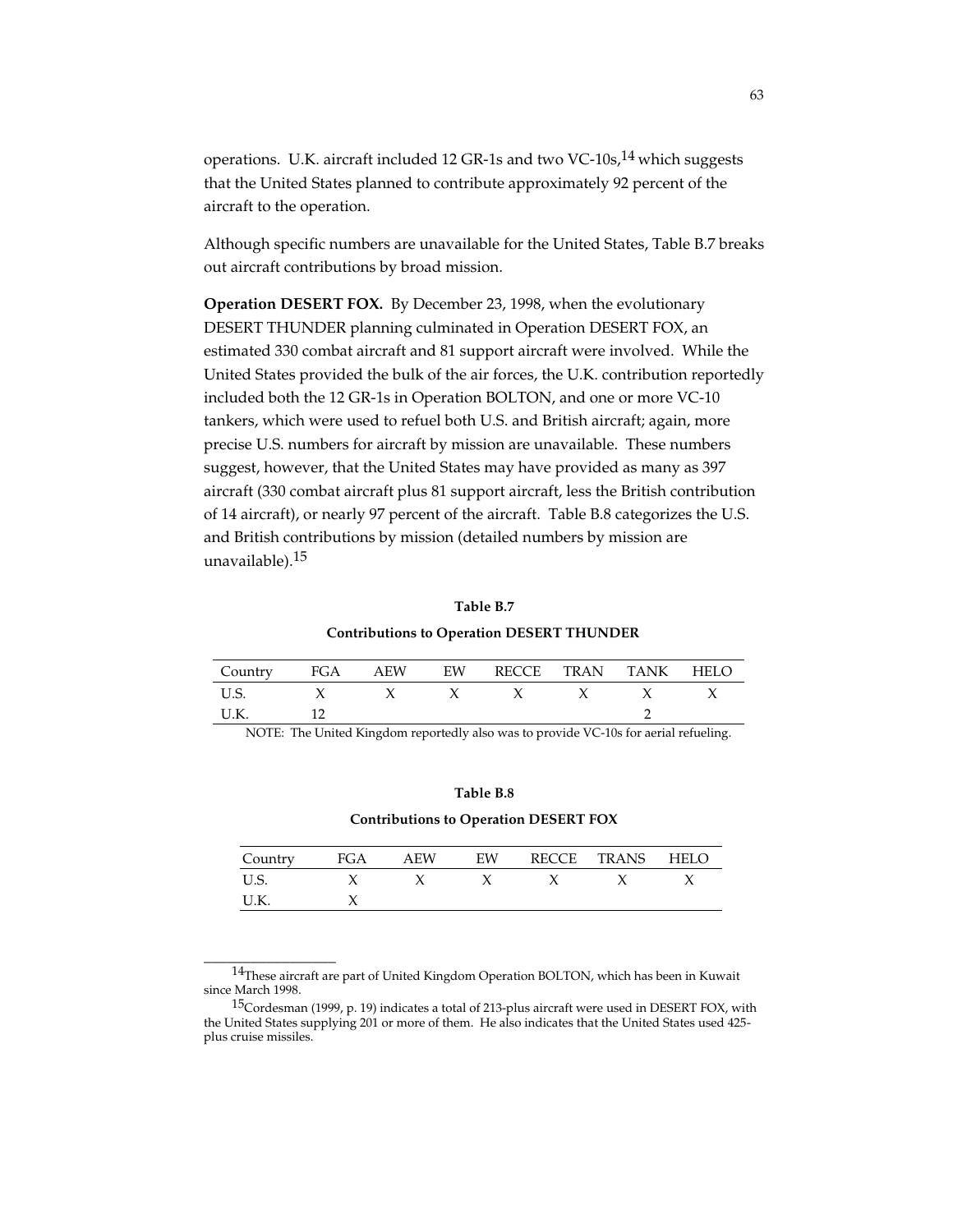# **The Balkans**

### *Bosnia*

In Bosnia, a succession of humanitarian, peacekeeping, peace enforcement, air, and maritime operations was undertaken. Table B.9 summarizes the contributions of the United States and its coalition partners to recent coalition operations in Bosnia.

The table suggests that most of the NATO allies, including the United States, participated in the land and air components of the various operations in Bosnia, but only selected countries participated in the maritime components.

**UNPROFOR.** In the United Nations Preventive Force (UNPROFOR) (March 1992 to December 15, 1995), the U.N. operation in Croatia and Bosnia-Herzegovina, NATO nations contributed primarily battalion-level ground forces, as follows: Belgium, infantry battalion; Canada, infantry and engineer battalion; Denmark, infantry battalion; France, infantry and logistics battalion; Luxembourg, infantry platoon; the Netherlands, signals; Norway, movement control; and Portugal, observers.<sup>16</sup> On June 29, 1992, UNPROFOR was enhanced with additional troops to ensure the security and functioning of Sarajevo airport and the delivery of humanitarian assistance. At that time, a Canadian battalion deployed to Sarajevo and was relieved by a small headquarters and three battalions of infantry (including one battalion from France).17 UNPROFOR's strength in 1995 was approximately 19,000 troops.<sup>18</sup>

**Operation PROVIDE PROMISE.** In Operation PROVIDE PROMISE (July 3, 1992, to January 9, 1996), U.S., Canadian, French, German, and British airlifters provided humanitarian relief to the beleaguered city of Sarajevo.<sup>19</sup> Although 15 to 20 countries are said to have contributed aircraft, $20$  according to the Air Force, contributions to PROVIDE PROMISE included more than 100 U.S. C-130s,

<sup>16</sup>See also the contributions to PROVIDE PROMISE, DENY FLIGHT, and SHARP GUARD. 17Egypt and Ukraine also contributed a battalion each. IISS, *The Military Balance, 1994/95*, p. 257.

<sup>18</sup>IISS, *The Military Balance, 1995/96*, p. 304.

<sup>&</sup>lt;sup>19</sup>Haulman (1998c, pp. 270–273) reports that the United States was one of "at least 15 countries"; IISS reports that a total of 20 countries provided aircraft for the operation.

<sup>20</sup>IISS, *The Military Balance, 1994/95*, p. 275.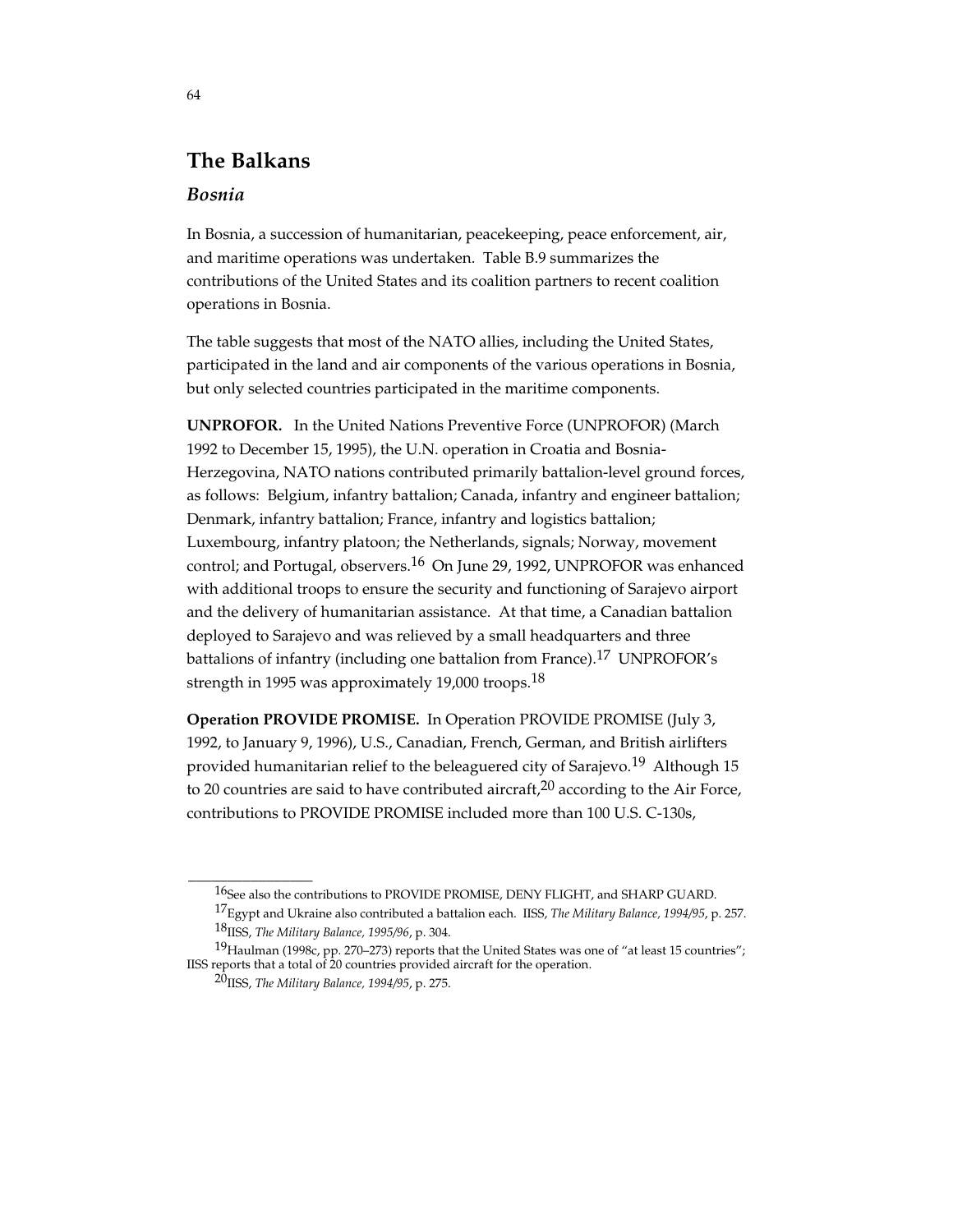|             |        |             | Land        |                     |                     | Air                 |                     |                     |                     | Maritime    |                     |                |  |
|-------------|--------|-------------|-------------|---------------------|---------------------|---------------------|---------------------|---------------------|---------------------|-------------|---------------------|----------------|--|
| Country     | U.N.   | <b>IFOR</b> | <b>SFOR</b> | <b>SFOR II</b>      | U.N. <sup>a</sup>   | <b>IFOR</b>         | <b>SFOR</b>         | <b>SFOR II</b>      | U.N. <sup>b</sup>   | <b>IFOR</b> | <b>SFOR</b>         | <b>SFOR II</b> |  |
| U.S.        | X      | $\chi$      | X           | $\chi$              | xX                  | $\chi$              | $\chi$              | $\chi$              | $X_{X}$             | X           | $\chi$              | X              |  |
| Belgium     | X      | $\chi$      | X           | X                   |                     | $\boldsymbol{\chi}$ | X                   | $\chi$              |                     |             |                     |                |  |
| Canada      | X      | $\chi$      | X           | $\chi$              |                     |                     |                     | $\chi$              | $\boldsymbol{\chi}$ |             |                     |                |  |
| Denmark     | X      | $\chi$      | X           | X                   |                     |                     |                     |                     | $\boldsymbol{\chi}$ |             |                     |                |  |
| France      | $\chi$ | X           | X           | X                   | xX                  | $\chi$              | X                   | $\chi$              | $X_{X}$             | $\chi$      |                     |                |  |
| Germany     |        | X           | X           | $\boldsymbol{\chi}$ |                     | $\boldsymbol{\chi}$ | X                   | $\chi$              | $X_{X}$             | X           |                     |                |  |
| Greece      |        | X           | $\chi$      | $\chi$              | $\mathsf X$         | $\boldsymbol{\chi}$ |                     | $\boldsymbol{\chi}$ |                     | $\chi$      | $\mathsf X$         | X              |  |
| Iceland     |        |             |             |                     |                     |                     |                     |                     |                     |             |                     |                |  |
| Italy       |        | X           | X           | $\chi$              |                     | $\boldsymbol{\chi}$ | X                   | $\chi$              | $X_{X}$             | $\chi$      | $\boldsymbol{\chi}$ | X              |  |
| Luxembourg  |        | X           | X           | X                   |                     |                     |                     |                     |                     |             |                     |                |  |
| Netherlands | X      | X           | $\chi$      | $\boldsymbol{\chi}$ | $\boldsymbol{\chi}$ | $\boldsymbol{\chi}$ | X                   | $\chi$              | $X_{X}$             | $\chi$      |                     |                |  |
| Norway      | X      | $\chi$      | X           | X                   |                     | $\boldsymbol{\chi}$ |                     |                     |                     |             |                     |                |  |
| Poland      | $\chi$ | $\chi$      | X           | X                   |                     |                     |                     |                     | $\mathbf x$         |             |                     |                |  |
| Spain       | X      | X           | X           | $\boldsymbol{\chi}$ | X                   | $\boldsymbol{\chi}$ | $\boldsymbol{\chi}$ | $\chi$              | $X_{X}$             | X           |                     |                |  |
| Turkey      | X      | X           | X           | X                   | X                   | $\chi$              | X                   | $\chi$              | X                   | X           | X                   | X              |  |
| U.K.        | X      | $\chi$      | X           | X                   | X                   | X                   | X                   | X                   | $X_{X}$             | X           |                     |                |  |

**Table B.9Participation in Land, Air, and Maritime Components of Selected Bosnia Operations**

SOURCES: United Nations; NATO.

NOTES: U.N. is UNPROFOR. Classified data on numbers are available but were not used so that the present report would remain unclassified.

<sup>a</sup>Air operations in parallel with UNPROFOR were PROVIDE PROMISE (participation indicated by "x") and DENY FLIGHT (participation indicated by "X").

bMaritime operation in parallel with UNPROFOR was SHARP GUARD. Naval forces indicated by "X"; maritime patrol aircraft indicated by "x".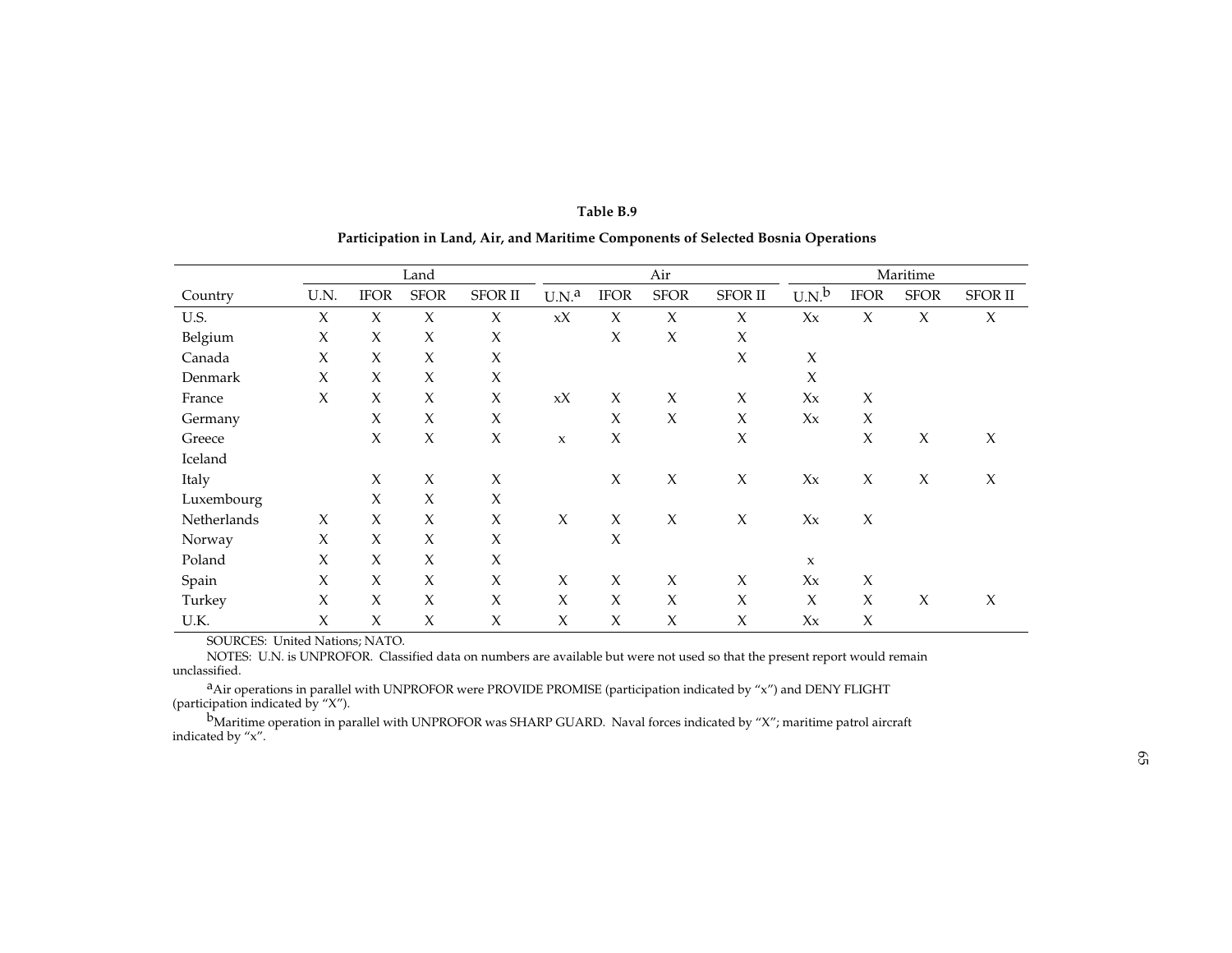C-141s, C-5s, and C-9s, as well as an unknown number of German C-160s, and Canadian, U.K., and French C-130s.<sup>21</sup>

**Operation SKY MONITOR.** Operation SKY MONITOR (October 16, 1992, to April 12, 1993) was the NATO response to U.N. Security Council Resolution 781 establishing a ban on military flights in the airspace of Bosnia-Herzegovina, in support of the United Nations Protection Force (UNPROFOR). In Operation SKY MONITOR, NATO Airborne Early Warning Force (NAEWF) aircraft monitored airspace in the former Yugoslavia but did not have the authority to engage or otherwise enforce airspace restrictions on Serb air forces. NAEWF E-3A aircraft were flown by multinational crews provided by 11 NATO nations: Belgium, Canada, Denmark, Germany, Greece, Italy, the Netherlands, Norway, Portugal, Turkey, and the United States,<sup>22</sup> and NAEWF E-3D from the United Kingdom's No. 8 Squadron also participated. SKY MONITOR ended on April 12, 1993, when Operation DENY FLIGHT began.

**Operation DENY FLIGHT.** On March 31, 1993, the U.N. Security Council passed United Nations Security Council Resolution (UNSCR) 816, which extended the ban on air operations to cover all flights not authorized by UNPROFOR, and authorized member states to take all necessary measures, in the event of further violations, to ensure compliance with the ban. Operation DENY FLIGHT was the name given to enforcement of the no-fly zone in Bosnia from April 12, 1993, to December 20, 1995. NATO allies from 12 NATO countries—Belgium, Canada, Denmark, France, Germany, Italy, the Netherlands, Norway, Spain, Turkey, the United Kingdom, and the United States contributed almost 4,500 personnel. According to Air Forces Southern Europe's (AFSOUTH's) final fact sheet for DENY FLIGHT, the United States' NATO partners contributed 58 percent of the aircraft for the operation (see Table B.10).

**Operation DETERMINED EFFORT.** Operation DETERMINED EFFORT (July 1995) was a plan for a NATO operation for withdrawing U.N. forces should such a contingency have arisen; the plan was never executed. The underlying planning served as the stepping-stone for Operation JOINT ENDEAVOR. Twenty-two active army units were identified for the operation, and 49 Army National Guard and Army Reserve units were notified to begin training for possible deployment to the European theater.

<sup>21</sup>U.S. numbers are from Haulman (1998c, pp. 270–273). Vick et al. (1997, p. 149) report that C-17s also were used.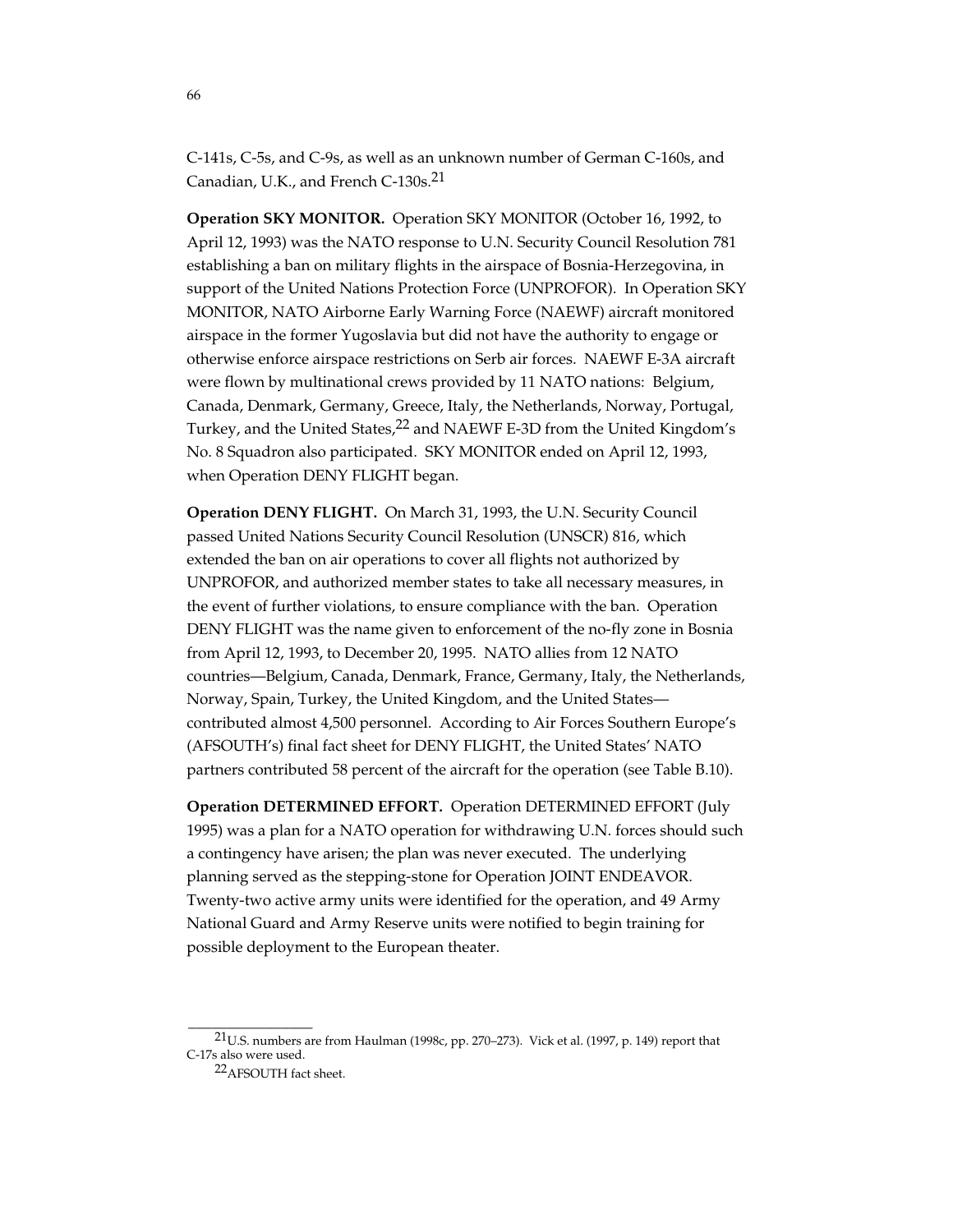|  | Table B.10 |  |  |  |
|--|------------|--|--|--|
|--|------------|--|--|--|

| Country      | FGA | CAS | <b>GUN</b> | <b>AEW</b> | EW | <b>RECCE</b> | TRAN           | TANK           | <b>SUPP</b> | Total          | Percent |
|--------------|-----|-----|------------|------------|----|--------------|----------------|----------------|-------------|----------------|---------|
| U.S.         | 18  | 44  | 2          |            | 21 |              |                | 15             |             | 100            | 41.8    |
| France       | 16  | 9   |            |            |    | 5            |                |                |             | 33             | 13.8    |
| Germany      | 14  |     |            |            |    |              |                |                |             | 14             | 5.9     |
| Italy        | 6   | 6   |            |            |    | ∍            |                |                | 5           | 20             | 8.4     |
| Neth.        | 9   |     |            |            |    | 3            | C              |                |             | 15             | 6.3     |
| Norway       |     |     |            |            |    |              | $\overline{2}$ |                |             | $\overline{2}$ | 0.84    |
| Spain        | 8   |     |            |            |    |              |                | $\mathfrak{D}$ |             | 11             | 4.6     |
| Turkey       | 8   |     |            |            |    |              |                |                |             | 8              | 3.3     |
| U.K.         | 6   | 16  |            | ◠          |    | 2            |                | 2              |             | 28             | 11.7    |
| <b>NAEWF</b> |     |     |            | 8          |    |              |                |                |             | 8              | 3.3     |
|              |     |     |            |            |    |              |                |                |             |                |         |
| Total        | 85  | 75  | 2          | 11         | 21 | 12           | 5              | 21             | 7           | 239            |         |

# **U.S. and NATO Aircraft in Operation DENY FLIGHT**

SOURCE: http://www.afsouth.nato.int/factsheets/denyflightfactsheet.htm.

NOTE: This is a representative snapshot.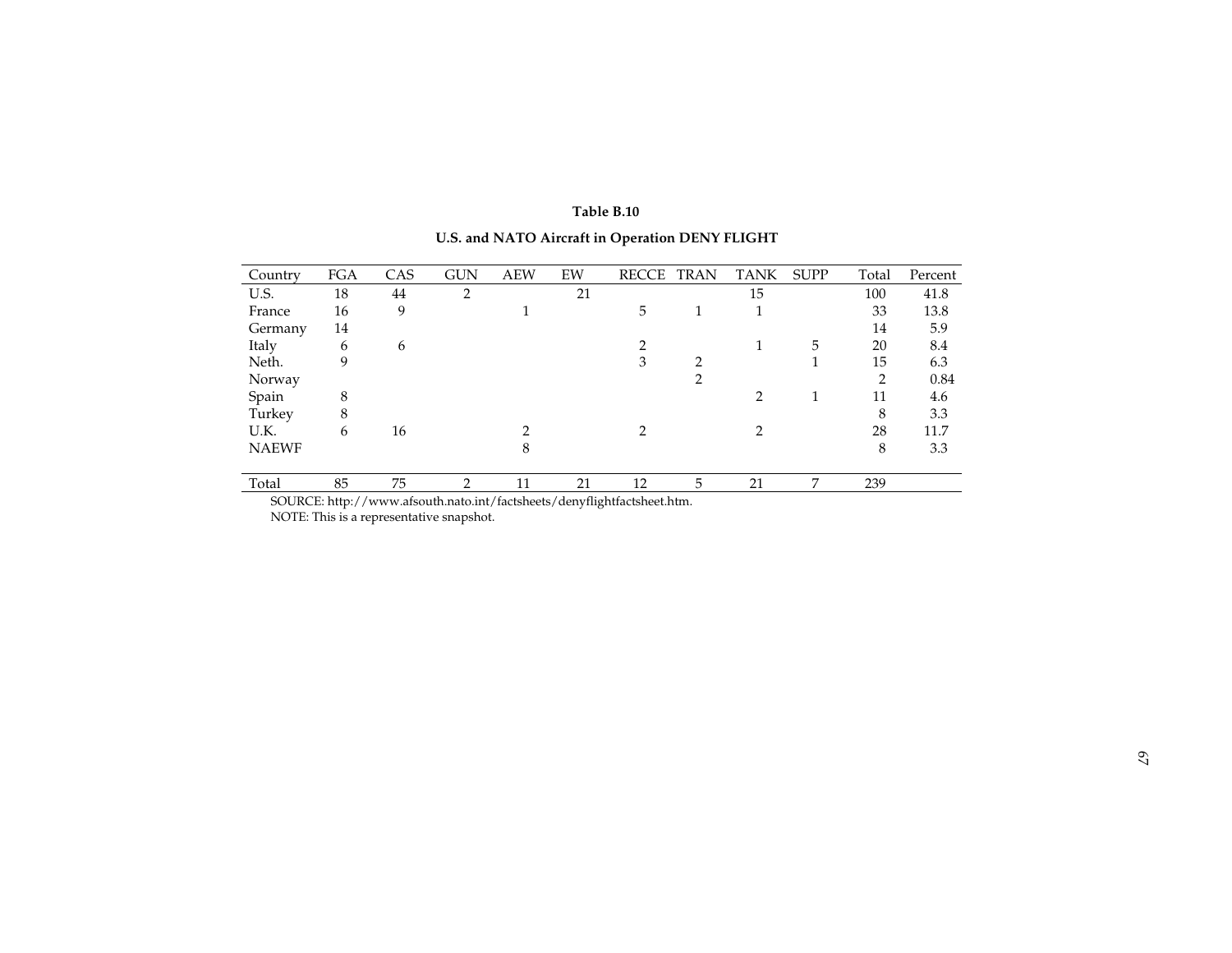**Operation DELIBERATE FORCE.** In Operation DELIBERATE FORCE (see Table B.11), the strike operations that pushed the Serbs toward negotiations and the Dayton Accords, the NATO allies contributed 167 aircraft (56.8 percent), while the United States contributed nearly 130 fixed-wing aircraft (43.2 percent).23

**IFOR, SFOR, and SFOR II.** Following the execution of DELIBERATE FORCE and the signing of the Dayton Accords in the fall of 1995, NATO undertook a series of peacekeeping operations: the Implementation Force (IFOR) and the follow-on Stabilization Force (SFOR and SFOR II). These were large and complex operations that involved land, air, and maritime components.

*IFOR Land Component.* Approximately 60,000 troops were deployed to IFOR, 50,000 of which were from NATO countries (see Table B.12).

These contributions included those from the United States (one armored division plus support troops), the United Kingdom (one corps headquarters [multinational]; a division headquarters with two reconnaissance squadrons, one engineer and one aviation regiment; one armored brigade; one engineer regiment plus logistics and support troops), and France (two mechanized infantry brigades); these countries made the largest contributions. Other NATO nations contributed as follows: Belgium, logistics and engineering troops; Canada, one brigade headquarters, one infantry company group; Denmark, one infantry battalion group; Germany, one medical brigade, one transport, one engineering, and one logistics battalion; Greece, Italy, one mechanized infantry brigade group; Luxembourg, the Netherlands, one mechanized infantry battalion group; Norway, one logistics battalion and a field hospital; Portugal, one airborne battalion; Spain, one infantry battalion group; and Turkey, one infantry battalion group.<sup>24</sup> The operation was controlled by a main IFOR headquarters in Sarajevo, with a collocated ARRC HQ, and three multinational divisions (MNDs), with divisional headquarters headed by the United States, the United Kingdom, and France.25

\_\_\_\_\_\_\_\_\_\_\_\_\_\_\_\_

68

<sup>23</sup>Additional non-NATO forces supporting the operation also are listed; the numbers of these aircraft are not known.

 $24$ The reader will note that many of the smaller contributors brought task force-type units without extensive logistics capabilities. Iceland, which has no armed forces, contributed medical personnel. Eighteen non-NATO nations also contributed to IFOR.

<sup>&</sup>lt;sup>25</sup>The U.S.-led MND in IFOR included brigades from Turkey and Russia, and a third brigade made up of troops from Finland, Sweden, Norway, and Poland (the NORDPOL brigade). Zanini and Taw (1998), p. 16.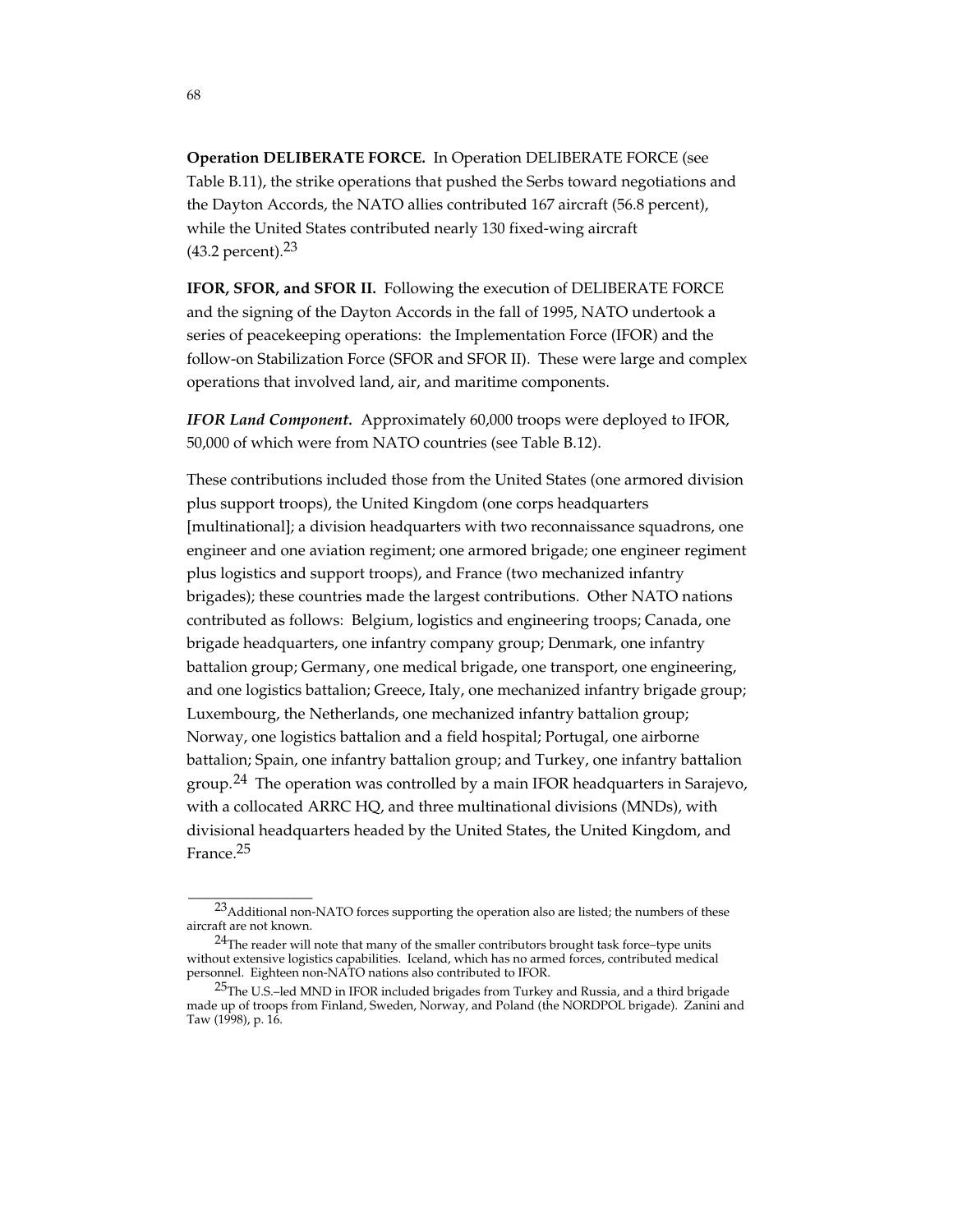| Country     | <b>FGA</b> | <b>GUN</b> | <b>AEW</b>     | EW | <b>RECCE</b> | <b>SAR</b> | <b>TRAN</b>    | <b>TANK</b>    | <b>HELO</b> | Total          | Percent |
|-------------|------------|------------|----------------|----|--------------|------------|----------------|----------------|-------------|----------------|---------|
| U.S.        | 60         | 4          |                | 23 | 12           | 4          |                | 17             | 7           | 127            | 43.2    |
| France      | 35         |            |                |    | 5            |            |                | 1<br>Ŧ.        | 8           | 50             | 17.0    |
| Germany     | 6          |            |                | 8  |              |            |                |                |             | 14             | 4.8     |
| Italy       | 14         |            | 4              |    |              |            | 5              |                |             | 24             | 8.2     |
| Netherlands | 18         |            |                |    |              |            |                |                |             | 18             | 6.1     |
| Spain       | 8          |            |                |    |              |            | 1              | $\overline{2}$ |             | 11             | 3.7     |
| Turkey      | 18         |            |                |    |              |            |                |                |             | 18             | 6.1     |
| U.K.        | 24         |            | $\mathfrak{D}$ |    |              |            | $\overline{2}$ |                |             | 28             | 9.5     |
| <b>NATO</b> |            |            | 4              |    |              |            |                |                |             | $\overline{4}$ | 1.4     |
|             |            |            |                |    |              |            |                |                |             |                |         |
| Total       | 183        | 4          | 11             | 31 | 17           | 4          | 8              | 21             | 15          | 294            |         |

# **Table B.11**

**U.S. and NATO Aircraft in Operation DELIBERATE FORCE**

SOURCE: www.afsouth.nato.int/factsheets/deliberateforcefactsheet.htm.

NOTE: U.S. HELOs are MH-53Js, used in a SAR role.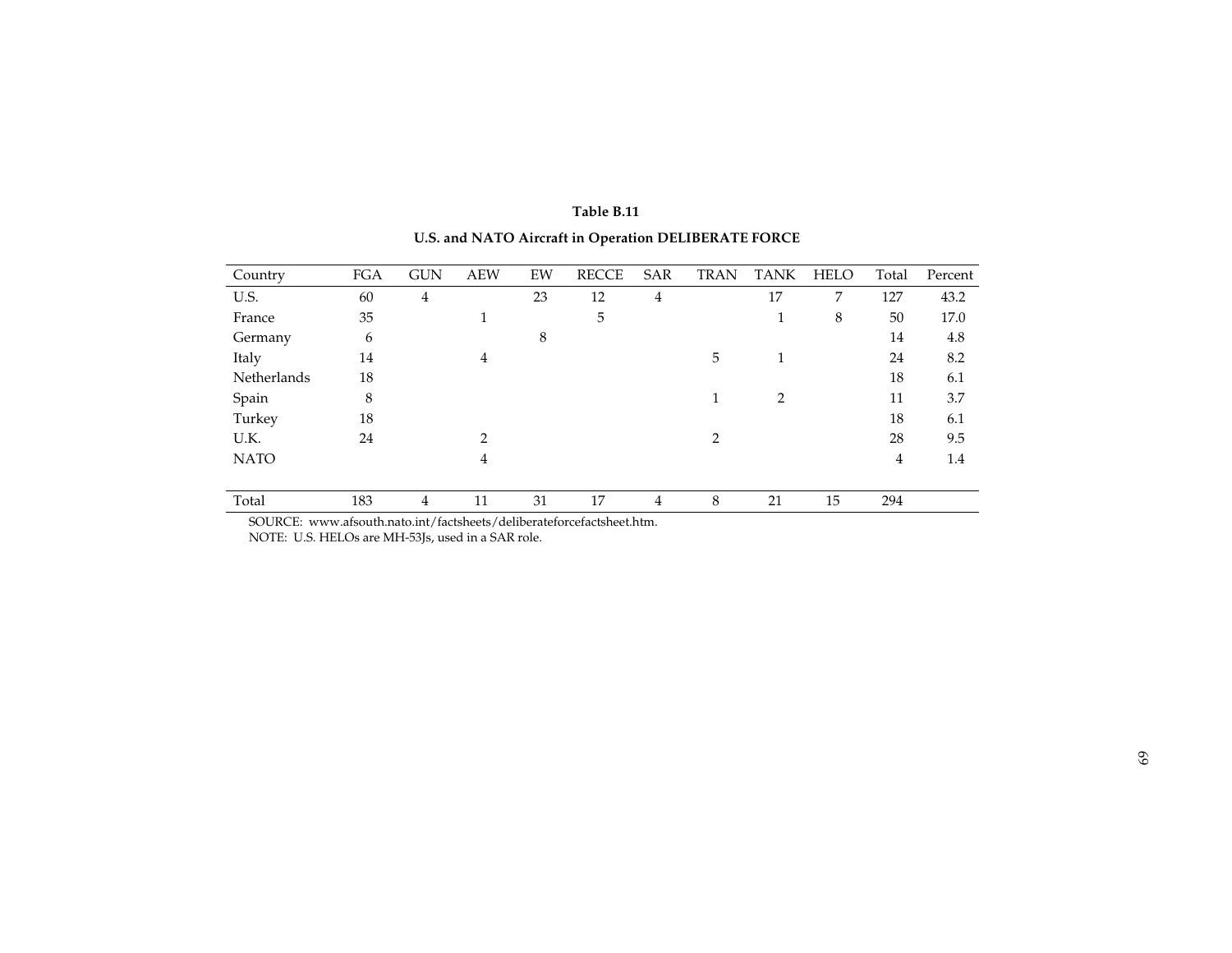**Estimated Troop Contributions to IFOR, SFOR, and SFOR II**

| Country     | <b>IFOR</b> | <b>SFOR</b> | <b>SFOR II</b> |
|-------------|-------------|-------------|----------------|
| U.S.        | 18,400      | 8,427       | 7,400          |
| Belgium     | 420         | 123         | 550            |
| Canada      | 1,024       | 982         | 960            |
| Denmark     | 807         | 658         | 600            |
| France      | 10,500      | 3,594       | 3,300          |
| Germany     | 4,000       | 2,516       | 2,600          |
| Greece      | 1,000       | 217         | 250            |
| Iceland     |             |             |                |
| Italy       | 2,200       | 1,812       |                |
| Luxembourg  | NA          | 22          | 25             |
| Netherlands | 2,000       | 988         | 1,220          |
| Norway      | 750         | 579         | 700            |
| Portugal    | 900         | 319         | 350            |
| Spain       | 1,400       | 1,554       | 1,600          |
| Turkey      | 1,300       | 1,488       | 1,300          |
| U.K.        | 10,500      | 3,610       |                |

SOURCE: IISS, *The Military Balance,* various years.

NOTE: NA = information not available.

*SFOR Land Component.* As a result of IFOR's success, SFOR (December 20, 1996, to June 1998) was of a smaller size—approximately 30,000 troops. NATO SFOR contributors included the United States, the United Kingdom, and France, who continued to make the largest national contributions—the United States, one infantry brigade plus support troops; the United Kingdom, one augmented brigade headquarters (multinational); and France, two mechanized infantry brigades. Other NATO contributors included Belgium, Canada (infantry company group, armed reconnaissance, and engineering squadron), Denmark (one infantry battalion group), Germany, Greece, Italy (one mechanized infantry brigade group), Luxembourg, the Netherlands (one mechanized infantry battalion group), Norway (logistics battalion), Portugal (infantry battalion), Spain (infantry battalion group and 12 observers), and Turkey (infantry battalion group).<sup>26</sup> SFOR was organized under a main SFOR headquarters in Sarajevo, with three divisional headquarters as follows: U.S. Divisional Headquarters, Multinational Division (North), including the Nordic Brigade HQ and the Russian Brigade HQ; French Divisional Headquarters, Multinational Division (Southeast), including the Spanish Brigade HQ, the French/German Brigade HQ, and the Italian Brigade HQ; and United

<sup>26</sup>In addition, 20 non-NATO nations contributed to SFOR. IISS, *The Military Balance, 1997/98*.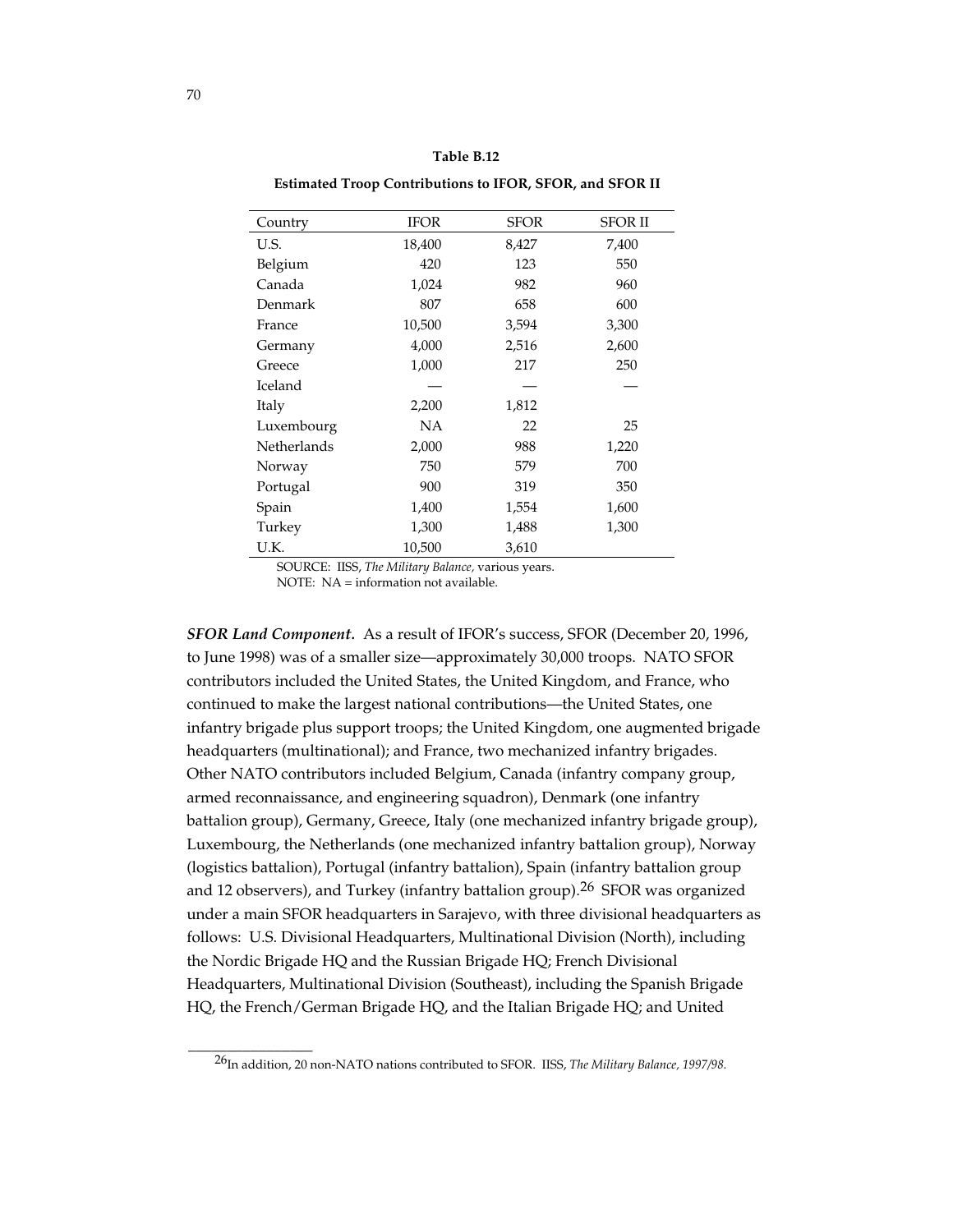Kingdom Divisional Headquarters, Multinational Division (Southwest), which included the Turkish Brigade HQ.

*SFOR II Land Component.* Contributions to SFOR II came from the United States (one infantry brigade, plus support troops), the United Kingdom (one augmented brigade headquarters [multinational]), and France (two mechanized infantry brigades). Other NATO contributors included Belgium, Canada (one infantry battalion, one armed reconnaissance, one engineer squadron), Denmark (one infantry battalion group), Germany, Greece, Italy (one mechanized infantry brigade group), Luxembourg, the Netherlands (one mechanized infantry battalion group), Norway (one infantry battalion), Portugal (one infantry battalion), Spain (one infantry battalion group, 12 observers), and Turkey (one infantry battalion group).<sup>27</sup> The organization established during SFOR was retained, with Multinational Division Headquarters at MND (N), MND (SE), and MND (SW).

Because of the higher risk of a deteriorating security situation and the attendant risk of combat, the total national contributions to operations in Bosnia-Herzegovina peaked during IFOR, at a total of about 60,000 troops; that total shrank to about 30,000 in SFOR and was at about 33,000 with SFOR II, with 27,055 NATO forces—over 80 percent of the total—contributing to the latter operation.28

Only the United States, the United Kingdom, France, and Italy contributed brigade-level forces, while the others tended to contribute task force–type units at the battalion level, which generally lacked organic logistics and other support capabilities. Nevertheless, these forces were integrated into higher-level headquarters that improved somewhat command and control of the operation.<sup>29</sup>

*IFOR, SFOR, and SFOR II Air Components.*An air component operated in parallel with the land components of IFOR and SFOR. Over time, and as the situation in Bosnia stabilized, the number of NATO aircraft devoted to IFOR and the first and second phases of SFOR declined, from over 228 in 1995–1996 to 139 in 1998. Over the same period, the percentage of aircraft provided by the United States' NATO allies increased from about 46 percent in 1995–1996 to about 83 percent in 1998 (see Tables B.13 and B.14).

<sup>27</sup>IISS, *The Military Balance, 1998/99*.

<sup>28</sup>IISS, *The Military Balance, 1998/99*, p. 291.

 $29$ For example, the various battalion-size Nordic forces were integrated into a Nordic brigade, which is presumed to have had some organic support capabilities; similarly, the various brigades were integrated into three multinational divisional (MND) headquarters, all under the control of the main SFOR headquarters in Sarajevo.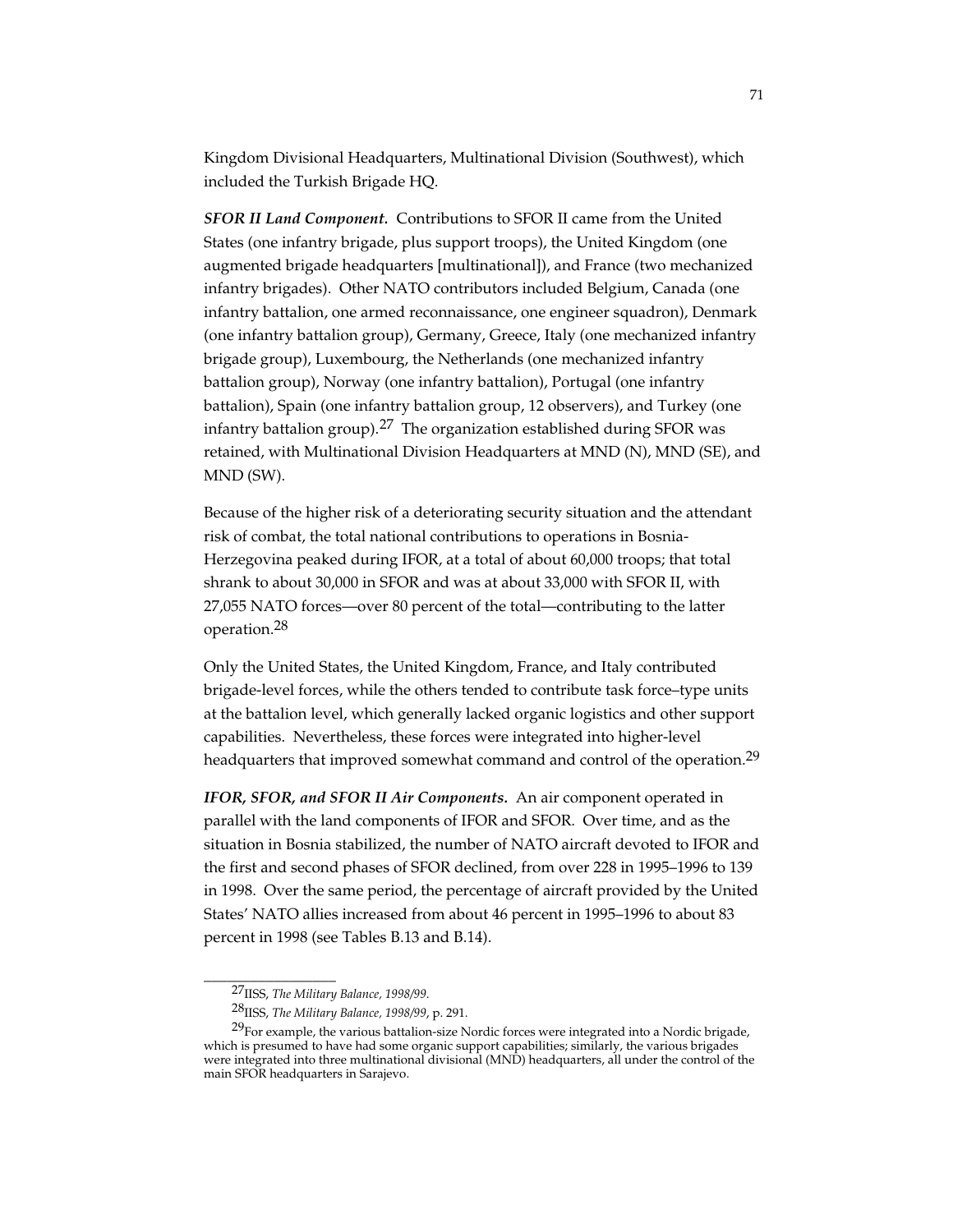*Maritime Operations in the Adriatic.* In addition to and parallel with the operations just described, a number of air-supported maritime operations have taken place in the Adriatic.

- **Operation MARITIME MONITOR.** In MARITIME MONITOR (July 16, 1992, to November 22, 1992), Allied Command Europe, in coordination with the Western European Union (WEU), began enforcing the U.N. embargo against the former Yugoslavia in the Adriatic Sea, in support of UNSCRs 713 and 757. NATO units were ordered to conduct "surveillance, identification, and reporting of maritime traffic in areas to be defined in international waters of the Adriatic Sea." The NATO naval force (Standing Naval Force, Mediterranean, or STANAVFORMED) was supported by maritime patrol aircraft (some of which were operating on behalf of the WEU in the parallel, linked operation called SHARP VIGILANCE).30 The United States and its NATO allies contributed maritime patrol airborne early warning aircraft, as follows: the United States, P-3C; the United Kingdom, Nimrod and E-3D NATO AEW Force AWACS; Portugal, P-3P; Greece, Albatross maritime patrol aircraft; and France, E-3F NATO AWACS.
- **Operation MARITIME GUARD.**MARITIME GUARD (November 22, 1992, to June 15, 1993) was the NATO STANAVFORMED operation conducted in parallel with WEU Operation SHARP FENCE. MARITIME GUARD was a naval embargo operation enforcing UNSCRs 713, 757, and 787. The United States, France, the United Kingdom, Portugal, and Greece all contributed maritime patrol aircraft.<sup>31</sup> All ships bound to or coming from the territorial waters of Yugoslavia (Serbia and Montenegro) were halted to inspect and verify their cargoes and destinations, as well as all ships proceeding to all other parts of the former Yugoslavia. According to AFSOUTH, MARITIME GUARD involved a number of complex interactions between the NATO

 $30$ STANAVFORMED forces patrolled an area of international waters off the Montenegro coast in MARITIME MONITOR, while WEU forces patrolled the Otranto Straits in international waters within SHARP VIGILANCE. AFSOUTH, "NATO Operation MARITIME MONITOR," AFSOUTH fact sheet, undated.

<sup>31</sup>AFSOUTH fact sheet.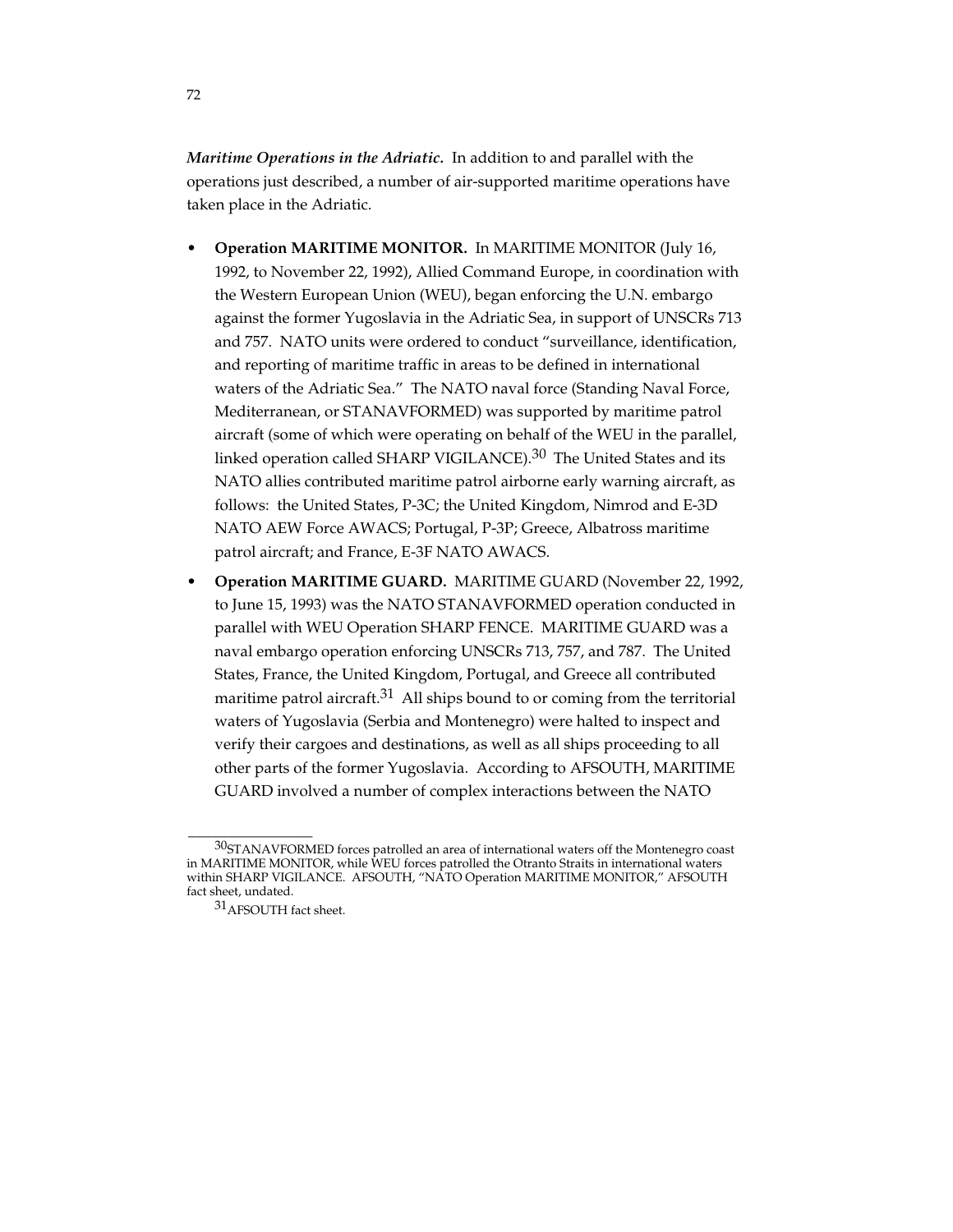| Country     | <b>FGA</b>     | <b>GUN</b> | <b>AEW</b>    | EW | <b>RECCE</b> | C <sub>2</sub> | SAR | <b>TRAN</b> | <b>TANK</b> | <b>SUPP</b> | <b>HELO</b> | Total          | Percent         |
|-------------|----------------|------------|---------------|----|--------------|----------------|-----|-------------|-------------|-------------|-------------|----------------|-----------------|
| U.S.        | 68             | $\,8\,$    |               | 19 | 5            | $\overline{4}$ | 2   |             | 8           | 4           | 6           | 124            | 54.4            |
| Belgium     | 3              |            |               |    |              |                |     |             |             |             |             | 3              | 1.3             |
| France      | 9              |            |               |    | 5            |                |     |             |             |             | 3           | 20             | $\!\!\!\!\!8.8$ |
| Germany     |                |            |               |    | 6            |                |     | 12          |             |             |             | 18             | 7.9             |
| Greece      |                |            |               |    |              |                |     | 2           |             |             |             | $\overline{2}$ | 0.9             |
| Italy       | $\overline{4}$ |            |               |    | 4            |                |     | 5           | 3           |             |             | 16             | 7.0             |
| Netherlands | 4              |            |               |    | 3            |                |     | 3           |             |             |             | 11             | 4.8             |
| Norway      |                |            |               |    |              |                |     | 3           |             |             |             | 3              | 1.3             |
| Spain       | 6              |            |               |    |              |                |     |             |             |             |             | 7              | 3.1             |
| Turkey      | 8              |            |               |    |              |                |     |             |             |             |             | 8              | 3.5             |
| U.K.        | 6              |            | $\mathcal{D}$ |    | 2            |                |     |             |             |             |             | 12             | 5.3             |
| <b>NATO</b> |                |            | 4             |    |              |                |     |             |             |             |             | $\overline{4}$ | 1.8             |
| Total       | 108            | 8          | 7             | 19 | 25           | 4              | 2   | 28          | 14          | 4           | 9           | 228            |                 |

# **Table B.13 U.S. and NATO Aircraft in Operation DECISIVE ENDEAVOR (IFOR)**

SOURCE: AFSOUTH, "Peace Implementation Force—IFOR," fact sheet, available at http://www.afsouth.nato.int/factsheets/iforfactsheet.htm. NOTE: U.S. HELOs are MH-53Js used in a SAR role.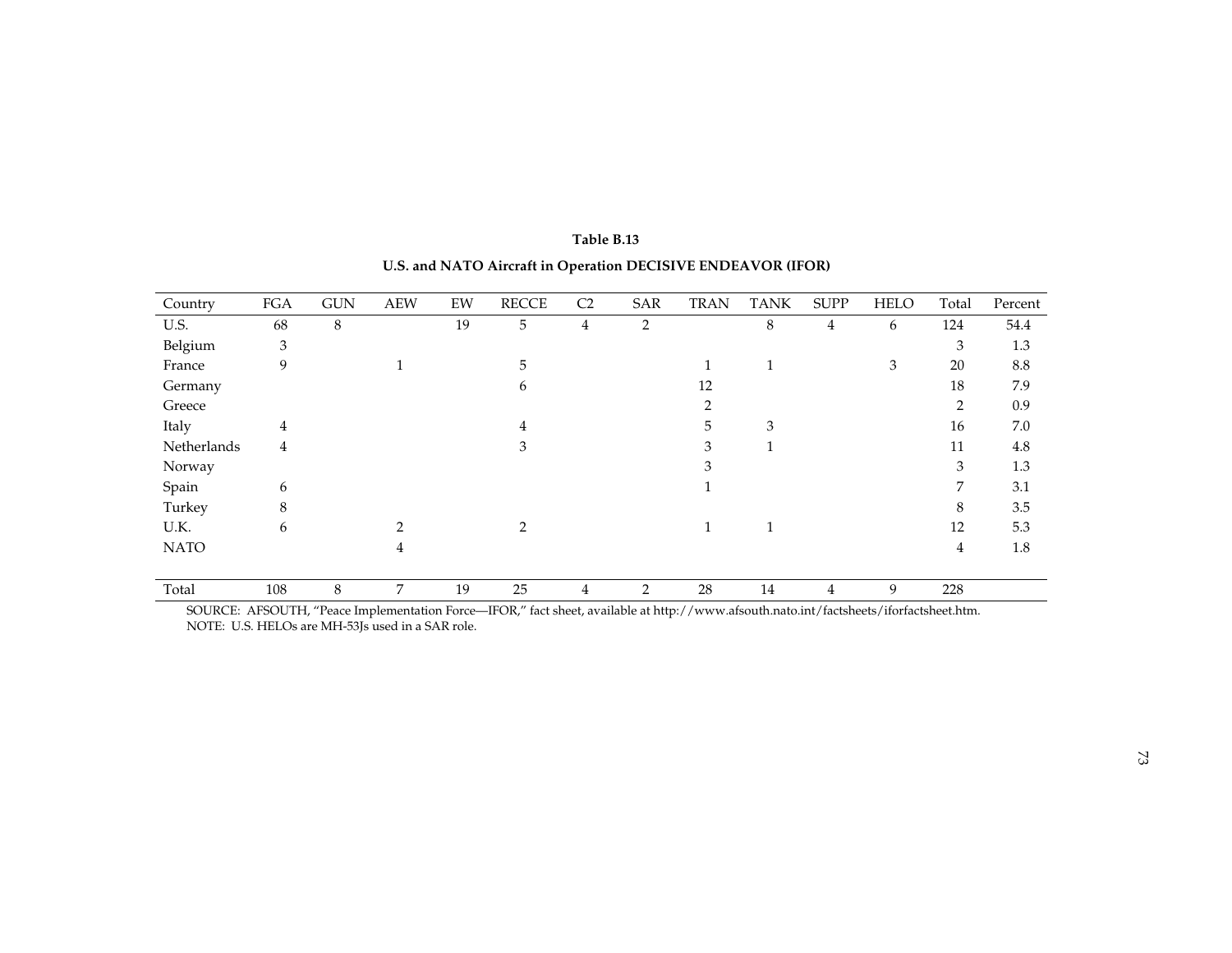|                         | <b>DELIBERATE GUARD</b> |         | <b>DELIBERATE FORGE</b> |         |
|-------------------------|-------------------------|---------|-------------------------|---------|
| Country                 | Number                  | Percent | Number                  | Percent |
| U.S.                    | 34                      | 23.0    | 24                      | 17.3    |
| Belgium                 | 3                       | 2.0     | 3                       | 2.2     |
| France                  | 27                      | 18.2    | 24                      | 17.3    |
| Germany                 | 16                      | 10.8    | 16                      | 11.5    |
| Greece                  | $\mathbf{1}$            | 0.7     | 1                       | 0.7     |
| Italy                   | 15                      | 10.1    | 15                      | 10.8    |
| <b>Netherlands</b>      | 10                      | 6.8     | 12                      | 8.6     |
| Norway                  | $\mathbf{1}$            | 0.7     | $\Omega$                | 0.0     |
| Spain                   | 11                      | 7.4     | 11                      | 7.9     |
| Turkey                  | 8                       | 5.4     | 18                      | 12.9    |
| U.K.                    | 18                      | 12.2    | 11                      | 7.9     |
| <b>NATO</b>             | 4                       | 2.7     | $\overline{4}$          | 2.9     |
| Non-U.S.<br><b>NATO</b> | 114                     | 77.0    | 115                     | 82.7    |
| Total                   | 148                     | 100.0   | 139                     | 100.0   |

### **U.S. and NATO Aircraft in DELIBERATE GUARD (SFOR) and DELIBERATE FORGE (SFOR II)**

SOURCE: IISS, *The Military Balance*, various years.

forces and other forces.32 A total of 12,367 merchant vessels were contacted by NATO and WEU forces before the operation ended, and of these, 1,032 were inspected and nine were found to be in violation of the U.N. embargoes.

• **Operation SHARP GUARD.** SHARP GUARD (June 15, 1993, until suspended on June 19, 1996, and terminated on October 1, 1996) was a

<sup>32</sup>According to AFSOUTH's fact sheet on MARITIME MONITOR:

In addition to the NATO ships, airborne radar and maritime patrol aircraft participated in the operation. NATO airborne radar aircraft provided an air/sea picture to all the NATO and WEU units operating in the Adriatic Sea and in the Otranto Channel. French aircraft operating under the auspices of the WEU also contributed to this effort. This picture was further integrated with the surveillance continuously provided by NATO and WEU maritime patrol aircraft (MPA), which helps in locating and identifying the ships for inspection. British, U.S., and Portuguese MPA aircraft operated under NATO control. Additionally, Greek MPA aircraft flew patrols south of the Otranto Channel in support of NATO and WEU forces. Furthermore, the NATO and French airborne radar aircraft, concurrent with the assistance to MARITIME GUARD forces, continued their monitoring operations in support of U.N. Security Council Resolution 781, which established a ban on military flights in the air space of Bosnia-Herzegovina. This aspect of the combined operation was called Operation SKY MONITOR, which since 12 April 1993 developed into a combined resolution 816.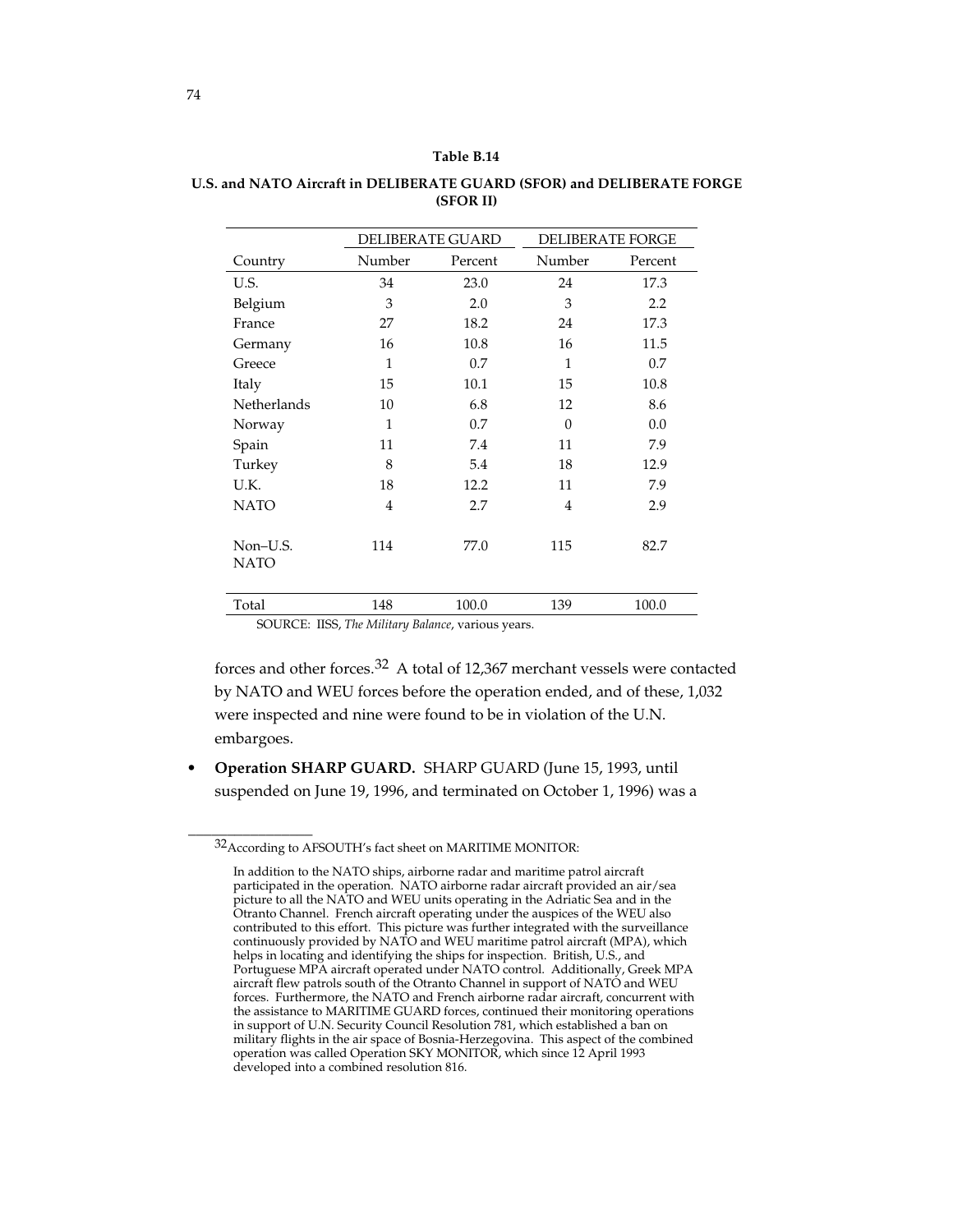NATO-led, U.N. Chapter VII peace-enforcement operation, with WEU participation, to enforce U.N. sanctions in the Adriatic Sea.33 SHARP GUARD essentially became the maritime component of IFOR*.* As shown in Table B.15, the principal contributors to the operation were the United Kingdom and the United States; the United States contributed two or more ships and deployed four of nine P-3Cs to Sigonella, which were assigned to NATO CTF 440, while the number of ships contributed over the course of the operation changed somewhat from year to year.<sup>34</sup> A total of 74,192 merchant vessels were challenged; 5,951 were boarded and inspected at sea, and 1,480 were diverted and inspected in port.

| Table B.15 |
|------------|
|            |

**Number of Ships Contributed to Operation SHARP GUARD, 1993–1996**

|             | 1993           |                | 1994<br>1995   |            |                | 1996       |                    |            |
|-------------|----------------|----------------|----------------|------------|----------------|------------|--------------------|------------|
| Country     | Ships          | <b>MPA</b>     | Ships          | <b>MPA</b> | Ships          | <b>MPA</b> | Ships <sup>a</sup> | <b>MPA</b> |
| U.S.        | $\overline{2}$ | $\overline{4}$ | $\overline{2}$ | $\chi$     | $\overline{4}$ | X          | $\mathbf{1}$       | NA         |
| Canada      |                | NA             | 1              |            | $\mathbf{1}$   |            |                    | <b>NA</b>  |
| Denmark     |                | NA             | 1              |            |                |            |                    | NA         |
| France      | $\overline{2}$ | <b>NA</b>      | $\overline{2}$ | X          | $\mathbf{1}$   | X          |                    | <b>NA</b>  |
| Germany     |                | NA             | $\overline{2}$ | X          | $\overline{2}$ | $\chi$     | $\mathbf{1}$       | NA         |
| Greece      |                | <b>NA</b>      |                |            | 1              |            | 1                  | <b>NA</b>  |
| Italy       |                | NA             | $\overline{2}$ | X          | $\overline{2}$ | X          | $\mathbf{1}$       | NA         |
| Netherlands |                | <b>NA</b>      | $\overline{2}$ | X          | $\overline{2}$ | X          | 1                  | NA         |
| Portugal    |                | NA             |                | X          |                | X          |                    | NA         |
| Spain       |                | NA             | $\overline{2}$ | X          | $\overline{2}$ | X          | $\mathbf{1}$       | <b>NA</b>  |
| Turkey      |                | <b>NA</b>      | 1              |            | $\mathbf{1}$   |            | $\overline{1}$     | NA         |
| U.K.        | 6 to 8         | NA             | 3              | X          | $\overline{2}$ | X          | 1                  | <b>NA</b>  |
|             |                |                |                |            |                |            |                    |            |
| Total       | 10 to 12       | NA             | 18             |            | 18             |            | 8                  | NA         |

SOURCE: IISS, *The Military Balance,* various years.

\_\_\_\_\_\_\_\_\_\_\_\_\_\_\_\_\_

NOTES: MPA = maritime patrol aircraft;  $NA$  = information not available;  $X$  = a contribution was made, but number is unknown.

aReported as numbers if SHARP GUARD reimplemented.

<sup>33</sup>SHARP GUARD was authorized in a joint North Atlantic Council–Council of the Western European Union session on June 8, 1993. Operational control of the combined NATO/WEU Task Force (CTF) for embargo operations was delegated through SACEUR to Commander Allied Naval Forces Southern Europe (COMNAVSOUTH). See NATO, June 8, 1993.

 $34$ The following snapshot captures the typical contributions made by the United States and its coalition partners: the United States, one frigate, P-3C; France, two frigates, Atlantique; Germany, one frigate, Atlantique; Greece, one destroyer; Italy, two frigates, Atlantique; the Netherlands, one frigate, P-3C; Portugal, P-3P; Spain, two frigates, P-3B; Turkey, destroyer; the United Kingdom, one destroyer, Nimrod; and eight E-3A NATO early warning force (NAEWF) aircraft flown by multinational crews from 11 NATO nations.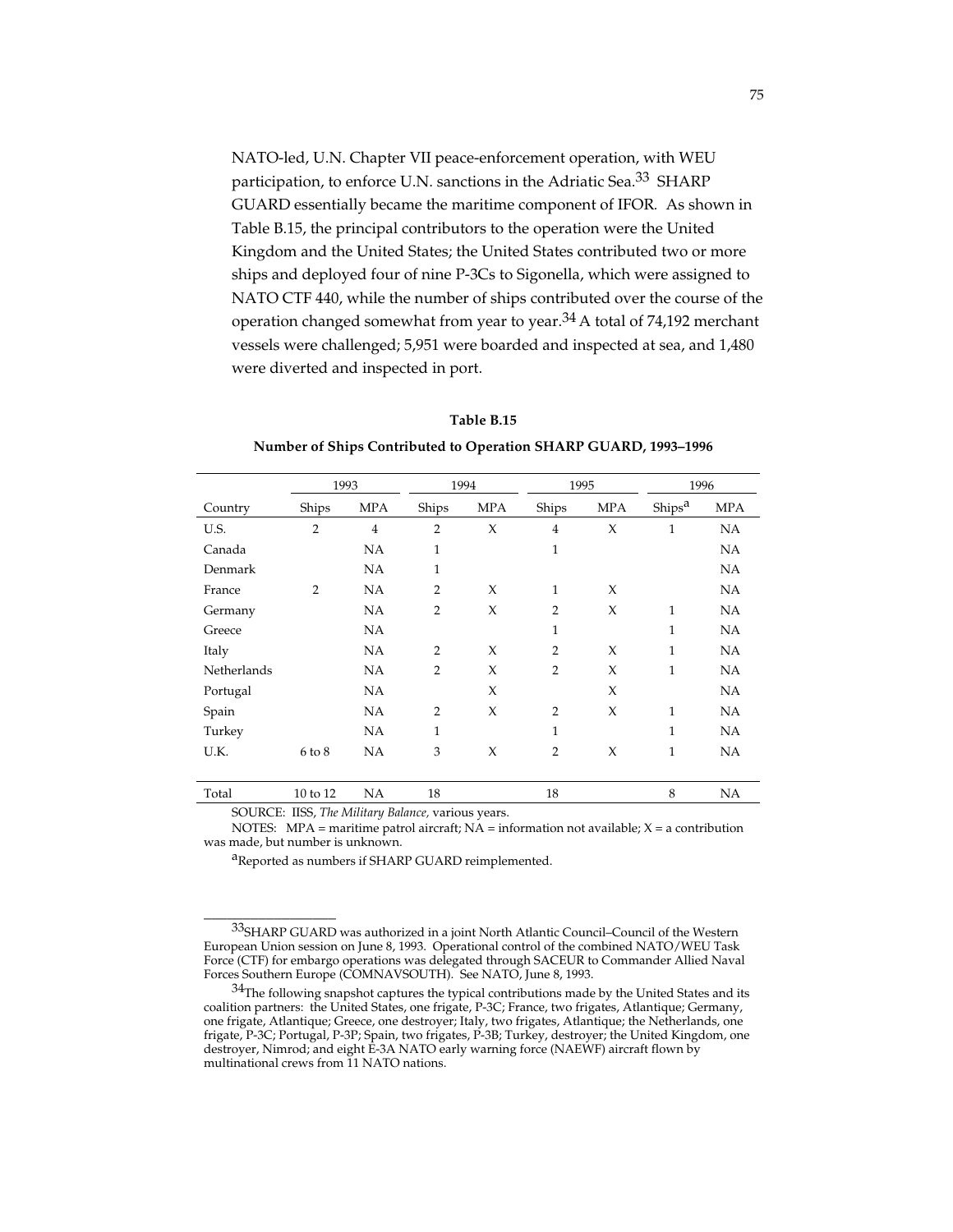- **Operation DECISIVE ENHANCEMENT.** DECISIVE ENHANCEMENT was the mine countermeasures (MCM) operation in the Adriatic that took place simultaneously with IFOR and SHARP GUARD; the operation concluded when IFOR ended. Up to ten ships from five NATO nations involved in IFOR (not further specified) were involved in the operation,  $35$  and it seems likely that maritime patrol aircraft also were employed.<sup>36</sup>
- **Operation DETERMINED GUARD.**DETERMINED GUARD was the name given to the initial maritime component for Operation JOINT GUARD (SFOR). The ships and aircraft selected for this operation were formed into Task Force 436 (TF 436), which typically comprised three frigates and seven minehunters/sweepers from Greece, Italy, and Turkey. In addition, other maritime forces in the Mediterranean could be made available upon request, including U.S. Navy Sixth Fleet amphibious air assets.37
- **Operation DETERMINED FORGE.** DETERMINED FORGE is the name given to the maritime component of Operation JOINT FORGE (SFOR II).<sup>38</sup>

### *Kosovo*

The case of Kosovo presents yet another example of complex peace operations, involving monitoring and observing (EAGLE EYE and JTF-KVCC), capabilities to extract Organization for Security and Cooperation in Europe (OSCE) peace monitors should the situation deteriorate (DETERMINED GUARANTOR), a show of force (DETERMINED FALCON), and capabilities to force Serb compliance with UNSCR 1199 and earlier agreements to deescalate the situation in Kosovo (DETERMINED FORCE).

Kosovo also is an example where three international organizations—NATO, the United Nations, and the OSCE—are deeply involved, and where, because of the obvious risks to unarmed observers, a high degree of political-military coordination has been necessary.

A number of NATO coalition operations are of interest in Kosovo, where Serbia has sought to crush the Kosovar effort to establish some degree of autonomy.

 $35$ North Atlantic Treaty Organization, "At the End of IFOR's Mission: An Account of Success," NATO Public Information Adviser, International Military Staff, press backgrounder, December 20, 1996, available at http://www.nato.int.

<sup>36</sup>*1997 Department of the Navy Posture Statement.*

<sup>37</sup>The source is www.vm.ee/nato/ifor/general/sf-mar.htm.

<sup>38</sup>AFSOUTH, SFOR Maritime Component Fact Sheet.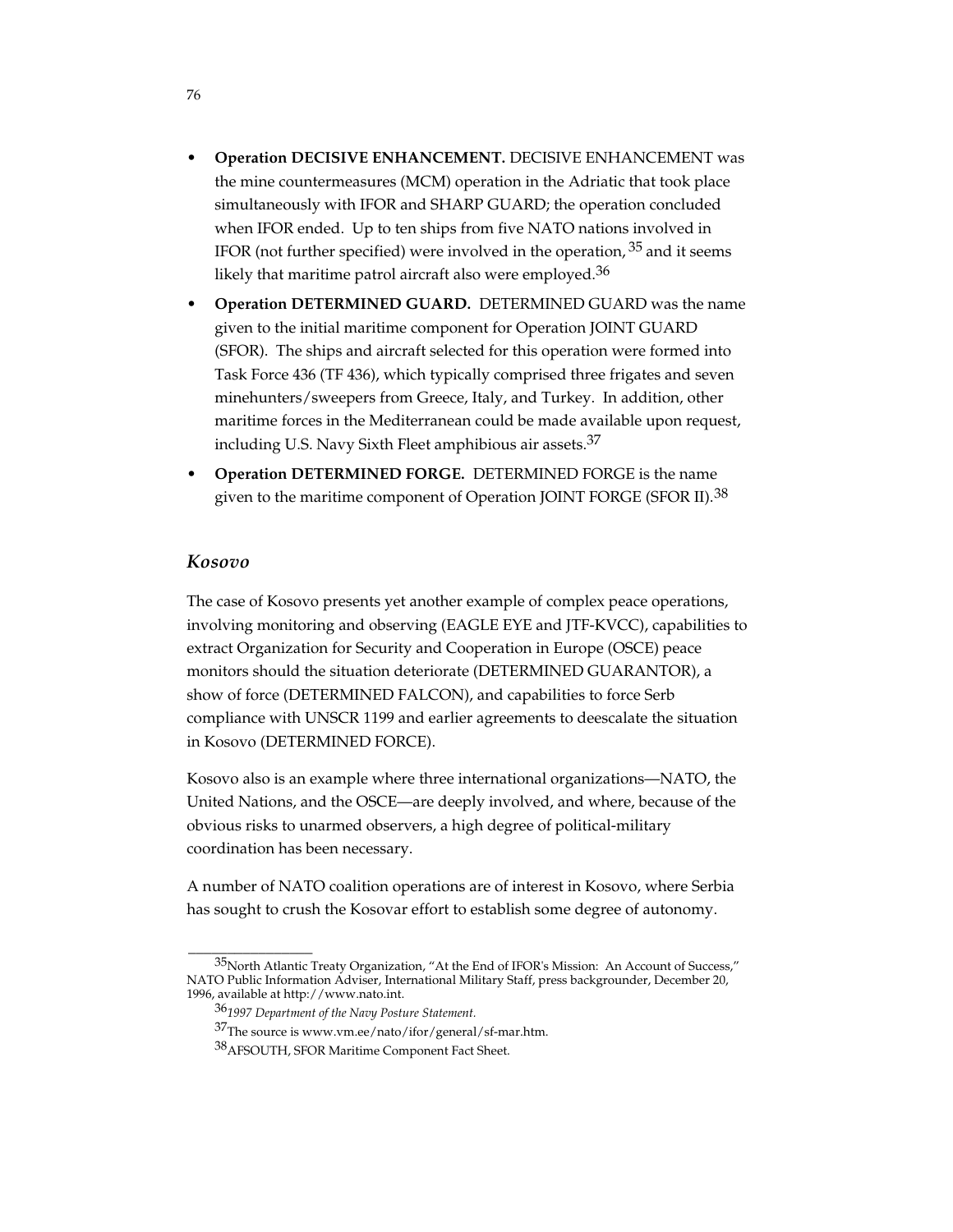**Operation DETERMINED FALCON.** Operation DETERMINED FALCON was a show of force in Kosovo in June 1998 involving approximately 80 combat, airborne early warning, electronic warfare, reconnaissance, and other support aircraft from 13 countries (see Table B.16), in which NATO aircraft patrolled the Yugoslavian frontiers with Albania and Macedonia.<sup>39</sup>

**Operation EAGLE EYE.** The mission of Operation EAGLE EYE (October 1998 to the present) is verification, assessment, and reporting for the OSCE verification mission. Several NATO nations have offered aircraft or unmanned aerial vehicles (UAVs), and air assets are currently being provided by France, Germany, Italy, the United Kingdom, and the United States. Unarmed aircraft

| Country     | <b>FGA</b>     | <b>AEW</b>     | EW             | <b>RECCE</b>     | <b>TRAN</b>  | <b>TANK</b>    | <b>SUPP</b>  | Total          | Percent |
|-------------|----------------|----------------|----------------|------------------|--------------|----------------|--------------|----------------|---------|
| U.S.        | 16             | 1              | $\overline{2}$ |                  |              | 8              |              | 27             | 32.9    |
| Belgium     | $\overline{2}$ |                |                |                  |              |                |              | $\overline{2}$ | 2.4     |
| Denmark     | $\overline{2}$ |                |                |                  |              |                |              | $\overline{2}$ | 2.4     |
| France      | $\overline{4}$ |                |                |                  |              | $\overline{2}$ |              | 6              | 7.3     |
| Germany     | 8              |                |                |                  |              |                |              | 8              | 9.8     |
| Greece      | $\overline{2}$ |                |                |                  |              |                |              | $\overline{2}$ | 2.4     |
| Italy       | 6              |                |                |                  |              |                |              | 6              | 7.3     |
| Netherlands | $\overline{4}$ |                |                |                  |              | $\mathbf{1}$   |              | 5              | 6.1     |
| Norway      | $\overline{2}$ |                |                |                  |              |                |              | $\overline{2}$ | 2.4     |
| Portugal    | $\overline{2}$ |                |                |                  |              |                |              | $\overline{2}$ | 2.4     |
| Spain       | 8              |                |                |                  |              | $\mathbf{1}$   |              | 9              | 11.0    |
| Turkey      | $\overline{4}$ |                |                |                  |              |                |              | $\overline{4}$ | 4.9     |
| U.K.        | $\overline{4}$ |                |                |                  | $\mathbf{1}$ |                |              | 5              | 6.1     |
| <b>NATO</b> |                | $\overline{2}$ |                |                  |              |                |              | $\overline{2}$ | 2.4     |
|             |                |                |                |                  |              |                |              |                |         |
| Total       | 64             | 3              | $\overline{2}$ | $\boldsymbol{0}$ | $\mathbf{1}$ | 12             | $\mathbf{0}$ | 82             | 100.0   |

**Table B.16 Aircraft Contributed to Operation DETERMINED FALCON**

SOURCE: AFSOUTH fact sheet, undated.

 $^{39}$ Force contributors included Belgium (two F-16s); Canada, Denmark (two F-16s); France (four Jaguars and two C-135s); Germany (eight Tornadoes); Greece (two F-16s); Italy (two Tornadoes, two AMXs, and two F-3s); the Netherlands (four F-16s and one KDC-10); Norway (two F-16s); Portugal (two F-16s); Spain (eight EF-18s and one KC-130); Turkey (four F-16s); the United Kingdom (four Jaguars and one L-1011); the United States (12 F-16s, eight KC-135s, one EP-3, four AV-8Bs, and two EA-6Bs); and two E-3A NATO Airborne Early Warning Force aircraft. AFSOUTH fact sheet, undated.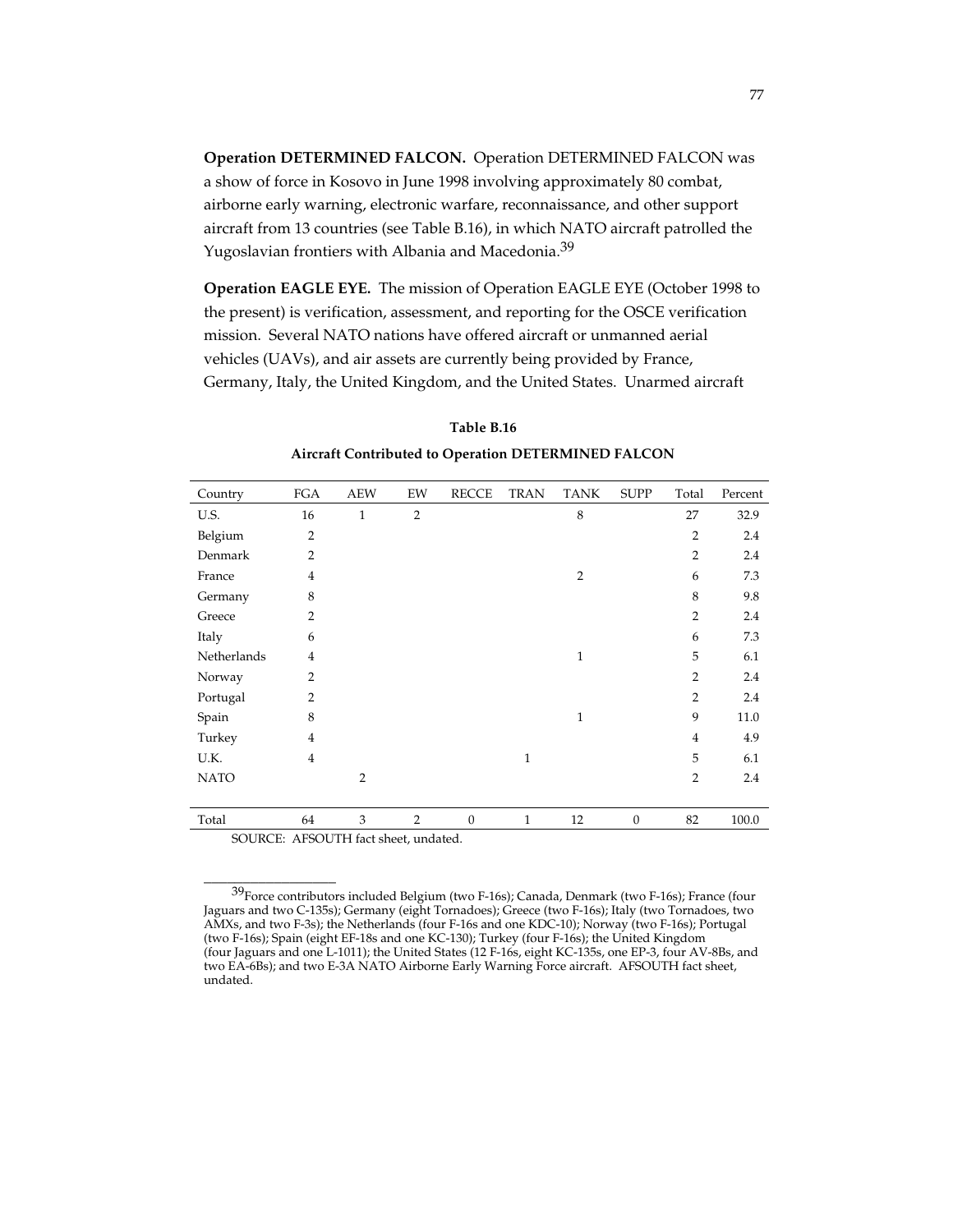conducting or supporting the missions include U-2s, Canberras, RC-135s, C-160s, P-3s, Breguet Atlantiques, and UAVs, including the Predator.  $40$ 

**Kosovo Verification Mission.** The Kosovo Verification Mission (KVCC) is a multinational NATO headquarters that is part of NATO Operation EAGLE EYE and that contributes to assess Federal Republic of Yugoslavia (FRY) compliance with UNSCR 1199. The KVCC serves as the primary liaison between the OSCE ground verification mission and NATO air verification, and coordinates NATO unarmed air verification flights and NATO requests for use of airspace in the former Yugoslavia Republic of Macedonia. It also coordinates with the Extraction Force headquarters and will constitute a vital information link for the effectiveness of the Extraction Force mission.<sup>41</sup>

**Operation DETERMINED GUARANTOR.** Operation DETERMINED

GUARANTOR is the name for the Extraction Force, a NATO contingency force that will intervene in an emergency to extract OSCE and other designated personnel from the FRY on request by the OSCE verification mission in the event the FRY is unable or unwilling to fulfill its obligations. The Extraction Force largely consists of ground forces and helicopters.<sup>42</sup>

**Operation DETERMINED FORCE.** Operation DETERMINED FORCE was the name given the threatened NATO air strikes should Belgrade balk on compliance with UNSCR 1199; the operation never was actually executed. Contributions include a variety of land- and carrier-based combat and support aircraft from 13 NATO nations, as well as NATO Airborne Early Warning (NAEW) aircraft (see Table B.17).

**Operation ALLIED FORCE.** Operation ALLIED FORCE (OAF) was the 78-day NATO air campaign that ran from March 24 to June 9, 1999, that ejected Serb forces from Kosovo.

 $^{40}$ Source is http://www.afsouth.nato.int/operations/deteagle/eagle.htm#forces. 41Source is http://www.afsouth.nato.int/kvcc/kvcc.htm.

 $42$ The contributorss are as follows: France (battalion, 12 helicopters, engineer company [temporary]); Germany (infantry company); Netherlands (three CH-47D Chinook helicopters, engineer company, ambulances); Italy (infantry company, six helicopters); United Kingdom (infantry

company, engineer company [temporary]); Extraction Force Headquarters (about 300, from ten NATO nations). Source is http://www.afsouth.nato.int/operations/detguarantor/ Guarantor.htm#forces.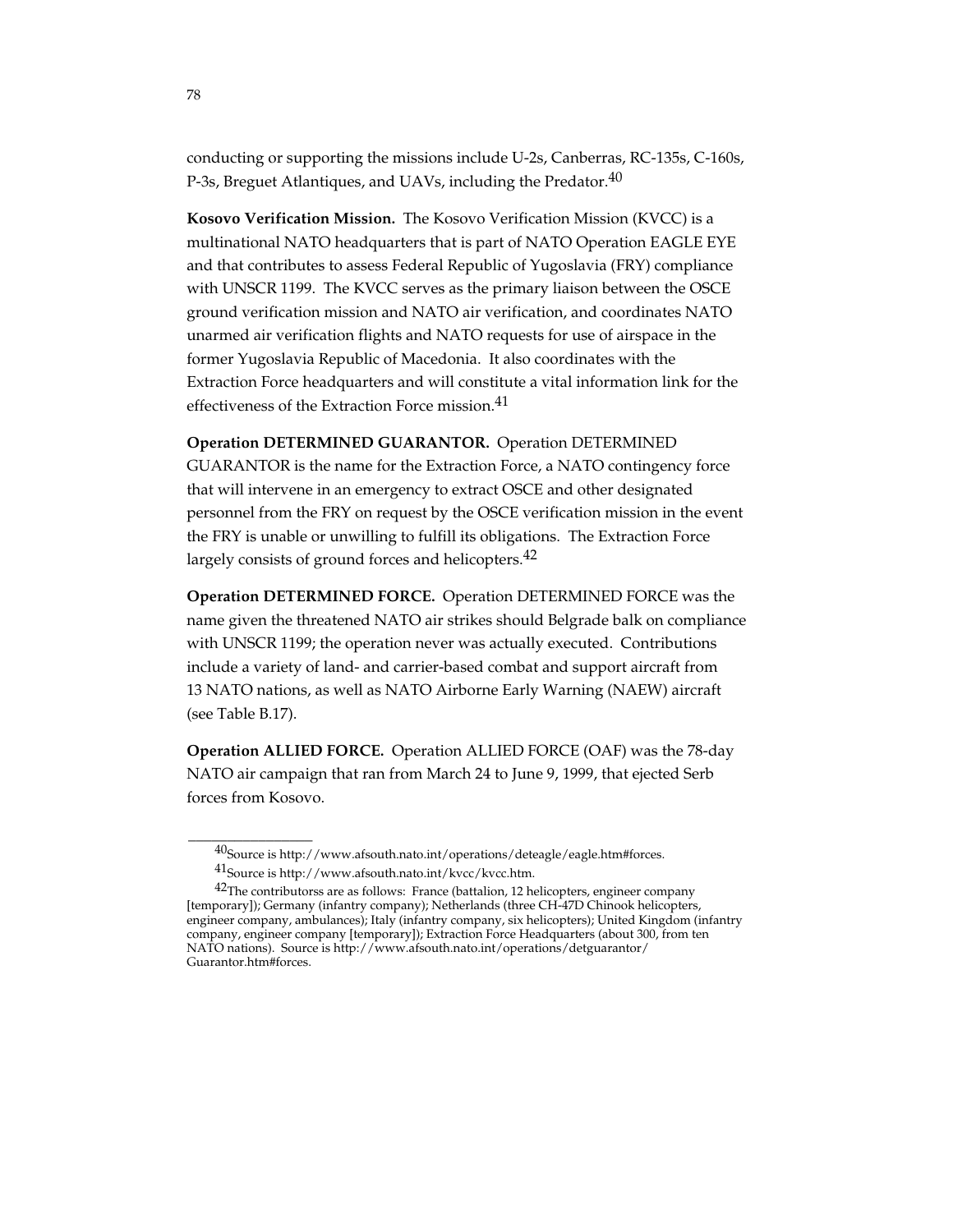#### **Table B.17**

### **Aircraft Contributed to Operation DETERMINED FORCE, as of January 25, 1999**

| Country      | FGA | <b>GUN</b> | <b>AEW</b> | EW | <b>RECCE</b> | SAR | <b>TRAN</b> | <b>TANK</b> | <b>HELO</b> |
|--------------|-----|------------|------------|----|--------------|-----|-------------|-------------|-------------|
| U.S.         | X   | X          |            | X  | X            | X   |             | X           | X           |
| Belgium      | X   |            |            |    |              |     |             |             |             |
| Canada       | X   |            |            |    |              |     |             |             |             |
| Denmark      | X   |            |            |    |              |     | X           |             |             |
| France       | X   |            | X          |    |              |     | X           | X           |             |
| Germany      | X   |            |            |    |              |     |             |             |             |
| Italy        | X   |            |            |    |              |     | X           |             |             |
| Netherlands  | X   |            |            |    |              |     | X           | X           |             |
| Norway       | X   |            |            |    |              |     | X           |             |             |
| Spain        | X   |            |            |    |              |     | X           | X           |             |
| Turkey       | X   |            |            |    |              |     |             |             |             |
| U.K.         | X   |            | X          |    |              |     | X           | X           |             |
| <b>NAEWF</b> |     |            | X          |    |              |     |             |             |             |

SOURCE: AFSOUTH fact sheet, undated.

While all 19 NATO nations participated in Operation ALLIED FORCE,<sup>43</sup> only 13 supplied air capabilities (see Table B.18). $^{44}$  As shown in the table, the United States' NATO allies contributed about 31 percent of all the aircraft to Operation ALLIED FORCE, while the United States provided the lion's share (nearly 70 percent).45 Among the United States' allies, France again contributed the greatest number of aircraft (84), followed by Italy (58), the United Kingdom (39), Germany (33), and the Netherlands  $(22).<sup>46</sup>$ 

The allies' principal contribution to OAF was in combat aircraft: nearly 70 percent of the allied contribution consisted of fighter/attack aircraft (see Table B.19), although in somewhat smaller numbers than those contributed by the

<sup>43</sup>DoD, "Operation Allied Force," last updated on June 21, 1999, at http://www.defenselink.mil/specials/kosovo.

<sup>&</sup>lt;sup>44</sup>The number of aircraft that participated in Operation ALLIED FORCE changed over time. Accordingly, the numbers reported in the tables are not always identical. Nevertheless, the relative numbers contributed generally are consistent, at least to the first order. For other estimates, see AFSOUTH fact sheet, "Operation Allied Force," http://www.afsouth.nato.int/operations/ detforce/force.htm; and Federation of American Scientists, http://www.fas.org/man/dod-101/ops/kosovo\_orbat.htm.

 $^{45}$ According to DoD: "While the United States provided the preponderance of the military forces employed during the campaign, our NATO allies were crucial partners and contributors throughout the operation. Our European allies' aircraft that were committed to the operation were roughly as large a part of their total inventory of aircraft as was the case for the United States, and they flew a very substantial number of strike missions, facing the same dangers as U.S. aircrews." DoD, *Kosovo/Operation Allied Force After-Action Report,* Washington, D.C., January 31, 2000, Executive Summary, p. 2.

<sup>&</sup>lt;sup>46</sup>Other sources generally report comparable numbers, although the Federation of American Scientists reports that Hungary provided a total of 51 aircraft. See Federation of American Scientists at http://www.fas.org/man/dod-101/ops/kosovo\_orbat.htm.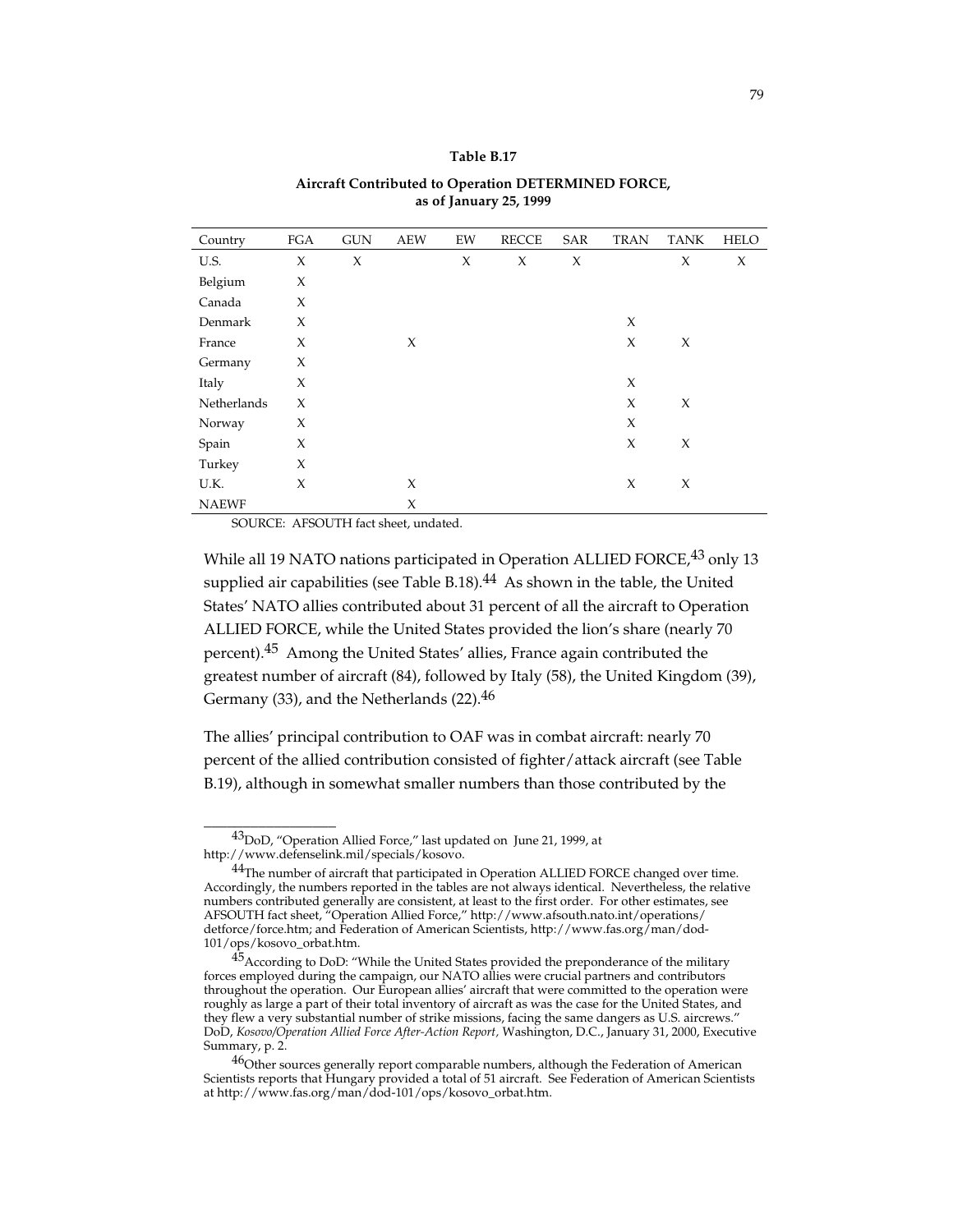| Table B.18 |
|------------|
|            |

**Number of Aircraft in Operation ALLIED FORCE, by Country**

| Country     | Aircraft       | Percent |
|-------------|----------------|---------|
| Belgium     | 14             | 1.3     |
| Canada      | 18             | 1.7     |
| Denmark     | 8              | 0.8     |
| France      | 84             | 7.9     |
| Germany     | 33             | 3.1     |
| Hungary     | $\overline{4}$ | 0.4     |
| Italy       | 58             | 5.5     |
| <b>NATO</b> | 10             | 0.9     |
| Netherlands | 22             | 2.1     |
| Norway      | 6              | 0.6     |
| Portugal    | 3              | 0.3     |
| Spain       | 7              | 0.7     |
| Turkey      | 21             | 2.0     |
| U.K.        | 39             | 3.7     |
|             |                |         |
| U.S. allies | 327            | 30.9    |
| U.S.        | 731            | 69.1    |
|             |                |         |
| Total       | 1,058          | 100.0   |

SOURCE: DoD, *Kosovo/Operation Allied Force After-Action Report*, Washington, D.C, January 31, 2000, p. 78.

United States. All told, according to DoD, the United States' allies contributed about two-thirds as many fighter/ground attack aircraft as the United States, about one-fifth as many support aircraft, a comparable number of reconnaissance aircraft, and a small proportion of helicopters).

### **Table B.19**

### **U.S. and Allied Air Contributions to Operation ALLIED FORCE, May–June 1999**

|                | May 26, 1999 | June 21, 1999 |             |
|----------------|--------------|---------------|-------------|
| Type           | U.S.         | U.S. Allies   | U.S. Allies |
| Fighter/bomber | 309          | 221           | 192         |
| Support        | 261          | 51            | 63          |
| Reconnaissance | 44           | 40            | 19          |
| Helicopters    | 103          | 12            | 3           |
|                |              |               |             |
| Total          | 717          | 324           |             |

SOURCES: DoD, May 26, 1999, briefing; DoD, "Operation ALLIED FORCE," last updated June 21, 1999, available at http://www.defenselink.mil/specials/kosovo.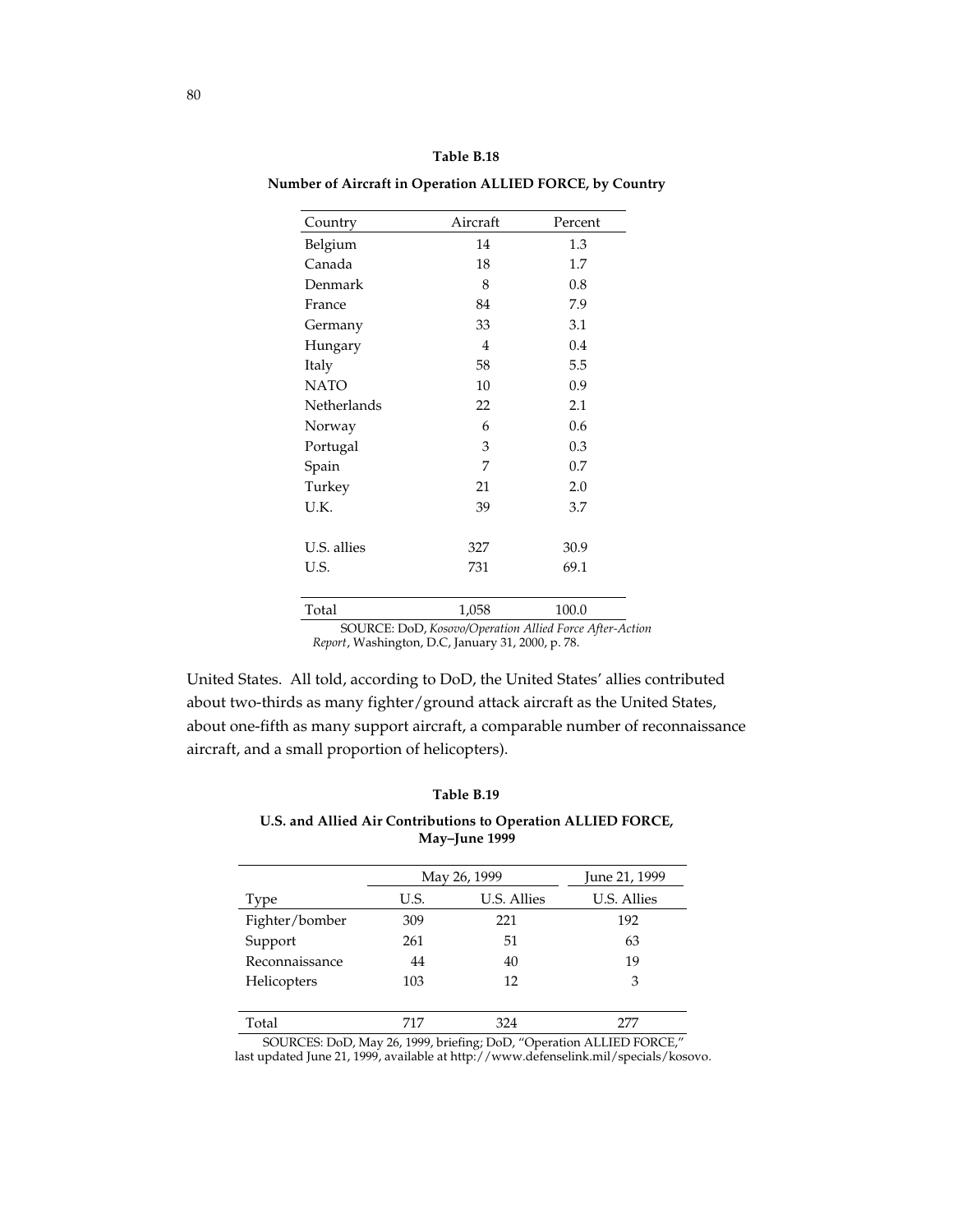Table B.20 breaks out aircraft types contributed to OAF without respect to country of origin. Of interest from the standpoint of interoperability considerations is that the most common aircraft flown in Operation ALLIED FORCE was the F-16: A total of 193 allied F-16s flew, predominantly from the United States (126), but also from Belgium, the Netherlands, Turkey, Poland, Denmark, and Norway.47

Table B.21 describes the French contribution to OAF; as shown in the table, landbased air accounted for three-quarters of the French contribution, with the remainder being attached to the French air and sea group. Although France's greatest contributions were in combat aircraft, France also provided transport, combat search and rescue (CSAR), and airborne warning capabilities.

#### **Table B.20**

| Number of Fixed-Wing Aircraft, by Type, in |  |
|--------------------------------------------|--|
| <b>Operation ALLIED FORCE</b>              |  |

| Aircraft Type                       | Number    |  |  |  |
|-------------------------------------|-----------|--|--|--|
| Bombers                             | 23        |  |  |  |
| $B-52H$                             | 12        |  |  |  |
| $B-1B$                              | 5         |  |  |  |
| $B-2A$                              | 6         |  |  |  |
| $F-117$                             | 24        |  |  |  |
| $F-15C$                             | 24        |  |  |  |
| $F-15E$                             | 84        |  |  |  |
| $A-10$                              | $36 - 45$ |  |  |  |
| $F-16$                              | 193       |  |  |  |
| <b>FA-18</b>                        | 54        |  |  |  |
| $F-14$                              | 28        |  |  |  |
| Mirage 2000                         | 23        |  |  |  |
| Harrier                             | 24        |  |  |  |
| Tornado                             | 48        |  |  |  |
| $E$ A-6B                            | 29        |  |  |  |
| Jaguar/MirageF1/F104                | 32        |  |  |  |
| Tankers                             | 189       |  |  |  |
| RECCE/EW/AWACS                      | 79        |  |  |  |
| Transport                           | 46        |  |  |  |
| SOURCE: Authors' estimates based on |           |  |  |  |

various sources.

 $^{47}$ From an interoperability perspective, the ubiquity of the F-16 suggests that alliance-wide improvements to this platform could come at a lower per-unit cost than similar improvements to less common aircraft.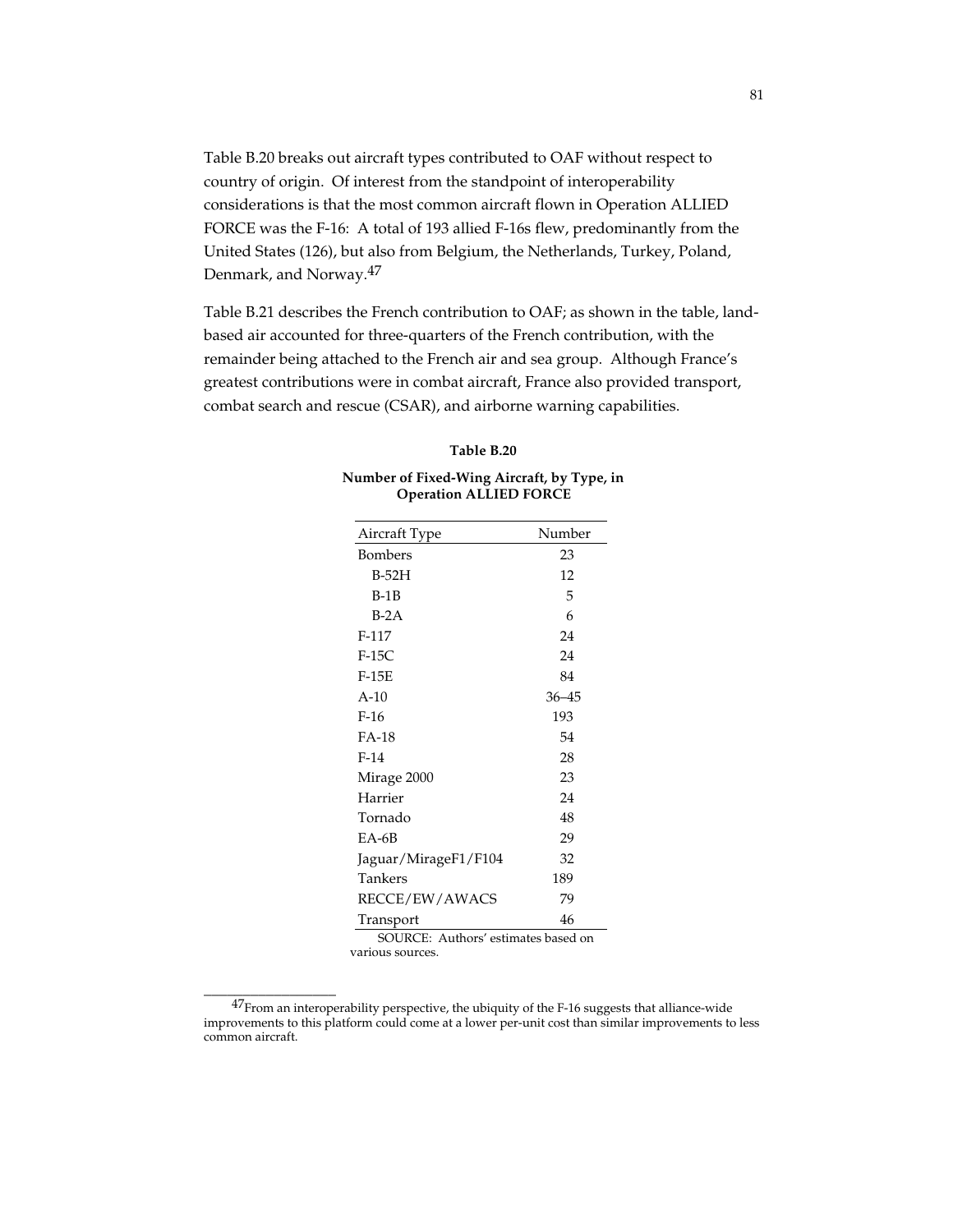| Table B.21 |  |
|------------|--|
|------------|--|

**French Contributions to Operation ALLIED FORCE**

| Aircraft Type            | Number       |
|--------------------------|--------------|
| French land-based air    | 66 (total)   |
| Mirage F1CT              | 10           |
| Mirage 2000C             | 8            |
| Mirage 2000D             | 15           |
| Mirage IV P              | 3            |
| Mirage FCR               | 6            |
| Jaguar                   | 12           |
| Transall C160 Gabriel    | 1            |
| SA 330 PUMA (CSAR)       | 3            |
| C-135 FR (supply)        | 6            |
| E-3F-SDCA                | 2            |
| French air and sea group | $22$ (total) |
|                          |              |
| Super-Etendard           | 16           |
| Standard IV P            | 4            |
| Super Frelon CSAR        | 2            |

SOURCE: French Ministry of Defense, "Participation de la France à l'operation 'Allied forces' mise en oeuvre par l'Alliance atlantique," June 10, 1999, posted at http://www.defense.gouv.fr/ema/operations/ex-yougolavie/ kosovo/forcesalliees.htm.

NOTE: This table represents a slight discrepancy (of four aircraft) with DoD's OAF *After-Action Report* numbers, which had 84 French aircraft participating (Table B.18).

Table B.22 describes the United Kingdom's contribution to ALLIED FORCE. As shown, about three-fourths of the U.K. contribution was in fixed-wing aircraft, with the rest consisting of helicopters. Like France, the United Kingdom emphasized combat aircraft but also provided aerial warning, cargo, and other support aircraft.

# **Africa**

We examined a number of coalition operations set in Africa between 1992 and 1996 in which the United States participated.

# *Somalia*

According to a recent study of USAF operations in Somalia, over the course of the three humanitarian relief operations in Somalia—PROVIDE RELIEF,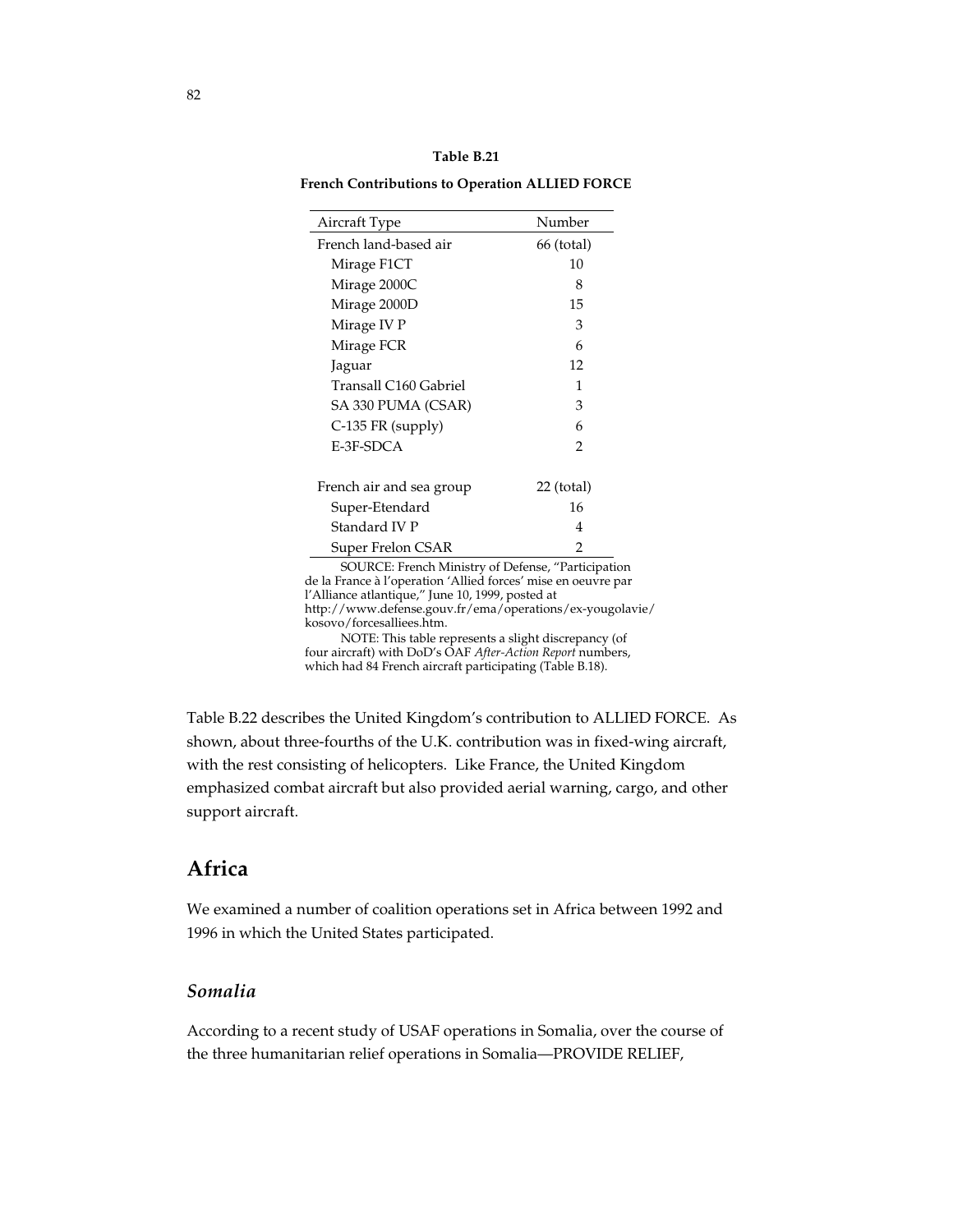#### **Table B.22**

#### **United Kingdom Contributions to Operation ALLIED FORCE**

| Aircraft Type                                                       | Number                   |
|---------------------------------------------------------------------|--------------------------|
| Fixed-wing                                                          | 48                       |
| Harrier GR7                                                         | 16                       |
| Sea Harrier FA2                                                     | 7                        |
| Tornado GR1                                                         | 12                       |
| $E-3D$                                                              | 3                        |
| Nimrod                                                              | 1                        |
| <b>TRISTAR</b>                                                      | 4                        |
| $VC-10$                                                             | 5                        |
|                                                                     |                          |
| Helicopters                                                         | 18                       |
| Chinook                                                             | 8                        |
| Puma                                                                | 6                        |
| Lynx                                                                | 4                        |
|                                                                     |                          |
| Total                                                               | 66                       |
| $TT - 1T$<br>п.<br>$\alpha$ in $\alpha$ defines the set of $\alpha$ | $\mathbf{r}$<br>c<br>. . |

SOURCE: United Kingdom Ministry of Defence (MoD), "Operation ALLIED FORCE: NATO Air Campaign in FRY," available at the MoD website, http://www.mod.uk/news/ kosovo/account/stats.htm.

RESTORE HOPE, and CONTINUE HOPE—the following types of USAF aircraft participated: C-5, C-141, C-130, KC-10, KC-135, and AC-130.<sup>48</sup> The U.S. coalition operations in Somalia between 1992 and 1995 included the following.

**Operation PROVIDE RELIEF.** PROVIDE RELIEF (August 21, 1992, to February 28, 1993) was the name given to the U.S. humanitarian airlift operations in August 1992 in support of the multinational United Nations relief effort in Somalia. USAF C-130s and C-141s participated,<sup>49</sup> with ten USAF C-130s and 400 people deployed to Mombasa, Kenya, during the operation.<sup>50</sup>

**Operation IMPRESSIVE LIFT.** When humanitarian relief operations in Somalia encountered resistance from the clans, USAF airlifters moved U.N. troops from Pakistan to Somalia in Operation IMPRESSIVE LIFT (September 13–29, 1992).

<sup>48</sup>Daniel L. Haulman, "Crisis in Somalia," in Warnock, ed., *Short of War: Major USAF Contingency Operations*, manuscript, 1998a, pp. 202–211 (published as *Short of War: Major USAF Contingency Operations, 1947–1997,* Washington, D.C.: Air Force History and Museums Program in Association with Air University Press, 2000).

<sup>49</sup>Haulman (1998a).

<sup>50&</sup>lt;sub>Haulman</sub> (1999).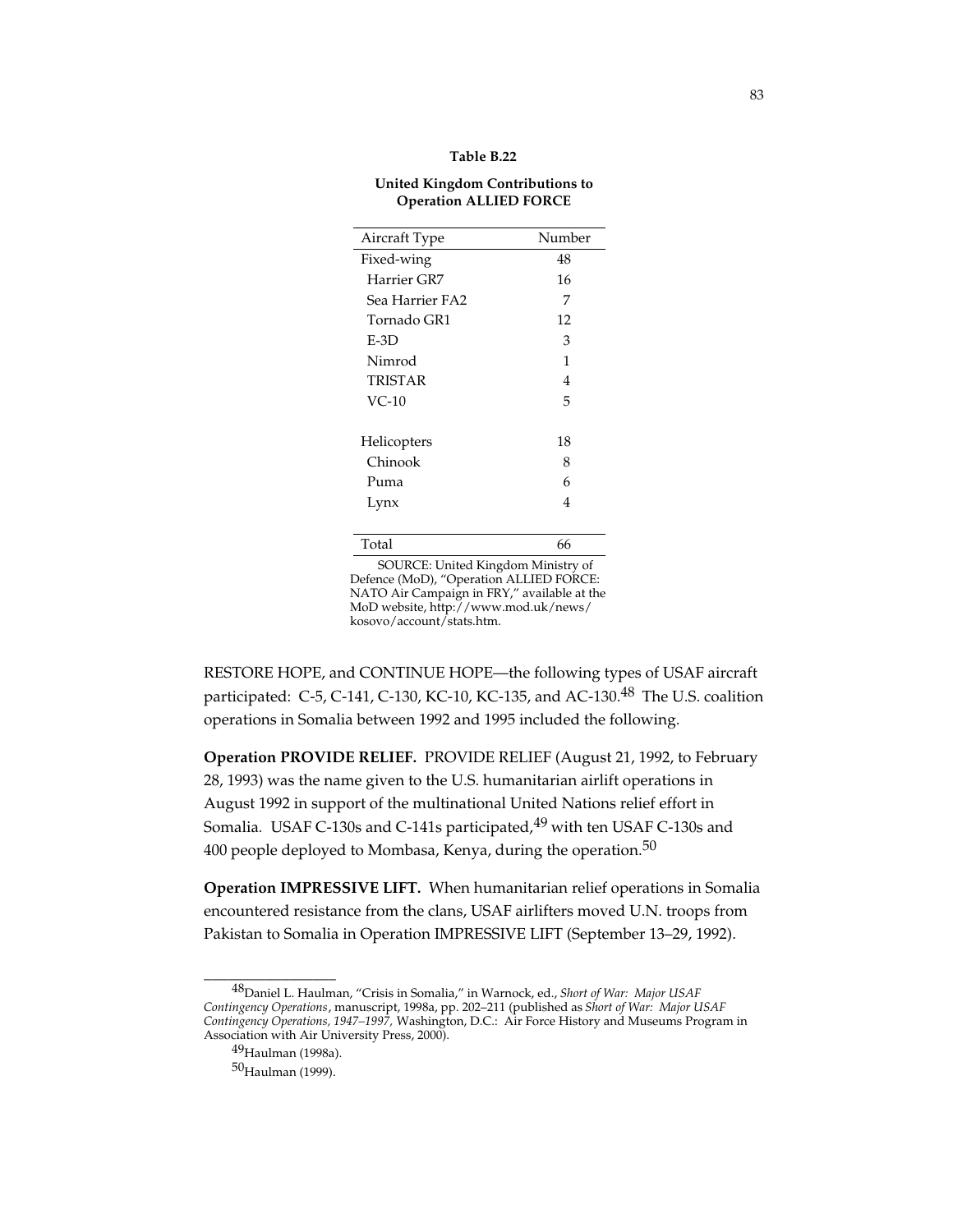**Operation RESTORE HOPE/JTF SOMALIA.** Somalian clans and gangs continued to target the U.N. relief operations after the arrival of the Pakistani peacekeepers. Operation RESTORE HOPE (also known as the Unified Task Force, or UNITAF) was the operation that sought to ensure the security of humanitarian relief operations in Somalia, and involved the introduction of a large multinational coalition. The USAF contributed C-5s, C-141s, C-130s, KC-135s, and KC-10s. In addition to the contributed air capabilities, the United States also contributed approximately 28,000 of the 35,000 multinational troops, including elements of the 1st Marine Division and 10th Mountain Division, and other elements such as special forces, aviation, military police, engineers, and public affairs. Other NATO nations contributing an infantry battalion plus support to the United Nations Operation in Somalia (UNOSOM) included Belgium (940 personnel, one airborne battalion), Canada, France (1,083 personnel, including one motorized infantry battalion, one engineer and one logistics company, and 12 helicopters), and Italy (2,500 personnel, including one airborne brigade, G-222 airlifters, and three helicopters).

**Operation CONTINUE HOPE.** CONTINUE HOPE was the continuation of humanitarian relief operations in Somalia when RESTORE HOPE concluded in early May 1993; it also included so-called nation-building activities in Somalia that effectively split the coalition and led to an escalation in the situation. When the situation deteriorated in the summer of 1993, USAF AC-130s were deployed from Europe and Florida to Mombasa, Kenya, and C-5s were used to transport tanks and Bradley fighting vehicles to Mogadishu; KC-10s provided aerial refueling.<sup>51</sup>

**Operation UNITED SHIELD.** UNITED SHIELD (January 7, 1995, to March 23, 1995) was the operation in support of the withdrawal of U.N. forces from Somalia. An unknown number of USAF airlifters and tankers participated.<sup>52</sup>

#### *Rwanda*

**Operation SUPPORT HOPE.** According to the Department of Defense's *Report to Congress on U.S. Military Activities in Rwanda, 1994–August 1997*, as of August 19, 1997, approximately 2,100 U.S. military personnel participated in Operation SUPPORT HOPE from July 14 to September 30, 1994. JTF SUPPORT HOPE was primarily a logistics operation that provided humanitarian aid to refugees in Rwanda and Zaire. JTF headquarters was in Entebbe, Uganda, with logistics

<sup>51</sup>Haulman (1998a); Vick et al. (1997), p. 152.

<sup>52</sup>Vick et al. (1997), p. 157.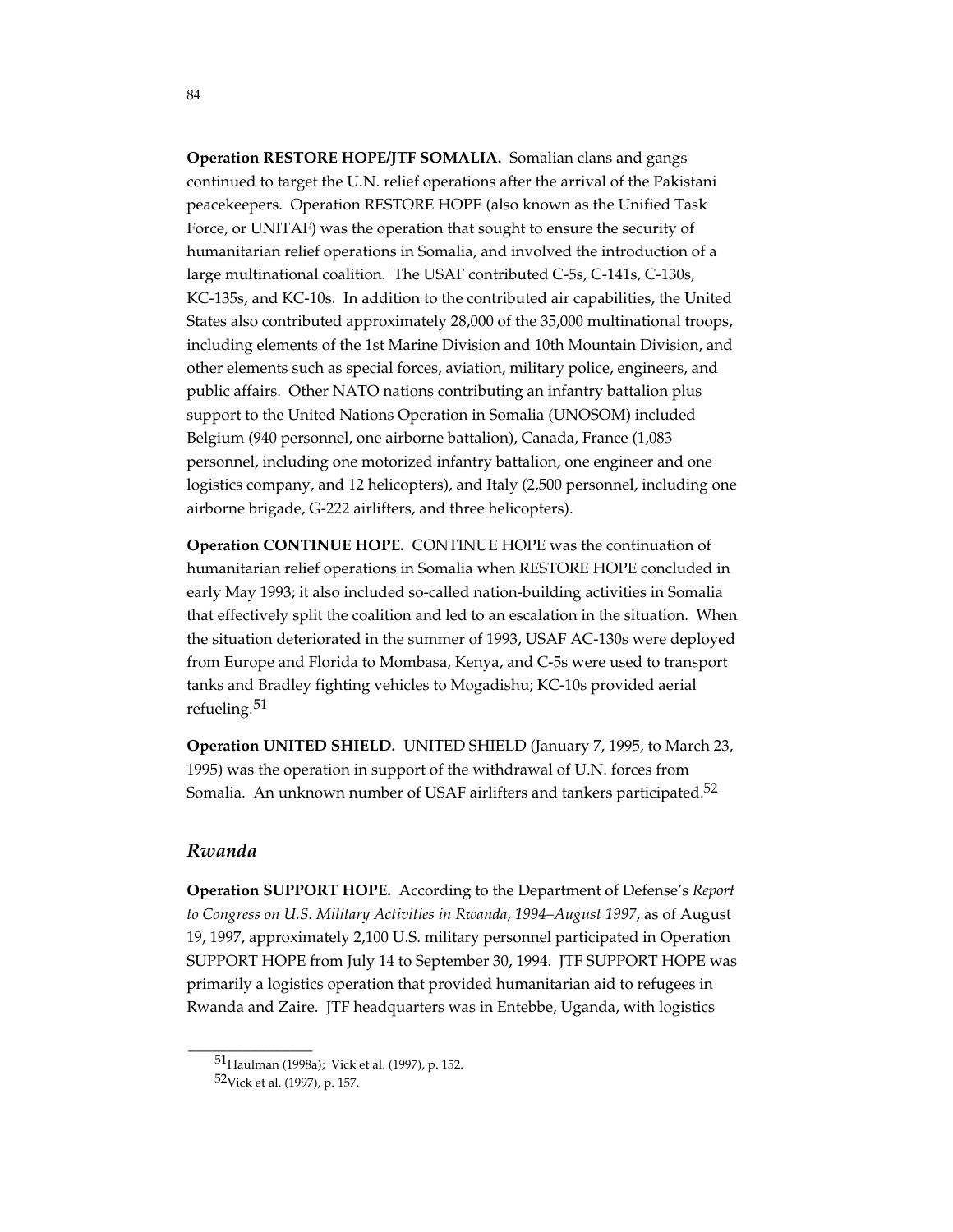bases in Goma and Bukavu, Zaire; Nairobi and Mombasa, Kenya; and Kigali, Rwanda. At the height of the operation, approximately 200 JTF personnel were in Kigali, including a Civil-Military Operation Center (CMOC), a large U.S. Air Force Tactical Airlift Liaison and Control Element (TALCE), a military police detachment, and other staff and logistics personnel*.* In Operation SUPPORT HOPE, the United States provided an unknown number of C-5, C-135, and C-141 airlifters and capabilities to support the humanitarian relief mission,  $53$  and over 700 sorties were flown by USAF C-141s, C-135s, and C-5s, moving 11,000 passengers and 23,000 tons of cargo.

**JTF GUARDIAN ASSISTANCE.** Joint Task Force GUARDIAN ASSISTANCE (JTF-GA) (November to December 1996) was the U.S. contribution to the Canadian-led multinational force (MNF), and provided the initial assessment of humanitarian and military requirements, as well as ongoing assessments of refugee flows thereafter. To accomplish this mission, JTF-GA established a JTF HQ forward in Kigali, Rwanda, utilizing personnel from its Humanitarian Assistance Survey Team (HAST), conducted an assessment of the refugee situation, which recommended a drastic reduction in the size and composition of required forces, and began coordinating reconnaissance and airlift operations. Once the MNF was stood up in Entebbe, JTF-GA was organized to provide information support and force protection. JTF-GA's activities prepared the way for the Canadian-led MNF by providing assessments of the humanitarian needs and, once the MNF stood up, assessments in support of humanitarian relief operations.

The United States contributed an AC-130U flying in the reconnaissance role and two Naval Forces, Europe (NAVEUR) electro-optical P-3 maritime patrol aircraft, and relied upon two USAF C-130s for logistics support. The United Kingdom contributed a Canberra PR-9 reconnaissance aircraft to the operation, and because the Canadian-led MNF's principal focus was humanitarian relief, Canada provided C-130s. These aircraft collected ISR data, which were processed by the JTF's All-Source Information Center (ASIC) and disseminated to the MNF, the Government of Rwanda, humanitarian relief agencies, and the press.

53Vick et al. (1997), p. 155.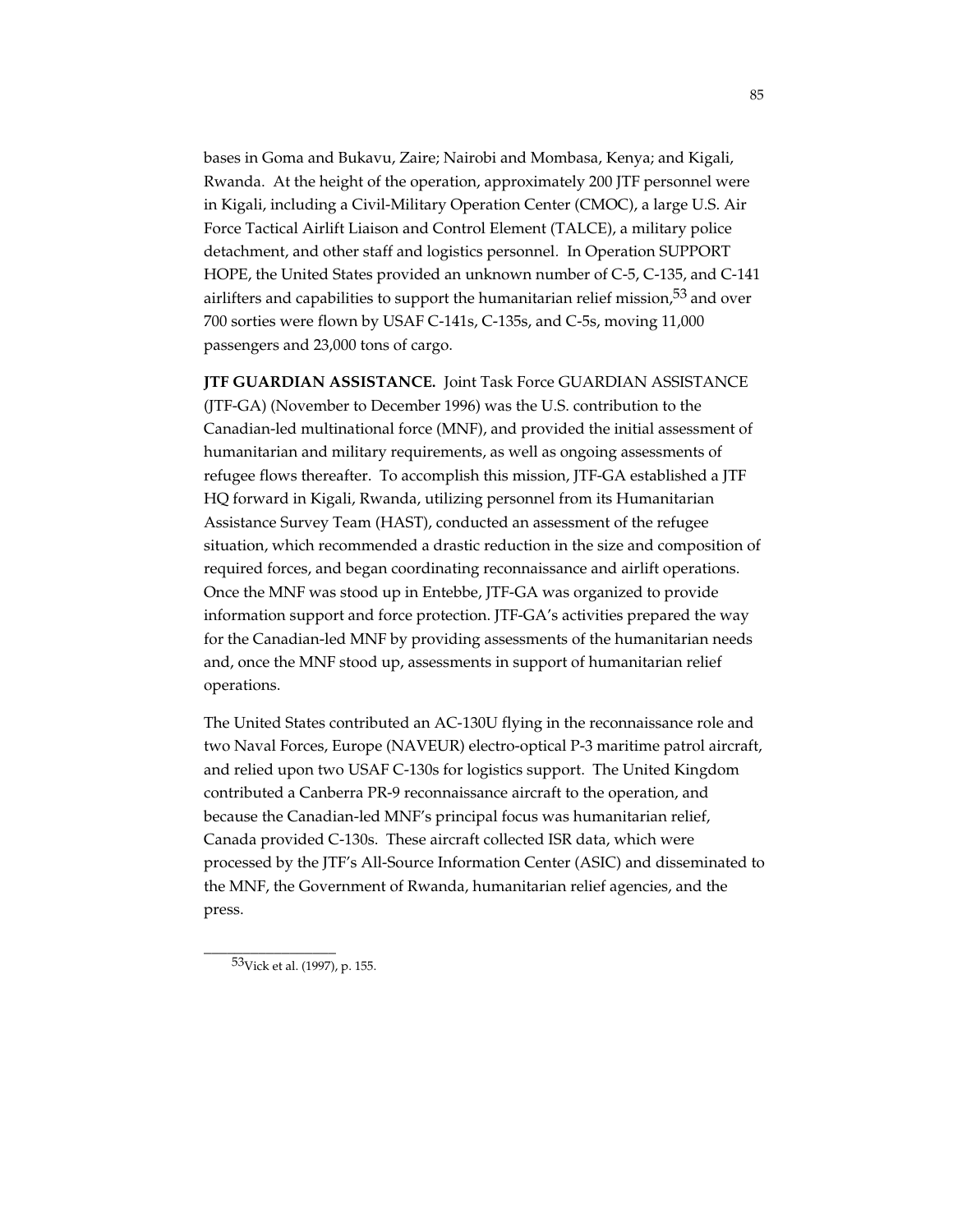# **C. Analysis of Missions Flown**

This appendix presents data on the number of missions or sorties flown by the United States and its coalition partners, which turn out to be far more difficult to acquire than data on contributed capabilities.

### **Southwest Asia**

#### *Operation DESERT STORM*

Given that the United States provided the bulk of the air forces in Operation DESERT STORM, it should be of little surprise that the United States flew the preponderance of missions (see Table C.1). Overall, the United States' coalition partners in the Gulf flew only 14.6 percent of the total missions, although the percentage flown ranged from as low as 0.0 percent (for CAS missions) to as high as 32.7 percent (for CAP missions).1

The data in the table make clear that in the case of Operation DESERT STORM, the United States flew the lion's share of missions, across all mission categories.

Table C.2 breaks out the sorties by mission for the United States and each of the NATO and GCC allies who participated in the coalition.

It is clear from the table that of the NATO allies, the United Kingdom was a particularly important contributor to coalition combat, reconnaissance, lift, and tanker operations. By comparison, France, Canada, and Italy flew only a small share of the total coalition sorties.

#### *Post-ODS Southwest Asia*

\_\_\_\_\_\_\_\_\_\_\_\_\_\_\_\_

Data on post-ODS operations in Southwest Asia from unclassified sources available to us were very sketchy.

<sup>&</sup>lt;sup>1</sup>The order of countries by the total number of sorties each flew is as follows: Saudi Arabia (6,852), United Kingdom (5,417), France (2,258), Canada (1,302), Kuwait (780), Bahrain (293), Italy (237), the UAE (109), and Qatar (43). Keaney and Cohen (1993)*.*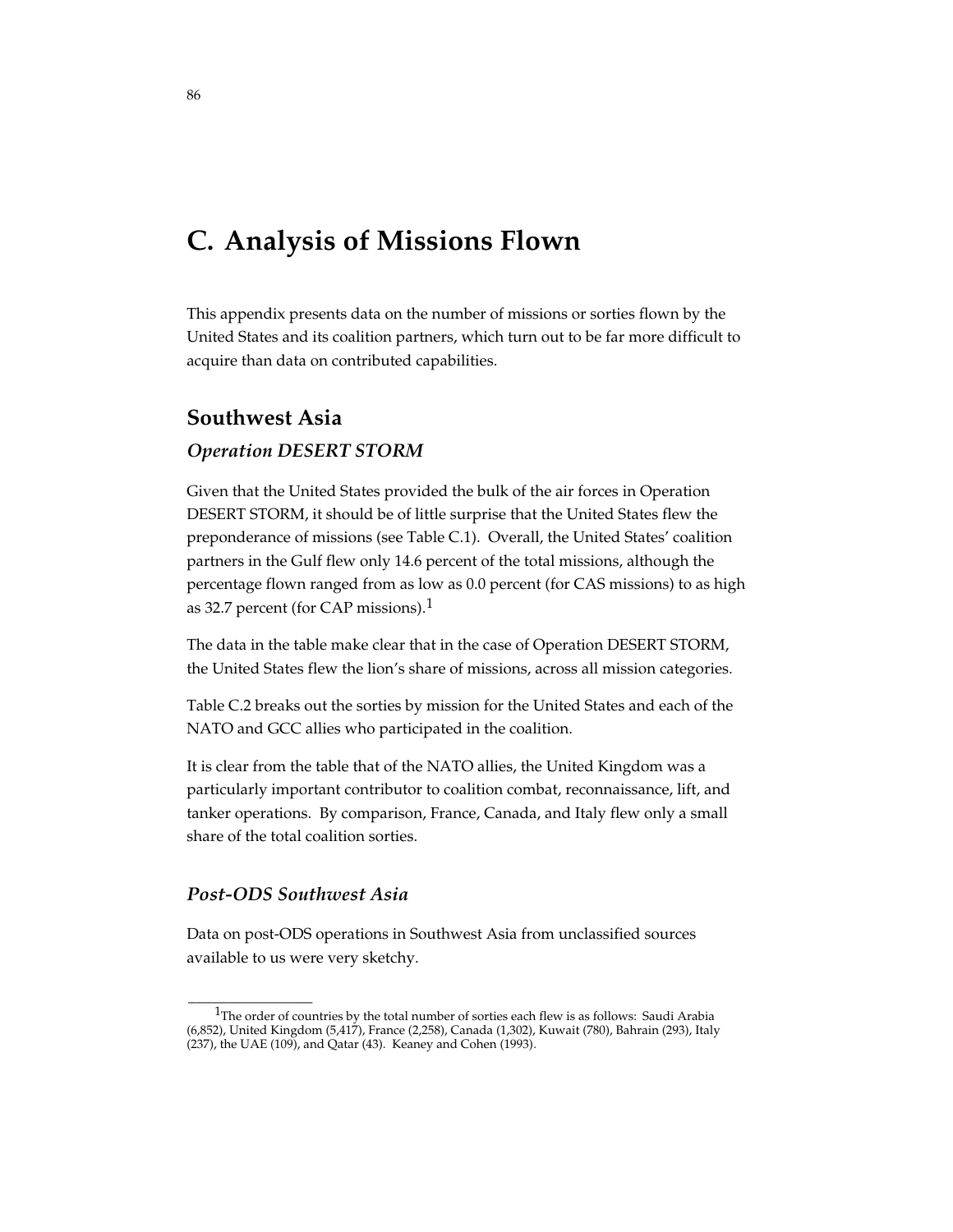| Mission Type   | U.S.    | Allies         | Total   | Percent<br>Allies |
|----------------|---------|----------------|---------|-------------------|
| AI             | 33,648  | 4,629          | 38,277  | 12.1              |
| CAS            | 6,128   | $\Omega$       | 6,128   | 0.0               |
| CAP            | 8,803   | 4,272          | 13,075  | 32.7              |
| <b>OCA</b>     | 9,115   | 1,555          | 10,670  | 14.6              |
| <b>RECCE</b>   | 2,894   | 342            | 3,236   | 10.6              |
| Refueling      | 14,323  | 1,572          | 15,895  | 9.9               |
| Support        | 1,022   | 49             | 1,071   | 4.6               |
| Training       | 526     | 160            | 686     | 23.3              |
| Surface CAP    | 198     | 40             | 238     | 16.8              |
| EW             | 2,838   | 80             | 2,918   | 2.7               |
| <b>SOF</b>     | 946     | $\overline{2}$ | 948     | 0.2               |
| C <sub>3</sub> | 1,904   | 85             | 1,989   | 4.3               |
| Airlift        | 17,657  | 4,407          | 22,064  | 20.0              |
| Other          | 1,368   | 98             | 1,466   | 6.7               |
|                |         |                |         |                   |
| Total          | 101,370 | 17,291         | 118,661 | 14.6              |

| Table C.1                               |
|-----------------------------------------|
| U.S. and Allies Gulf War Mission Totals |

\_\_\_\_\_\_\_\_\_\_\_\_\_\_\_\_\_

SOURCE: Keaney and Cohen (1993)*.*

NOTE: Allies column is totals for all coalition members.

**Operation SOUTHERN WATCH.** Joint Task Force–Southwest Asia (JTF-SWA)—the organization responsible for the conduct of Operation SOUTHERN WATCH—consists of U.S., British, and French air forces. As of December 1997, since the beginning of Operation SOUTHERN WATCH, the USAF had flown over 70 percent of the estimated coalition total of 188,500 sorties.2

**Operation PROVIDE COMFORT.** Operation PROVIDE COMFORT I (April 5, 1991, to July 24, 1991) was the Kurdish relief operation and no-fly-zone enforcement in northern Iraq. A total of 500 of the PROVIDE COMFORT I fixedwing sorties were flown by the United States, out of a coalition total of 700

<sup>2</sup>According to JTF-SWA Public Affairs, in calendar year 1997, of a total of 36,310 OSW sorties, the United States had contributed 33,559 (92 percent), and the USAF had contributed 26,631 (73 percent). See JTF-SWA Public Affairs, "JTF-SWA CENTAF Facts," fact sheet at http://www.jtfswa. centcom.smil.mil/directorates/pa/centaf-facts.html. See also the Secretary of the Air Force's Report, in William S. Cohen, *Annual Report to the President and Congress,* Washington, D.C., 1998, which reports the USAF had flown over 110,400 sorties, 70 percent of the coalition total. Allen (1998, p. 184) reports that by February 1997, Operation SOUTHERN WATCH aircrews had flown more than 133,000 operational sorties, with over 86,000 being over southern Iraq. William J. Allen, "Operation SOUTHERN WATCH," in A. Timothy Warnock, ed., *Short of War: Major USAF Contingency Operations*, manuscript, 1998, pp. 183–189.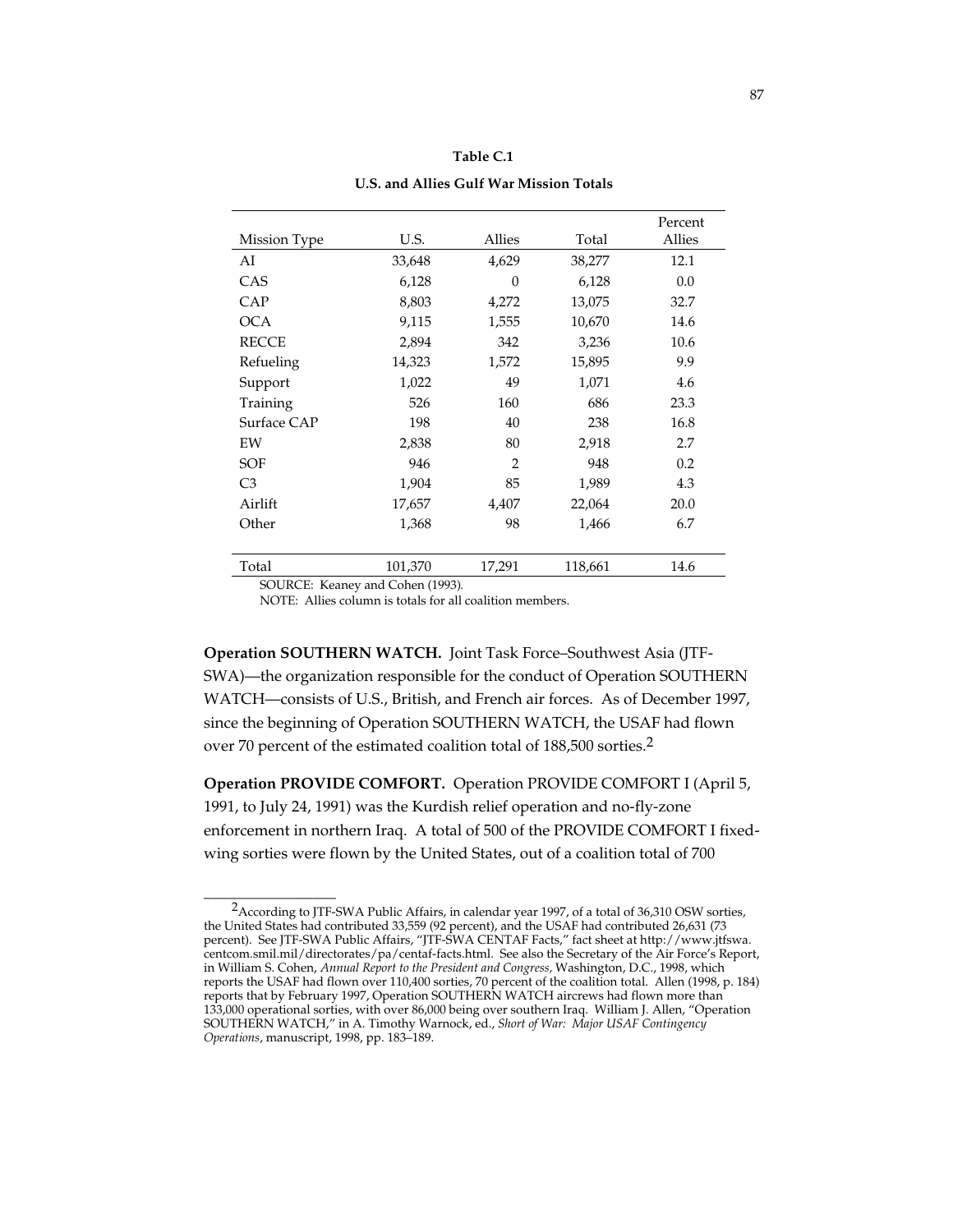| Country              | AI           | CAS              | CAP              | <b>SCAP</b>    | <b>OCA</b>   | C <sub>3</sub> | <b>RECCE</b>   | EW           | SOF            | <b>LIFT</b>  | <b>TANK</b>  | <b>SUPP</b>  | <b>TRAIN</b>     | Other            | Total   |
|----------------------|--------------|------------------|------------------|----------------|--------------|----------------|----------------|--------------|----------------|--------------|--------------|--------------|------------------|------------------|---------|
| <b>United States</b> | 33,648       | 6,128            | 8,803            | 198            | 9,115        | 1,904          | 2,894          | 2,856        | 946            | 17,657       | 14,323       | 1,022        | 526              | 1,368            | 101,388 |
| <b>USAF</b>          | 24,292       | 2,120            | 4,558            | $\overline{0}$ | 6,422        | 604            | 1,311          | 1,578        | 134            | 16,628       | 11,024       | 203          | 174              | 358              | 69,406  |
| <b>USN</b>           | 5,060        | 21               | 4,245            | 198            | 1,936        | 1,143          | 1,431          | 265          | 3              | $\theta$     | 2,782        | 41           | 262              | 916              | 18,303  |
| <b>USMC</b>          | 4,264        | 3,956            | $\mathbf{0}$     | $\mathbf{0}$   | 757          | 157            | 3              | 343          |                | 9            | 461          | 714          | 14               | $\overline{4}$   | 10,683  |
| <b>USSOCCENT</b>     | 32           | 31               | $\mathbf{0}$     | $\mathbf{0}$   | $\theta$     | $\mathbf{0}$   | $\overline{2}$ | 84           | 808            | 19           | 56           | 64           | 76               | 90               | 1,262   |
| <b>USA</b>           | $\mathbf{0}$ | $\Omega$         | $\theta$         | $\Omega$       | $\theta$     | $\overline{0}$ | 147            | 586          | $\mathbf{0}$   | 201          | $\Omega$     | $\Omega$     | $\theta$         | $\overline{0}$   | 934     |
| <b>CRAF</b>          | $\mathbf{0}$ | $\mathbf{0}$     | $\boldsymbol{0}$ | $\mathbf{0}$   | 0            | $\mathbf{0}$   | $\theta$       | $\mathbf{0}$ | $\mathbf{0}$   | 800          | $\mathbf{0}$ | $\mathbf{0}$ | $\boldsymbol{0}$ | $\mathbf{0}$     | 800     |
| NATO allies          | 1,970        | $\theta$         | 1,729            | 40             | 1,264        | $\overline{0}$ | 218            | 80           |                | 2,529        | 1,087        | 40           | 158              | 98               | 9,214   |
| Canada               | 48           | $\mathbf{0}$     | 693              | $\mathbf{0}$   | 144          | $\overline{0}$ | $\theta$       | $\mathbf{0}$ | $\mathbf{0}$   | 277          | 64           | $\mathbf{0}$ | 64               | 12               | 1,302   |
| France               | 531          | $\Omega$         | 340              | $\Omega$       | 230          | $\Omega$       | 62             | $\theta$     |                | 855          | 223          | $\Omega$     | 4                | 12               | 2,258   |
| Italy                | 135          | $\mathbf{0}$     | $\mathbf{0}$     | $\mathbf{0}$   | $\mathbf{0}$ | $\mathbf{0}$   | $\Omega$       | $\mathbf{0}$ | $\mathbf{0}$   | 13           | 89           | $\mathbf{0}$ | $\theta$         | $\boldsymbol{0}$ | 237     |
| U.K.                 | 1,256        | $\theta$         | 696              | 40             | 890          | $\overline{0}$ | 156            | 80           | $\overline{0}$ | 1,384        | 711          | 40           | 90               | 74               | 5,417   |
| <b>GCC</b> allies    | 2,659        | $\mathbf{0}$     | 2,543            | $\overline{0}$ | 291          | 8              | 124            | $\theta$     | 1              | 1,878        | 485          | 9            | $\overline{2}$   | $\overline{0}$   | 8,000   |
| Saudi Arabia         | 1,656        | $\theta$         | 2,391            | $\mathbf{0}$   | 277          | 8              | 118            | $\theta$     | $\overline{0}$ | 1,829        | 485          | 9            | $\overline{2}$   | $\overline{0}$   | 6,775   |
| Kuwait               | 780          | $\boldsymbol{0}$ | $\mathbf{0}$     | $\mathbf{0}$   | $\mathbf{0}$ | $\mathbf{0}$   | $\theta$       | $\theta$     | $\mathbf{0}$   | $\mathbf{0}$ | $\mathbf{0}$ | $\mathbf{0}$ | $\mathbf{0}$     | $\overline{0}$   | 780     |
| Bahrain              | 122          | $\Omega$         | 152              | $\Omega$       | 14           | $\mathbf{0}$   | $\Omega$       | $\theta$     |                | 4            | $\Omega$     | $\Omega$     | $\theta$         | $\overline{0}$   | 293     |
| <b>UAE</b>           | 58           | $\overline{0}$   | $\mathbf{0}$     | $\mathbf{0}$   | $\mathbf{0}$ | $\mathbf{0}$   | 6              | $\theta$     | $\mathbf{0}$   | 45           | $\mathbf{0}$ | $\mathbf{0}$ | $\theta$         | $\mathbf{0}$     | 109     |
| Qatar                | 43           | $\overline{0}$   | $\mathbf{0}$     | $\mathbf{0}$   | $\mathbf{0}$ | $\mathbf{0}$   | $\Omega$       | $\theta$     | $\mathbf{0}$   | $\mathbf{0}$ | $\Omega$     | $\Omega$     | $\theta$         | $\overline{0}$   | 43      |
| Total                | 38,277       | 6,128            | 13,075           | 238            | 10,670       | 1,912          | 3,236          | 2,936        | 948            | 22,064       | 15,895       | 1,071        | 686              | 1,466            | 118,602 |

<sup>88</sup> **Table C.2**Table C.2 **U.S. and Coalition Sorties Flown in Operation DESERT STORM**

SOURCE: Keaney and Cohen (1993).

NOTE: LIFT = airlift; SCAP = surface CAP; CRAF = Civil Reserve Air Fleet; USSOCCENT = U.S. Special Operations Command Central.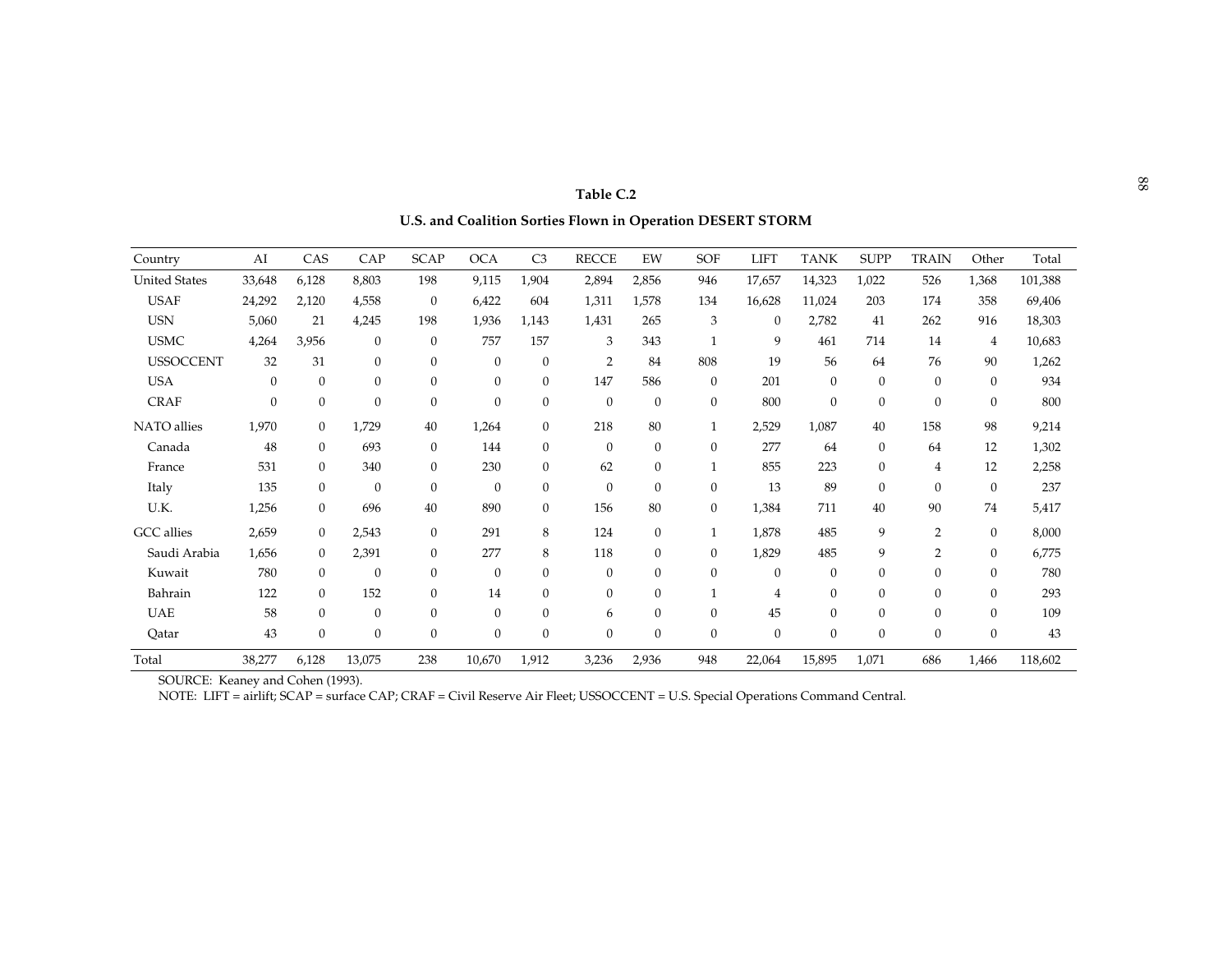sorties; thus, 71 percent of the sorties were flown by the United States, while the remaining 29 percent were flown by the United States' coalition partners.<sup>3</sup>

PROVIDE COMFORT II (July 24, 1991, to December 31, 1996) was the continued coalition effort for Kurdish relief and security in northern Iraq. The United States flew over 62,000 fixed- and rotary-wing sorties; $4$  the coalition total number of sorties is not known.<sup>5</sup>

**Operation NORTHERN WATCH.** Operation NORTHERN WATCH succeeded PROVIDE COMFORT on January 1, 1997. Although the breakout of sorties by coalition members is not known, as of December 31, 1997, the USAF had flown over 3,325 fixed-wing sorties in support of Operations PROVIDE COMFORT and NORTHERN WATCH, 72 percent of the coalition total.<sup>6</sup>

## **The Balkans**

#### *Bosnia*

**Operation PROVIDE PROMISE.** Sources differ on the number of sorties flown in Operation PROVIDE PROMISE. For example, according to one Air Force source,<sup>7</sup> the operation involved a total of 12,895 sorties and delivered 160,536 metric tons of food, medicine, and relief supplies. According to this source, the United States flew 3,951 C-130, 236 C-141, and ten C-17 air-land sorties, as well as 2,222 C-130 airdrop sorties, which suggests that the United States flew somewhat less than half of the total sorties flown. Another source provides a roughly comparable total in terms of the total number of air-land tons lifted but breaks out coalition sorties and deliveries somewhat differently (see Table C.3).

The table suggests that the United States delivered slightly less than half of the total air-land tons and was responsible for about 39 percent of the air-land tons, 77.5 percent of the airdrop sorties, 91 percent of the CDS bundles, and 22 percent of the TRIADS bundles.

<sup>&</sup>lt;sup>3</sup>Harrington, USAFE/HO, "Recent USAFE Contingencies," January 19, 1999.

<sup>&</sup>lt;sup>4</sup>As of 1997, AMC reported a total of 2,914 airlift missions, 7,553 tanker refueling missions, and a total of 37,499 passengers and 136,593 short tons moved over the course of the operation.

<sup>5</sup>Harrington (1999).

<sup>6</sup>Cohen (1998).

<sup>&</sup>lt;sup>7</sup>Louis Arana-Barradas, "A 'Promise of Peace': Sarajevo Humanitarian Airlift Ends, New Hope Begins," *Airman,* March 1996, available at http://www.af.mil/news/airman/0396/promise.htm.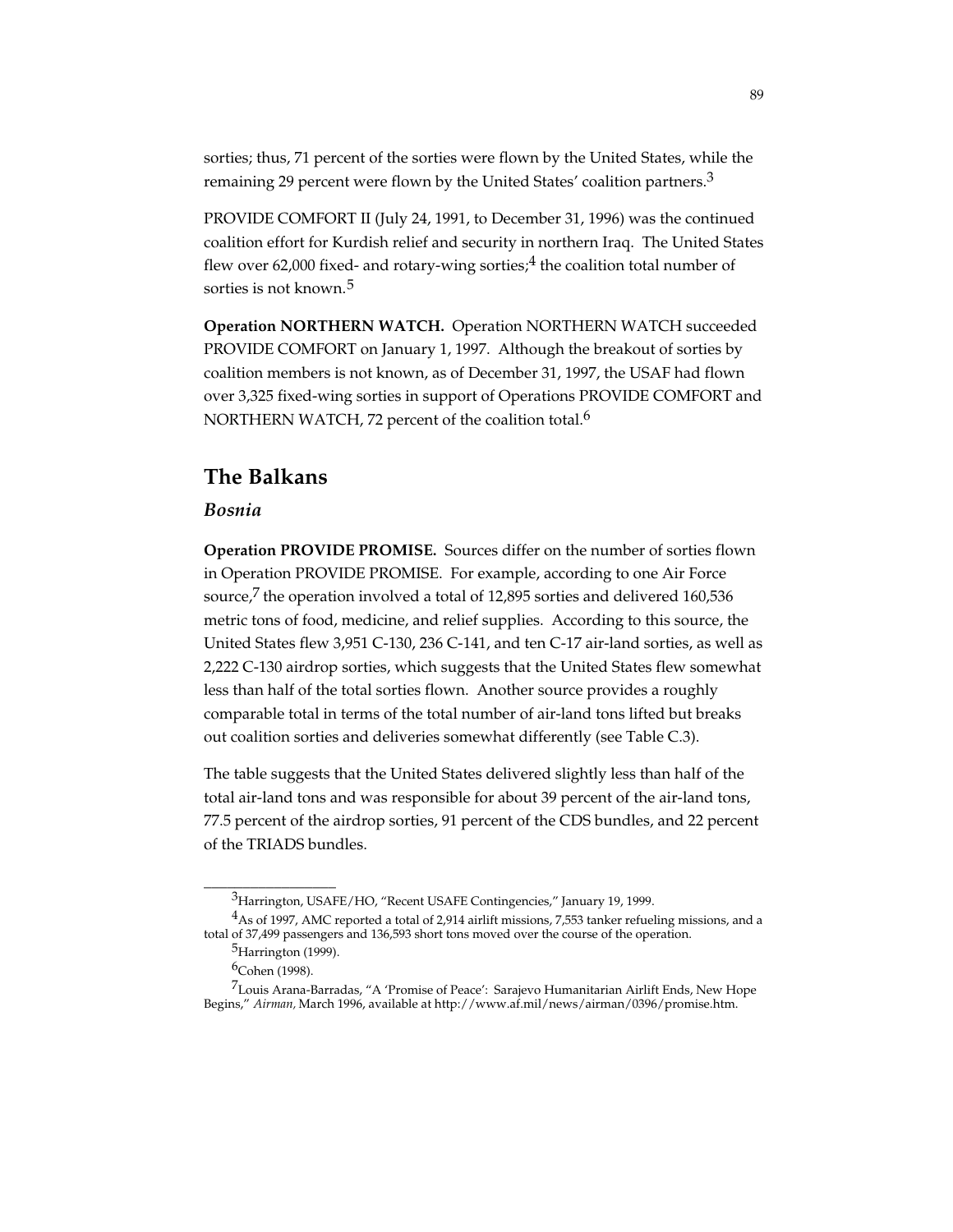|         |           |           | Sorties Flown in Operation PROVIDE PROMISE |          |                   |
|---------|-----------|-----------|--------------------------------------------|----------|-------------------|
|         |           | Air-Land  | Airdrop                                    |          | Number of Bundles |
| Country | Sorties   | Tons      | Sorties                                    | CDS      | <b>TRIADS</b>     |
| U.S.    | 4,197     | 62,802    | 2,220                                      | 28,748   | 1,185             |
| Canada  | NA        | NA        | 0                                          | $\Omega$ | 0                 |
| Germany | NA        | NA        | 380                                        | 1,527    | 2,819             |
| France  | <b>NA</b> | <b>NA</b> | 263                                        | 1.319    | 1,313             |
|         |           |           |                                            |          |                   |
| Total   | NA        | 160,634   | 2,863                                      | 31,594   | 5,317             |

#### **Table C.3**

SOURCE: Harrington, USAFE/HO, "Recent USAFE Contingencies," January 19, 1999. NOTE: CDS = container delivery system; TRIADS = tri-wall aerial delivery system; NA = information not available.

**Operation DENY FLIGHT.** In Operation DENY FLIGHT, enforcement of the nofly zone in Bosnia-Herzegovina, a total of 100,420 sorties were flown, as broken out in Table C.4; no information was available to us on sorties flown by nation.<sup>8</sup>

The table shows that combat air patrol and strike sorties comprised about 50 percent of the total sorties flown.

**Operation DELIBERATE FORCE.** Table C.5 breaks out the total sorties flown in Operation DELIBERATE FORCE by country and shows again the predominance of the United States: Although the United States contributed only about 42 percent of the aircraft, it flew nearly two-thirds of the missions, while the NATO allies flew the remaining one-third.<sup>9</sup>

Table C.6 presents data on sorties flown by mission. The table shows that CAS/BAI sorties comprised nearly 40 percent of the sorties flown, followed by SEAD (22.3 percent), support (21.3 percent), reconnaissance (9 percent), and CAP  $(8.4$  percent).<sup>10</sup>

8Source is http://www.afsouth.nato.int/factsheets/denyflightfactsheet.htm.

<sup>9</sup>The 3,515 sorties flown in DELIBERATE FORCE included 2,470 penetrating sorties (CAS, BAI, SEAD, RECCE, SAR/CSAR) and 1,045 support sorties (NAEW, ABCCC, ELINT/ESM, AAR).

<sup>10</sup>Owen et al. (1998), pp. 8-7, 8-12, breaks out the support sorties as follows*:* AAR (383); RECCE (312); ELINT (169); AEW (166); ABCCC (32); CSAR (19); and other (ten).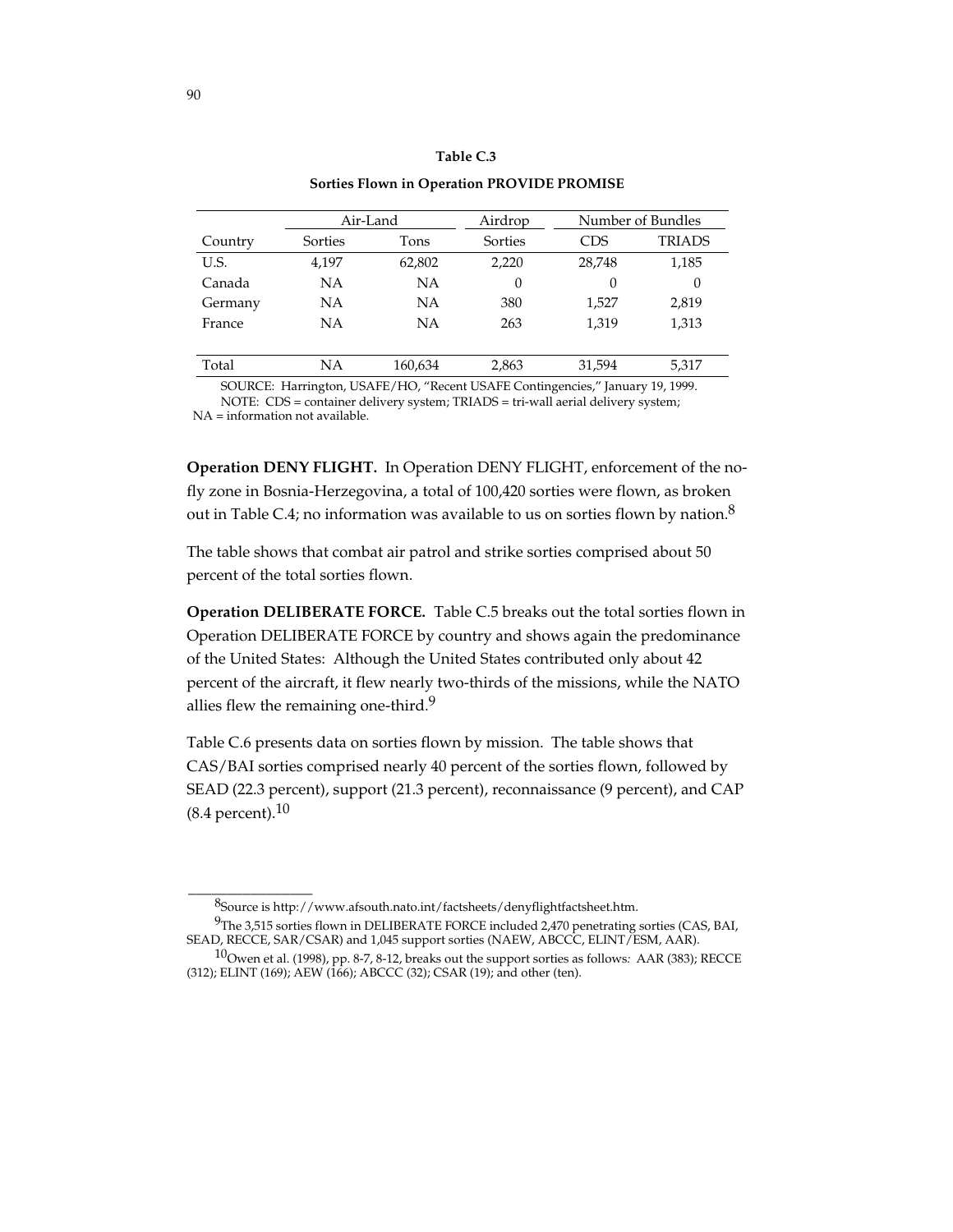#### **Table C.4**

#### **Operation DENY FLIGHT Sorties, by Mission**

| Mission                              | Sorties | Percentage of<br>Total |
|--------------------------------------|---------|------------------------|
| Combat air patrol (NFZ)              | 23,021  | 23                     |
| Strike (including CAS)               | 27,077  | 27                     |
| Support (SEAD, NAEWF, RECCE, tanker) | 29,158  | 29                     |
| Training                             | 21.164  | 21                     |
|                                      |         |                        |
| Total                                | 100,420 | 100                    |

SOURCE: AFSOUTH, "Operation Deny Flight," fact sheet, undated, at

http://www.afsouth.nato.int/operations/denyflight/DenyFlightFactSheet.htm. NOTE: SEAD = suppression of enemy air defense.

#### **Table C.5**

#### **DELIBERATE FORCE Sorties, 8/29/95–9/14/95, by Country**

| Country              | Sorties | Percentage<br>of Total |
|----------------------|---------|------------------------|
| <b>United States</b> | 2,318   | 65.9                   |
| France               | 284     | 8.1                    |
| Germany              | 59      | 1.7                    |
| Italy                | 35      | 1.0                    |
| Netherlands          | 198     | 5.6                    |
| Spain                | 12      | 0.3                    |
| Turkey               | 78      | 2.2                    |
| United Kingdom       | 326     | 9.3                    |
| NATO (NAEWF)         | 96      | 2.7                    |
| Other NATO           | 109     | 3.1                    |
|                      |         |                        |

Total 3,515 100.0 SOURCE: AFSOUTH, "Operation Deliberate Force," Allied Forces Southern Europe Fact Sheet, available at

http://www.afsouth.nato.int/FACTSHEETS/

DeliberateForceFactSheet.htm.

Table C.7 breaks out the use of precision and nonprecision munitions, and highaltitude radiation missiles (HARMs), by country, and shows that the United States was the principal user of precision munitions and fired nearly all of the HARMs; by comparison, only a few of the United States' NATO allies (France, Spain, and the United Kingdom) used precision munitions, and only Spain fired HARMs.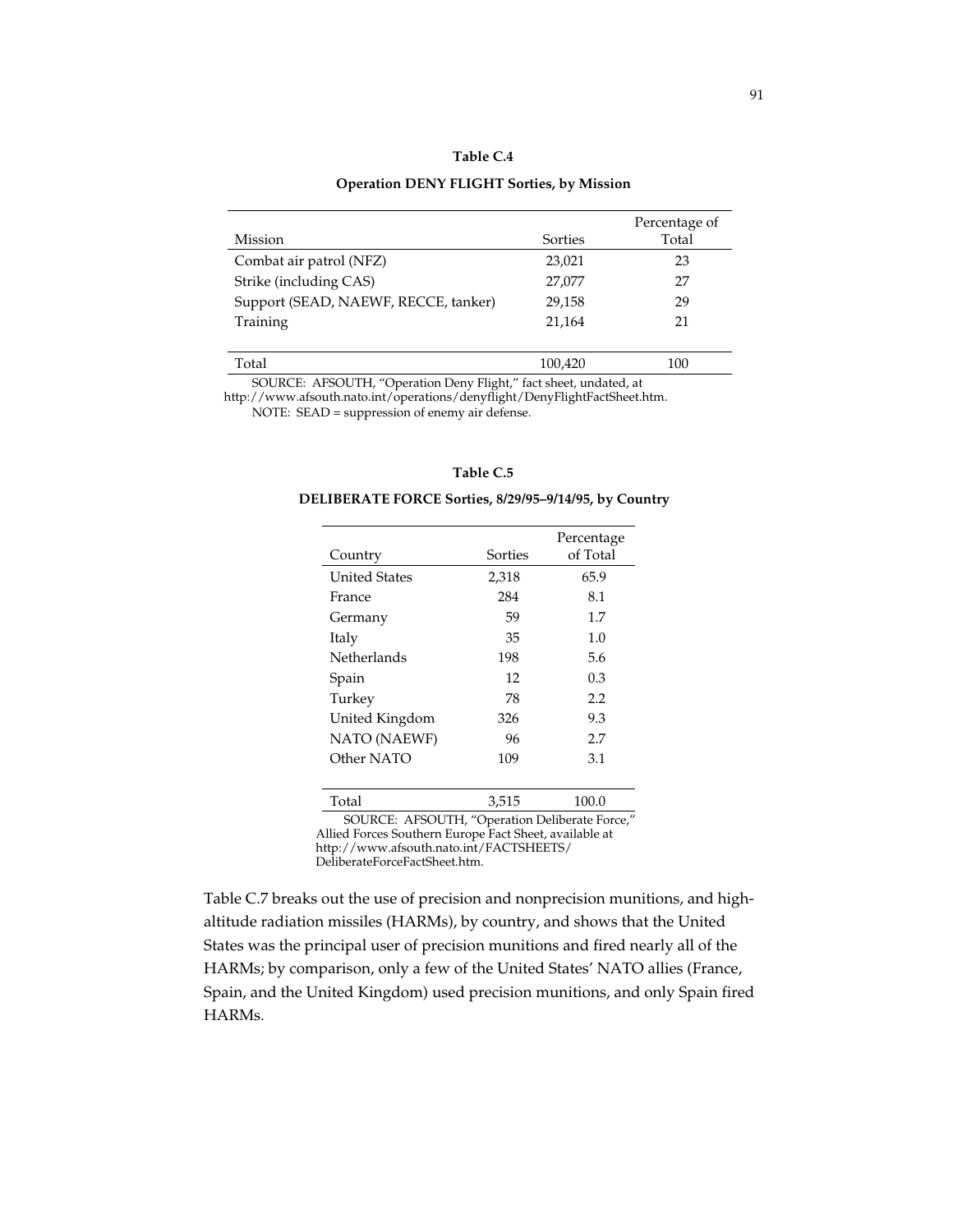#### **Table C.6**

**Operation DELIBERATE FORCE Sorties, by Mission**

| Mission      | Number of<br>Sorties | Percentage<br>of Total |
|--------------|----------------------|------------------------|
| CAP          | 294                  | 8.4                    |
| <b>SEAD</b>  | 785                  | 22.3                   |
| CAS/BAI      | 1,372                | 39.0                   |
| <b>RECCE</b> | 316                  | 9.0                    |
| <b>SUPP</b>  | 748                  | 21.3                   |
|              |                      |                        |
| Total        | 3,515                | 100.0                  |

SOURCE: AFSOUTH, "Operation Deliberate Force," Allied Forces Southern Europe Fact Sheet, available at http://www.afsouth.nato.int/ FACTSHEETS/DeliberateForceFactSheet.htm.

#### **Table C.7**

| Country            | Precision | Nonprecision | <b>HARMs</b>   |
|--------------------|-----------|--------------|----------------|
| France             | 14        | 73           |                |
| Germany            |           |              |                |
| Italy              |           | 50           |                |
| <b>Netherlands</b> |           | 136          |                |
| Spain              | 24        |              | $\overline{2}$ |
| Turkey             |           |              |                |
| U.K.               | 48        | 47           |                |
| U.S.               | 622       | 12           | 54             |
|                    |           |              |                |
| Total              | 708       | 318          | 56             |

**Munitions Used in Operation DELIBERATE FORCE, by Country**

SOURCE: Owen (1998).

Table C.8 breaks out munitions by munition type.

#### **IFOR, SFOR, and SFOR II**

*Operations DECISIVE ENDEAVOR (IFOR), DELIBERATE GUARD (SFOR), and DELIBERATE FORGE (SFOR II).* Although we found no information on the number of sorties flown by each of the 14 participating NATO countries, Table C.9 does provide information on the total number of CAP/CAS sorties and all other sorties flown.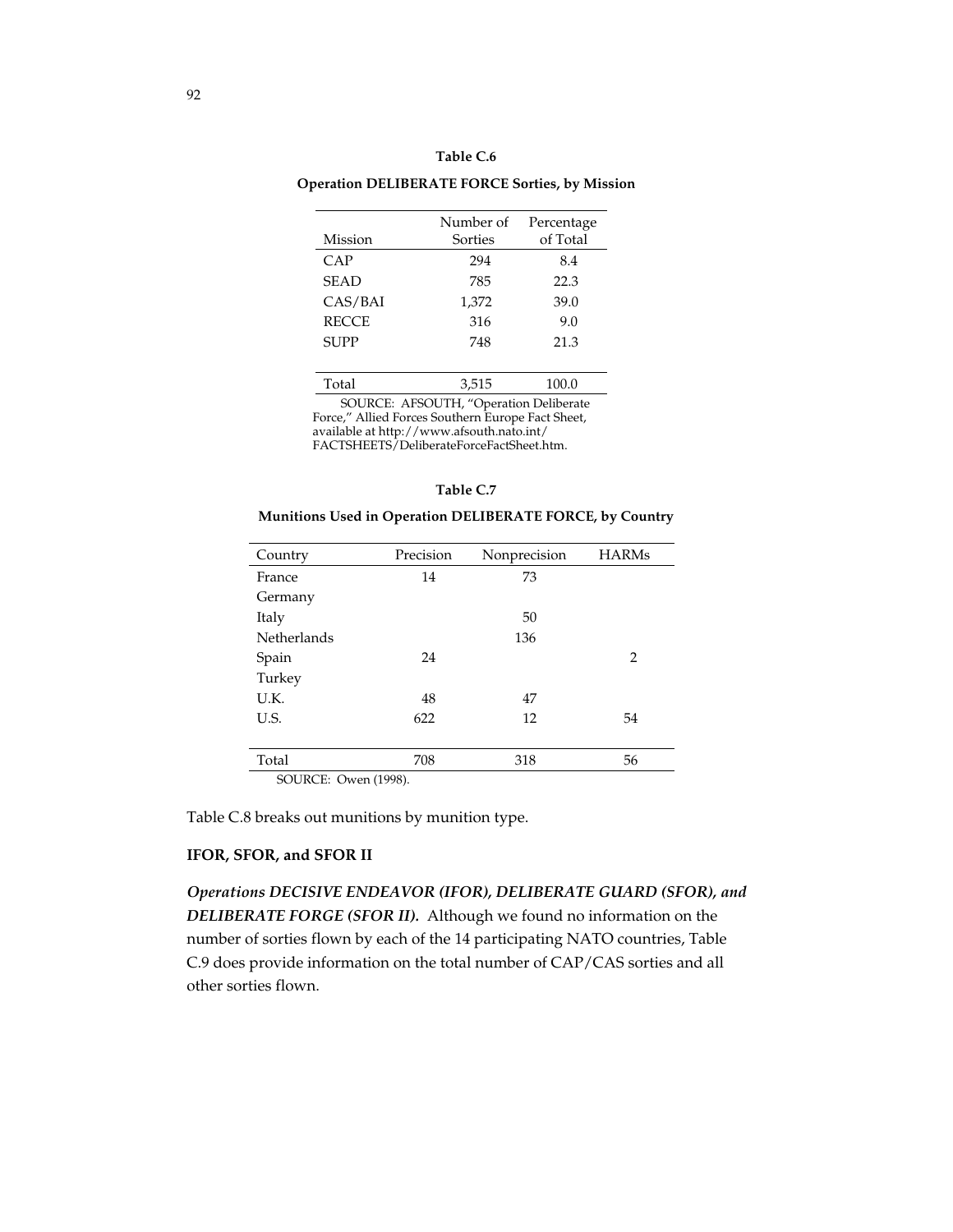*Operation DECISIVE ENDEAVOR (IFOR***).** As of December 2, 1996, NATO forces had flown 2,511 combat air patrol (CAP) fighter sorties, 14,098 close air support (CAS) and strike sorties, and 29,842 sorties by SEAD, NAEW, tanker, reconnaissance, and other aircraft.<sup>11</sup>

#### **Table C.8**

#### **Munitions Used in Operation DELIBERATE FORCE, by Type**

| Type of Munition          | Number |
|---------------------------|--------|
| Total precision munitions | 708    |
| Laser-guided bombs        | 653    |
| GBU-10                    | 303    |
| $GBU-12$                  | 125    |
| GBU-16                    | 215    |
| GBU-24                    | 6      |
| GBU AS30L                 | 4      |
| Electro-optical           | 42     |
| SLAM                      | 10     |
| GBU-15                    | 9      |
| Maverick                  | 23     |
| Tomahawks                 | 13     |
|                           |        |
| Nonprecision munitions    | 318    |
| MK 82                     | 175    |
| MK 83                     | 99     |
| <b>MK 84</b>              | 42     |
| CBU-87                    | 2      |
|                           |        |

SOURCE: Federation of American Scientists, http://www. fas.org/man/dod-101/ops/deliberate\_force.htm.

#### **Table C.9**

#### **Sorties Flown in Operations DECISIVE ENDEAVOR (IFOR), DELIBERATE GUARD (SFOR), and DELIBERATE FORGE (SFOR II), by Mission**

| $12/20/95-$     | $12/21/96-$       | $6/21/98-$ |         |
|-----------------|-------------------|------------|---------|
| 12/20/96        | 6/20/98           | 2/2/99     | Total   |
| Operation       |                   |            |         |
| <b>DECISIVE</b> | <b>DELIBERATE</b> | DELIBERATE |         |
| <b>ENDEAVOR</b> | GUARD             | FORGE      |         |
| 17,290          | 14,549            | 6,061      | 37,900  |
| 32,937          | 33,593            | 12,542     | 79,072  |
|                 |                   |            |         |
| 50,227          | 48,142            | 18,603     | 116,972 |
|                 |                   |            |         |

SOURCE: http://www.afsouth.nato.int/FACTSHEETS/SFORAirComponent.htm.

11AFSOUTH, "Peace Implementation Force—IFOR," fact sheet, at http://www.afsouth. nato.int/FACTSHEETS/IFORFactSheet.htm.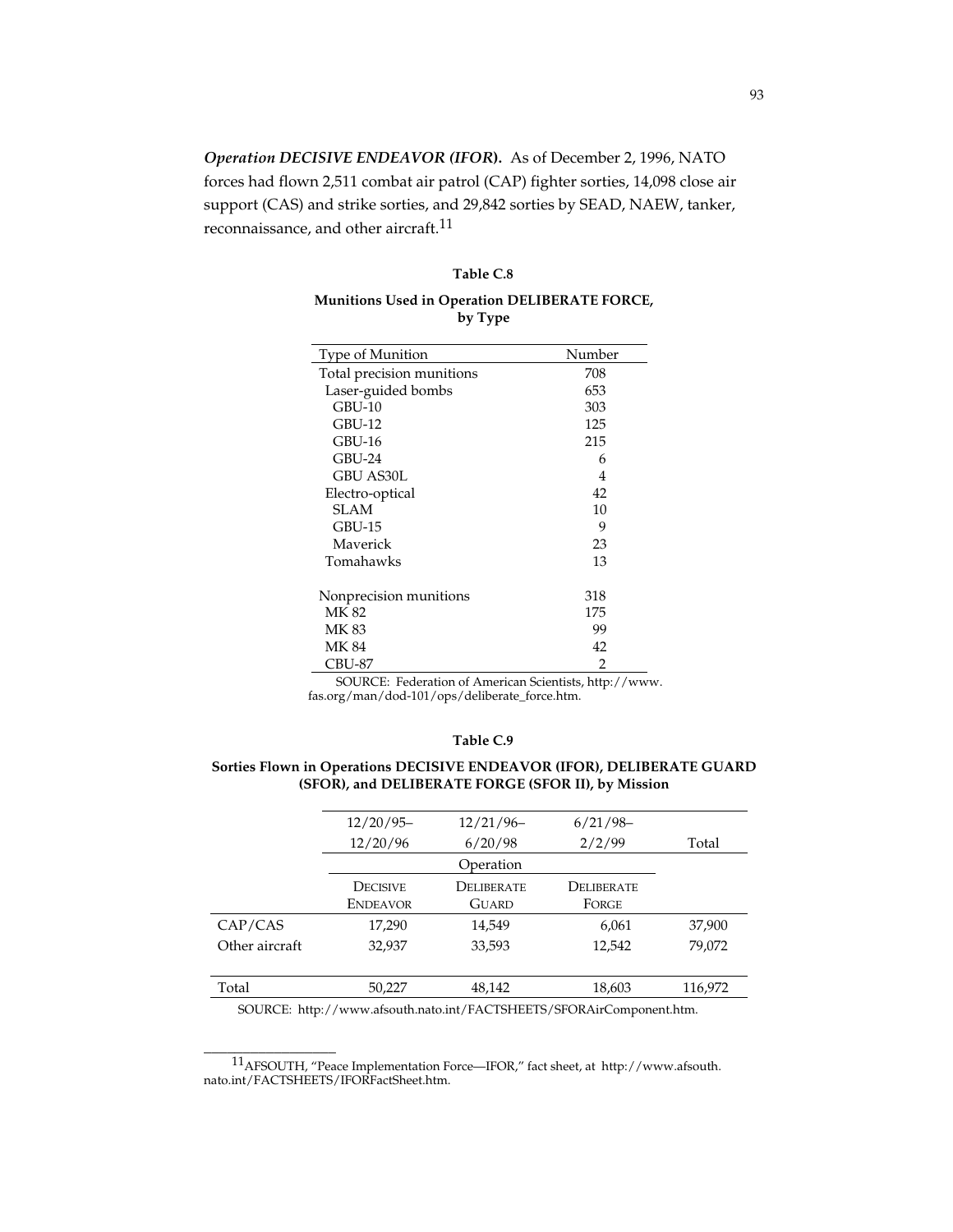*Operation DELIBERATE GUARD (SFOR).* Although no data are readily available on the number of sorties flown by the United States' coalition partners, according to one source, between December 20, 1996, and December 31, 1997, the USAF flew over 3,000 missions in support of Operation JOINT GUARD, or 25 percent of the coalition total.<sup>12</sup>

*Operation DELIBERATE FORGE (SFOR II).* We did not find any additional information beyond that reported earlier.

**Maritime Operations in the Adriatic.** Of the maritime operations in the Adriatic, information on the number of sorties flown is available only for two— MARITIME MONITOR and SHARP GUARD:

- **Operation MARITIME MONITOR.** U.S., U.K., and Portuguese maritime patrol aircraft (MPA) flew more than 200 sorties within NATO control, and from July 16, 1992, a Greek Albatross MPA also flew in support of NATO forces. Additionally, NAEWF aircraft provided all the involved international units with operational connectivity, including an air radar picture that was integrated with the surveillance conducted by the various MPA, helicopters, and ships on patrol. All together, AWACS aircraft flew more than 360 sorties. Of the total 63 coalition MPA sorties flown, four United States P-3Cs flew 57 sorties, and a Portuguese P-3P flew six.<sup>13</sup>
- **Operation SHARP GUARD.**A total of 7,151 MPA sorties were flown during the operation, and NATO and French airborne early warning aircraft sorties totaled 6,174.14

#### *Kosovo*

With the exception of Operation ALLIED FORCE, no data were found on missions flown for the various operations in Kosovo. Nevertheless, with few exceptions, open-source data on missions flown in Operation ALLIED FORCE appear generally to be available only at a fairly aggregate level. We now present these data.

\_\_\_\_\_\_\_\_\_\_\_\_\_\_\_\_ 12Cohen (1998).

<sup>13</sup>AFSOUTH, "NATO Operation Maritime Monitor," fact sheet, undated, at http://www. afsouth.nato.int/factsheets/maritimemonitor.htm.

<sup>14</sup>Sources are http://www.fas.org/man/dod-101/ops/docs/SharpGuardFactSheet.htm; www.ndu.edu/ndu/inss/sa95/ sach03f3.html.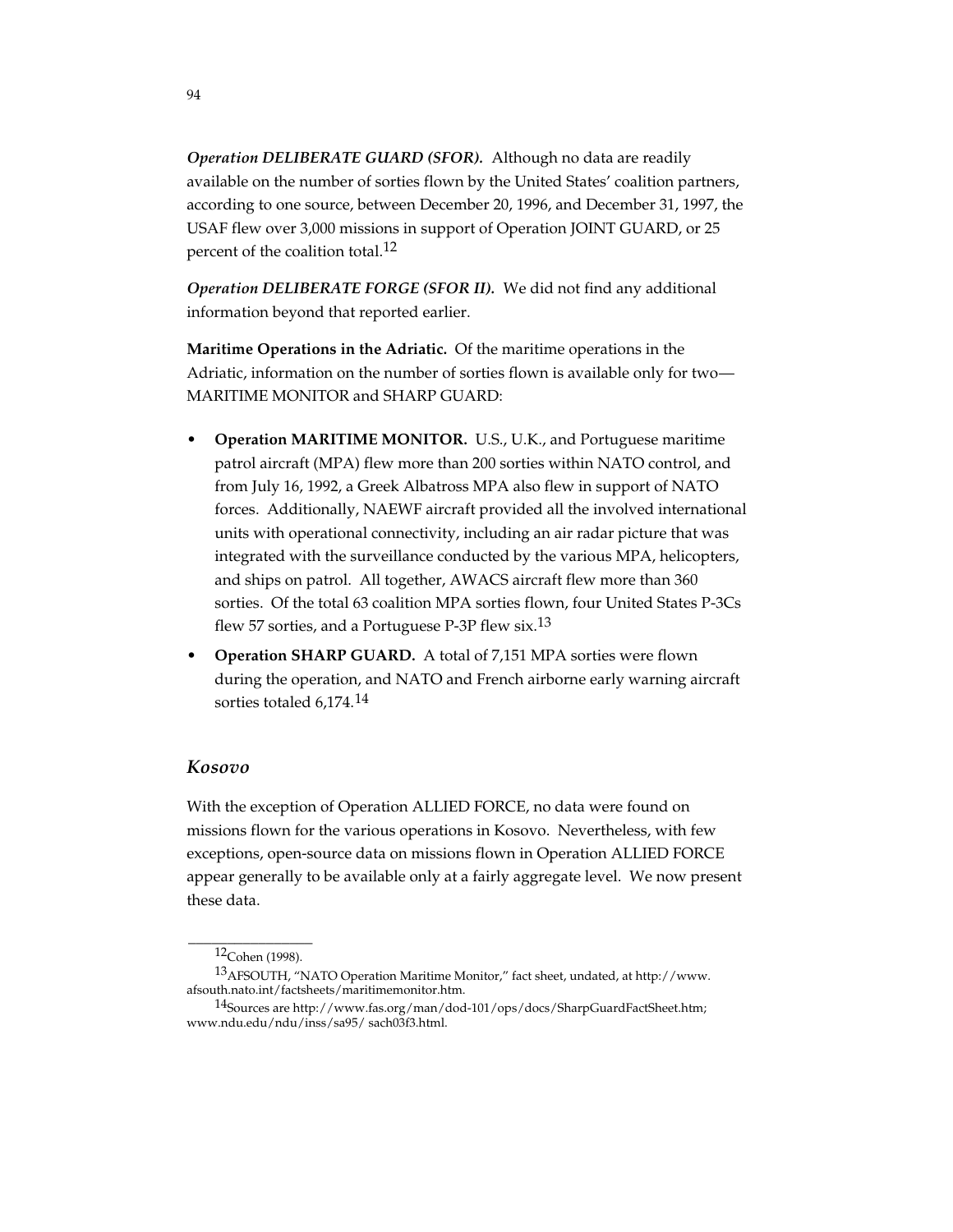According to General Clarke's February 17, 2000, testimony before the House Armed Services Committee,<sup>15</sup> the United States and its NATO allies flew 38,000 sorties in OAF, of which 14,000 were strike sorties by F-16s and F-117s.<sup>16</sup> Of these 38,000 total sorties, the 305 participating NATO non–U.S. aircraft flew more than 15,000.17 A total of 1,751 airlift missions moved 78,000 tons of supplies and 42,380 passengers, while 500 airlift sorties delivered 4.5 million tons of food, 1,962 tons of shelter, and 57 tons of medical supplies. The United States reportedly launched over 90 percent of the cruise missiles, and most of the actual strike sorties during the first month of the campaign.<sup>18</sup>

The United States carried the greatest burden of the effort in OAF:

[I]t is clear that the U.S. flew over 60 percent of all the sorties in the air and missile campaign, flew 53 percent of the strike-attack sorties, dropped over 80 percent of the strike-attack munitions, flew 71 percent of the overall support sorties, carried out over 90 percent of the advanced intelligence and reconnaissance missions, flew over 90 percent of the electronic warfare missions using dedicated aircraft, fired over 80 percent of the precision guided air weapons, and launched over 95 percent of the cruise missiles.<sup>19</sup>

With a more substantial capability in combat aircraft than in specialized aircraft, the United States' NATO allies were able to generate proportionally more combat sorties than support sorties. Secretary Cohen has testified that while the United States' NATO allies were able to provide 47 percent of the strike sorties, they could provide only 29 percent of the support sorties.<sup>20</sup>

**The British Contribution.** As described earlier, the United Kingdom was one of the larger contributors to Operation ALLIED FORCE. In terms of the employment of these forces, the United Kingdom's Ministry of Defence (MoD) suggests that the U.K.'s principal contribution was in generating strike sorties

<sup>15</sup>Statement of GEN Wesley K. Clark, USA, Commander in Chief, U.S. European Command, Before the House Armed Services Committee, February 17, 2000.

<sup>&</sup>lt;sup>16</sup>It also is known that the B-2 flew a total of 49 sorties. Statement of GEN John P. Jumper Before the House Armed Services Committee, October 26, 1999.

<sup>17</sup>The DoD *Kosovo/Operation Allied Force After-Action Report* reports a total of 327 manned aircraft provided by the United States' NATO allies, which flew over 15,000 sorties (about 39 percent of the total). See  $\overline{D}$ oD (2000).

<sup>18</sup>Cordesman (1999). He further reports: "A number of European air forces lacked interoperable communications, secure communications to handle targeting information, and the sensors and avionics to deliver precision guided munitions in poor weather. The U.S. eventually flew half of the combat sorties, well over half of the strike sorties, and two-thirds of the support sorties during the 78 days of active fighting." Cordesman (1999), p. 8.

<sup>19</sup>Cordesman (1999), p. 34.

 $^{20}\mathrm{As}$  Secretary Cohen put it, "We also need to assess NATO's aircraft requirements. While our allies were able to deploy 47 percent of the strike sorties for the mission, they provided only about 29 percent of the overall support sorties. All allies were able to get air contributions to the crisis quickly; however, the KFOR deployment was slower than desired." William S. Cohen, Prepared Statement to the Senate Armed Services Committee Hearing on Operations in Kosovo, July 20, 1999.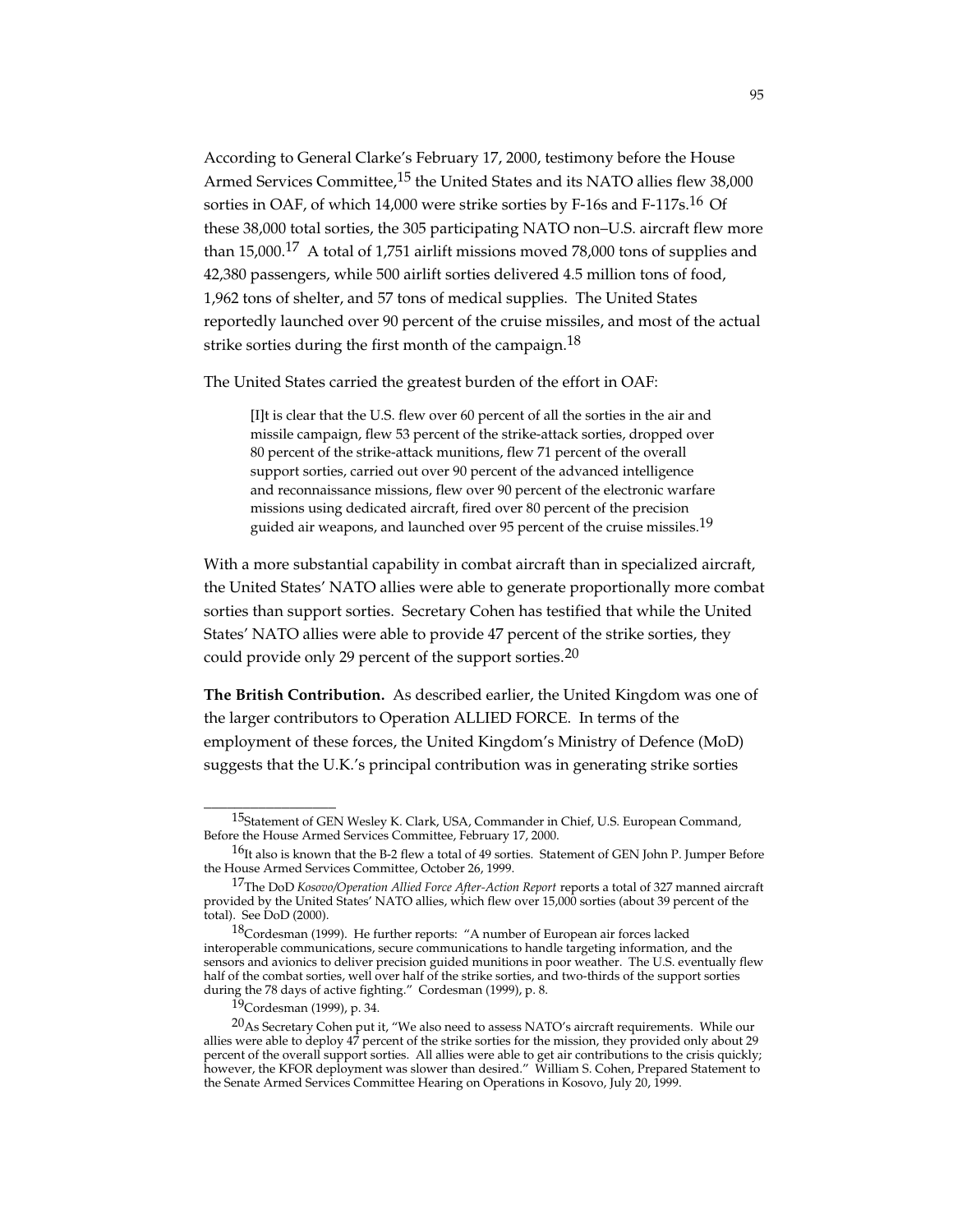(see Table C.10). In total, the United Kingdom flew over 1,000 strike sorties, nearly 10 percent of those flown by the coalition, which represented nearly two out of three of the 1,600 sorties flown by British air forces.

The U.K. Ministry of Defence has also described the munitions used in its strike operations (see Table C.11).

Taken together, this suggests that the United Kingdom flew about 4 percent of the total sorties and nearly 10 percent of the strike sorties flown by NATO but that it dropped only 4 percent of the munitions, more in line with its proportion of total sorties than its proportion of the strike sorties.

| Type of Sortie               | Number of Sorties Flown<br>(NATO Total) |
|------------------------------|-----------------------------------------|
| Strike                       | 1,008<br>(10, 484)                      |
| Combat air patrol (CAP)      | 102                                     |
| Airborne early warning (AEW) | 184                                     |
| Air-to-air refueling         | 324                                     |
| Total                        | 1,618                                   |
|                              | (38,004)                                |

**Table C.10**

#### **U.K. Contributions to Operation ALLIED FORCE**

SOURCE: United Kingdom Ministry of Defence, "Operation ALLIED FORCE: NATO Air Campaign in FRY," available at MoD website, http://www.mod.uk/ news/kosovo/account/stats.htm.

#### **Table C.11**

#### **U.K. Aircraft Munitions Released in Operation ALLIED FORCE**

| Type of<br>Munition | Number<br>(NATO Total) |
|---------------------|------------------------|
| $1,000$ -lb bomb    | 230                    |
| <b>PAVEWAY II</b>   | 226                    |
| PAVEWAY Iii         | 16                     |
| <b>RBL 755</b>      | 532                    |
| <b>ALARM</b>        | 6                      |
|                     |                        |
| Total               | 1,010                  |
|                     | (23, 614)              |

SOURCE: United Kingdom Ministry of Defence, "Operation ALLIED FORCE: NATO Air Campaign in FRY," available at MoD website, http://www.mod.uk/news/kosovo/account/stats.htm.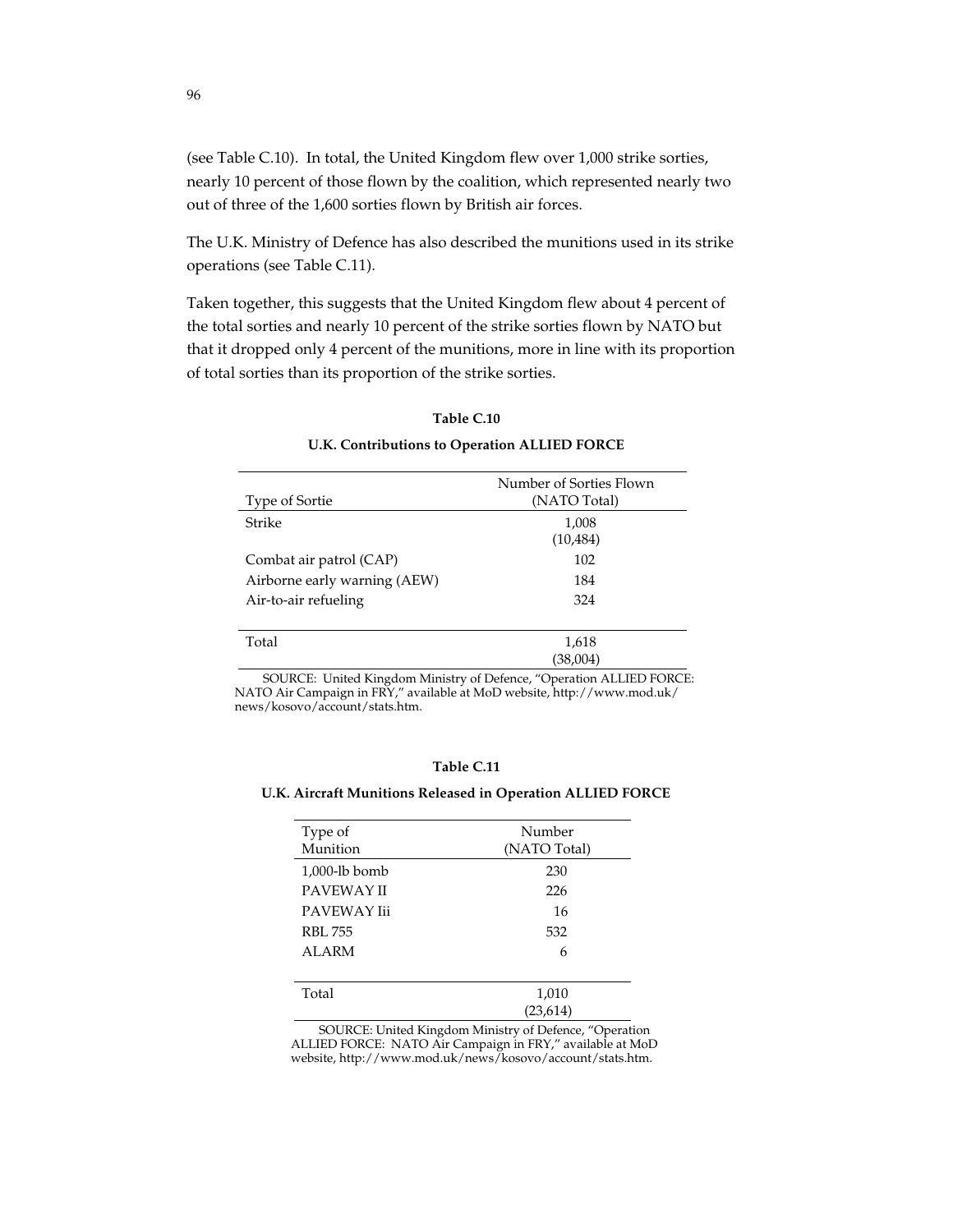**The German Contribution.** Germany reportedly flew 394 Tornado SEAD sorties over the course of OAF, fired 244 HARMs, and flew 46 reconnaissance missions.<sup>21</sup>

**The Dutch Contribution.** According to the Royal Netherlands Embassy in Washington, D.C., Dutch air forces flew more than 1,900 sorties, accounting for over 5 percent of all sorties flown in OAF and one out of every four sorties flown by non–U.S. forces.22

## **Africa**

Only the Somalia case study provided useful data on sorties flown; JTF-GA evidently was too small a case.<sup>23</sup>

#### *Somalia*

We first turn to the allocation of missions flown in various U.S. coalition operations in Somalia.

**Operation PROVIDE RELIEF.** According to Air Mobility Command (AMC), a total of 3,094 USAF airlift missions were flown in PROVIDE RELIEF, and a total of 31,175 metric tons of relief supplies were delivered.24

**Operation IMPRESSIVE LIFT.** According to AMC, in IMPRESSIVE LIFT, USAF airlifters flew 94 missions to move the 974 Pakistani peacekeepers and 1,168 short tons of equipment to Somalia.25

**Operation RESTORE HOPE.** According to AMC, USAF airlifters flew 2,295 missions, and USAF tankers flew 1,692 missions in support of 99,156 passengers and 70,502 short tons moved.26

**Operation CONTINUE HOPE.** The escalation in Somalia in August 1993 that led to the provision of additional U.S. forces resulted in five C-5 sorties and one

<sup>21</sup>Cordesman (1999), p. 34.

<sup>22</sup>Royal Netherlands Embassy, Washington, D.C., "Dutch Forces Play Central Role in and around Kosovo," June 28, 1999, at http://www.netherlands-embassy.org/c\_kosovoprs.html.

 $23$ We do know, however, that in the latter case, while the Canadians focused on humanitarian relief operations in support of the refugee movements, the U.S. role was primarily to provide surveillance and reconnaissance and, if necessary, to conduct search and rescue (SAR) operations. USAFE deployed two C-130s on November 21, 1996, to provide support to JTF-GA; one returned on December 12, and the other, four days later.

<sup>&</sup>lt;sup>24</sup>Air Mobility Command, "A Chronology of Mobility Operations Since January 1990," 1997.

<sup>25</sup>Air Mobility Command (1997).

<sup>26</sup>Air Mobility Command (1997).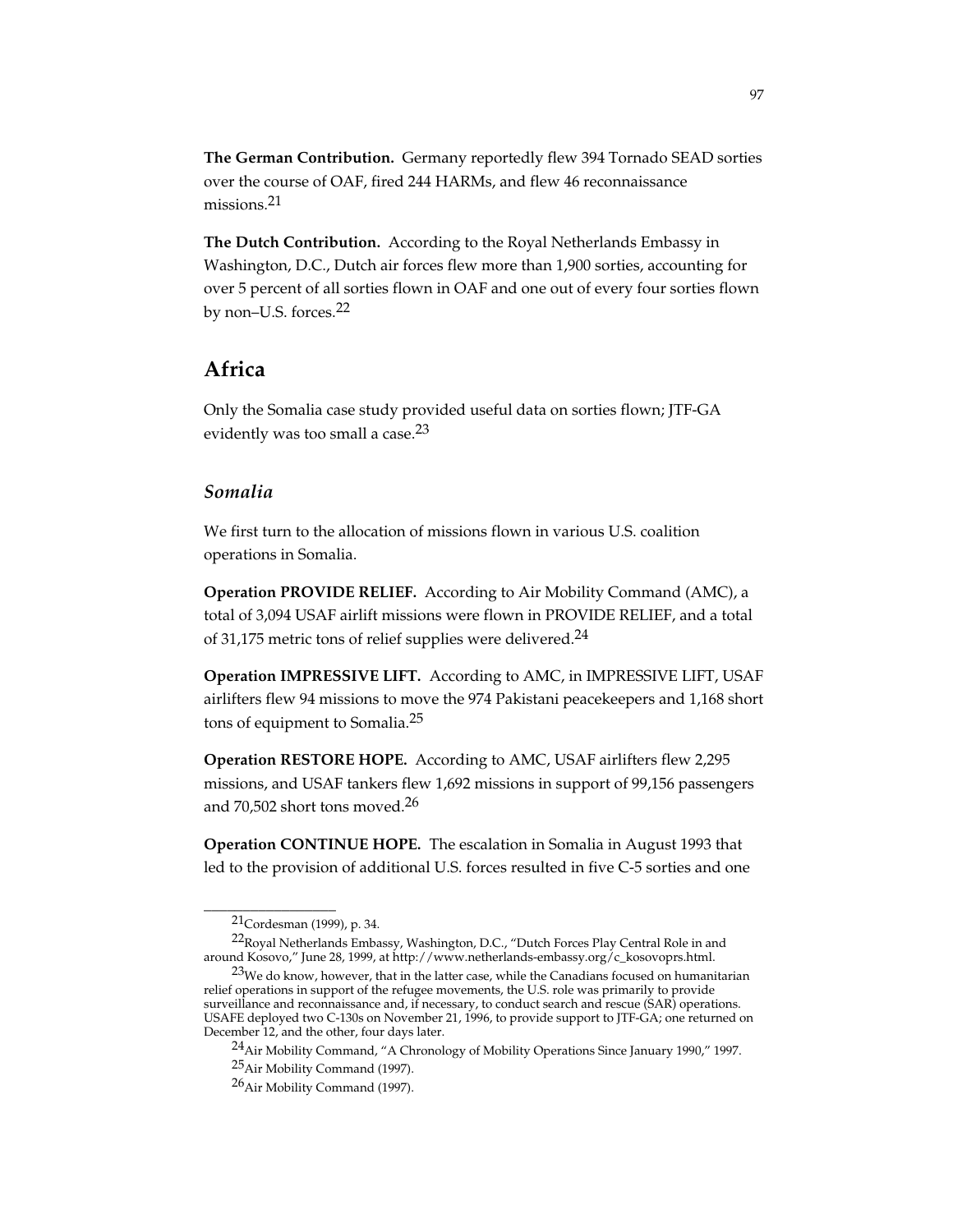KC-10 sortie being flown;<sup>27</sup> it is unclear how many sorties were flown in support of the humanitarian mission, or by helicopters.

**Operation UNITED SHIELD.** According to AMC, USAF airlifters flew a total of 59 missions, carrying 1,436 passengers and 1,447 short tons of cargo.28

#### *Rwanda*

**Operation SUPPORT HOPE.** A total of nearly 1,400 missions were flown by USAF C-141s, C-135s, and C-5s, moving 11,000 passengers and 23,000 tons of cargo. Of these, 380 strategic and 996 tactical missions were flown, and an estimated 15,331 tons of supplies were delivered to the area of operations.<sup>29</sup>

**JTF GUARDIAN ASSISTANCE.** Specific sortie numbers are unknown for JTF-GA; however, the Navy P-3s flew primarily during the day and were capable of flying approximately 15 missions per month each. The AC-130U flew mostly at night and also had a sortie rate of every other day. No additional information is available on the sorties flown by U.S., British, or Canadian aircraft.

29Schroeder (1994).

<sup>27</sup>Vick et al. (1997), p. 152.

<sup>28</sup>Air Mobility Command (1997).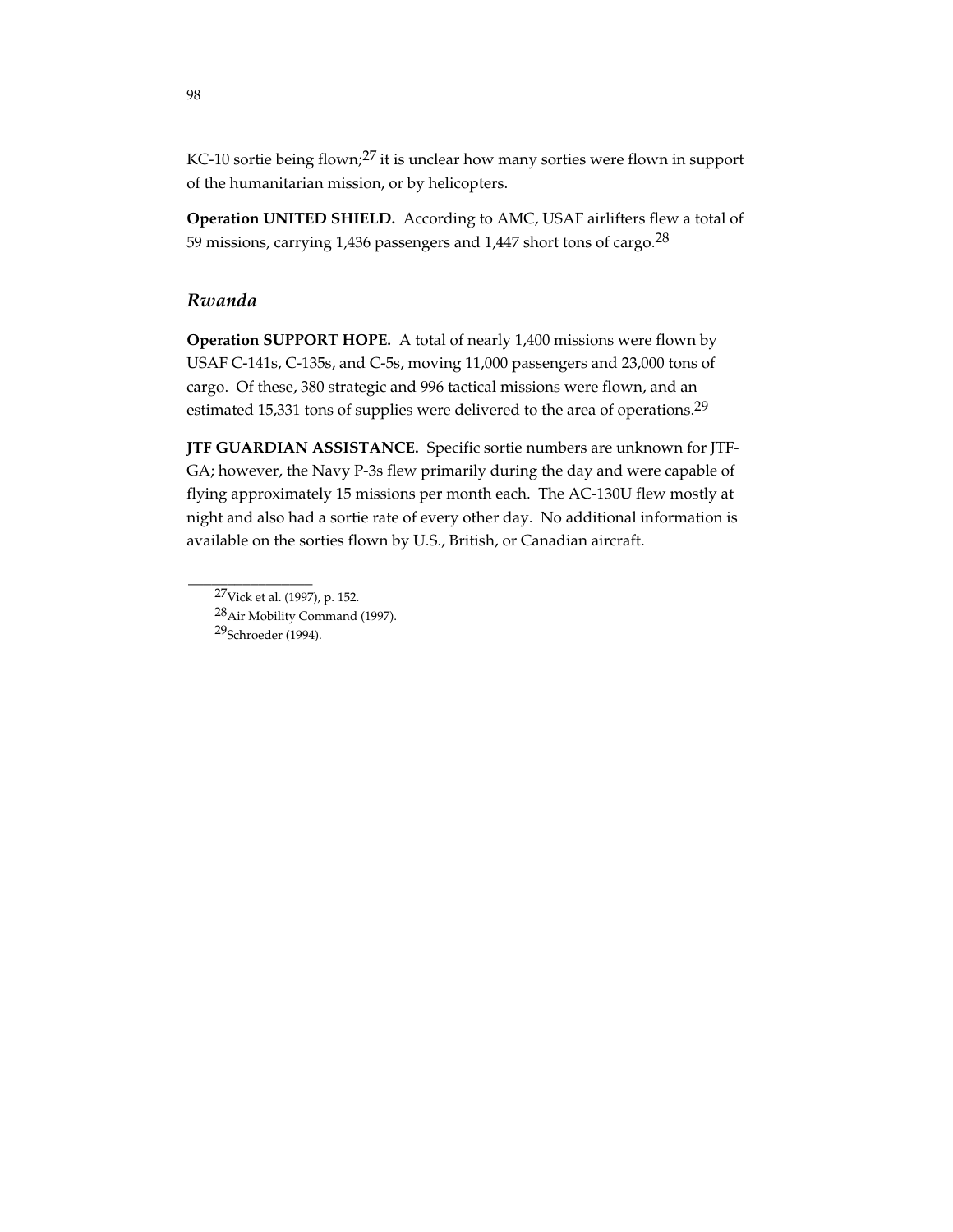## **D. Base Access**

In addition to the sorts of military capabilities that coalitions can provide, as described in preceding appendices, from an interoperability perspective another important contribution that coalition partners can make to coalition operations is providing overflight and basing rights. This appendix focuses on some patterns in the provision of base access by looking at three past U.S. coalition operations: Operation DESERT SHIELD/STORM, Operation DELIBERATE FORCE, and Operation ALLIED FORCE.1

## **Basing in Operation DESERT SHIELD/STORM**

Table D.1 describes bases used by USAF units in deployments for Operation DESERT SHIELD/STORM. As suggested by the table, the USAF relied extensively not just on those in-theater bases that enabled land-based air operations to be effectively conducted (e.g., Saudi Arabia and the other GCC states, as well as Turkey and Diego Garcia), but also on a network of en route

|  |  |  |  | Bases Used by USAF Units in ODS Deployments |
|--|--|--|--|---------------------------------------------|
|--|--|--|--|---------------------------------------------|

| In-Theater                  | En Route and Extra-Regional |  |  |
|-----------------------------|-----------------------------|--|--|
| Saudi Arabia                | Egypt (Cairo West)          |  |  |
| Bahrain                     | France (Mont de Marsan)     |  |  |
| Oman                        | Greece                      |  |  |
| Oatar                       | Italy                       |  |  |
| <b>United Arab Emirates</b> | Spain (e.g., Moron AB)      |  |  |
| Turkey                      | U.K.                        |  |  |
| Diego Garcia (U.K.)         |                             |  |  |

SOURCE: "USAF Unit Deployment," Table 17 in Keaney and Cohen (1993), pp. 58–64.

<sup>&</sup>lt;sup>1</sup>As demonstrated in Operation ELDORADO CANYON, in which USAF F-111Gs were refused permission to fly through French airspace, the importance of overflight rights cannot be overemphasized. Nevertheless, because of the difficulties in compiling an accurate record of overflight permissions in past U.S. coalition operations, in part due to the expressed desire of many nations to keep such support from public view, we focus in this appendix on the provision of base access. The final report (Hura et al., 2000) examines this issue in more detail and provides an analysis of the benefits conferred by overflight rights and access to en route bases in a notional Southwest Asia contingency. See Hura et al. (2000).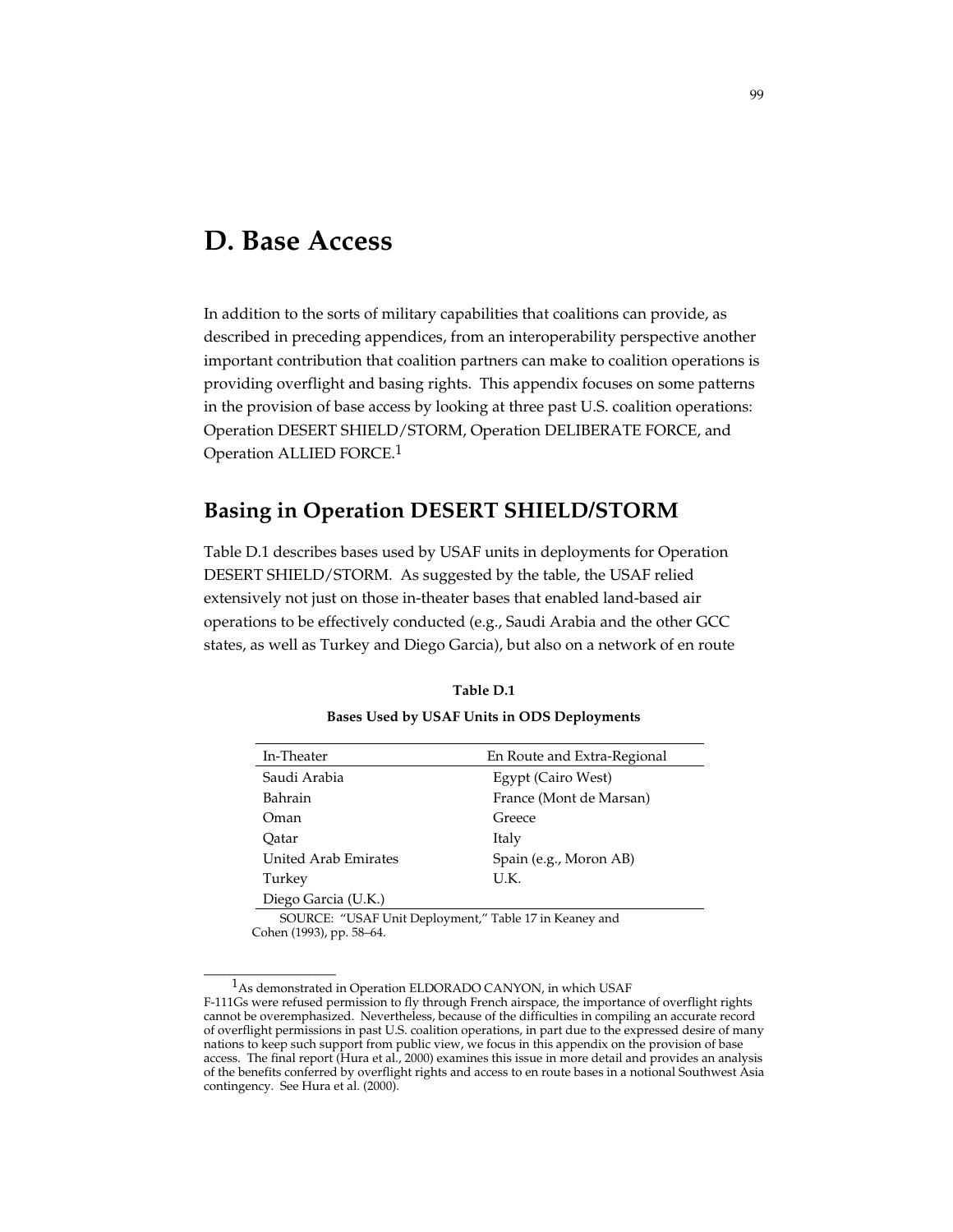and extra-regional bases that enabled the construction of an air bridge, notably including Moron Air Base (AB) in Spain and Cairo West in Egypt, and provided basing for KC-135s out of Mont de Marsan, France.

## **Basing in Operation DELIBERATE FORCE**

As indicated in Table D.2, in Operation DELIBERATE FORCE, Italy provided the lion's share of the basing, accommodating 258 out of 294 aircraft.

Table D.3 breaks aircraft out by country and base location. As shown in the table, Italy provided basing for French, German, Italian, NATO, Dutch, Spanish, Turkish, British, and U.S. aircraft; France based only French aircraft; and Germany provided basing for some Italian E-3As.

#### **Basing of Aircraft Assigned to NATO for Operation DELIBERATE FORCE**

| <b>Basing Country</b> | Number of<br>Aircraft | <b>Aircraft by Country</b>                                                              |
|-----------------------|-----------------------|-----------------------------------------------------------------------------------------|
| Italy                 | 258                   | FR (42), GE (14), IT (20), NAEWF (4), NETH<br>(18), SP (11), TU (18), UK (22), US (109) |
| France                | $\mathcal{L}$         | FR(2)                                                                                   |
| Germany               | 4                     | IT $(4)$                                                                                |
| Mediterranean         | 30                    | USS T. Roosevelt, Foch (FR), HMS Invincible (UK)                                        |

SOURCE: AFSOUTH fact sheet, "Operation DELIBERATE FORCE."

Table D.4 identifies the location of non-NATO air forces that were not assigned to DELIBERATE FORCE as such.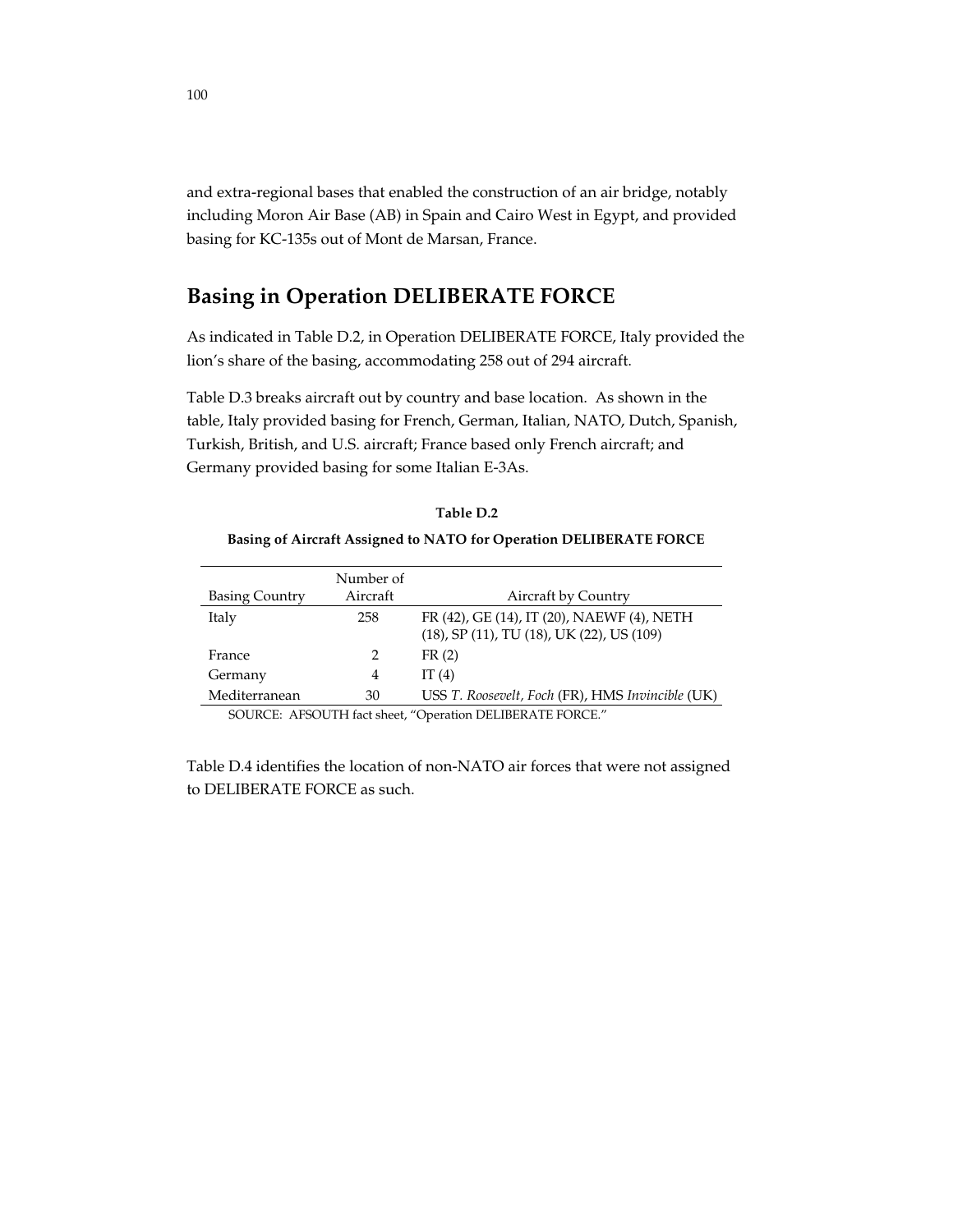| Table D.3 |  |
|-----------|--|
|-----------|--|

**Basing of Aircraft Assigned to NATO for Operation DELIBERATE FORCE**

| Country     | Number                  | Aircraft Type        | <b>Base Location</b> |
|-------------|-------------------------|----------------------|----------------------|
| France      | 3                       | Mirage F-1CT         | Italy                |
|             | 5                       | Mirage F1-CR         |                      |
|             | 8                       | Jaguar               |                      |
|             | 9                       | Mirage 2000C         |                      |
|             | 5                       | Mirage 2000D         |                      |
|             | $\overline{4}$          | Mirage 2000K         |                      |
|             | 8                       | Puma                 |                      |
| Germany     | 8                       | Tornado ECR          |                      |
|             | 6                       | Tornado              |                      |
| Italy       | 8                       | Tornado              |                      |
|             | 6                       | <b>AMX</b>           |                      |
|             | 1                       | Boeing 707<br>Tanker |                      |
|             | $\mathbf{1}$            | $C-130$              |                      |
|             | $\overline{\mathbf{4}}$ | $G-222$              |                      |
| <b>NATO</b> | $\overline{4}$          | $E-3A$               |                      |
| Netherlands | 18                      | $F-16A$              |                      |
| Spain       | 8                       | $EF-18A$             |                      |
|             | 2                       | KC-130               |                      |
|             | $\mathbf{1}$            | <b>CASA 212</b>      |                      |
| Turkey      | 18                      | $F-16C$              |                      |
| U.K.        | 12                      | $GR-7$               |                      |
|             | 6                       | FMK-3                |                      |
|             | $\overline{c}$          | $L-1011$             |                      |
|             | $\overline{2}$          | $E-3D$               |                      |
| U.S.        | 12                      | $O/A-10A$            |                      |
|             | $\,8\,$                 | $F-15E$              |                      |
|             | 12                      | $F/A-18D$            |                      |
|             | 12                      | $F-16C$              |                      |
|             | 10                      | EA-6B                |                      |
|             | 10                      | F-16C (HTS)          |                      |
|             | 3                       | $EC-130H$            |                      |
|             | 4                       | <b>EC-130E</b>       |                      |
|             | $\overline{\mathbf{4}}$ | $AC-130H$            |                      |
|             | 12                      | KC-135               |                      |
|             | 5                       | $KC-10$              |                      |
|             | 7                       | MH-53J               |                      |
|             | $\overline{\mathbf{4}}$ | $MC/HC-130P$         |                      |
|             | 6                       | EF-111A              |                      |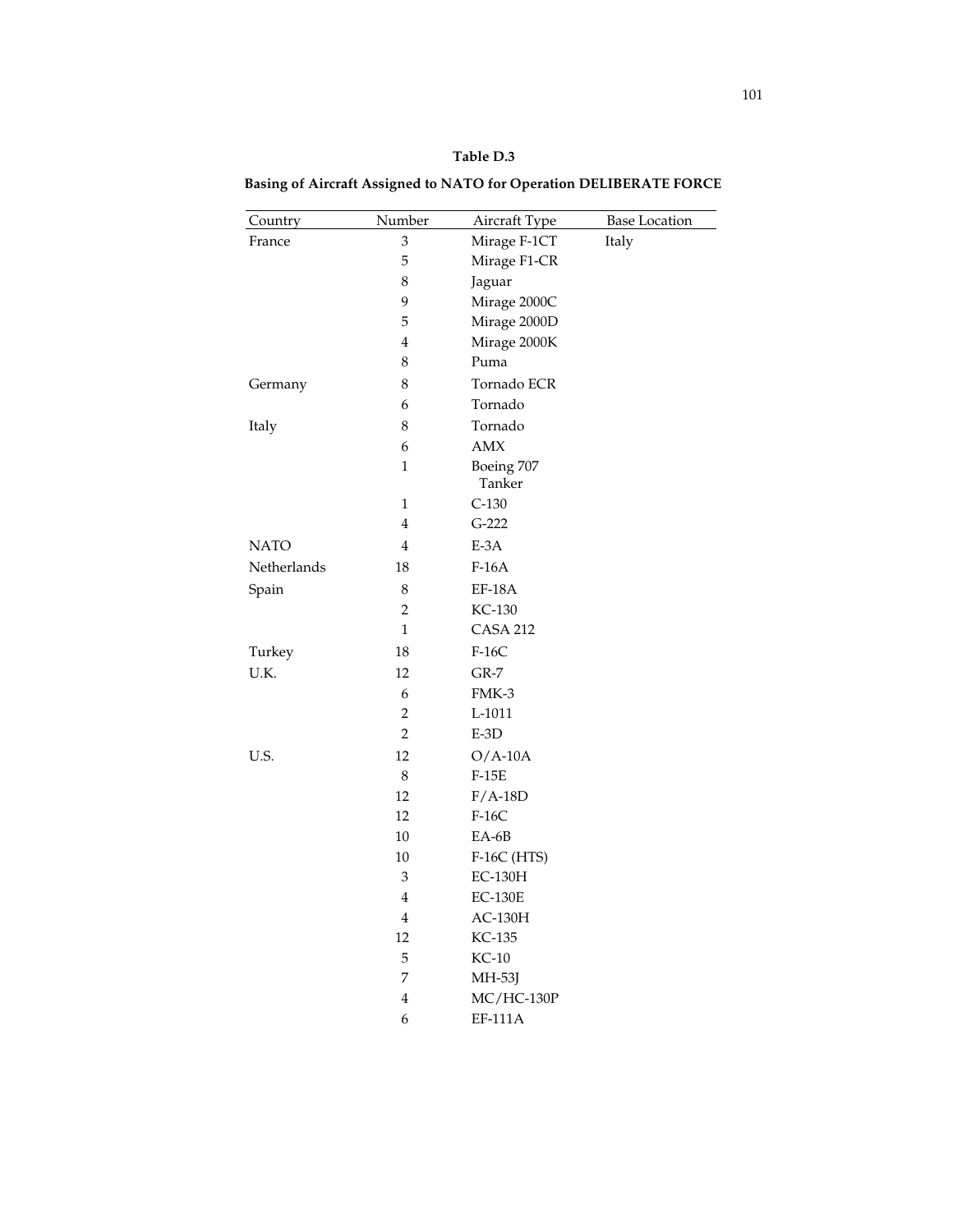| Country | Number | Aircraft Type  | <b>Base Location</b> |
|---------|--------|----------------|----------------------|
| France  |        | $E-3F$         | France               |
|         |        | $C-135FR$      |                      |
| Italy   | 4      | $E-3A$         | Germany              |
| France  | 6      | Super Etendard | Mediterranean        |
| U.K.    | 6      | $FA-2$         |                      |
| U.S.    | 18     | $F-18C$        |                      |

**Table D.3—Continued**

#### **Table D.4**

#### **Basing of Non-NATO Forces in Operation DELIBERATE FORCE**

| Country | Aircraft Type  | <b>Base Location</b>       |  |  |
|---------|----------------|----------------------------|--|--|
| France  | Mirage IV      | Mont de Marsan, France     |  |  |
| U.S.    | U-2R           | RAF Fairford, U.K.         |  |  |
|         | $F-14$         | USS T. Roosevelt/Med       |  |  |
|         | $P-3C$         | NAS Sigonella, Italy       |  |  |
|         | RC-135         | RAF Mildenhall, U.K.       |  |  |
|         | $E-2$          | USS T. Roosevelt/Med       |  |  |
|         | $S-3$          | USS T. Roosevelt/Med       |  |  |
|         | HH-60          | USS T. Roosevelt/Med       |  |  |
|         | $F-16C$        | Aviano, Italy              |  |  |
|         | $F-15E$        | Lakenheath, U.K.           |  |  |
|         | $AV-BB$        | USS Kearsarge / Wasp / Med |  |  |
| U.K.    | GR-1b          | Gioia del Colle, Italy     |  |  |
|         | Canberra       | Marham, U.K.               |  |  |
|         | Nimrod         | Waddington, U.K.           |  |  |
| Germany | <b>BR-1150</b> | Nordholz, GE               |  |  |

SOURCE: AFSOUTH fact sheet, "Operation Deliberate Force."

## **Basing in Operation ALLIED FORCE**

The DoD Kosovo after-action report has indicated the importance of the basing support provided by the United States' coalition partners and neighboring countries:

European airbases were essential for the effective prosecution of the air operation. European facilities providing communications, intelligence, and logistics support similarly were necessary for the campaign's prosecution. Europeans provided the majority of the humanitarian relief supplies, particularly in adjacent countries such as Albania and the Former Yugoslav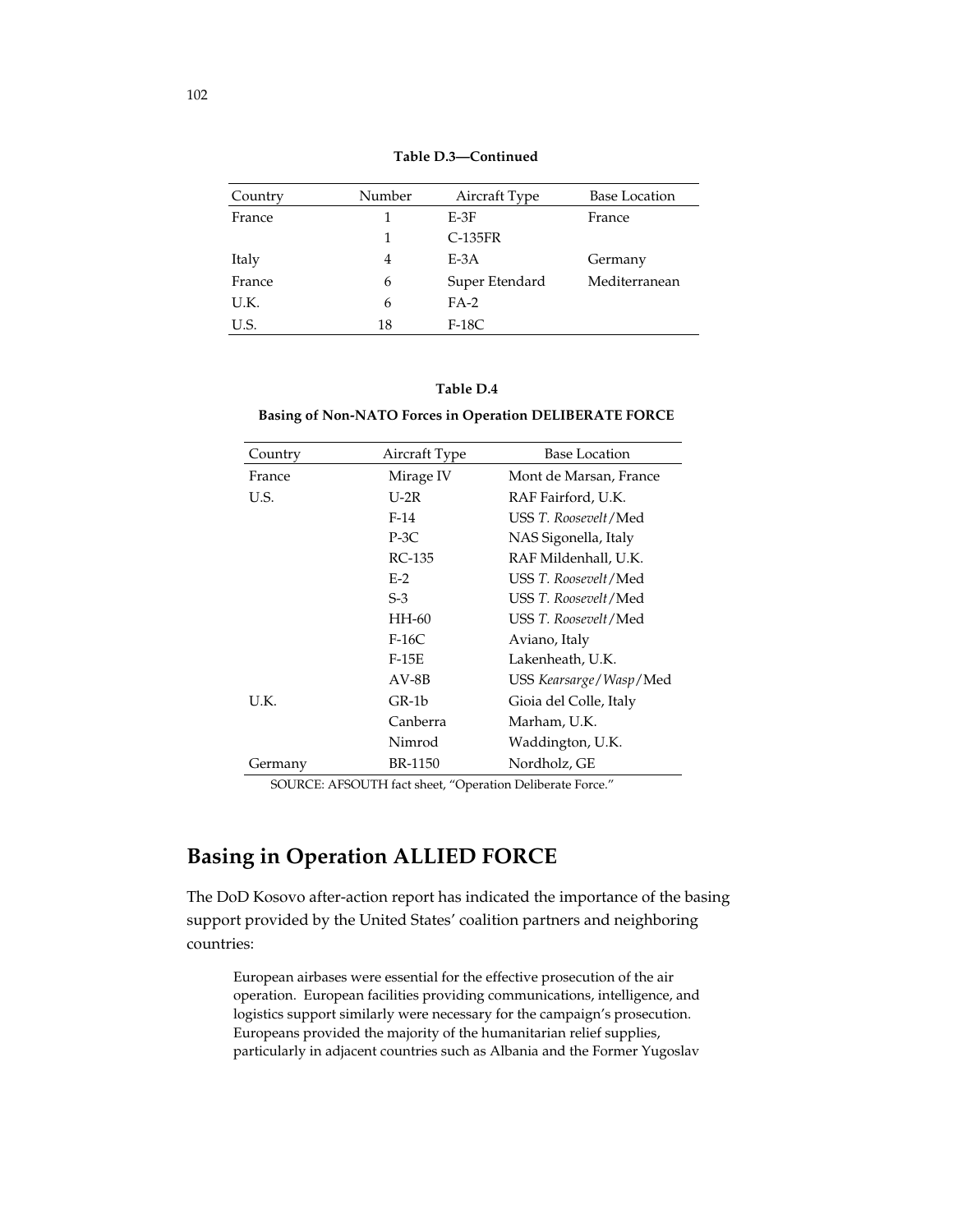Republic of Macedonia, which was critical in limiting the human cost to the many Kosovo refugees.2

According to *Jane's Defence Weekly,* 59 air bases in 12 countries supported NATO air strikes and provided support to ground operations (see Table  $D.5$ ).<sup>3</sup> Of

#### **Table D.5**

#### **NATO Nations Providing Airfields Used in Operation ALLIED FORCE**

| Italy $(17)$              | U.K. (5)                    |
|---------------------------|-----------------------------|
| Aviano AB                 | <b>RAF</b> Fairford         |
| Bari Airport              | <b>RAF Brize-Norton</b>     |
| NAS Sigonella             | RAF Mildenhall              |
| Dal Molin AB, Vicenza     | RAF Marham                  |
| Cervia                    | RAF St. Morgan <sup>a</sup> |
| Gioia Del Colle AB        | France (4)                  |
| Brindisi AB               | Istres AB                   |
| Falconara Airport, Ancona | Mont de Marsan              |
| Trapani AB                | Avord AB                    |
| Amendola AB               | Solenzara AB, Corsica       |
| Grazzanaise AB            | Turkey (4)                  |
| Gosseto AB                | Balikesir AB                |
| Istrana AB                | Corlub                      |
| Piacenza AB               | Bandyrma <sup>b</sup>       |
| Pratica di Mare AB        | Incirlik <sup>a</sup>       |
| Brescia-Ghedi AB          | Spin(2)                     |
| Naples-Caodinichino       | Moron AB                    |
| Germany (6)               | Rota                        |
| Spangdahlem AB            | Greece (1)                  |
| Geilenkirken AB           | NAS Souda Bay, Crete        |
| Rhein-Main AB             | United States (1)           |
| Ramstein AB               | Whiteman AFB, MO            |
| Eindhoven <sup>a</sup>    |                             |
| Landsberg <sup>a</sup>    |                             |

SOURCES: *Jane's Defence Weekly,* "Operations Allied Force/Allied Harbour/Joint Forge—Order of Battle/Basing 1 June 1999," on Jane's website, http://www.janes.com/defence/features/kosovo/airassets.html, February 24, 2000; Federation of American Scientists, Operation Allied Force Kosovo Order of Battle, http://www.fas.org/man/dod-101/ops/kosovo\_orbat.htm, February 24, 2000.

a<br>According to Federation of American Scientists.

bAccording to *Jane's Defence Weekly.*

<sup>2</sup>DoD, *Kosovo/Operation Allied Force After-Action Report*, Washington, D.C., January 31, 2000, Executive Summary, p. 2.

<sup>3</sup>*Jane's Defence Weekly,* "Operations Allied Force/Allied Harbour/Joint Forge—Order of Battle/Basing 1 June 1999," on Jane's website at http://www.janes.com/defence/features/ kosovo/airassets.html on February 24, 2000.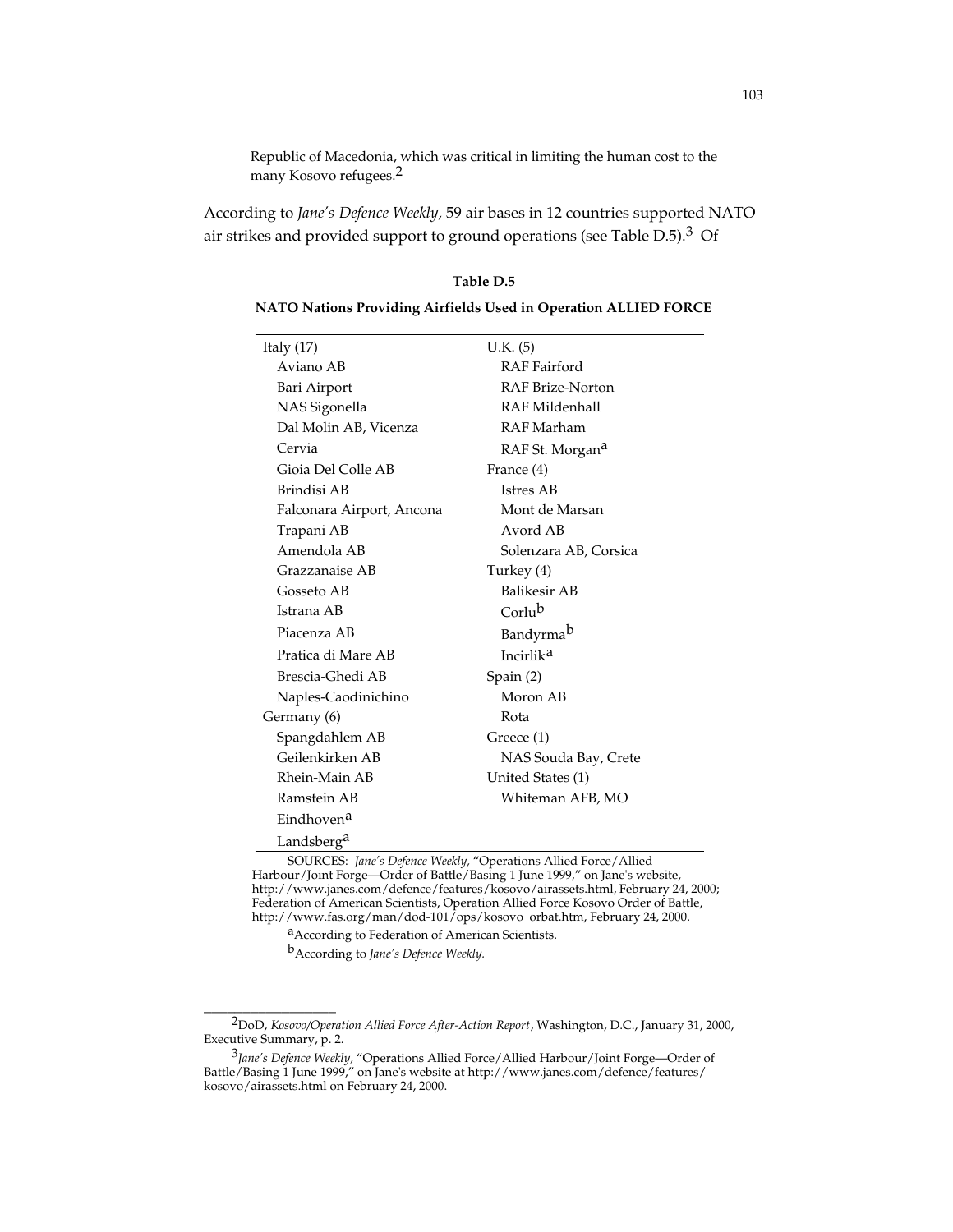significant interest is the sizable contribution that Italy made in providing basing for coalition aircraft; according to *Jane's*, Italy provided the most substantial number of bases (17) supporting the operation of any country. Indeed, it is difficult to imagine that OAF could have been undertaken without this critical Italian contribution. Following Italy were Germany (six bases), the United Kingdom (five bases), and France and Turkey (four bases each).

Also of interest is that, despite Greece's general unhappiness with the NATO operation against Serbia, it allowed U.S. KC-135s to fly out of the naval air station at Souda Bay in Crete.

As shown in Table D.6, in addition to the bases provided by the United States' NATO allies, other Balkan nations also provided base access and support.

As shown in Table D.7, Italy provided basing for the largest number of NATO fixed- and rotary-wing aircraft (506) in ALLIED FORCE, followed by Germany (120), Bosnia-Herzegovina (117), the United Kingdom (88), and Albania (87). An estimated 105 aircraft were afloat.

| SFOR/Bosnia-Herzegovina (10) | SFOR/Croatia (1)     |
|------------------------------|----------------------|
| Tuzla AB                     | Ploce, Croatia       |
| Comanche Base, Tuzla         |                      |
| "Blue Factory," Tuzla        | Macedonia (3)        |
| Metal Factory, Banja Luka    | Petrovec Airport     |
| Divulje Barracks, Split      | Tetevo               |
| Ljubija                      | Kumanovo             |
| Sisava                       |                      |
| Rajlovac                     | Albania (1)          |
| Ortijes                      | Rina Airport, Tirana |
| Sarajevo Airport             |                      |

**Table D.6**

#### **Other Nations Providing Airfields Used in Operation ALLIED FORCE**

SOURCES: *Jane's Defence Weekly,* "Operations Allied Force/Allied Harbour/ Joint Forge—Order of Battle/Basing 1 June 1999," on *Jane's* website, http://www. janes.com/defence/features/kosovo/airassets.html February 24, 2000; Federation of American Scientists, Operation Allied Force Kosovo Order of Battle, http://www.fas.org/man/dod-101/ops/kosovo\_orbat.htm, February 24, 2000.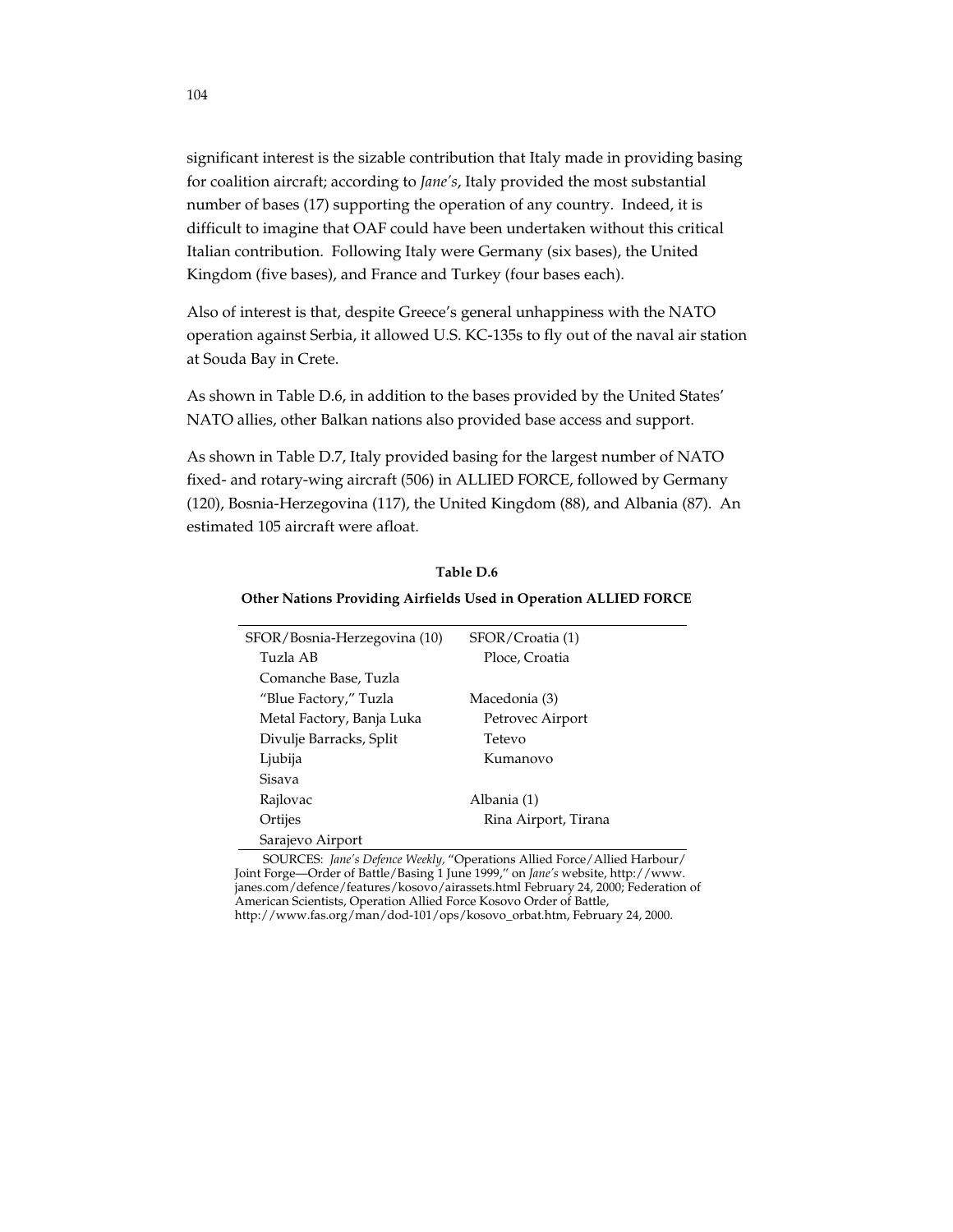#### **Table D.7**

| <b>Base Location</b> | Total | Percent | <b>FW</b> | Percent | FGA      | Percent |
|----------------------|-------|---------|-----------|---------|----------|---------|
| U.S.                 | 6     | 0.5     | 6         | 0.6     | 6        | 0.9     |
| U.K.                 | 88    | 7.0     | 88        | 9.1     | 17       | 2.7     |
| Germany              | 120   | 9.6     | 120       | 12.4    | 36       | 5.7     |
| France               | 47    | 3.8     | 47        | 4.8     | 16       | 2.5     |
| Hungary              | 37    | 3.0     | 37        | 3.8     | 27       | 4.3     |
| Spain                | 37    | 3.0     | 37        | 3.8     | $\theta$ | 0.0     |
| Greece               | 10    | 0.8     | 10        | 1.0     | $\Omega$ | 0.0     |
| Turkey               | 58    | 4.6     | 58        | 6.0     | 54       | 8.5     |
| Italy                | 506   | 40.4    | 489       | 50.4    | 413      | 65.2    |
| Bosnia (SFOR)        | 117   | 9.3     | 1         | 0.1     | $\theta$ | 0.0     |
| Albania              | 87    | 6.9     | $\Omega$  | 0.0     | $\Omega$ | 0.0     |
| Macedonia            | 34    | 2.7     | $\Omega$  | 0.0     | $\Omega$ | 0.0     |
| Afloat               | 105   | 8.4     | 77        | 7.9     | 64       | 10.1    |

**Basing of Fixed- and Rotary-Wing Aircraft in Operation ALLIED FORCE, by Country Total and by Percentage of Overall Total**

NOTES: FW = fixed-wing; FGA = fighter/ground attack.

As one reads from left to right, the importance of Italy to the operation can be seen to increase: Italy provided basing for 40 percent of the NATO aircraft, 50 percent of the fixed-wing aircraft, and nearly two-thirds of the fighter and ground attack aircraft. As in Operation DELIBERATE FORCE, it is rather difficult to imagine how NATO could have undertaken Operation ALLIED FORCE without this crucial Italian support.

This brief analysis of basing in three recent coalition operations has revealed, *inter alia*, the crucial role played by Saudi base access in the Gulf War air operations and by Italy in supporting Balkan operations. It is difficult to imagine these operations being conducted without the basing rights provided by these two nations. It also raises the larger question of what sorts of actions should be taken (e.g., development of other bases in the region) to hedge against the possibility that these bases might not be available in some comparable future conflict.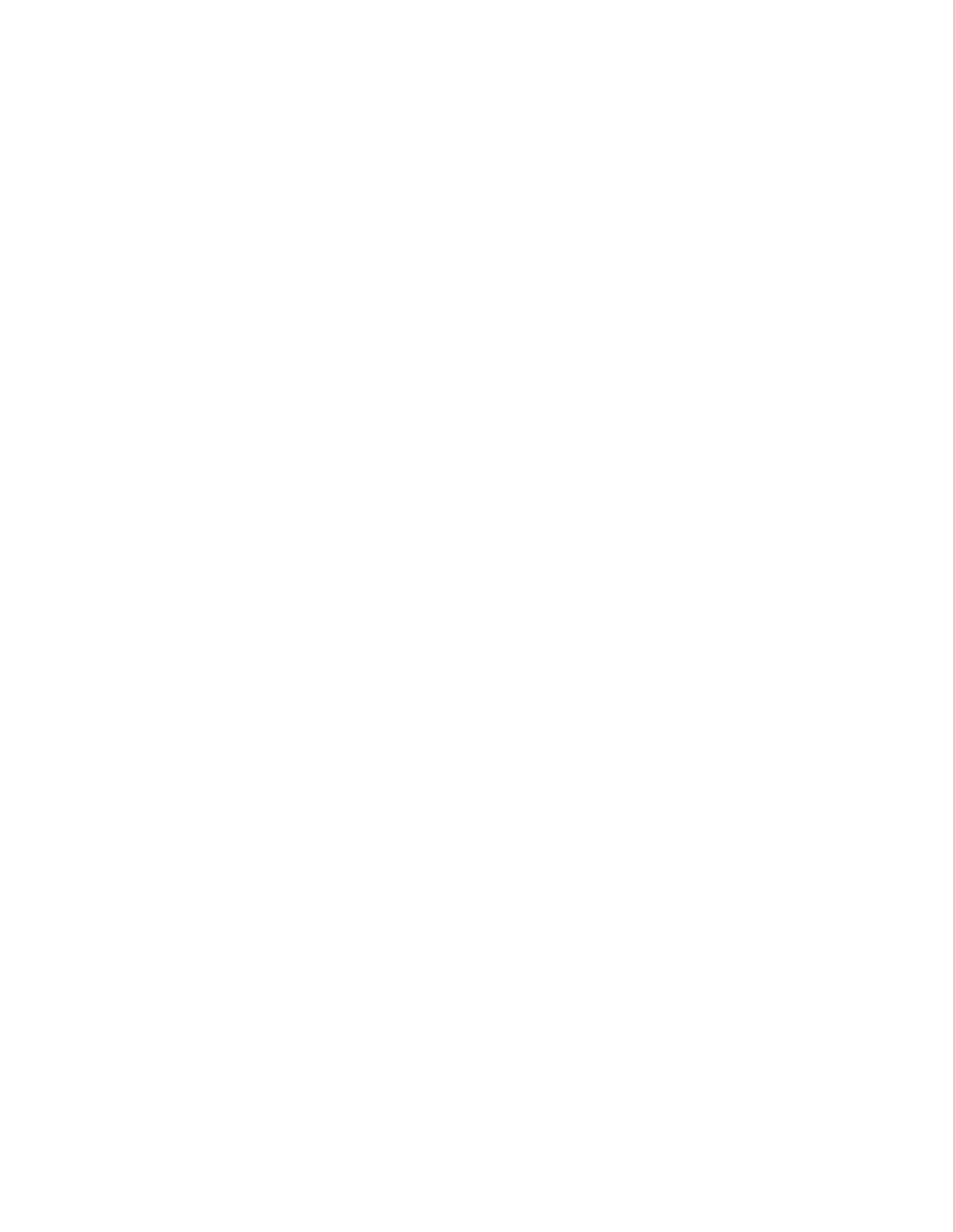# **Bibliography**

- "Air Expeditionary Force Deploys to Italy," USAFE News Service, September 9, 1997, available at http://www.af.mil/news/sep1997/n19970908\_971105.html.
- Air Forces Southern Europe (AFSOUTH), various fact sheets, undated.
- Air Mobility Command, "A Chronology of Mobility Operations Since January 1990," 1997.
- Allard, Kenneth, *Somalia Operations: Lessons Learned,* Washington, D.C.: National Defense University Press, 1995.
- Allen, William J., "Operation SOUTHERN WATCH," in A. Timothy Warnock, ed., *Short of War: Major USAF Contingency Operations*, manuscript, 1998, pp. 183–189.
- Arana-Barradas, Louis, "A 'Promise of Peace': Sarajevo Humanitarian Airlift Ends, New Hope Begins," *Airman*, March 1996, available at http://www.af.mil/news/airman/0396/promise.htm.
- "Chairman's Summary," meeting of the NATO Defense Ministers with Defense Ministers of Co-Operation Partner Nations, NATO press communiqué M-DM/CP-1(96)91, Brussels, June 14, 1996.
- Cohen, William S., "Secretary of the Air Force's Report," in *Annual Report to the President and Congress,* Washington, D.C., 1998.
	- \_\_\_, Prepared Statement to the Senate Armed Services Committee Hearing on Operations in Kosovo, July 20, 1999.
- Combined Prepared Statement of GEN Wesley Clark, USA, ADM James Ellis, Jr., USN, and Lt Gen Michael Short, USAF of the United States European Command, Before the Senate Armed Services Committee, October 21, 1999.
- Cordesman, Anthony, *The Lessons and Non-Lessons of the Air and Missile Campaign in Kosovo*, Washington, D.C.: Center for Strategic and International Studies, September 29, 1999.
- Cragg, Anthony, "The Combined Joint Task Force Concept: A Key Component of the Alliance's Adaptation," *NATO Review*, Vol. 44, No. 4, July 1996, pp. 7–10.
- \_\_\_, "The Partnership for Peace Planning and Review Process," *NATO Review*, Vol. 43, No. 6, November 1995, pp. 23–25.
- Department of Defense, *Conduct of the Persian Gulf War: Final Report to Congress*, Washington, D.C.: U.S. Government Printing Office, April 1992.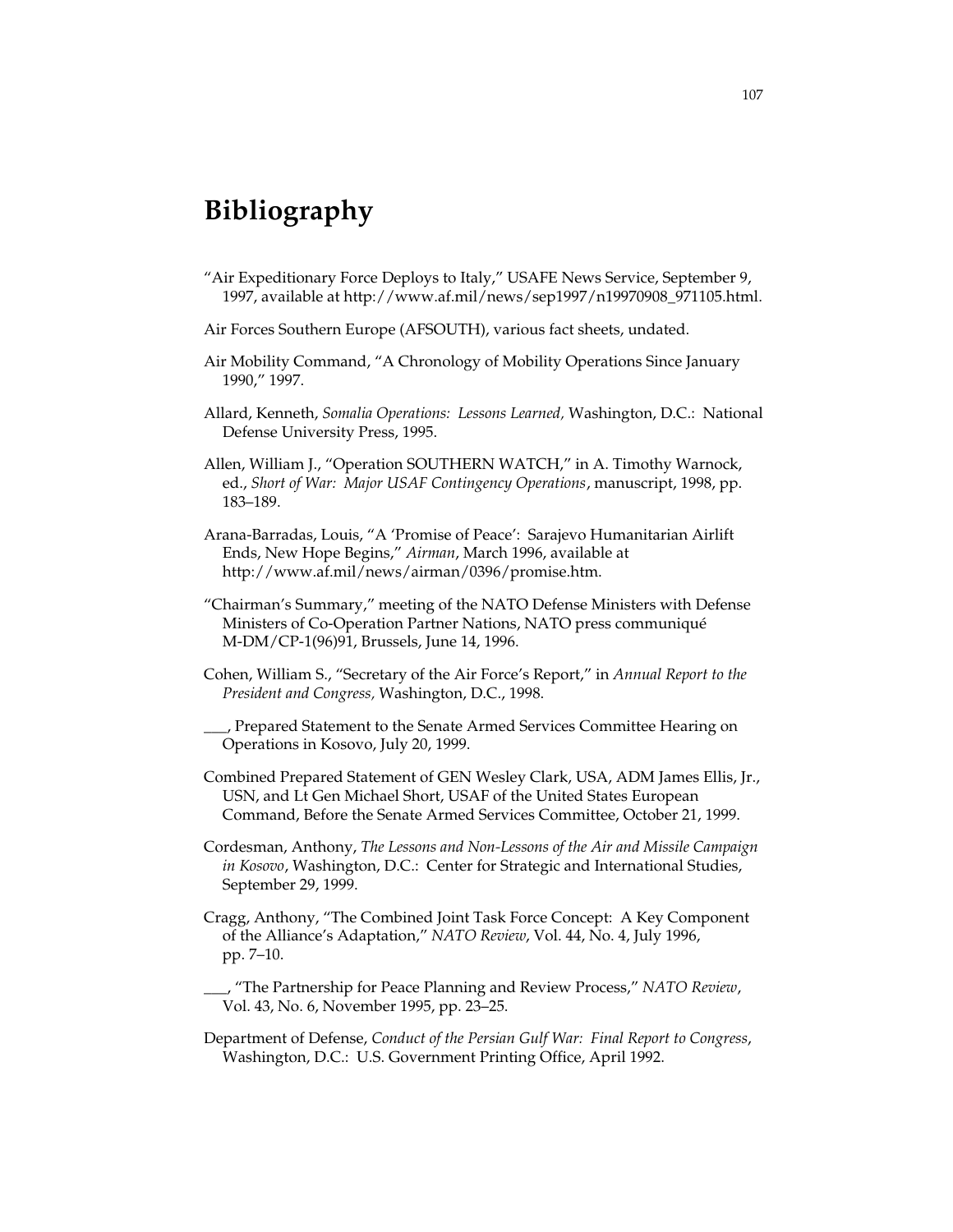- Department of Defense, *Kosovo/Operation Allied Force After-Action Report*, Washington, D.C., January 31, 2000.
- Department of Defense, Joint Chiefs of Staff*, Department of Defense Dictionary of Military and Associated Terms*, Washington, D.C., Joint Publication 1-02, March 23, 1994, as amended through February 10, 1999.
- Department of Defense, Joint Chiefs of Staff, *Joint Doctrine for Multinational Operations*, Joint Publication 3-16, Final Coordination, September 2, 1997.
- De Wijk, Rob, "Colloquy on 'The European Security and Defense Identity,'" Madrid, May 5, 1998.
- Fogelman, Ronald, "Secretary of the Air Force's Report," in *Annual Report to the President and Congress*, Washington, D.C., 1998.
- Gebhard, Paul R.S., *The United States and European Security*, London: International Institute for Strategic Studies (IISS)/Brassey's, 1994.
- Hallion, Richard P., *Storm over Iraq: Air Power and the Gulf War*, Washington, D.C.: Smithsonian Institution Press, 1992.
- Harrington, Daniel, USAFE/HO, "Recent USAFE Contingencies," January 19, 1999.
- Haulman, Daniel L., "Crisis in Somalia," in A. Timothy Warnock, ed., *Short of War: Major USAF Contingency Operations,* manuscript, 1998a, pp. 202–211 (published as *Short of War: Major USAF Contingency Operations, 1947–1997,* Washington, D.C.: Air Force History and Museums Program in Association with Air University Press, 2000).
- \_\_\_, "Operation Provide Comfort," in A. Timothy Warnock, ed., *Short of War: Major USAF Contingency Operations*, manuscript, 1998b, pp. 173–183 (published as *Short of War: Major USAF Contingency Operations, 1947–1997,* Washington, D.C.: Air Force History and Museums Program in Association with Air University Press, 2000).
- \_\_\_, *The United States Air Force and Humanitarian Airlift Operations, 1947–1994*, Washington, D.C.*:* Air Force History and Museums Program in Association with Air University Press, 1998c.
- \_\_\_, list of contingencies and humanitarian relief operations, as of January 1999.
- Heitman, Roy K., "Overnight Star: Acquisition Retrospective," *AFMC Leading Edge,* December 1996, available from http://afmc.wpafb.af.mil/ organizations/HQ-AFMC/PA.
- Hura, Myron, et al., *Interoperability: A Continuing Challenge in Coalition Air Operations,* Santa Monica, Calif.: RAND, MR-1235-AF, 2000.
- International Institute for Strategic Studies, *The Military Balance*, London: IISS/Brassey's, various years.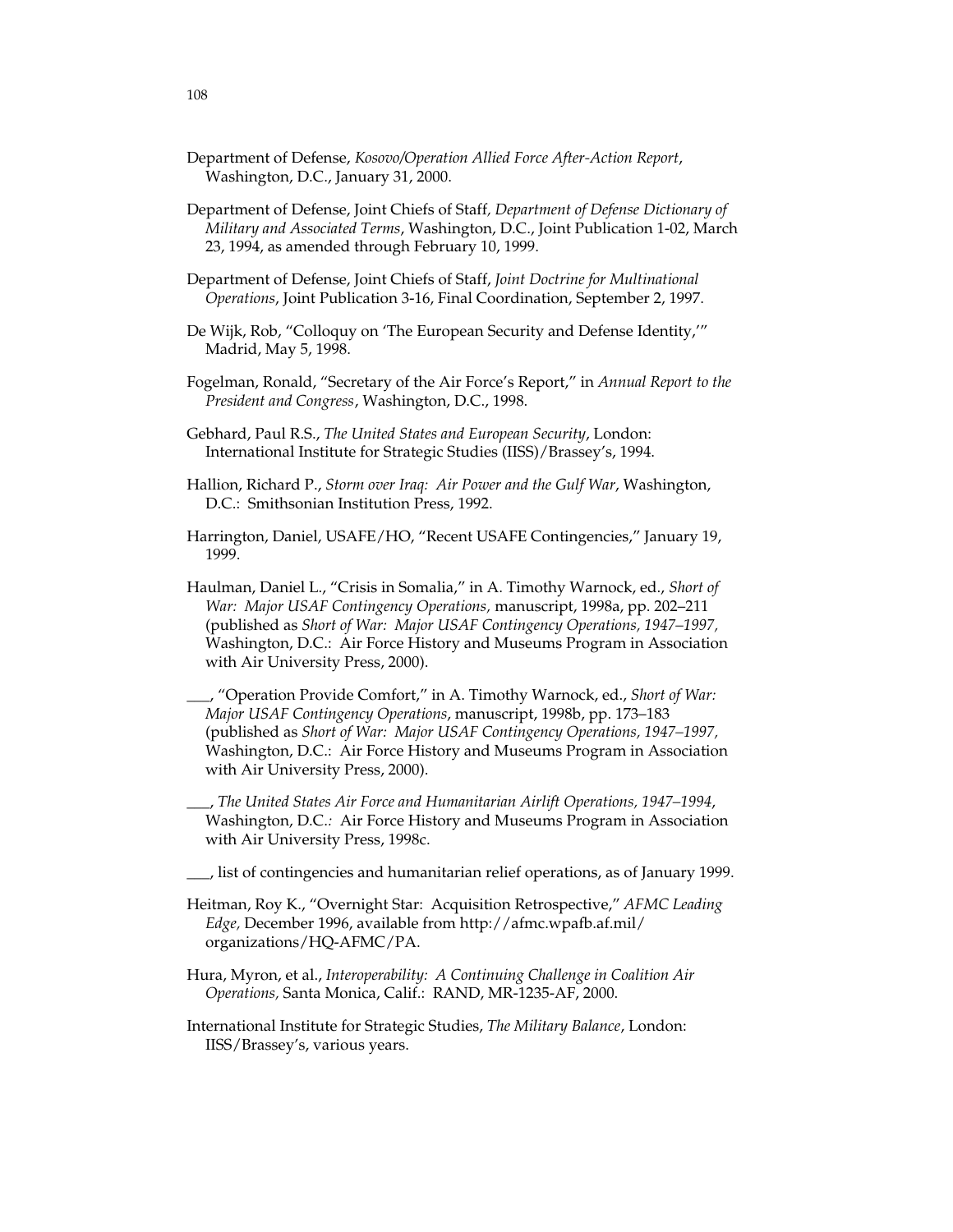- Joint Chiefs of Staff, *Joint Doctrine for Multinational Operations,* Washington, D.C.: Joint Publication 3-16, April 5, 2000.
- \_\_\_, *Joint Vision 2020,* Washington, D.C.: Director for Strategic Plans and Policy, J5 Strategic Division, June 2000.
- JTF-SWA Public Affairs, "JTF-SWA CENTAF Facts," fact sheet at http://www.jtfswa.centcom.smil.mil/directorates/pa/centaf-facts.html.
- Keaney, Thomas A., and Eliot A. Cohen, *Gulf War Air Power Survey (GWAPS), Volume V: A Statistical Compendium and Chronology*, Washington, D.C.: U.S. Government Printing Office, 1993.
- Kempster, Norman, "NATO Chief Empowered to Order Airstrikes in Yugoslavia," *Los Angeles Times*, January 31, 1999.
- Larson, Eric V., *Casualties and Consensus: The Historical Role of Casualties in Domestic Support for U.S. Military Operations*, Santa Monica, Calif.:RAND, MR-726-RC, 1996.
- Lorell, Mark, and Julia Lowell, *Pros and Cons of International Weapons Procurement Collaboration*, Santa Monica, Calif.:RAND, MR-565-OSD, 1995.
- Marshall, Tyler, "U.S. Seeking Broader Alliance with Europe," *Los Angeles Times*, March 12, 1999.
- McGrady, A.W. Katherine, *The Joint Task Force in Operation Restore Hope,* Alexandria, Va.: Center for Naval Analyses, March 1994.
- Mueller, John E., *Policy and Opinion in the Gulf War*, Chicago*:* University of Chicago Press, 1994.
- National Defense University, *1998 Strategic Assessment: Engaging Power for Peace*, Washington, D.C.: National Defense University, 1998.
- Naumann, Klaus, "From Cooperation to Interoperability," *NATO Review*, Vol. 44, No. 4, July 1996, pp. 17–20.
- North Atlantic Treaty Organization, "At the End of IFOR's Mission*:* An Account of Success," NATO Public Information Adviser, International Military Staff, press backgrounder, December 20, 1996, available at http://www.nato.int/ docu/pr/1993/p93-041.htm.
- \_\_\_, "Joint Session of the North Atlantic Council and the Council of Western European Union Held in Brussels on 8 June 1993," NATO press release (93) 41, June 8, 1993, available at http://www.nato.int/docu/pr/1993/p93-041.htm.
- Oakley, Robert, interview for "Ambush in Mogadishu," *Frontline*, Public Broadcasting Service, 1999.
- Office of the Assistant Secretary of Defense (Public Affairs), "Cope Tiger '98," news release 054-98, February 6, 1998.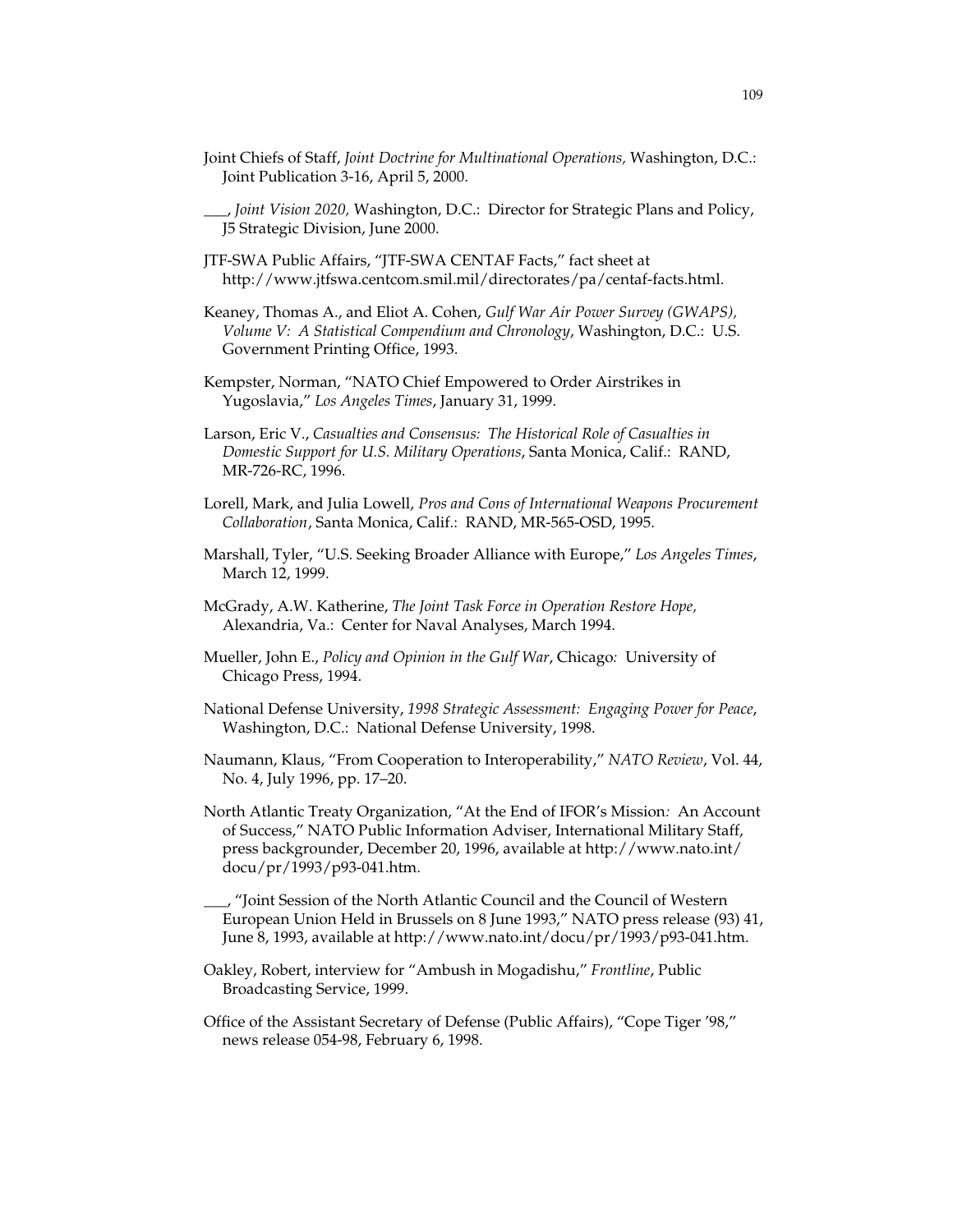- Owen, Robert C., et al., *DELIBERATE FORCE: A Case Study in Effective Air Campaigning*, Maxwell AFB, Ala.: School of Advanced Airpower Studies, June 1998.
- Peters, John E., and Howard Deshong, *Out of Area or Out of Reach? European Military Support for Operations in Southwest Asia*, Santa Monica, Calif.: RAND, MR-629-OSD, 1995.
- Purdom, J. Theodore, *ARFOR After Action Report for Operation Restore Hope,* 10th Mountain Division (LID), January 1993.
- Rotfeld, Adam Daniel, "Europe: In Search of Cooperative Security," *SIPRI Yearbook 1997: Armaments, Disarmament and International Security*, Oxford*:* Oxford University Press, 1998, pp. 127–159.
- Royal Air Force, United Kingdom Ministry of Defence, "Current RAF Operational Deployments," available at http://www.raf.mod.uk.
- Schroeder, Daniel R., "Operation Support Hope 1994*:* After Action Review," 1994, p. 4, available at http://www.jha.sps.cam.ac.uk/freps/fr001d.htm.
- Short, Michael, Exercise Determined Falcon press briefing, COMAIRSOUTH, Allied Forces Southern Europe, Aviano, Italy, June 15, 1998, available at http://www.afsouth.nato.int/determin/brief1.htm.
- Slocombe, Walter B., remarks to the Atlantic Council on European Security, June 20, 1996.
- Solana, Javier, speech on the occasion of the 50th anniversary of the Western European Union, March 17, 1998.
- United Kingdom Ministry of Defence, "Kosovo, NATO Forces: Facts and Figures," available at http://www.mod.uk/news/kosovo/natoforces.htm, 1999.
- U.S. Arms Control and Disarmament Agency, *World Military Expenditures and Arms Transfers 1997*, Washington, D.C.: U.S. Government Printing Office, 1998.
- U.S. General Accounting Office, *Joint Military Operations: Weaknesses in DoD's Process for Certifying C4I Systems' Interoperability*, Washington, D.C., GAO/NSIAD-98-73, March 1998.
- U.S. Navy, *1997 Department of the Navy Posture Statement*, Washington, D.C., 1997.
- U. S. Senate, Committee on Armed Services, "Review of the Circumstances Surrounding the Ranger Raid on October 3–4, 1993 in Mogadishu, Somalia, [Memorandum for Senator Thurmond and Senator Nunn, from Senator Warner and Senator Levin]," September 29, 1995.
- Vick, Alan, David T. Orletsky, Abram N. Shulsky, and John Stillion, *Preparing the U.S. Air Force for Military Operations Other Than War,* Santa Monica, Calif.: RAND, MR-842-AF, 1997.